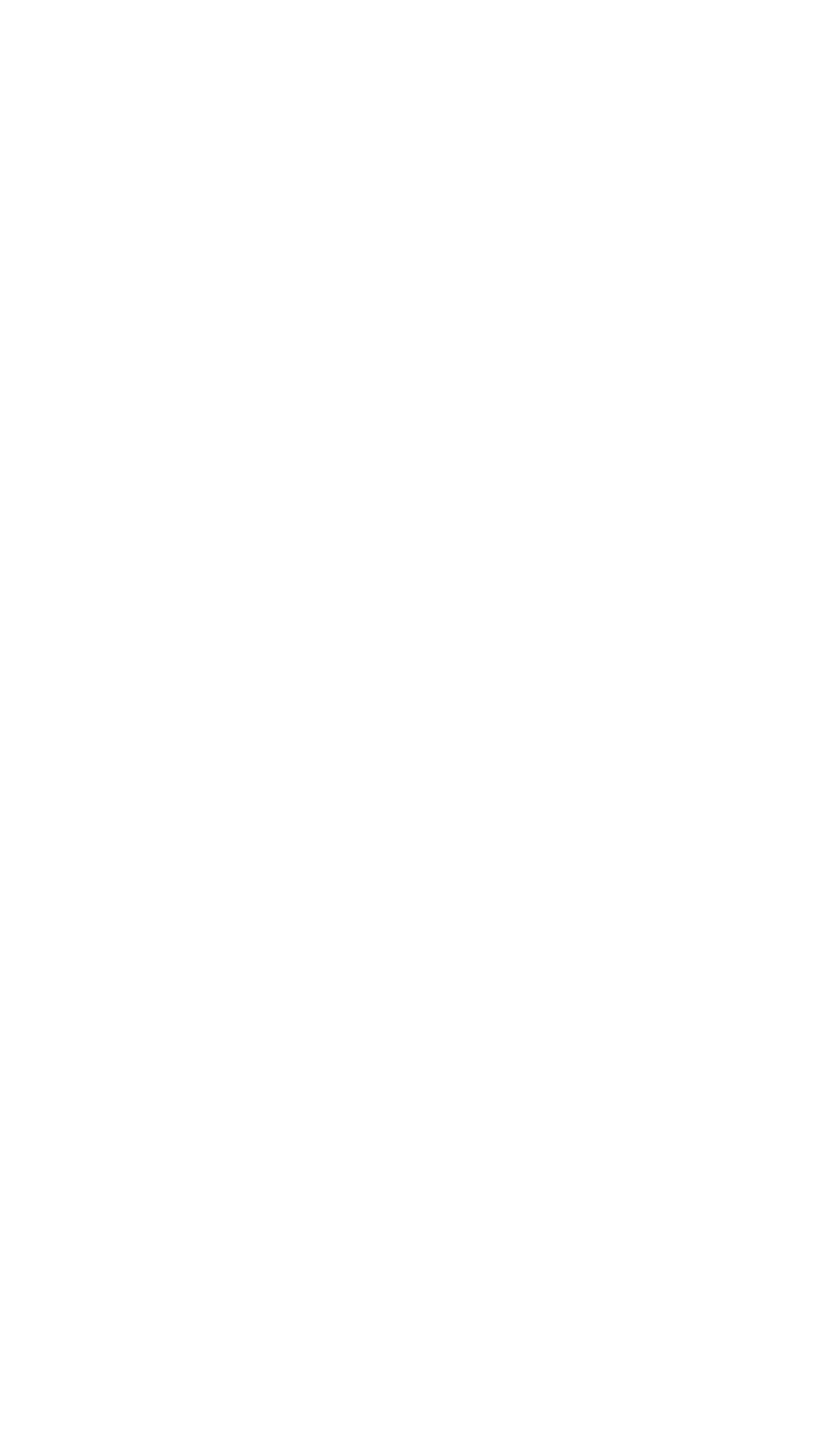

#### **NATIONAL ADJUTANT**

J. Marc Burgess

# **NATIONAL HEADQUARTERS**

860 Dolwick Drive Erlanger, KY 41018 859-441-7300

# **NATIONAL SERVICE & LEGISLATIVE HEADQUARTERS**

807 Maine Avenue SW Washington, DC 20024 202-554-3501

# **WEBSITE**

dav.org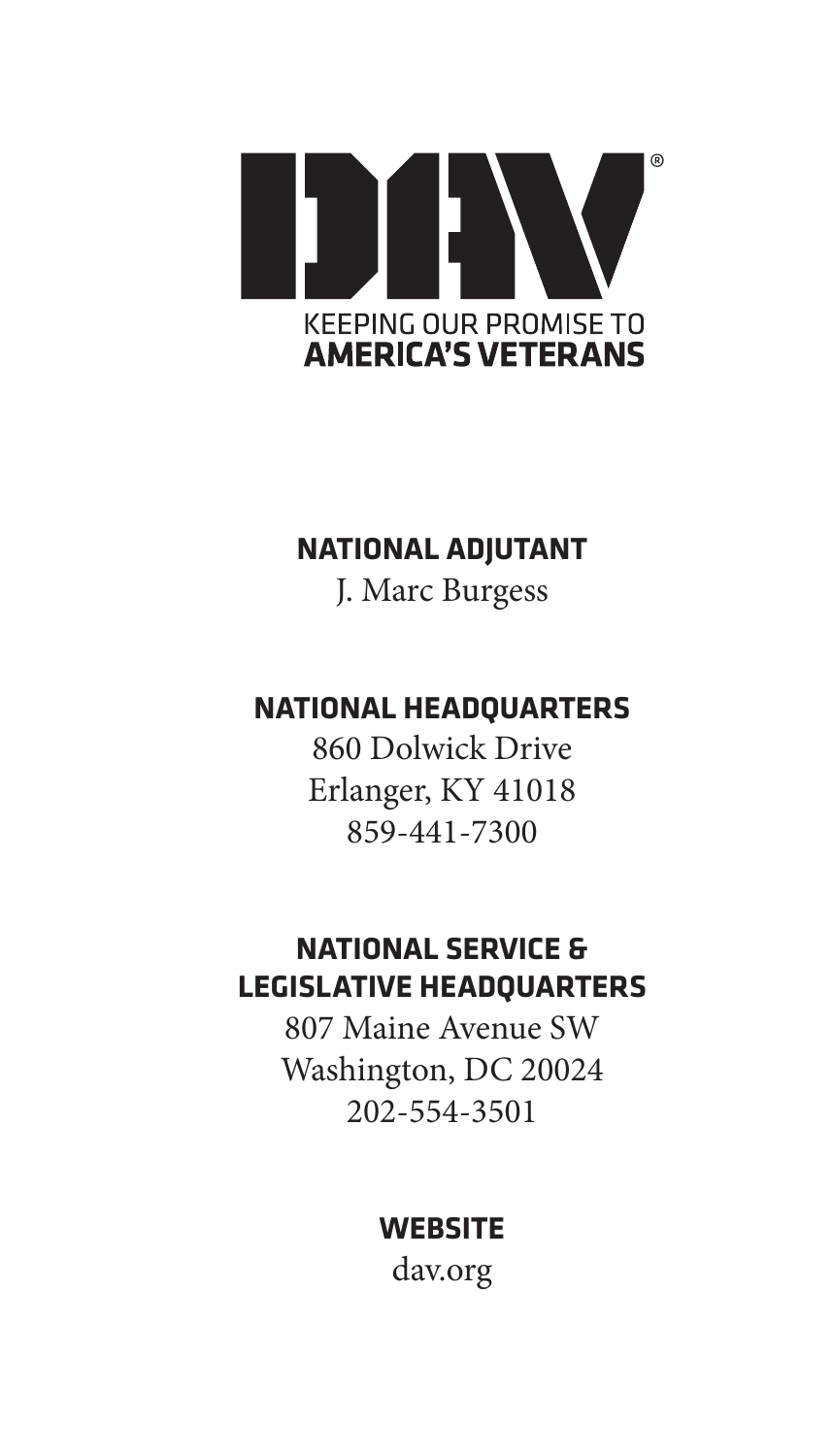# **NATIONAL OFFICERS 2021–2022**

| National Commander  Andrew Marshall         |  |
|---------------------------------------------|--|
| Sr. Vice Commander  Joseph Parsetich        |  |
| 1st Jr. Vice Commander. Nancy Espinosa      |  |
| 2nd Jr. Vice CommanderDan Contreras         |  |
| 3rd Jr. Vice Commander Coleman Nee          |  |
| 4th Jr. Vice Commander  John Donovan        |  |
| National Judge Advocate Michael E. Dobmeier |  |
| National Chaplain Debra Varner              |  |
| Past National Commander Stephen Whitehead   |  |
|                                             |  |

## **NATIONAL EXECUTIVE COMMITTEE**

| NEC 2nd District Thomas Ingram   |
|----------------------------------|
| NEC 3rd District Robert Guldner  |
| NEC 4th District. Ronald Werlich |
|                                  |
| NEC 6th District. Michael Dawson |
|                                  |
|                                  |
| NEC 9th District. Gregory Keesee |
| NEC 10th District. James Dempsey |
|                                  |
|                                  |
|                                  |
|                                  |
|                                  |
| NEC 16th District. Clyde Maddox  |
|                                  |
| NEC 18th District. Glenn Hohman  |
|                                  |
| NEC 20th DistrictCharles Edwards |
| NEC 21st District Danny Oliver   |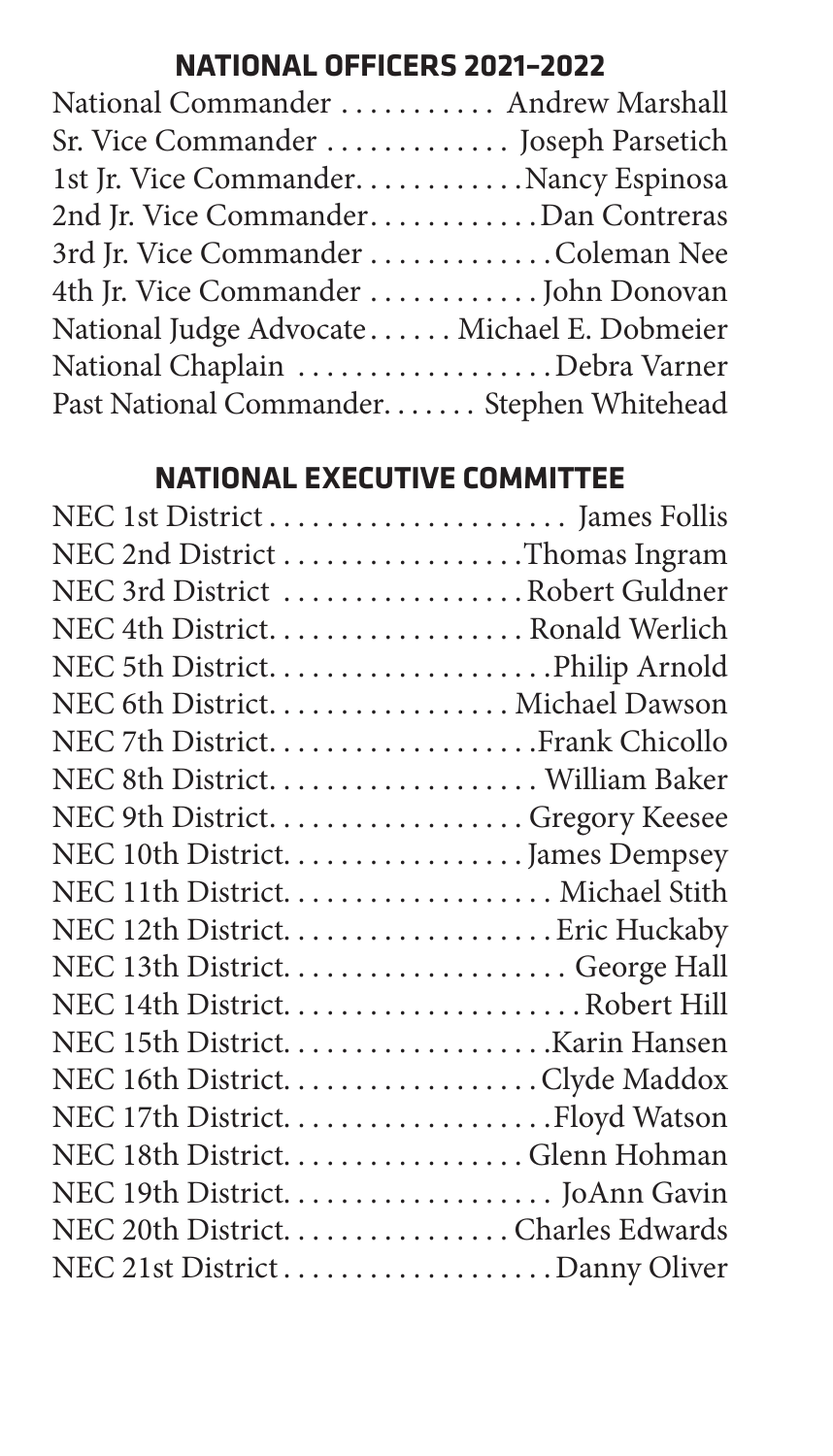#### **BOARD OF DIRECTORS**

**Stephen Whitehead, Chairman** Minnesota

**Joseph Parsetich, Vice Chairman** Montana

> **J. Marc Burgess, Secretary** Kentucky

**William Baker, Treasurer** Alabama

**Frank Chicollo, Director** Florida

**Floyd Watson, Director** Wyoming

**Charles Edwards, Director** Texas

**Andrew Marshall, Advisor** Florida

**Michael E. Dobmeier, Advisor** North Dakota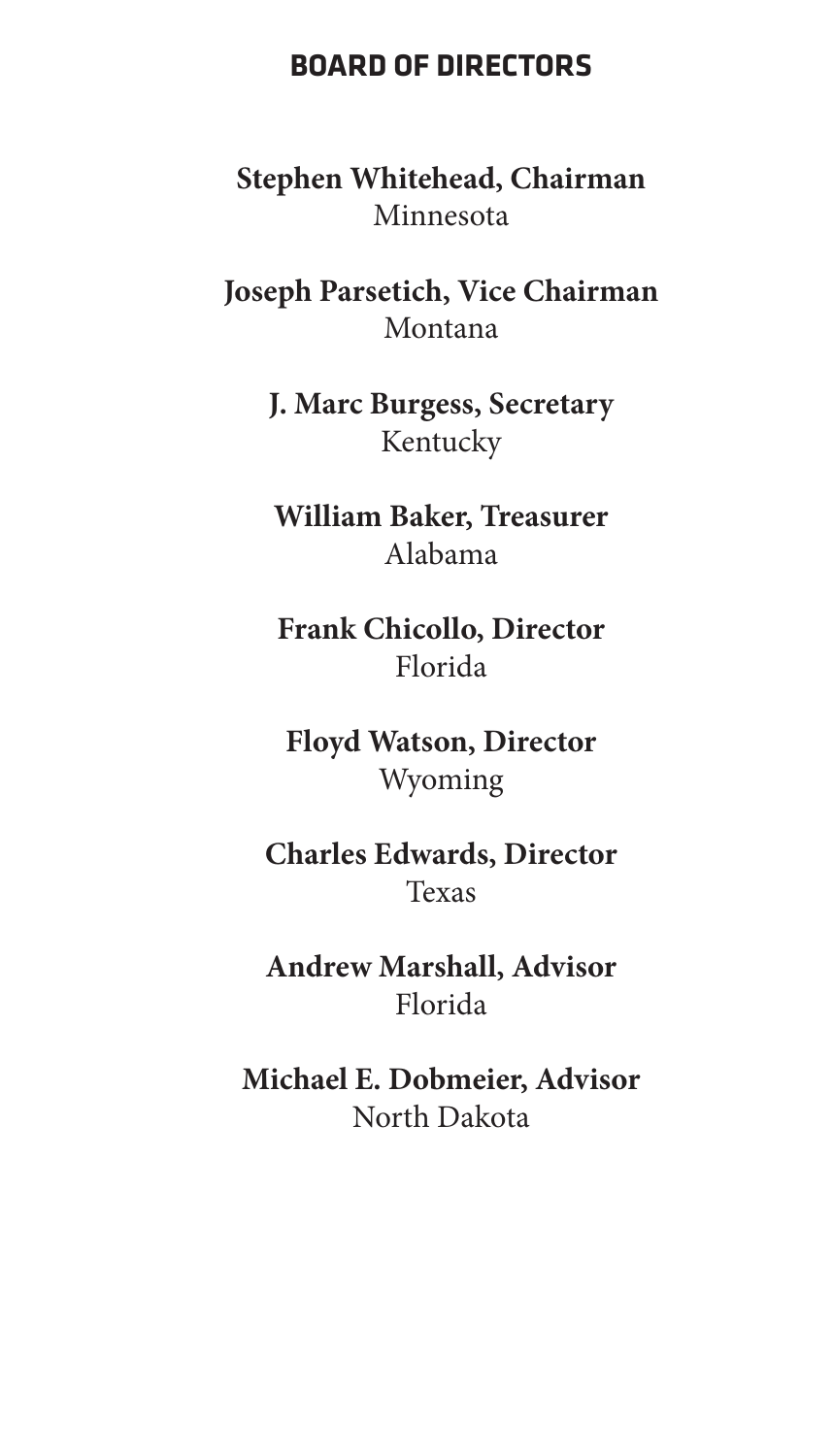# **TABLE OF CONTENTS**

| Article V — Administration 3                  |  |
|-----------------------------------------------|--|
|                                               |  |
|                                               |  |
|                                               |  |
| Article IX - Amendments 4                     |  |
|                                               |  |
| National Bylaws5                              |  |
|                                               |  |
|                                               |  |
|                                               |  |
| Article 4 - National Executive Committee 20   |  |
| Article 5 - National Districts22              |  |
|                                               |  |
|                                               |  |
| Article 8 - State Departments 35              |  |
|                                               |  |
| Article 10 - DAV Auxiliary and                |  |
| Their Subordinate Units43                     |  |
| Article 11 - Membership  46                   |  |
| Article 12 - National Employees52             |  |
| Article 13 - Board of Directors 53            |  |
| Article 14 - National Finances56              |  |
|                                               |  |
|                                               |  |
| Article 17 - Incorporations, Affiliations and |  |
|                                               |  |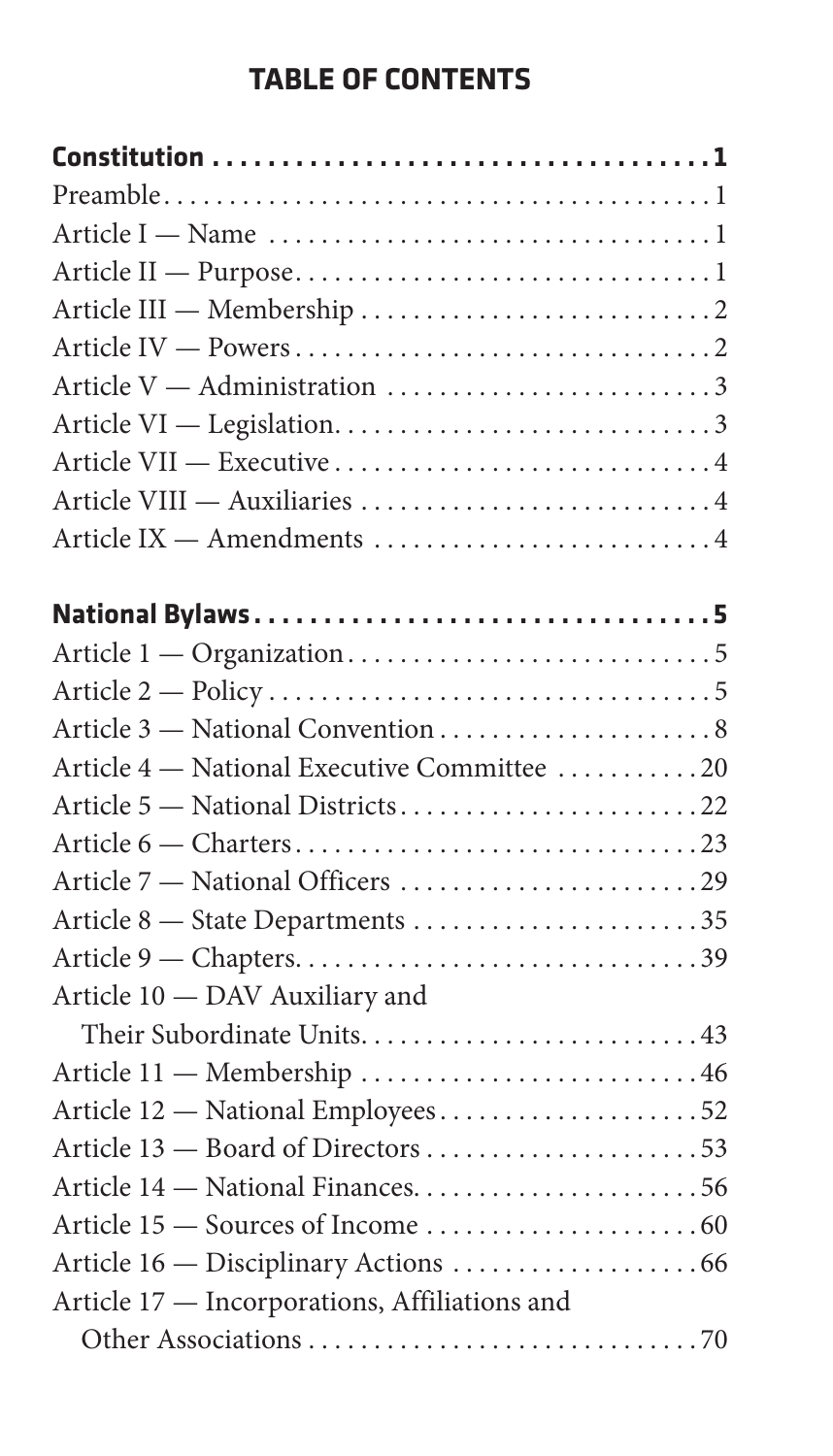| Article 18 - Accumulation of Funds72                   |
|--------------------------------------------------------|
|                                                        |
| <b>Regulations Of The National Executive Committee</b> |
|                                                        |
|                                                        |
|                                                        |
|                                                        |
| Regulation 4: Bar, Lounge or Bingo Operation79         |
| Regulation 5: Income from Fundraising 79               |
| Regulation 6: Disciplinary Hearings and Appeals 80     |
| Regulation 7: Accumulation of Funds 82                 |
| Regulation 8: Department Jurisdiction 82               |
| Regulation 9: Non-Discrimination Policy of DAV83       |
| Regulation 10: Mission Statement of DAV 83             |
| Regulation 11: Conflict of Interest Policy  84         |
| Regulation 12: Reimbursement                           |
| of Department and Chapter Losses 85                    |
| Board Of Directors Information 87                      |
| Cause Marketing Revenue Sharing                        |
|                                                        |
| Protection and Indemnification of Department           |
| and Chapter Service Programs87                         |
| Protection for Good-Faith Complaints 89                |
| Addresses for Ready Reference 91                       |
| Past National Commanders 99                            |
| National Adjutants 109                                 |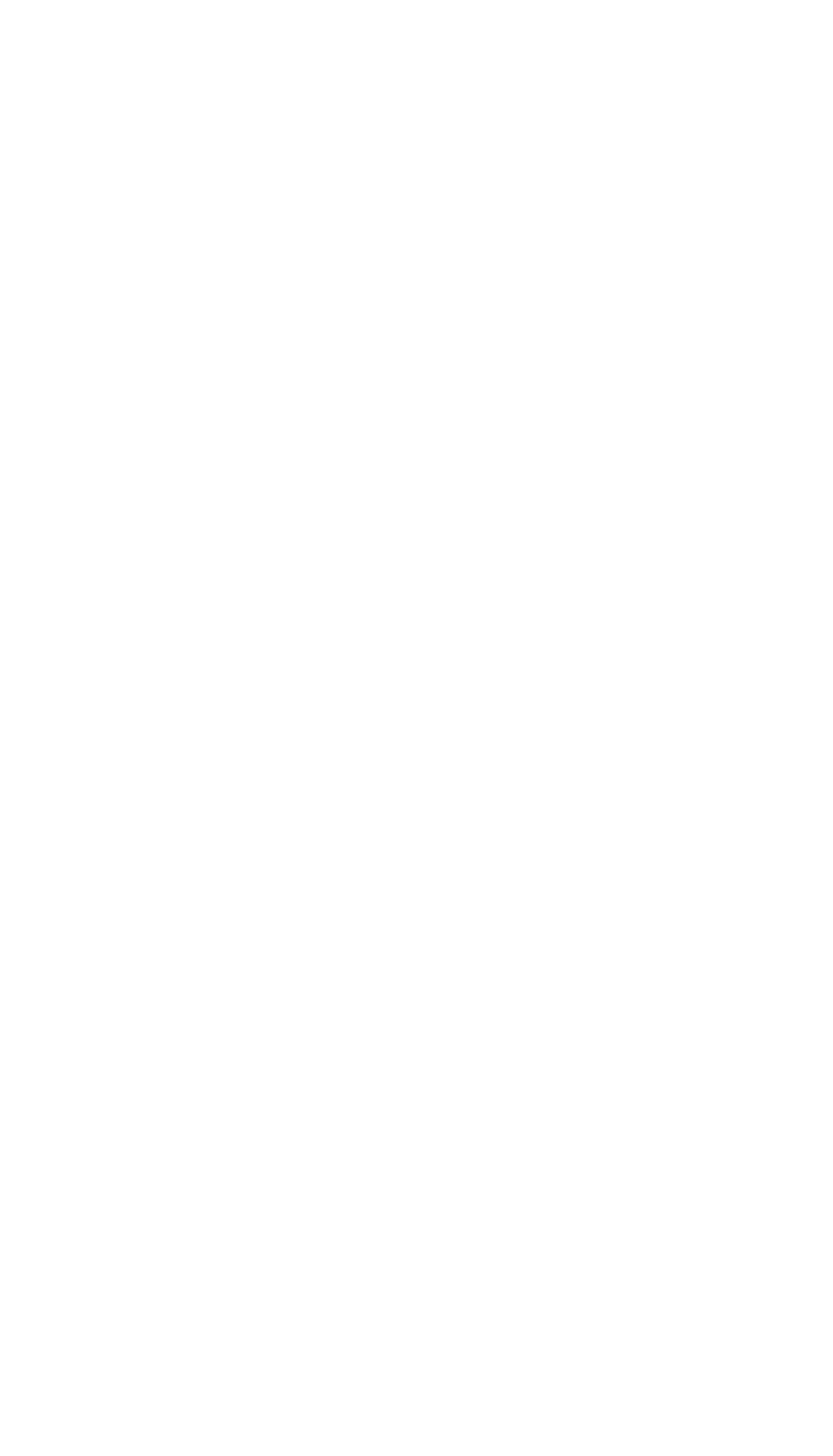#### **CONSTITUTION**

#### Preamble

<span id="page-8-0"></span>For God and Nation, and for our commonweal, we former members of the armed forces of the United States having aided in maintaining the honor, integrity, and supremacy of our country, holding in remembrance the sacrifices in common made and drawn together by strong bonds of respect and mutual suffering, solemnly and firmly associate ourselves together in creating the Disabled American Veterans, the principles and purposes of which shall be supreme allegiance to the United States of America, fidelity to its Constitution and laws; to hold aloft the torch of true patriotism; strive for a better understanding between nations that peace and goodwill may prevail; to cherish and preserve the memories of our military association; and to aid and assist worthy wartime disabled veterans, their widows, their orphans and their dependents.

#### Article I — Name

The name of this Organization shall be "Disabled American Veterans."

#### Article II — Purpose

To uphold and maintain the Constitution and the laws of the United States; to realize the true American ideals and aims for which those eligible to membership fought; to advance the interests and work for the betterment of all wounded, gassed, injured and disabled veterans; to cooperate with the United States Department of Veterans Affairs and all other public and private agencies devoted to the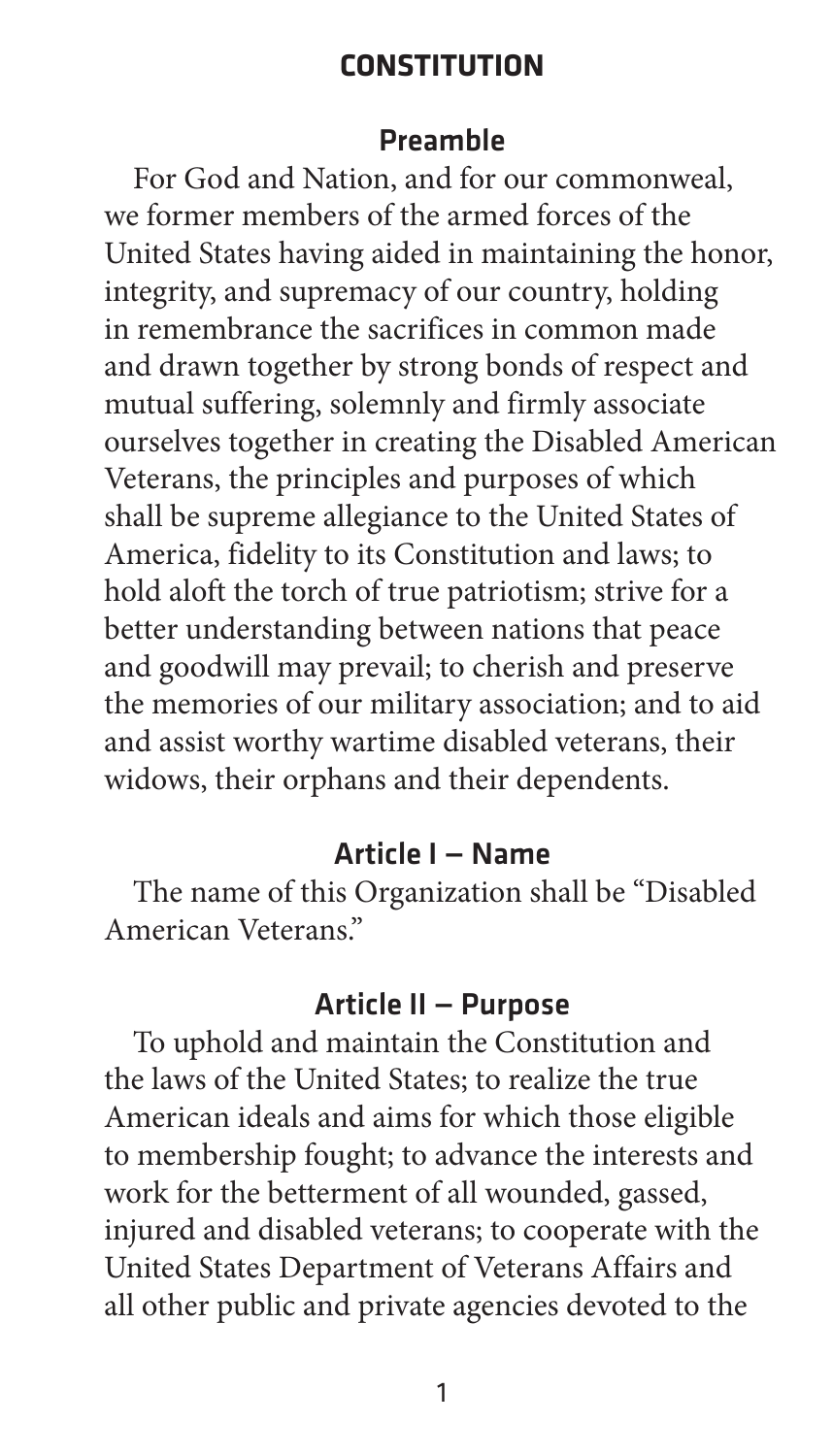<span id="page-9-0"></span>cause of improving and advancing the condition, health and interest of all wounded, gassed, injured and disabled veterans; to stimulate a feeling of mutual devotion, helpfulness and comradeship among all wounded, gassed, injured and disabled veterans; to serve our comrades, our communities and our country; and to encourage in all people that spirit of understanding which will guard against future wars.

#### Article III — Membership

Any man or woman who was wounded, gassed, injured or disabled in line of duty during time of war, while in the service of either the military or naval forces of the United States of America, and who has not been dishonorably discharged or separated from such service, or who may still be in active service in the armed forces of the United States of America is eligible for membership in the Disabled American Veterans. Others who are disabled while serving with any of the armed forces of any nations associated with the United States of America as allies during any of its war periods, who are American citizens and who are honorably discharged, are also eligible.

The Disabled American Veterans shall not have honorary members.

#### Article IV — Powers

To have perpetual succession, with power to sue and be sued in courts of law and equity; to receive, hold, own, use and dispose of such real estate and personal property as shall be necessary for its corporate purposes; to adopt a corporate seal and alter the same at pleasure; to adopt a constitution, bylaws and regulations to carry on its purposes,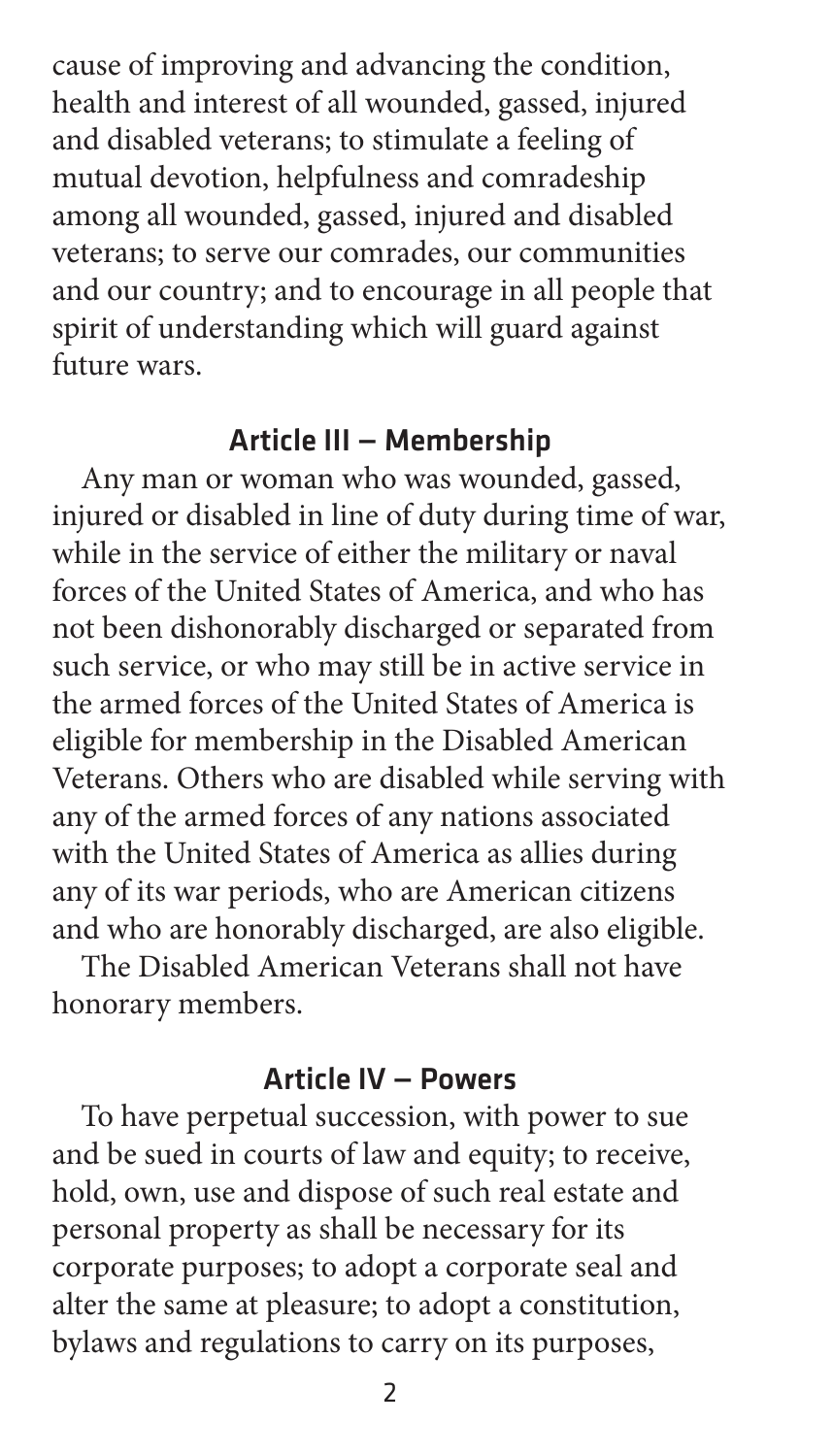<span id="page-10-0"></span>not inconsistent with the laws of the United States or any state; to use, in carrying out the purposes of the corporation, such emblems and badges as it may adopt; to establish and maintain offices for the conduct of its business; to establish state and territorial organizations and local chapter or post organizations; to publish a newspaper or other publication devoted to the purposes of the corporation and generally to do any and all such acts and things as may be necessary and proper in carrying into effect the purposes of the corporation.

# Article V — Administration

**Section 1.** The administrative affairs of this Organization shall be vested in a National Executive Committee, to be composed of the National Commander, Retiring National Commander, National Senior and Junior Vice Commanders and one National Executive Committeeman from each of the several National Districts, as they are now or may hereafter be composed and included in this organization.

**Section 2.** Each National Convention shall elect a National Commander, a National Senior Vice Commander, four National Junior Vice Commanders, a National Judge Advocate and a National Chaplain.

**Section 3.** No person shall succeed himself as National Commander.

#### Article VI — Legislation

The supreme legislative powers of this Organization shall be vested in a National Convention, which shall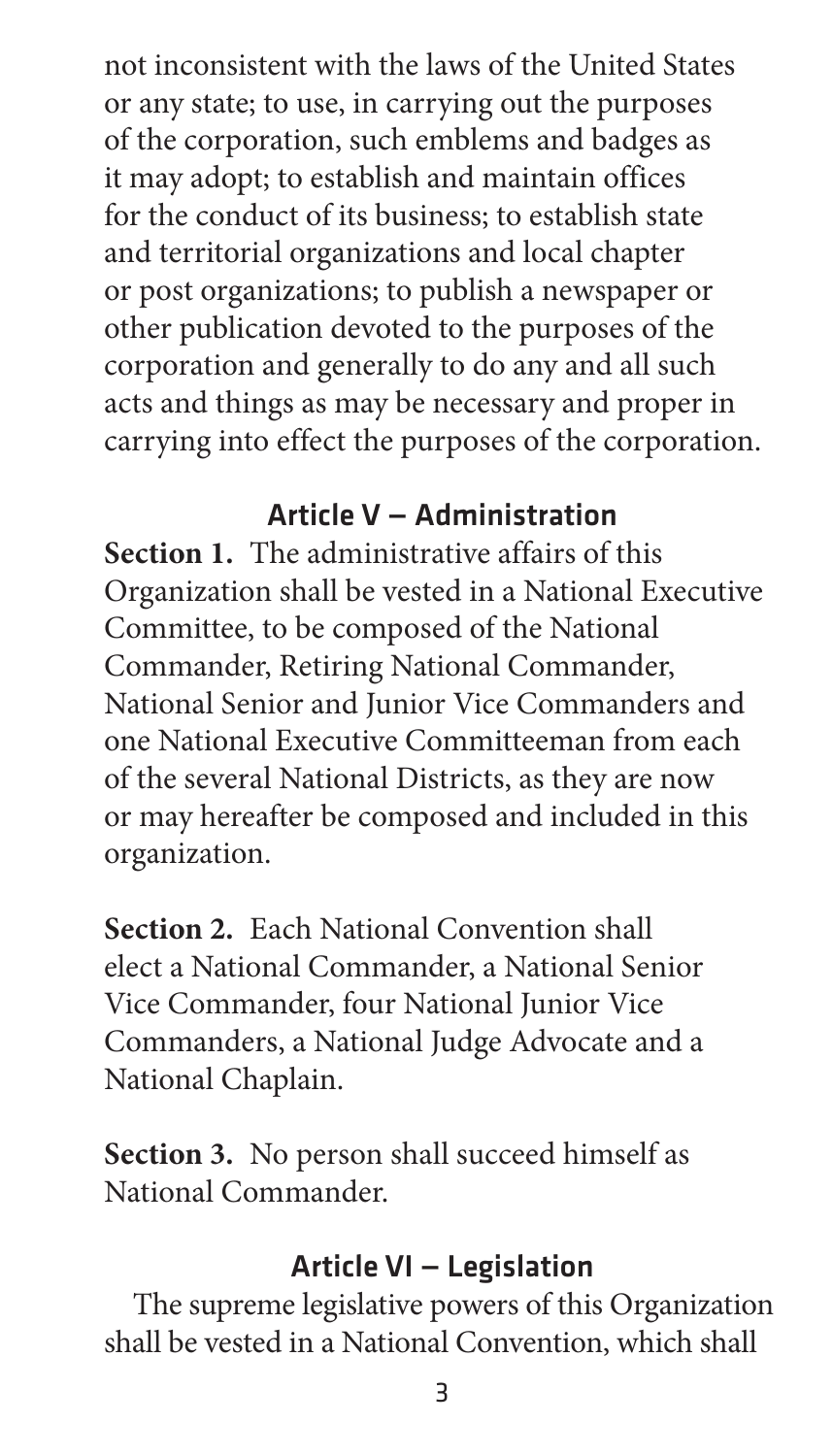<span id="page-11-0"></span>be composed of the National Officers, representatives of the several territorial, state department and chapter organizations, which are now, or may be hereafter included in this Organization.

#### Article VII — Executive

The executive power of this Organization shall be vested in the National Commander.

#### Article VIII — Auxiliaries

This Organization recognizes the DAV Auxiliary as an auxiliary unit of the Disabled American Veterans, subject to its supervision and recommendations.

#### Article IX — Amendments

This Constitution may be amended at any National Convention, by a majority vote of the regularly elected and qualified delegates thereat, if and when three-fourths of the several chapters then in existence and in good standing shall have ratified the proposed amendments, which ratifications must take place prior to the next National Convention.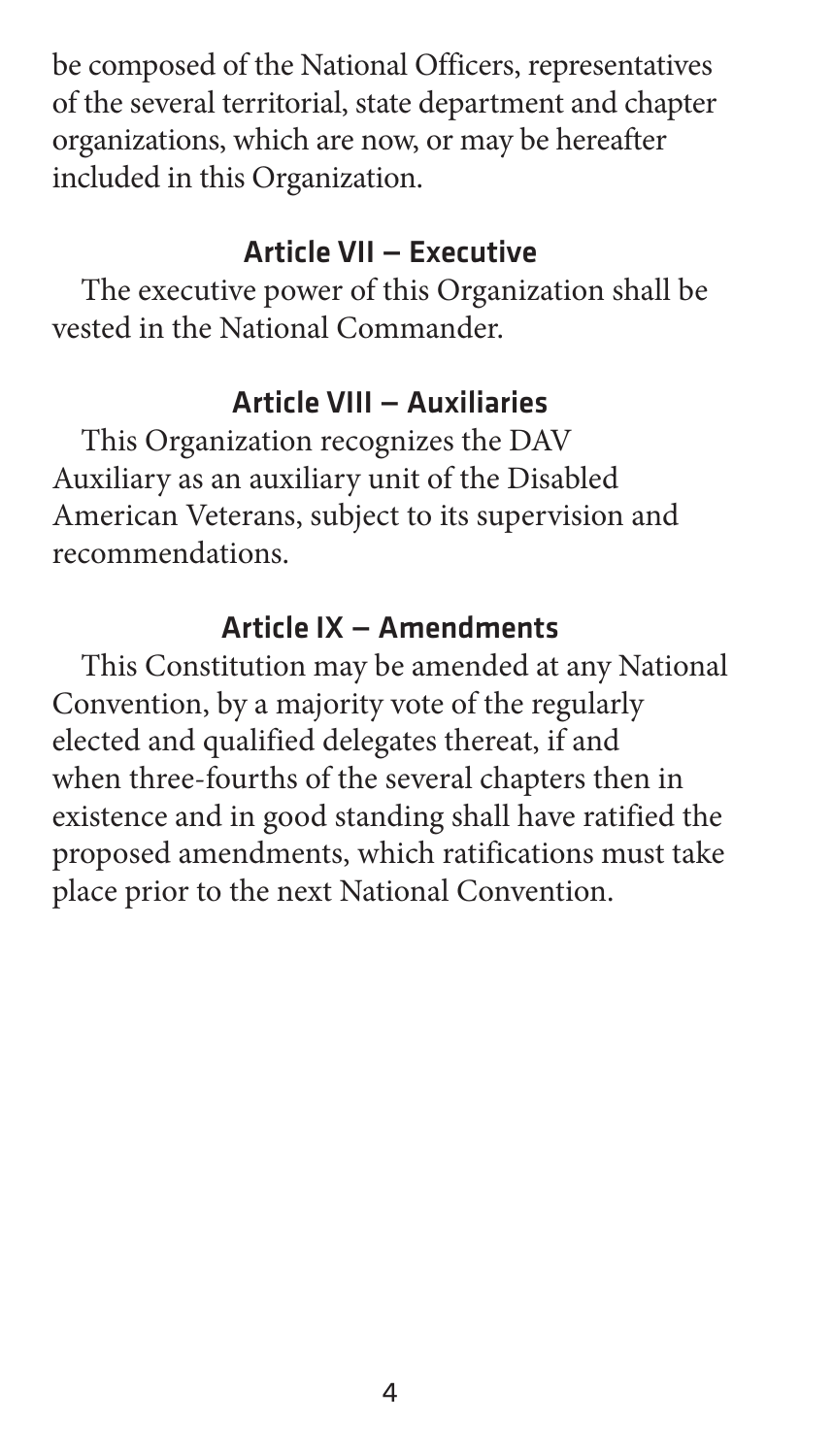#### <span id="page-12-0"></span>Article 1 — Organization **Section 1.1 – Governing Bodies**

The governing bodies of the Organization shall be the National Convention, the National Executive Committee, the Board of Directors, the state departments and chapters.

## **Section 1.2 – Records; Inspection**

Each such body shall keep records of its proceedings which shall be open for inspection to any recognized officer of the Organization.

#### Article 2 — Policy **Section 2.1 – Statement of Policy**

The Disabled American Veterans was founded on the principle that this nation's first duty is the rehabilitation and welfare of its wartime disabled. This principle envisions:

- 1. High quality hospital and medical care provided by the Department of Veterans Affairs for veterans with disabilities incurred in or aggravated by service in America's armed forces.
- 2. Adequate compensation for the loss resulting from such service-connected disabilities.
- 3. Vocational rehabilitation and/or education to help the disabled veteran prepare for and obtain gainful employment.
- 4. Enhanced opportunities for employment and preferential job placement so that the remaining ability of the disabled veteran is used productively.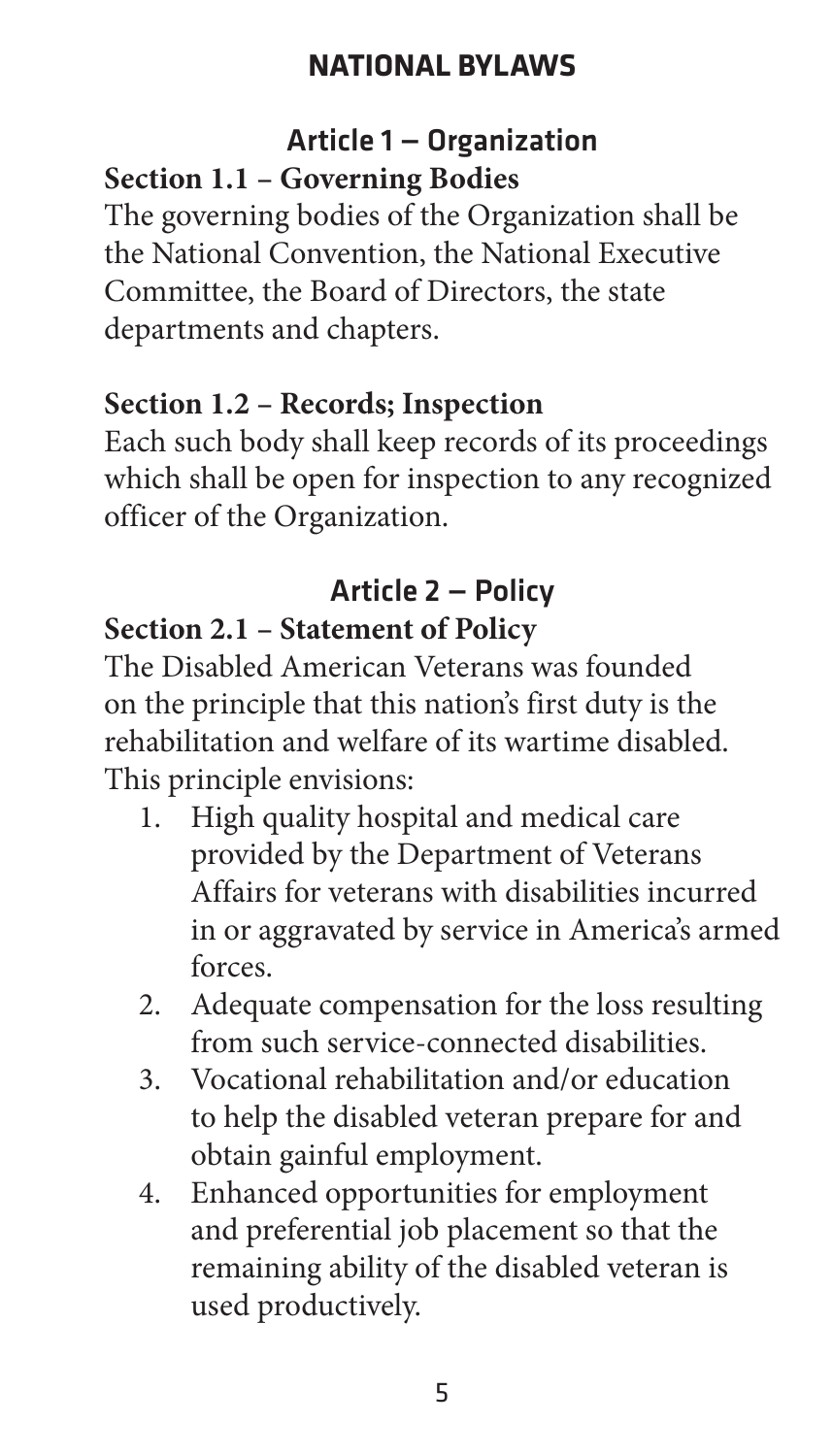- <span id="page-13-0"></span>5. Adequate compensation to the surviving spouses and dependents of veterans whose deaths are held to be service-connected under laws administered by the Department of Veterans Affairs.
- 6. Enhanced outreach to ensure that all disabled veterans receive all benefits they have earned and that the American people understand and respect the needs these veterans encounter as a result of their disabilities.

We will not take any action on any resolution that proposes legislation designed to provide benefits for veterans, their surviving spouses and dependents, which are based upon other than wartime serviceconnected disability. We shall not oppose legislation beneficial to those veterans not classified as serviceconnected disabled, except when it is evident that such legislation will jeopardize benefits for serviceconnected disabled veterans. While our first duty as an organization is to assist the service-connected disabled, their surviving spouses and dependents, we shall within the limits of our resources assist others in filing, perfecting and prosecuting their claims for benefits.

#### **Section 2.2 – Nonpartisanship**

This Organization shall be non-political and nonsectarian and the name of this Organization or name of any subdivision thereof shall not be used in representing the desires or wishes of its membership in any political, sectarian or labor dispute, except as hereinafter provided. Provided, however, that the foregoing shall not prevent this Organization or any subdivision thereof from participating in political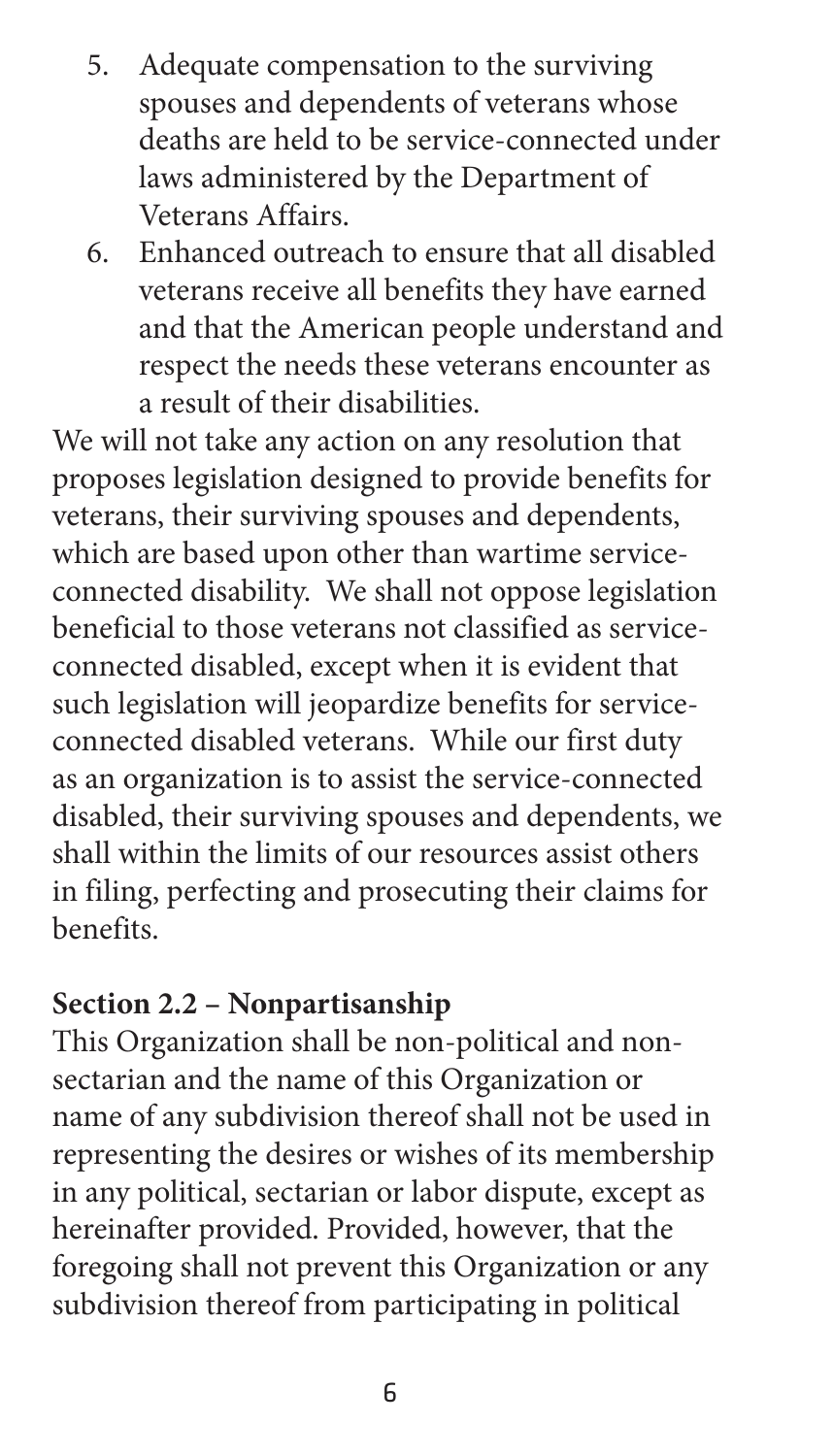issues which have a direct bearing upon the welfare of America's disabled veterans.

# **Section 2.3 – Legislative Activities**

Para. 1: No member shall appear before any legislative body or speak in the name of this Organization or any subdivision thereof propounding a position contrary to any resolution then in effect with regard to such legislation, which resolution has been regularly adopted by the National Convention, the National Executive Committee, a department executive committee or state department.

**Para. 2:** No federal legislation shall be sponsored or endorsed by a National Officer or any member on behalf of or in the name of the DAV National Organization or any subordinate unit unless it has been approved by a National Convention or by the National Executive Committee, except as otherwise provided in Para. 3 of this Section.

**Para. 3:** In the absence of any mandate covering any matter wherein laws already enacted by Congress are under attack, the National Commander, National Adjutant and National Executive Committee are hereby placed under a continuing mandate by these Bylaws to resist and oppose any changes in laws or regulations advocated by any presidential commission, Executive Order, by special investigative commission created by Congress, or any legislative bill sponsored by any standing or special committee of Congress that would repeal or deprive disabled veterans or their dependents of benefits already provided by such laws or regulations. However, they may support those that are deemed by them to be beneficial to disabled veterans or their dependents.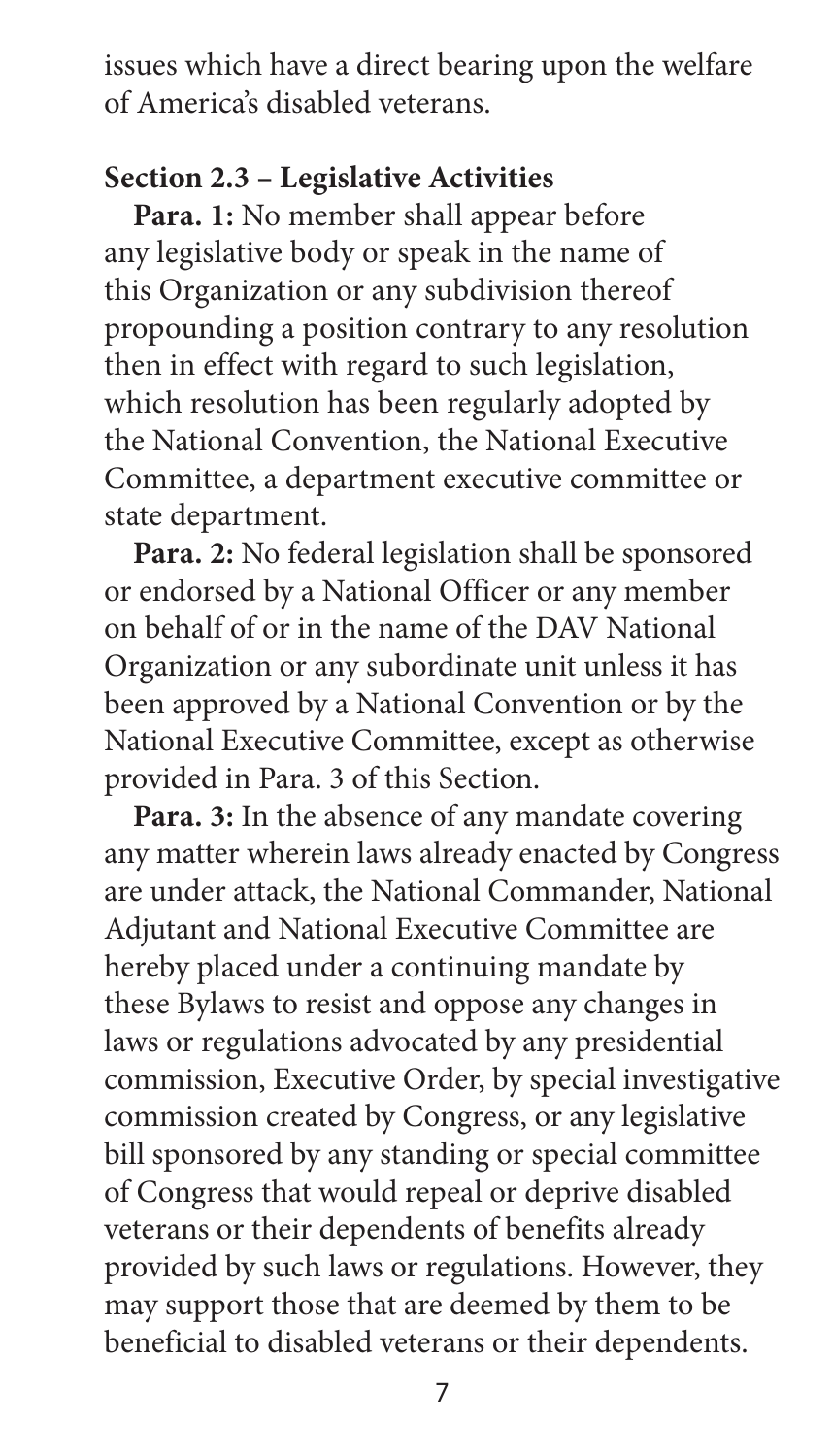#### Article 3 — National Convention **Section 3.1 – Supreme Power**

The supreme power of the Organization is vested in a National Convention.

## **Section 3.2 – Duration of Mandates**

Mandates and resolutions adopted at each National Convention shall be effective only until the next National Convention.

## **Section 3.3 – Time and Place**

**Para. 1:** A National Convention shall be held between June 30 and October 30, annually, unless prohibited by a national emergency.

**Para. 2:** The place where the Convention shall be held shall be determined by the National Executive Committee at least three years in advance, upon recommendations made to it by the National Adjutant. Invitations from delegations or cities must be submitted in advance to the National Adjutant in order for the National Adjutant and the national staff to examine the facilities and obtain the best offer for submission to the National Executive Committee.

# **Section 3.4 – Composition**

The National Convention shall be composed of the elected National Officers, the past National Commanders, the National Executive Committee Members and the delegates and alternates representing the state departments and chapters of the Organization.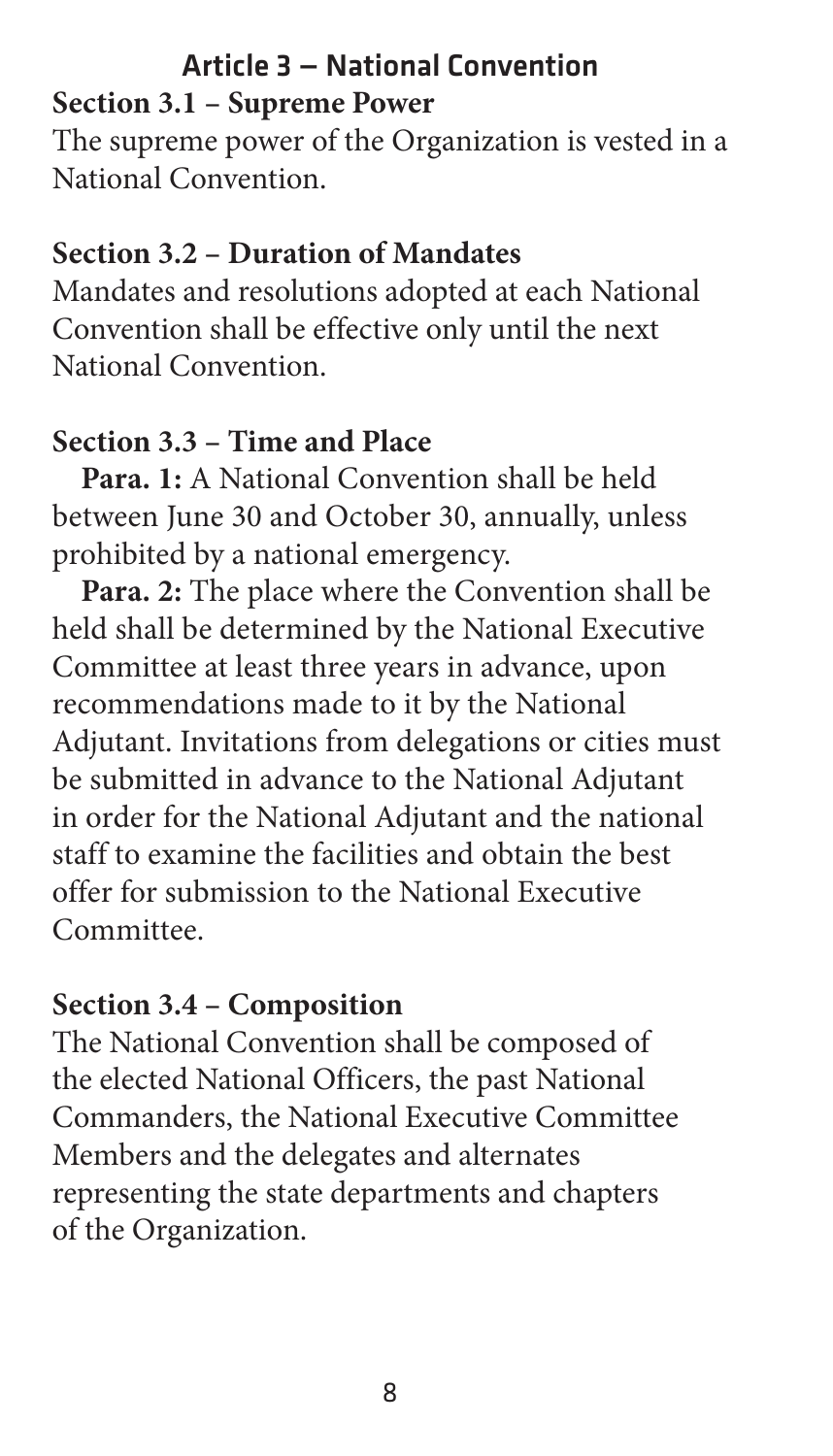#### **Section 3.5 – Registration Fee**

Para. 1: The registration fee at National Conventions shall be \$25.00 for each delegate, alternate and visitor; and no person otherwise eligible shall be entitled to vote until he or she has registered and paid such fee.

**Para. 2:** Each chapter shall be assessed the following to be deposited in the National Convention Fund:

> **\$20.00 — 100 members or less \$40.00 — 101 to 1,000 members \$60.00 — 1,001 to 3,000 members \$80.00 — 3,001 members or more**

**Para. 3:** Following adjournment of the National Convention, and as soon as practical, a copy of the National Convention Proceedings will be posted on the National Organization's website.

#### **Section 3.6 – Number of Delegates**

Para. 1: Except as otherwise hereinafter specified, each state department shall be entitled to one delegate and one alternate and each chapter shall be entitled to one delegate and one alternate for its charter, and shall elect one delegate and one alternate for each fifty members or major portion thereof who are listed on the membership rolls of the National Headquarters at the close of the membership year ending June 30 immediately preceding the Convention; provided, however, that a chapter chartered since that date shall determine its membership, for the foregoing purpose, as of the first day of the month during which the Convention convenes. Notwithstanding the foregoing, in the event a state department or chapter is unable to fill all delegate or alternate offices to which it is entitled,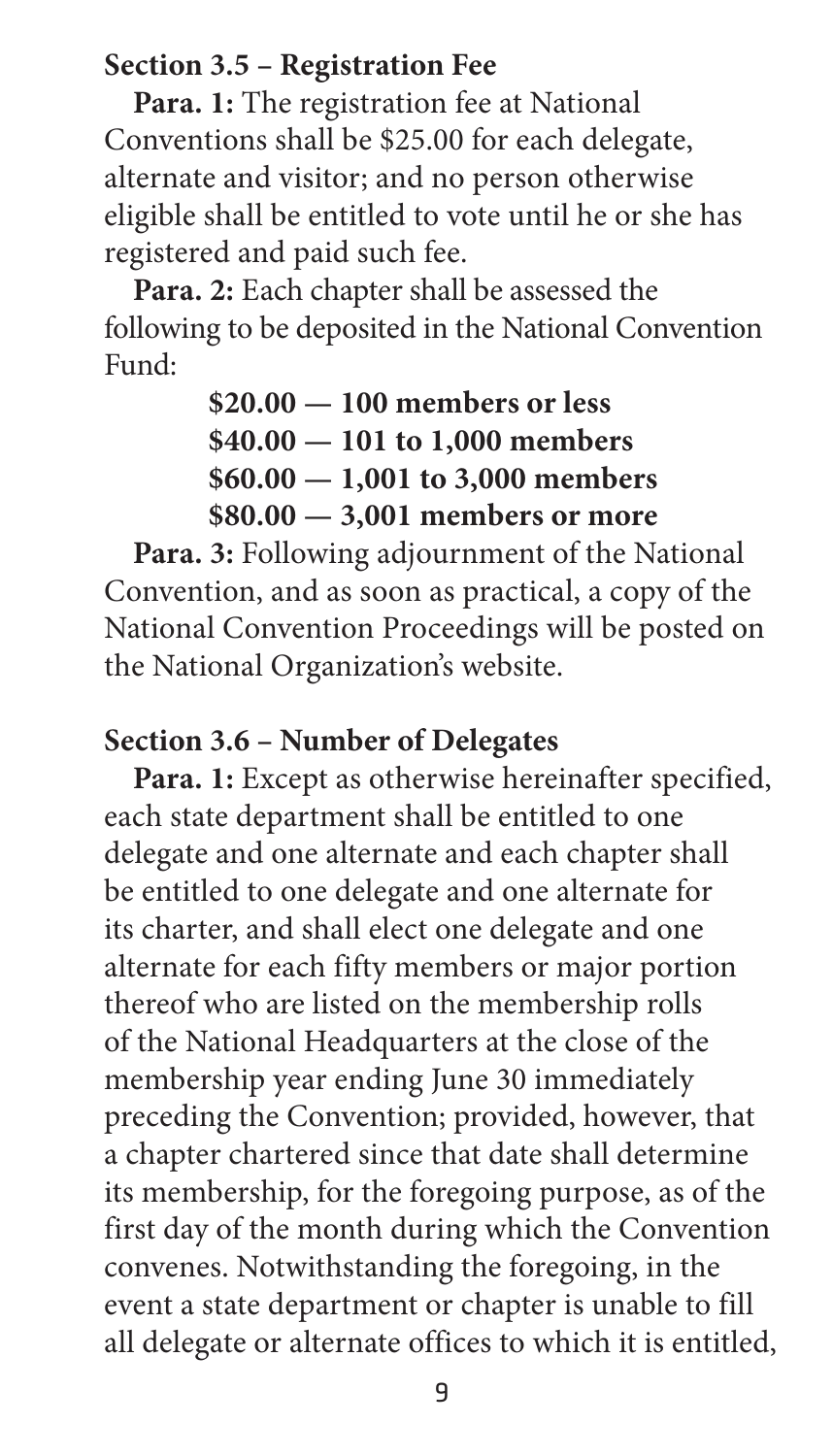or in the event any delegation is entitled to cast more votes than the number of delegates present, then the votes to which it is entitled shall be divided equally among those present.

**Para. 2:** No person shall be entitled to vote or act as a delegate or alternate at the Convention unless he or she is a member in this Organization.

#### **Section 3.7 – Election of Delegates; Credentials**

**Para. 1:** Department delegates and alternates shall be elected by their delegates assembled at their department convention, or by the department executive committee prior to a Convention and shall be certified to the National Organization on forms provided by National Headquarters. Credentials shall be issued to departments by the National Headquarters. The form of such credentials shall be prescribed by the National Organization.

**Para. 2:** Chapter delegates and alternates shall be elected by their respective chapters prior to a Convention and shall be certified to the National Organization on forms provided by National Headquarters. Credentials shall be issued to chapters by National Headquarters. The form of such credentials shall be prescribed by the National Organization.

#### **Section 3.8 – Voting**

**Para. 1:** Each elected National Officer, each National Executive Committee Member, each Past National Commander and each state department and chapter delegate shall be entitled to one vote in the Convention, except as specified in Section 3.6, Para. 1.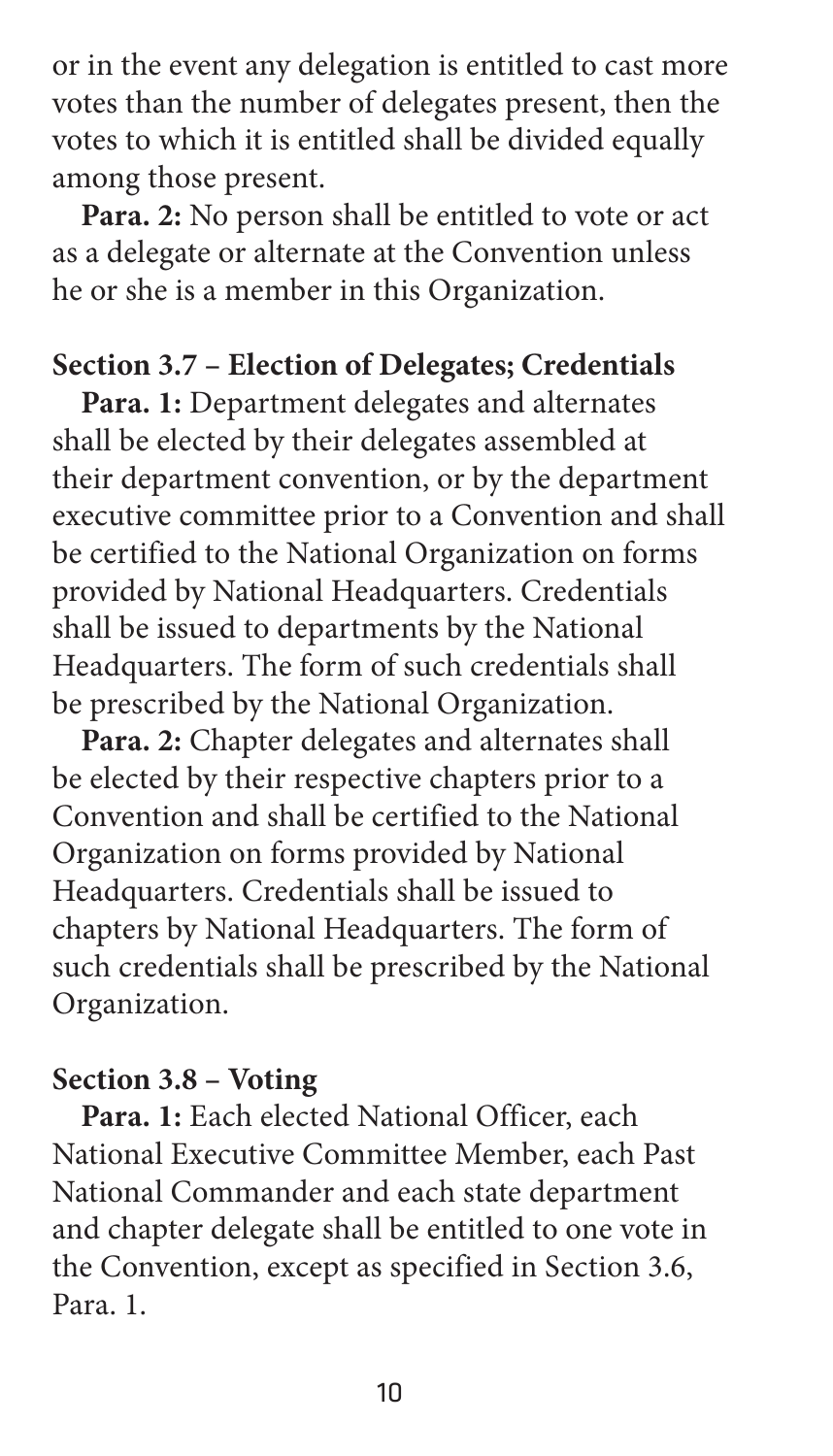**Para. 2 (a):** No delegate or alternate representing any state department or chapter which is indebted to the National Organization in any amount, except for supplies for current or future Forget-Me-Not sales, shall be seated or entitled to vote at the National Convention until such indebtedness has been paid.

**(b):** The National Adjutant shall render statements to all chapters and state departments, not less than thirty days before each National Convention, giving each chapter's or state department's indebtedness to the National Organization, and on payment of such amount the chapter or state department shall be considered clear of all indebtedness for purposes only of determining whether its delegates shall be entitled to vote at such Convention.

**Para. 3:** No delegate or alternate representing any state department or chapter whose charter has been suspended or revoked and has not been reinstated prior to the first business meeting of the Convention shall be entitled to vote.

**Para. 4:** No person shall cast a vote in the National Convention in more than one representative capacity, or be registered as a delegate from more than one chapter.

**Para. 5:** In the absence of any delegate, his or her vote shall be cast by his or her alternate.

## **Section 3.9 – Prohibition of Unit Rule and Proxy Voting**

There shall be no form of unit rule, voting by proxy or voting by absentee ballot.

#### **Section 3.10 – Rules of the Convention**

**Rule 1:** Robert's Rules of Order, Newly Revised, will govern except as hereafter specifically stated.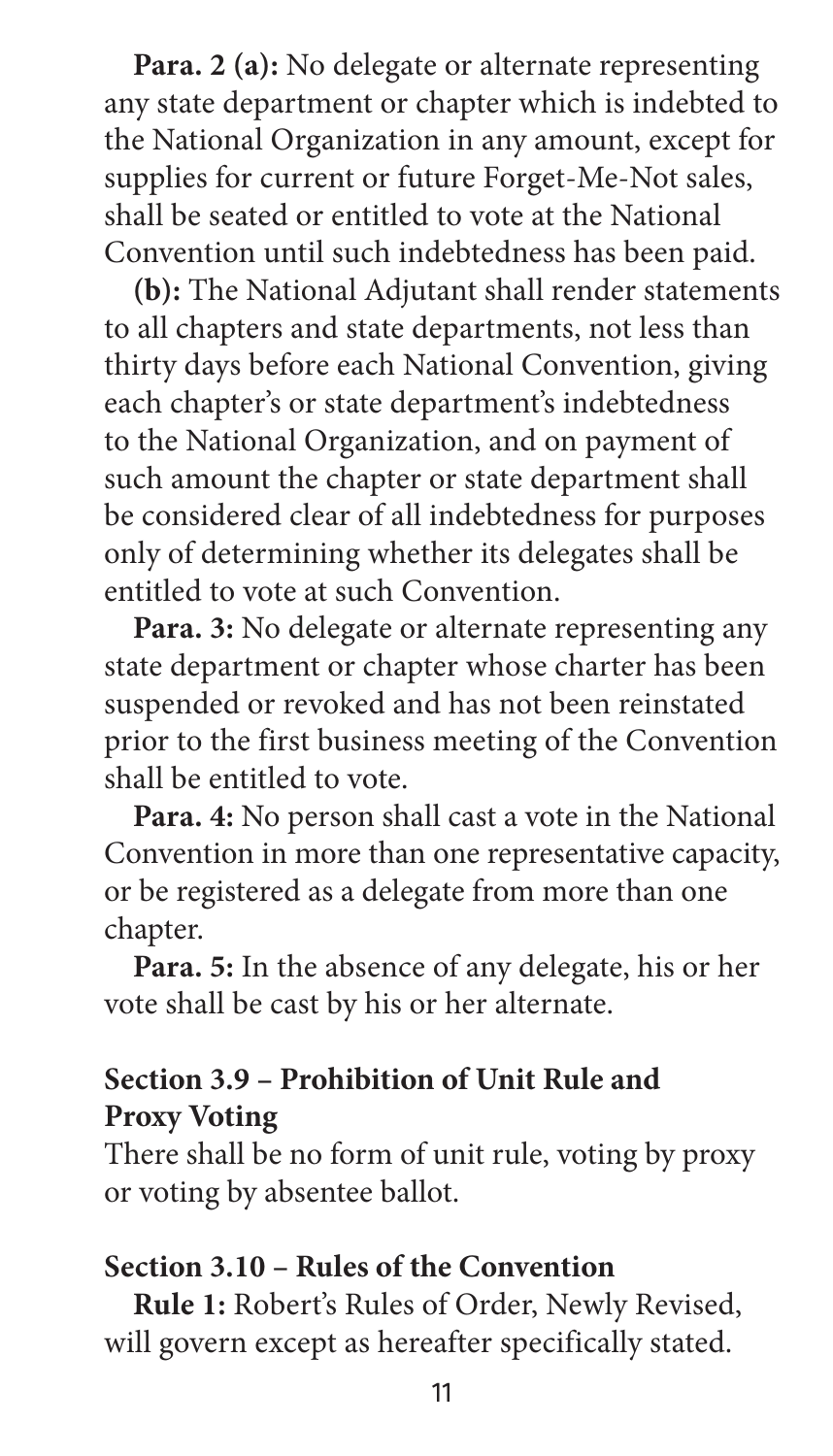**Rule 2:** To be recognized, a delegate to the Convention must (1) stand, (2) address the chair as "Comrade Commander," (3) state his or her name and the chapter, state department, or his or her title, and (4) proceed only after recognition by the Chair.

**Rule 3:** Debate shall be limited to five minutes for each speaker, except by a two-thirds consent of the body.

**Rule 4:** Not more than two delegates from any one chapter delegation shall be permitted to discuss any one subject, except by a two-thirds consent of the body.

**Rule 5:** Recognition shall be granted only once to any one speaker on any one subject, except that a rebuttal of not more than three minutes may be permitted. Additional recognition may be granted by a two-thirds vote of the body.

**Rule 6:** No person who has talked for or against any motion, resolution or report on the Convention floor shall be permitted to make a motion to table it. A motion to table is not debatable and shall require a two-thirds affirmative vote of the body. A tabled motion may be taken from the table, for reconsideration, by a majority vote of the body.

**Rule 7 (a):** Resolutions from chapters and state departments must be submitted to and received at the office of the National Adjutant in electronic or printed form, signed by the sponsoring chapter or state department, not later than fourteen days prior to the opening of the National Convention.

**(b):** Resolutions sponsored by chapters must have the approval of the department executive committee or state convention, except where there is no state department, in which event resolutions may be submitted to National Headquarters for transmittal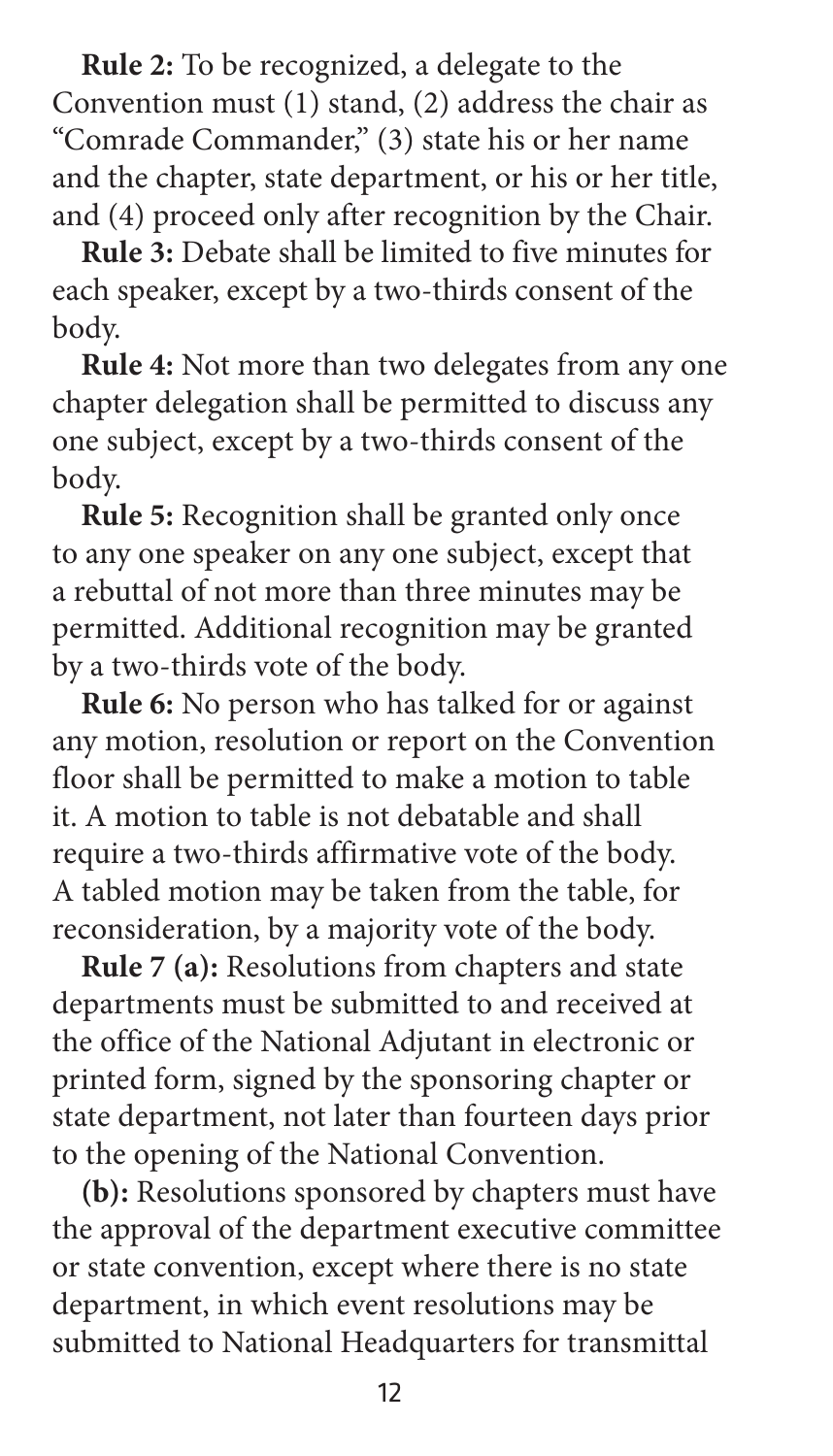to the Convention Committee on Assignment and Coordination.

**Composition of Committees and Meetings Rule 8 (a):** Each Convention committee shall be composed of one member or alternate from each of the national districts.

**(b):** Each National Executive Committee Member shall on the day before the opening session of the Convention have posted the time and place of the first meeting of the delegates in such district. Such meeting may be held on the day prior to the opening session of the Convention but must be held no later than 8:00 a.m. on the first business day of the Convention. At such meeting the delegates in each district shall elect one member and one alternate for each Convention committee and shall not later than 10:00 a.m. on the first business day of the Convention advise the National Adjutant of such election; otherwise, the National Commander shall designate the membership of such committees. The National Commander, with the approval of the National Executive Committee, shall appoint no more than two advisors to each Convention committee, whose duties it shall be to call as soon as possible, and attend, the first meeting of such committee, and also to receive resolutions pertaining to such committee. Advisors will be assigned to each committee because of their knowledge of the subject matter under consideration. They may enter into committee discussions without the privilege of voting. They are subject to the call of the committee for advice and counsel. At the first meeting, the members of each Convention committee shall elect a chairman and a secretary by majority vote.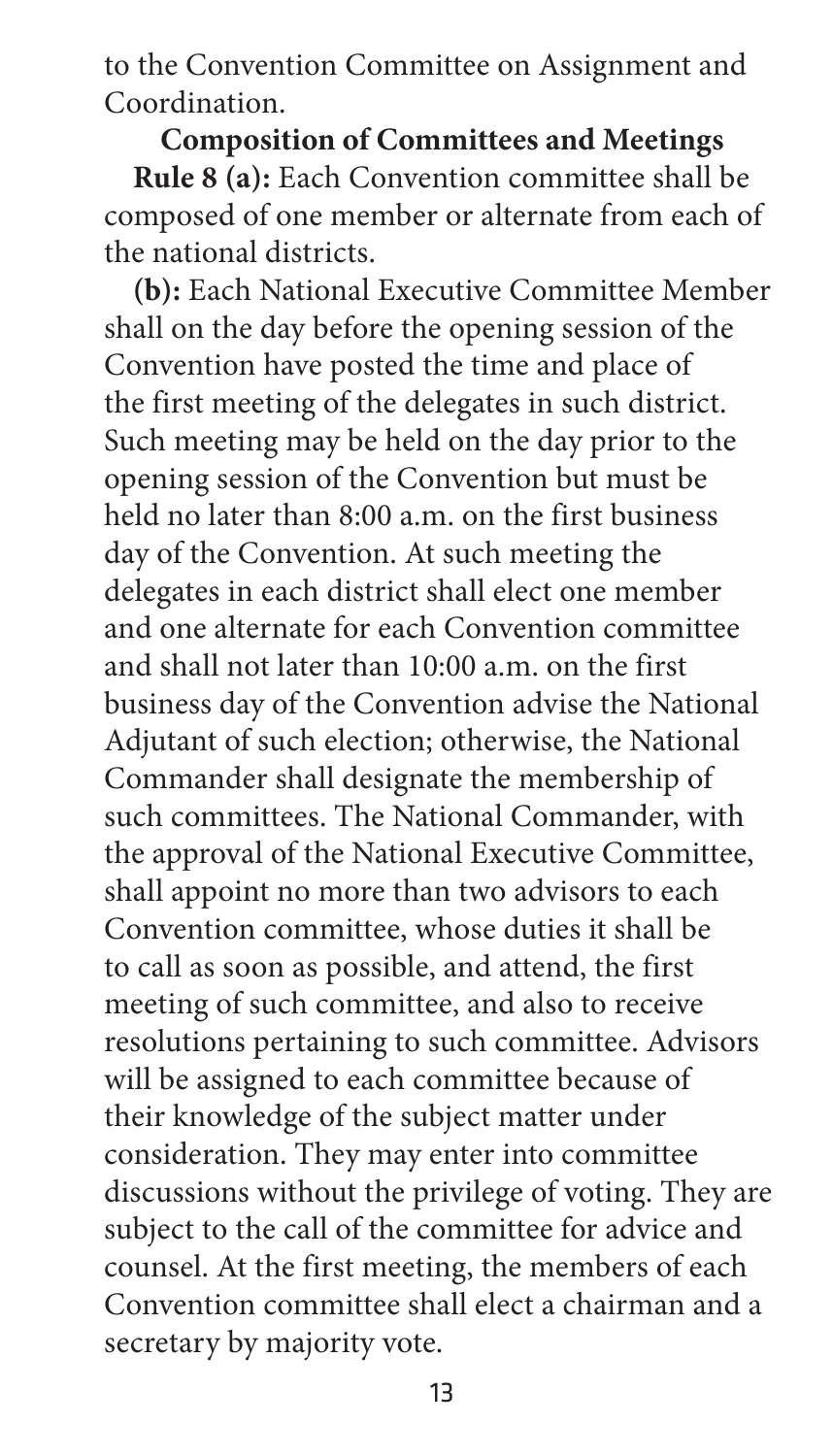**(c):** The National Commander shall appoint a Committee on Assignment and Coordination at least forty-eight hours prior to the opening session of the Convention, and shall deliver all resolutions to such Committee for speedy reference to the appropriate Convention committee. Resolutions shall be delivered or referred to the appropriate Convention committee advisors by 8:00 a.m. on the first business day of the Convention, regardless of whether all districts have elected their members to Convention committees so long as a majority of the districts has elected its members to Convention committees. The Convention committees may meet, consider and act on resolutions starting with the first day of the Convention, regardless of whether all districts have elected their members to such committees so long as a majority of the districts have done so.

**Rule 9 (a):** No resolution can be discussed by the Convention until the same has been reported by a Convention committee, except by unanimous consent. Resolutions referred to, but not favorably reported by such committee, are in order and may be called up for consideration by proponents when a motion to discharge the committee has been made but before it has been acted upon. The Chair will advise the delegates when to make their request.

**(b):** If such resolution proposes to amend the Constitution or Bylaws, it may not be considered unless the proponent had it read at the time the resolutions favorably reported by the Convention Constitution and Bylaws Committee were read to the Convention in accordance with Section 3.10, Rule 21 (d).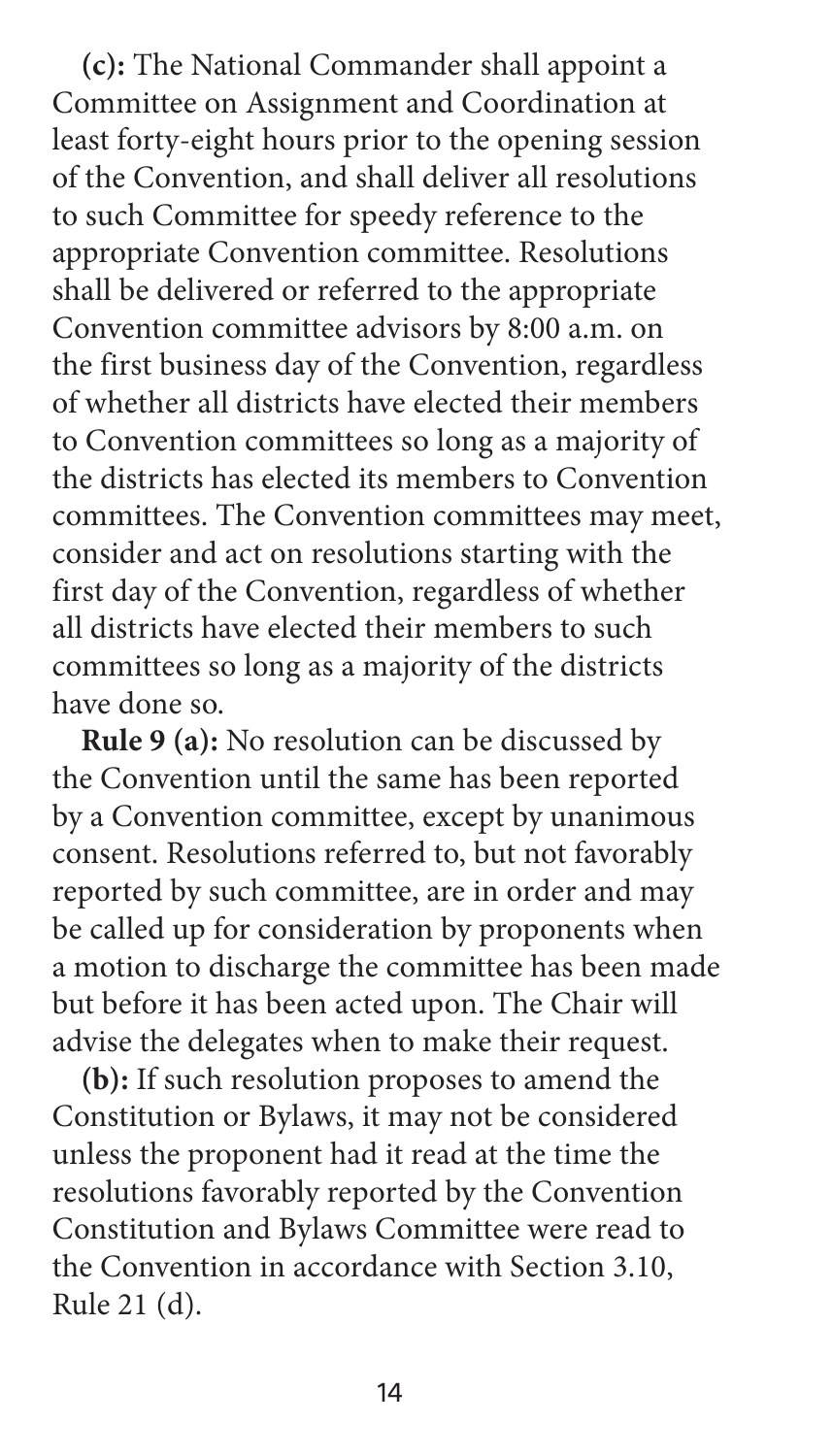**Rule 10:** Convention committees may originate such resolutions as they desire to sponsor, which pertain to the subject with which they are charged.

**Rule 11:** Each chapter delegation shall select a chairman who shall announce the vote of the delegation.

**Rule 12:** In viva voce voting on any subject before the Convention, no person shall participate except fully accredited delegates or alternates acting as delegates, who have registered and paid the registration fee. Visitors shall be segregated.

**Rule 13:** In case any delegation is entitled to cast more votes than the number of delegates present, the vote of those absent shall be cast in the same proportion as the votes of those present.

**Rule 14:** Voting shall be viva voce, except in the case of the election of national officers, and except when a roll call is demanded by the Chairman or Acting Chairman of the Convention, or by at least 25 delegation units, but not more than five from any one state department; provided, however, that the election of national officers may be made by viva voce when there is no contest. All roll calls shall be in alphabetical order by states in odd-numbered years, and in reverse alphabetical order in evennumbered years.

**Rule 15:** Nominations for national officers shall be made by the Committee on Nomination of National Officers and from the floor.

**Rule 16:** Only one nominating speech and only one seconding speech shall be permitted for each candidate for an elective national office.

**Rule 17:** In the event two or more candidates are nominated for the same office, roll calls shall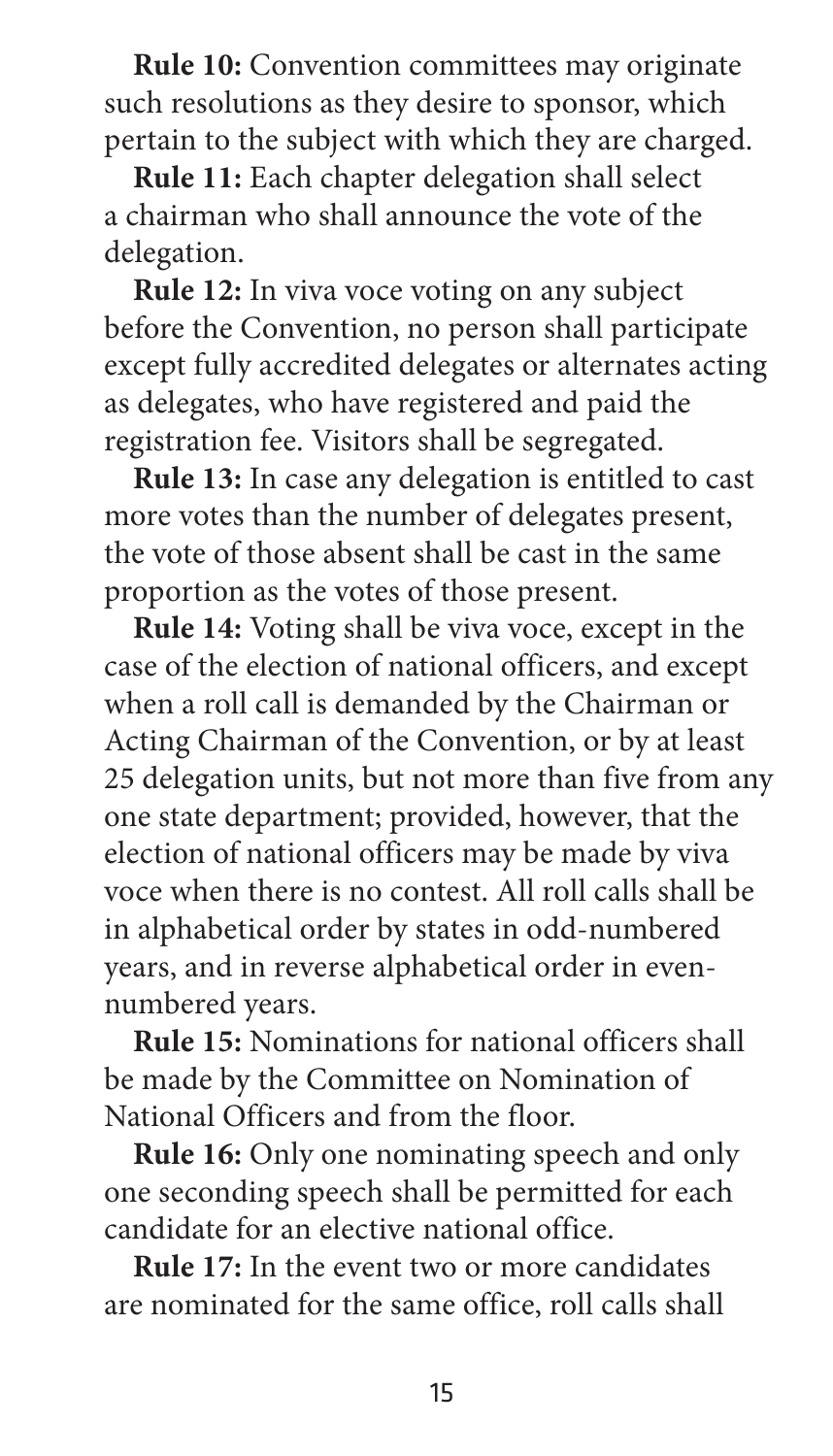continue until completed. The candidate receiving a majority vote of the body shall be elected.

**Rule 18:** Discussion of personal grievances, local conditions, or claims concerning one individual only, with respect to his or her personal interest, shall not be in order before the convention, but may be discussed before the committees of the Convention with the approval of the respective committees.

**Rule 19:** The national officers shall serve as the officers of the Convention. The National Adjutant shall serve as the Adjutant and Secretary of the Convention.

**Rule 20:** The National Sergeant at Arms shall be the Sergeant at Arms of the Convention. He or she shall be assisted by Assistant Sergeants at Arms, appointed by the National Commander.

# **The Convention Committees**

**Rule 21:** The following committees are hereby provided as the standing committees of the Convention: They shall meet at the call of the Convention, the National Commander, the chairman of the committee or the committee advisors. After the first meeting, each committee secretary shall notify all committee members, the Committee on Assignment and Coordination, and the National Adjutant as to time and place of each meeting. Each committee chairman shall report the conclusions of his or her committee in writing and return all resolutions to the Committee on Assignment and Coordination for the purpose of having partial or final committee reports placed on the Convention agenda. Each committee chairman shall present his or her committee's report to the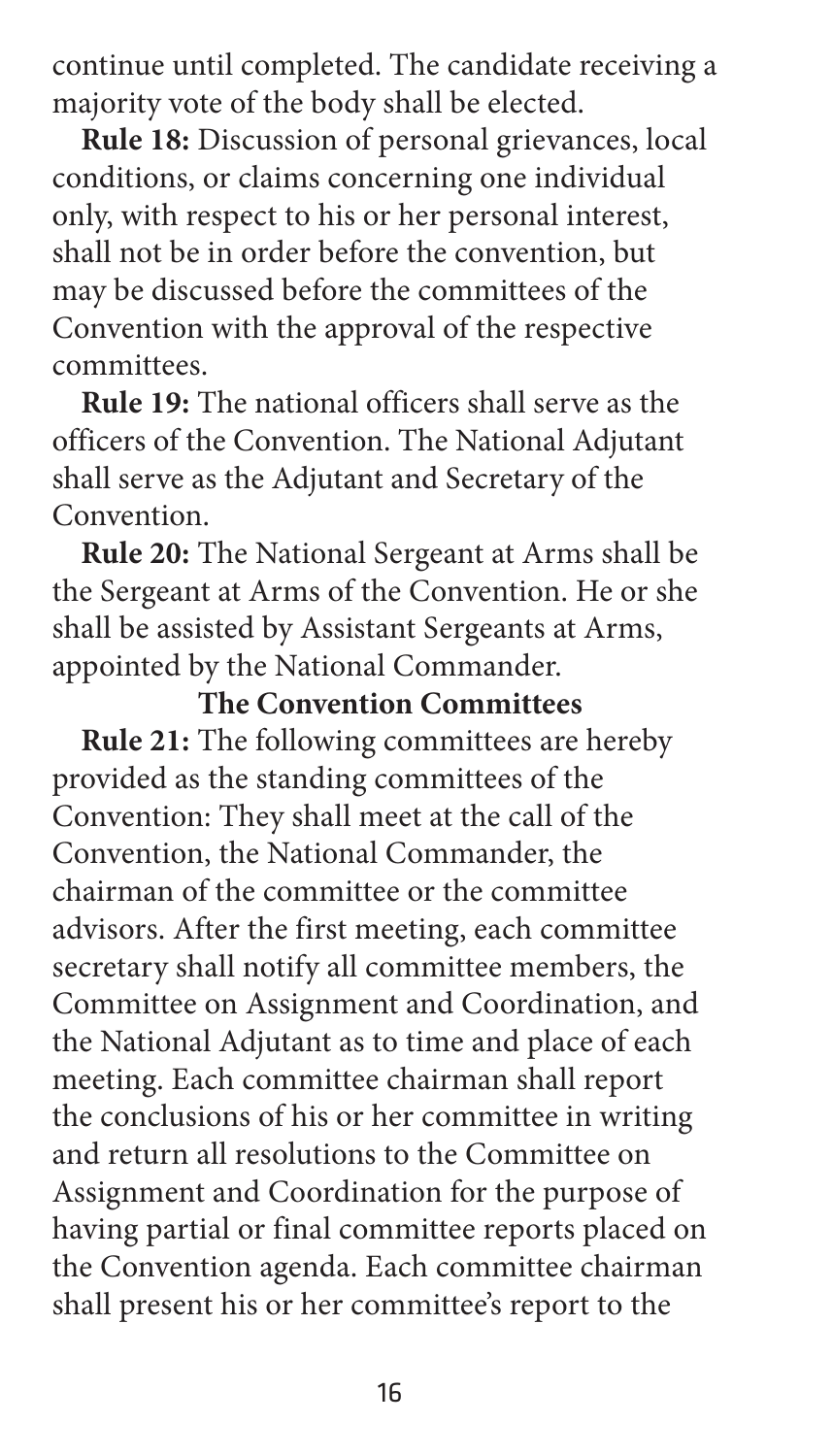Convention when called for by the Chair, the report to be signed by a majority of the committee.

**(a):** Credentials Committee: This Committee shall in accordance with the provisions of these Bylaws and the Convention Rules determine the eligibility of all persons seated and voting in the National Convention and shall specifically notify the Convention and the delegates as to the number of votes to which each delegation is entitled.

**(b):** Committee on General Resolutions and Membership: This Committee shall consider all matters which are not covered by the resolutions referable to other committees of this Convention, and shall formulate and give expressions of thanks, appreciation and condolences, in resolution form. It shall consider all matters referred to it which pertain to citizenship, Americanism, national defense or the security of the United States. It shall consider all matters concerning membership activities and eligibility requirements and all other matters in which public and private agencies charged with the improvement of disabled veterans and their dependents are concerned.

**(c):** Committee on Legislation and Veterans Rights: This Committee shall consider all resolutions proposing or requiring legislation on compensation, pensions, legal and guardianship matters and appeals, as well as on all matters of policy and procedure with the United States Department of Veterans Affairs, including problems involving National Service Life Insurance. It shall consider all resolutions not requiring legislation on compensation, pensions, legal and guardianship matters and appeals.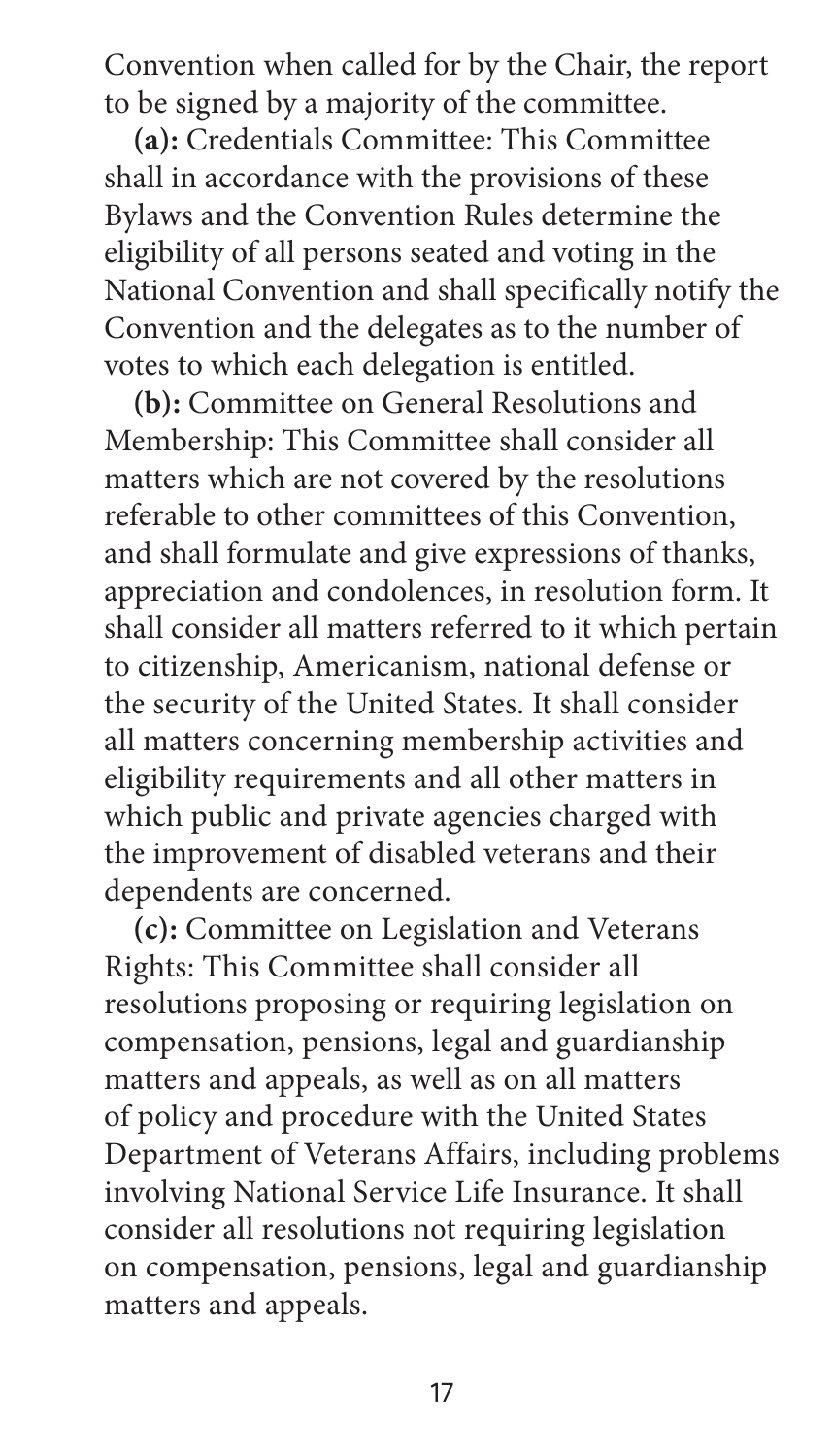**(d):** Committee on Constitution and Bylaws: This Committee shall give consideration to those resolutions which pertain to the proposed amendments to the National Constitution and the National Bylaws. It shall give advice to National Headquarters on the Official Ritual and also consider all matters relative to DAV auxiliaries and other subordinate units of the Disabled American Veterans insofar as they may affect proposed amendments to the National Constitution and Bylaws. All proposed amendments shall be presented to the Convention no later than the second day prior to the scheduled day of adjournment of the Convention, and voting thereon shall begin the following business day, except proposals referred to that committee by other Convention committees too late for presentation on that date, or resolutions originating in the committee; such amendments shall be presented and voted upon on the day of adjournment.

**(e):** Committee on Employment: This Committee shall consider all matters concerning all forms of employment of disabled veterans as well as preference rights in examination, appointments, retention, promotions, or employment or reemployment rights in Federal Civil Service and in state, county and city governments. This Committee will also consider matters relating to vocational rehabilitation, education and training for veterans and their eligible dependents.

**(f):** Committee on Hospital and Voluntary Services: This Committee shall consider questions concerning the standards of medical care delivery by VA hospitals and outpatient clinics, and all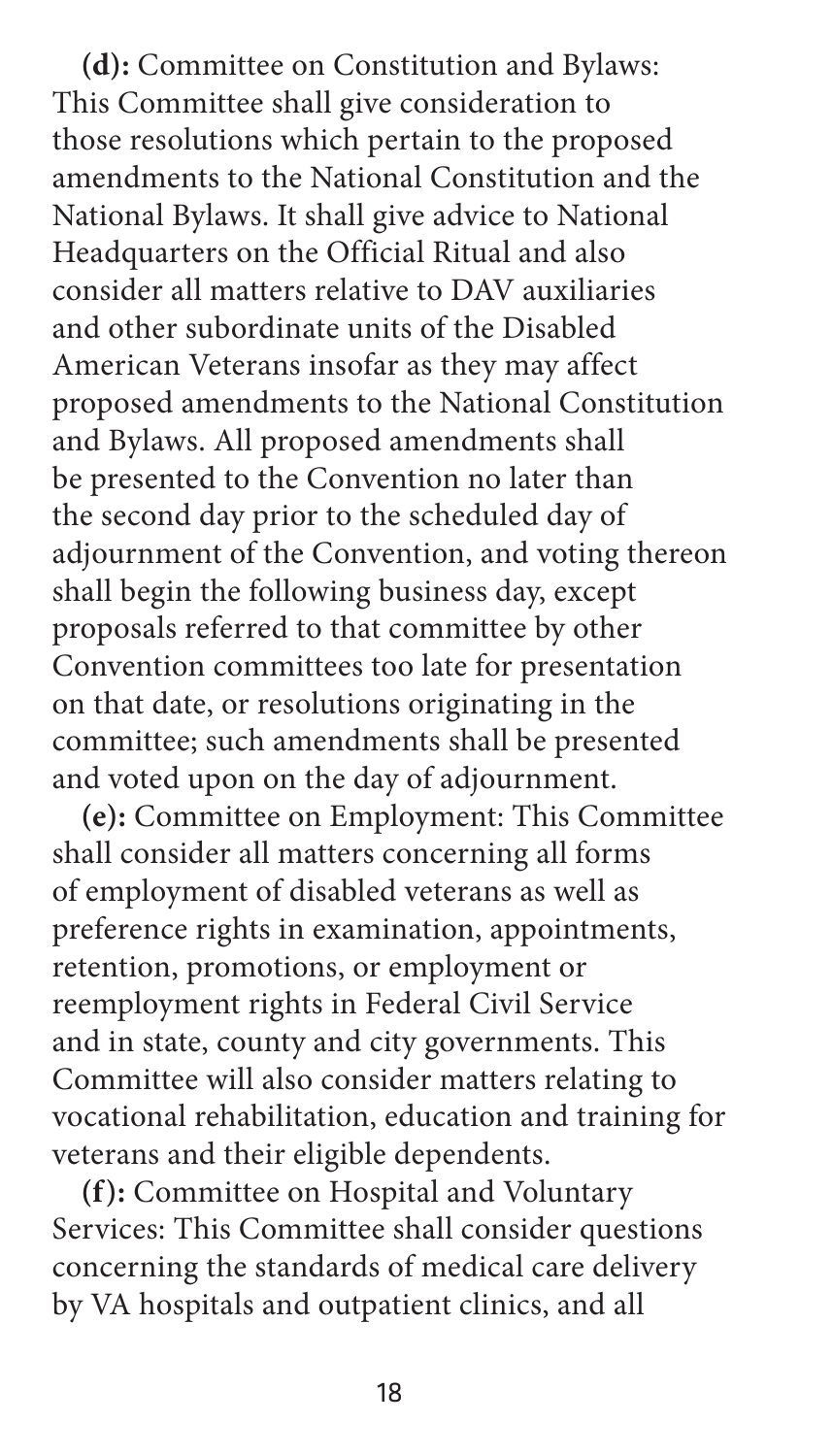<span id="page-26-0"></span>matters pertaining to the DAV voluntary service programs.

**(g):** Committee on Nomination of National Officers: This Committee shall consider and present to the National Convention a slate of candidates which it shall nominate for national officers.

**Rule 22 (a):** Committee Reports: Convention committee reports covering favorably considered resolutions must be submitted by reference to their number, and a brief statement as to their content.

**(b):** The final report of the Credentials Committee, the report of the Committee on Nomination of National Officers, and the election of national officers as designated in Article 7, Section 7.1, of these Bylaws, shall be in that order, the last order of business, on the last day of the Convention.

**Rule 23:** All National Executive Committee Members shall be provided all proposed resolutions to all Convention committees before the convening of their respective District meetings.

#### **Section 3.11 – Amendment of Rules**

The foregoing Rules of the Convention may be amended by majority vote of the body at the first business session of a National Convention, notwithstanding anything contained in Article 19, Section 19.5, to the contrary.

# **Section 3.12 – Election of National Executive Committee Members**

**Para. 1:** On the day prior to the opening session of the National Convention, held during an even-numbered year, the delegates from each even-numbered district, and when held during an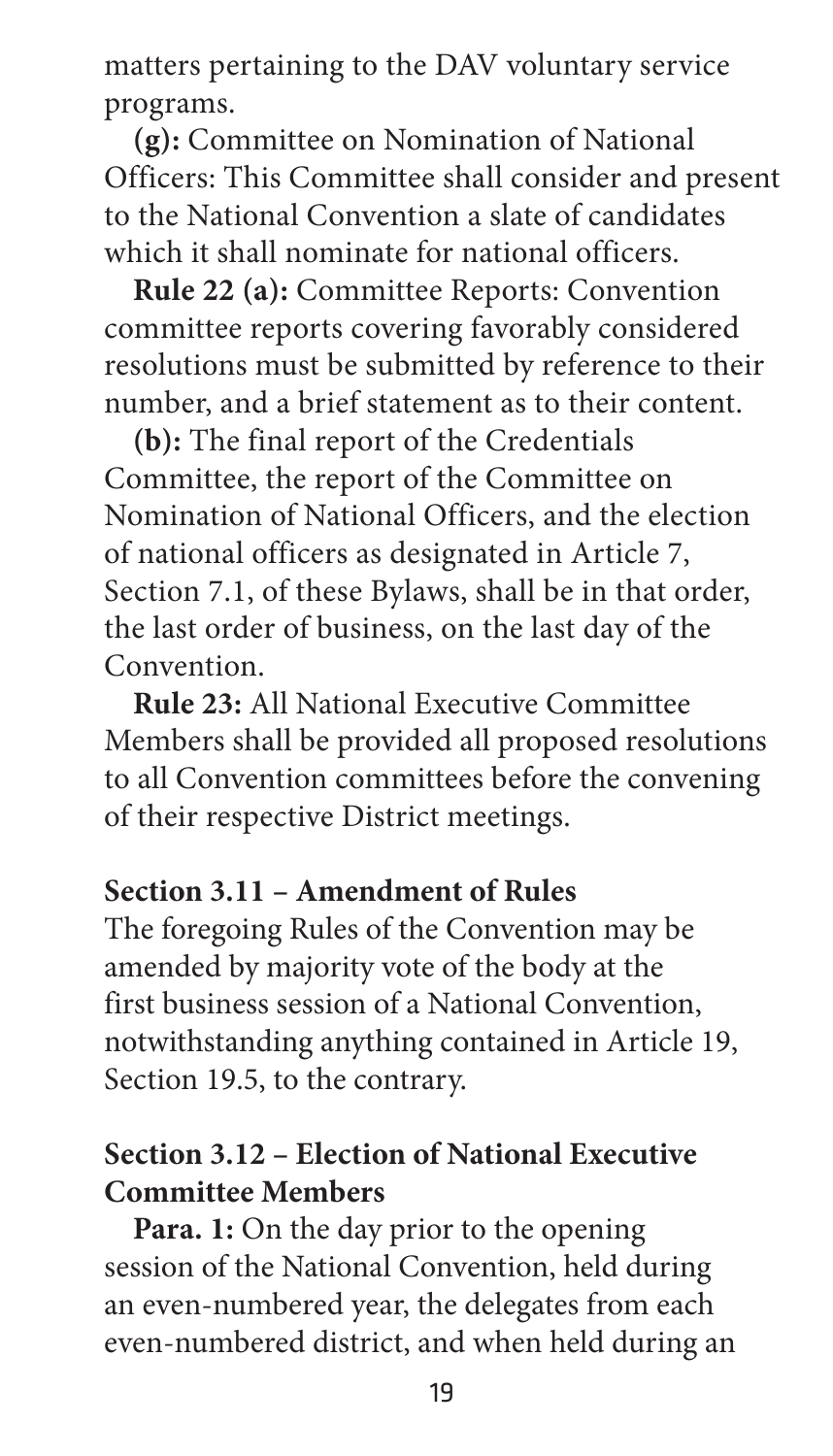<span id="page-27-0"></span>odd-numbered year, the delegates from each oddnumbered district shall elect a National Executive Committee Member and an Alternate, whose term shall be for two years, provided, however, that no state or territory in a district that has more than one state or territory may succeed itself on the National Executive Committee.

**Para. 2:** Each National Executive Committee Member representing a district entitled to elect a National Executive Committee Member and an Alternate at the National Convention then in session, as provided by Para. 1, above, must call a meeting of the delegates representing his or her district at some time during the day prior to the opening session of the Convention for the purpose of electing a National Executive Committee Member and an Alternate from his or her district. He or she must report the results of such election to the office of the National Adjutant by 10:00 a.m. of the day of the opening session of the Convention.

**Para. 3:** Voting for all purposes at District Meetings held at the National Convention shall be based on voting strength as determined under Section 3.6

# Article 4 — National Executive Committee **Section 4.1 – Members**

The National Executive Committee shall be composed of the National Commander who shall be the presiding officer; the retiring Past National Commander; the National Senior and the National Junior Vice Commanders; and one National Executive Committee Member from each of the national districts.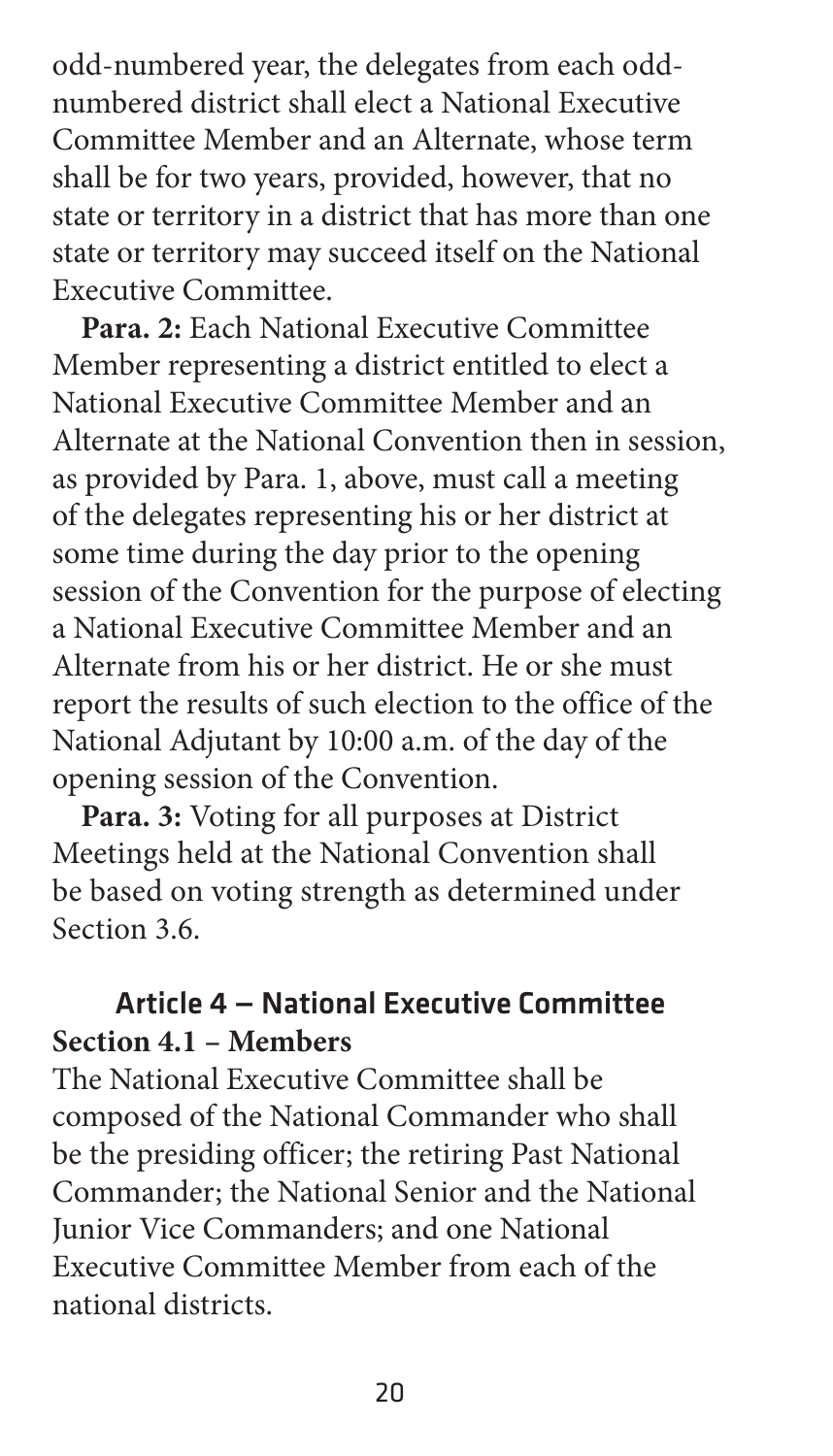## **Section 4.2 – Regular Meetings**

The National Executive Committee shall hold its meetings as follows: one to be held no earlier than the day preceding the convening and one to be held no later than the day following adjournment of each National Convention, and at least one additional meeting during the ensuing year.

# **Section 4.3 – Special Meetings**

**Para. 1:** During the period of the Convention, whenever the National Commander deems it necessary, he or she may call a special meeting of the National Executive Committee.

**Para. 2:** At other times the National Commander may call a special meeting of the National Executive Committee and, upon written demand of forty percent of its members, must call and conduct a meeting within twenty days of notification.

# **Section 4.4 – Who May Also Attend**

Any member of the Disabled American Veterans may attend meetings of the National Executive Committee except when the National Executive Committee may declare itself in executive session. The right to attend such meetings shall be without the right to voice or vote and without cost to the National Organization. With unanimous consent of the Committee, such member may speak.

# **Section 4.5 – Ballots**

The regular business of the Organization requiring the consideration of the National Executive Committee between meetings shall be transacted through the office of the National Adjutant.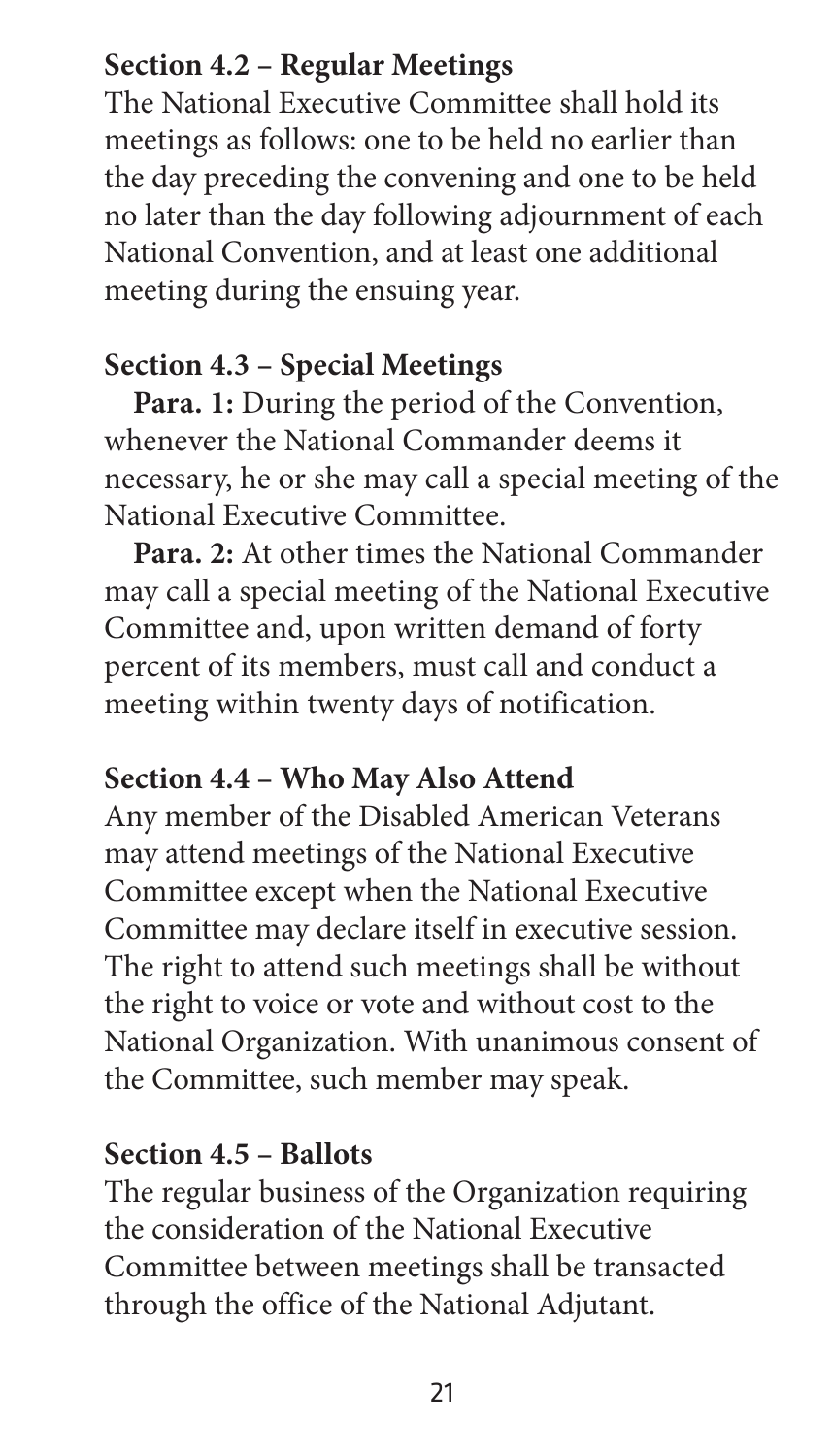#### <span id="page-29-0"></span>**Section 4.6 – Powers**

The National Executive Committee is vested with the administrative powers of the Organization. It may adopt Regulations, Mandates and Statements of Policy to implement its determinations, and to implement the legislative and executive determinations of the Organization.

# Article 5 — National Districts **Section 5.1 – Composition of Districts**

The territory in which this Organization shall operate shall be divided into national districts, which shall be numerically identified as follows:

| District No. 1  | Massachusetts                          |
|-----------------|----------------------------------------|
| District No. 2  | New York                               |
| District No. 3  | Maine, New Hampshire,                  |
|                 | Rhode Island and Vermont               |
| District No. 4  | Connecticut, Delaware                  |
|                 | and New Jersey                         |
| District No. 5  | Pennsylvania                           |
| District No. 6  | District of Columbia, Maryland,        |
|                 | Virginia, West Virginia and            |
|                 | Puerto Rico                            |
| District No. 7  | Florida                                |
| District No. 8  | Alabama, Louisiana,                    |
|                 | Mississippi and Tennessee              |
| District No. 9  | Georgia, North Carolina and            |
|                 | South Carolina                         |
| District No. 10 | Michigan                               |
| District No. 11 | Ohio                                   |
|                 | District No. 12 Illinois and Wisconsin |
| District No. 13 | Indiana and Kentucky                   |
| District No. 14 | Minnesota, Montana,                    |
|                 | North Dakota and South Dakota          |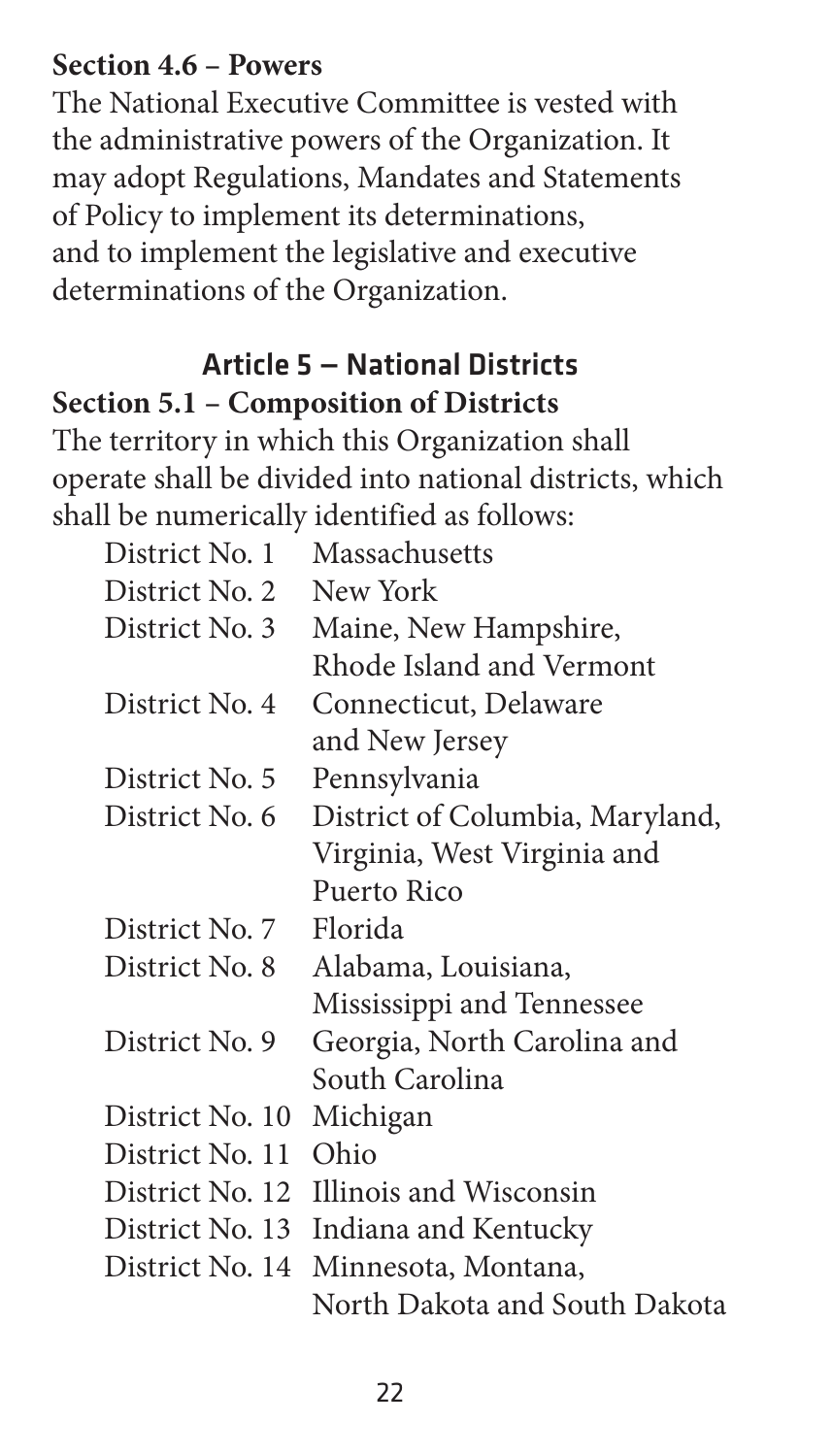|                            | District No. 15 Iowa, Kansas, Missouri     |
|----------------------------|--------------------------------------------|
|                            | and Nebraska                               |
| District No. 16 California |                                            |
|                            | District No. 17 Colorado, New Mexico,      |
|                            | Utah and Wyoming                           |
|                            | District No. 18 Arizona, Hawaii and Nevada |
|                            | District No. 19 Alaska, Idaho, Oregon      |
|                            | and Washington                             |
| District No. 20 Texas      |                                            |
|                            | District No. 21 Arkansas and Oklahoma      |
|                            |                                            |

#### **Section 5.2 – District Meetings**

Meetings of National Districts are not required other than for the purposes defined in Section 3.12.

# Article 6 — Charters

## **Section 6.1 – Power to Grant and Revoke**

The National Executive Committee may grant or revoke charters of state departments and chapters in any state of the United States, the District of Columbia, or any territorial possession of the United States.

#### **Section 6.2 – Chapters**

**Para. 1:** Not less than twenty-five persons, eligible for membership in this Organization, who desire to form a chapter, shall make application for a charter to National Headquarters, using the form prescribed by the National Executive Committee. If there is an existing chapter in the same city, town or borough, then not less than one hundred eligible persons shall sign the application. No person who has been a member during the prior membership year shall be included in determining the above minimum numerical requirements.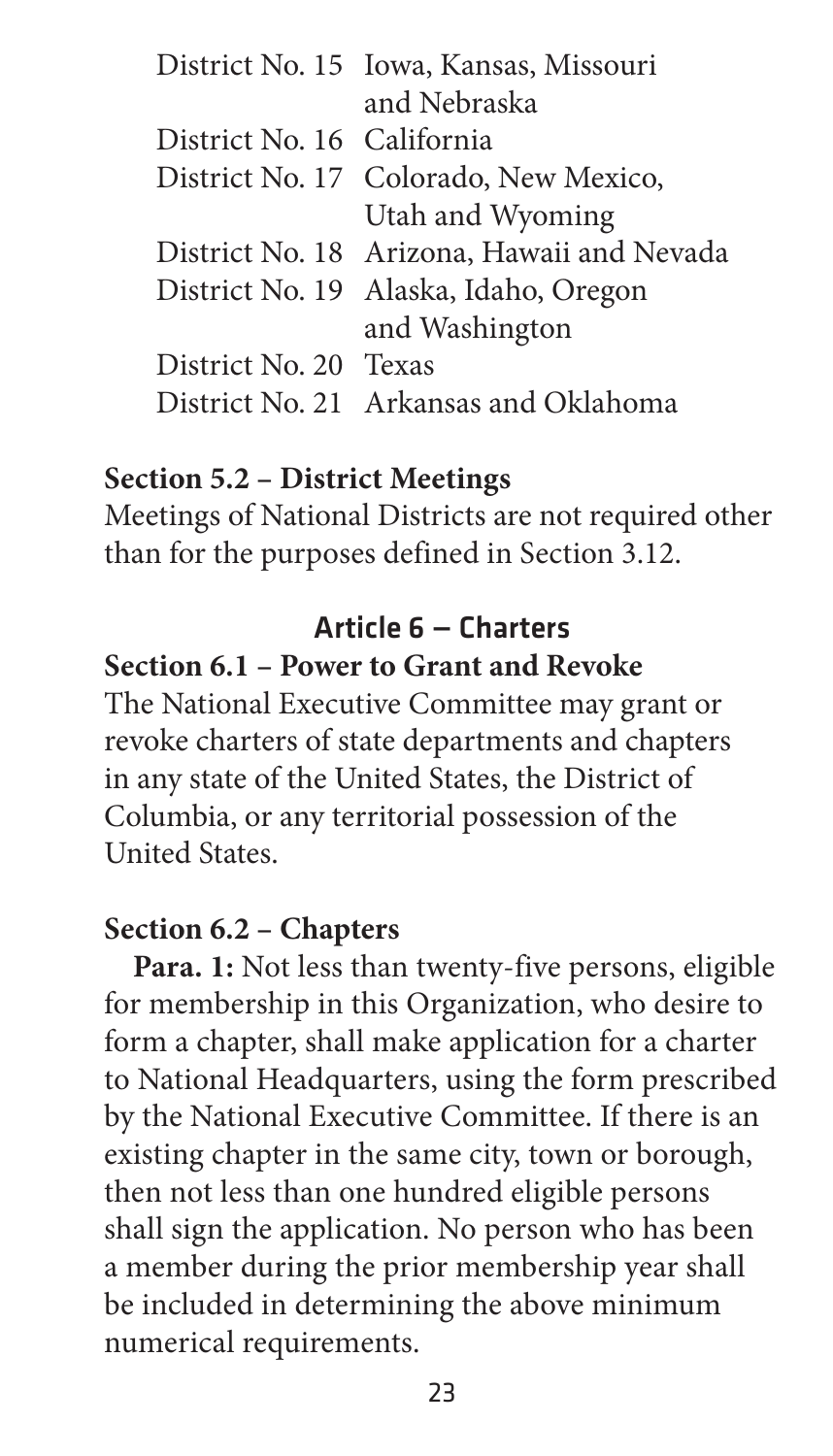**Para. 2:** The National Executive Committee may not approve or disapprove, or grant or refuse to grant a charter without first giving the state department of the state from which such request for a charter originates the opportunity to approve or protest the granting of such charter by the National Executive Committee. If there is no state department, such notice shall be given to all chapters in the state.

**Para. 3:** Once a chapter has been chartered, that chapter may not relocate without prior approval of the department executive committee and National Executive Committee, or where there is no department executive committee, approval by the National Executive Committee.

#### **Section 6.3 – State Departments**

The chapters in any state of the United States, the District of Columbia, or any territorial possession of the United States may petition the National Executive Committee for the establishment of a state department.

#### **Section 6.4 – Suspension and Revocation of Charters**

**Para. 1 (a):** The state commander may suspend the charter of a chapter for a period of thirty days or more, but not to exceed ninety days, for violations of the Constitution or Bylaws of the Organization or refusal to comply with the lawful orders of the National Convention, National Commander, National Executive Committee, state commander or department executive committee. The state commander taking such action shall notify the chapter and the National Commander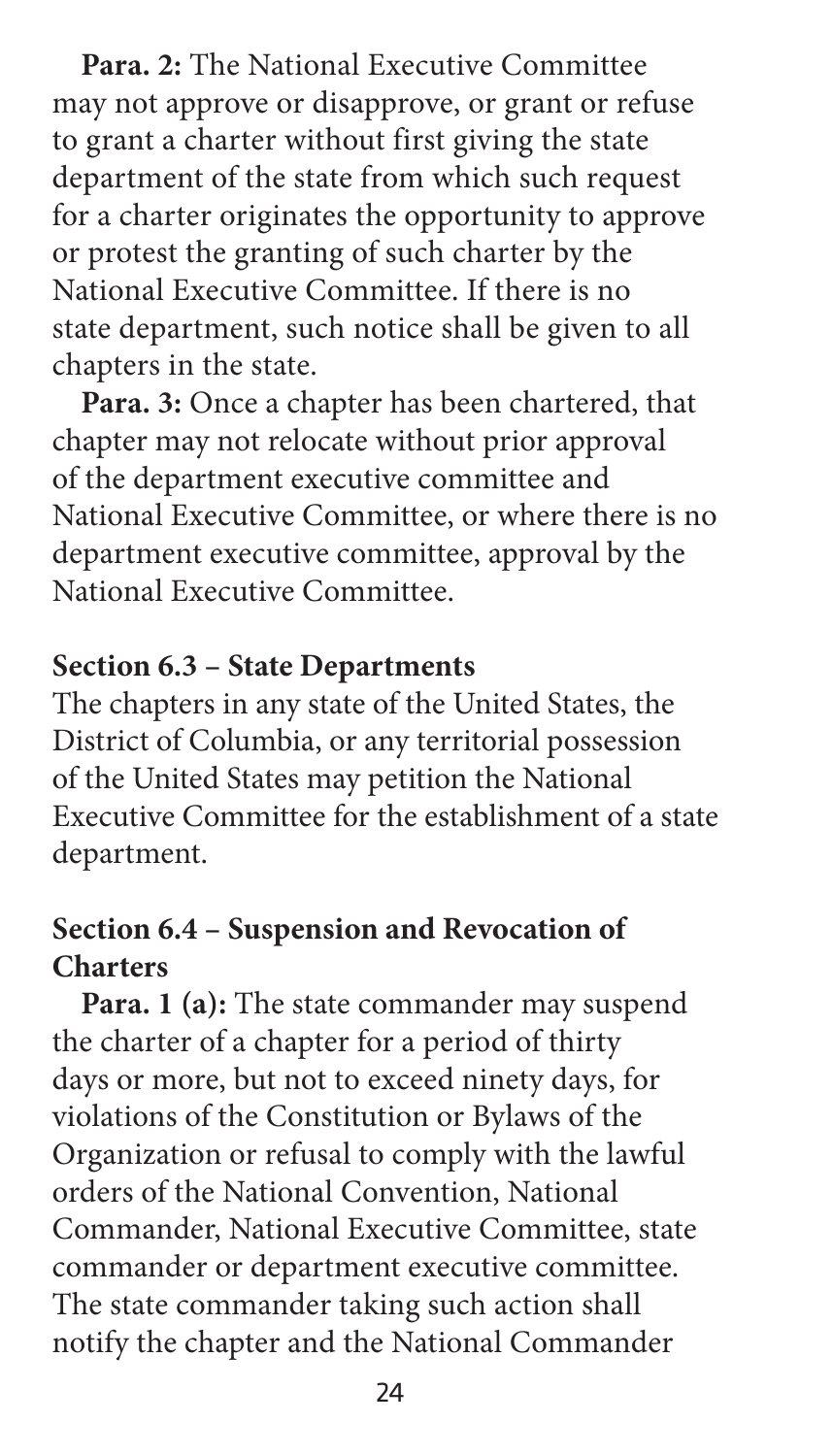of such action, in writing, within fourteen days thereof, giving the reasons therefor. The chapter so suspended may appeal directly to the National Commander and the National Commander may, in his or her discretion, revoke such suspension. The state commander may also direct that any funds deposited in financial institutions in the name of the chapter be frozen during the period of suspension.

**(b):** The National Commander may suspend the charter of any subordinate unit for a period of sixty days or more, but not to exceed one hundred eighty days, for violations of the Constitution or Bylaws of the Organization, or refusal to comply with his or her lawful orders, the lawful orders of the National Convention, the National Executive Committee, the state commander or the department executive committee. He or she may, additionally, place the subordinate unit under trusteeship during this period. He or she may also direct that any funds deposited in financial institutions in the name of the subordinate unit be frozen during the period of suspension.

**(c):** While under suspension (and not under trusteeship) no meetings shall be held in the name of the subordinate unit (or the Organization) except for the sole purpose of discussing the cause, effect or removal of the penalty. No funds of the subordinate unit shall be expended or obligations incurred while the order of suspension is in force.

**(d):** The National Commander, in his or her sole discretion, may revoke the charter of a subordinate unit for violations of the Constitution and Bylaws of the Organization, or refusal to comply with his or her lawful orders, the lawful orders of the National Convention, the National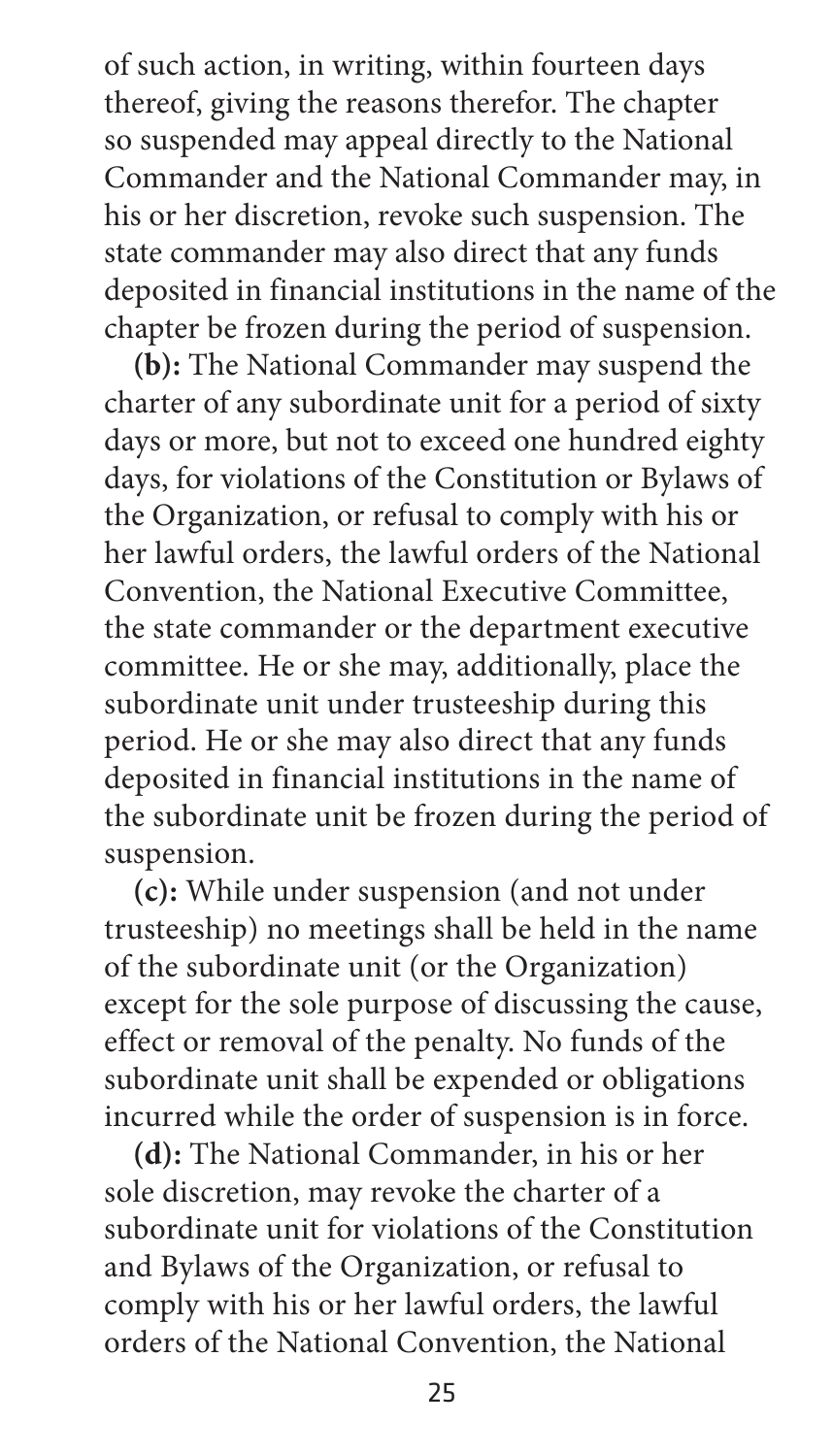Executive Committee, the state commander or the department executive committee, in which event the National Commander shall notify such unit by Certified Mail, Return Receipt Requested, of his or her decision, giving the reasons therefor, and advising such unit that it may, within thirty days after receipt of notification of the National Commander's decision, file a request by Certified Mail, Return Receipt Requested, with the National Adjutant, asking that it be allowed to appear before the National Executive Committee to present evidence why its charter should not be revoked. If such a hearing request is filed within the thirtyday period, the National Adjutant shall schedule the date, time and place for the hearing before the National Executive Committee and shall notify such unit by Certified Mail, Return Receipt Requested, of this information. Upon conclusion of the hearing, the National Executive Committee shall either adopt or reject the National Commander's decision for charter revocation. In the event that such unit does not file a written request, in the manner herein provided, for a hearing before the National Executive Committee to present evidence why its charter should not be revoked, no such hearing shall be held, in which event the revocation becomes final.

**(e):** Notwithstanding any other provision of these Bylaws and pending completion of an investigation, the National Commander may temporarily suspend the charter of any subordinate body if in his or her sole discretion he or she determines that a suspension is in the best interests of the Organization.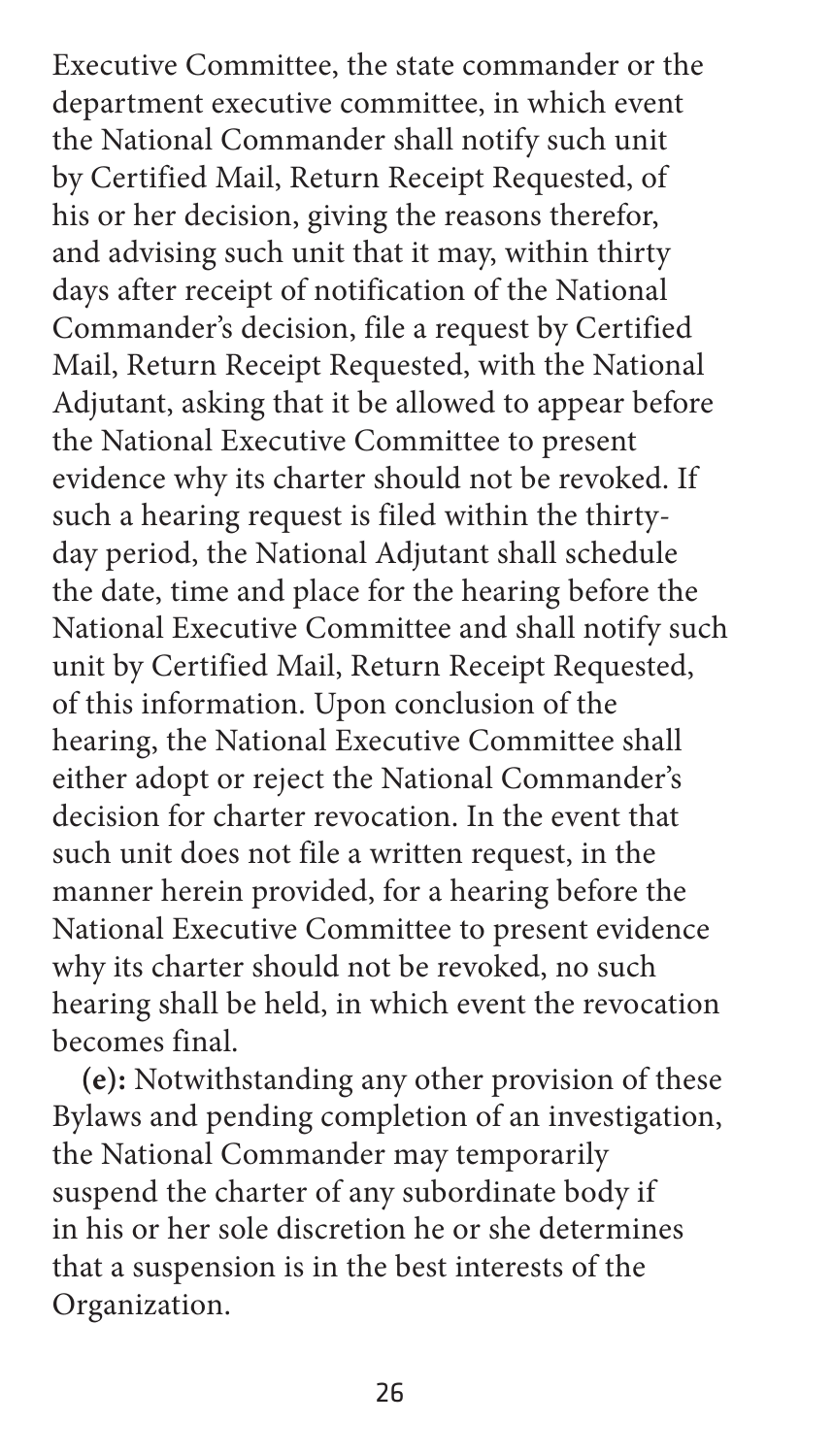**Para. 2:** During the period of suspension the business and affairs of the subordinate unit may be carried on by the trustees. The trusteeship shall be established by the National Commander and he or she shall grant it written powers and limitations; it shall consist of no more than five trustees as the National Commander shall determine, and all acts and actions of said trusteeship shall be subject to the approval or disapproval of the said National Commander who will receive a periodic written report of the situation in and the activities of the unit under suspension submitted by the trusteeship. If the unit's charter is finally revoked, the said trusteeship shall be utilized as an ad hoc committee to wind up the business and affairs of the unit, and if the unit's suspension is lifted, the trusteeship shall end with a final report to the National Commander and to the members of the unit at a regular meeting thereof.

**Para. 3:** The National Commander may without other cause revoke the charter of a chapter when it (a) has had less than ten members for a period of eighteen consecutive months; (b) other than a national or at-large chapter, has held less than four meetings with a quorum present within a membership year; (c) has not held an election of officers within a membership year; (d) has failed to file an annual financial report; or when, in his or her sole discretion, he or she determines that a revocation is in the best interest of the Organization.

**Para. 4:** When the charter of any chapter has been revoked, all members of the chapter shall be transferred by the National Adjutant to the closest chapter in the state where the former chapter was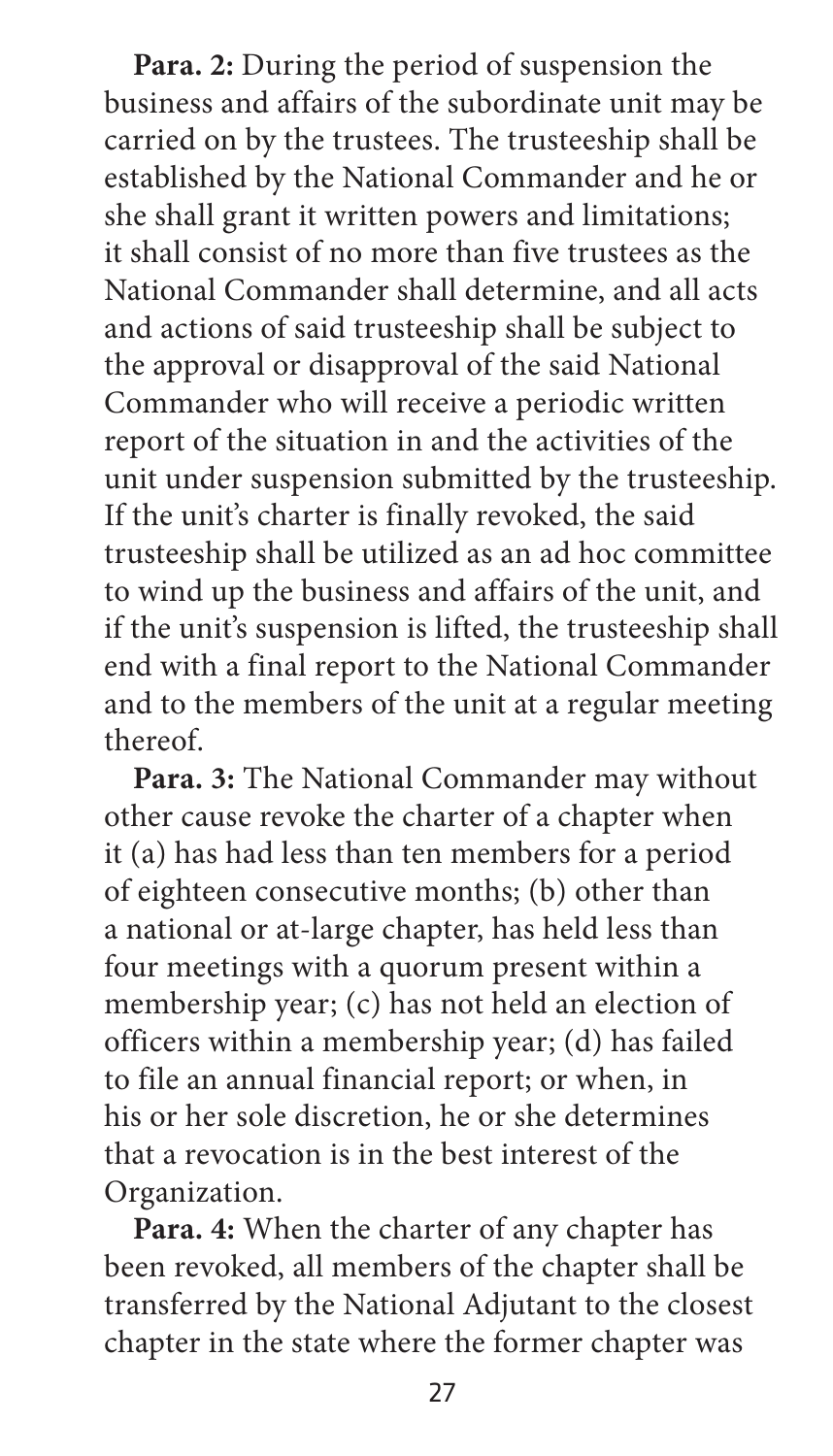<span id="page-35-0"></span>chartered. If the member is not a resident of that state, their membership shall be transferred to the state at-large chapter.

**Para. 5:** Upon revocation of the charter of any chapter or county or district council where no state department exists, or upon revocation of any charter of a state department, all property, money and effects of said state department, chapter, or county or district council shall revert to the National Organization, there to be held in trust for eighteen months. In the event the state department, chapter, or county or district council's charter is not reissued within the eighteen-month period, the said property, money and effects shall become the absolute property of the National Organization. Disposition of assets of units of the DAV Auxiliary are controlled by the appropriate provisions of their Constitution and Bylaws.

**Para. 6:** Upon revocation of the charter of a chapter or county or district council under the jurisdiction of a state department, all property, money and effects of the chapter or county or district council shall become the property of the state department. Disposition of assets of units of the DAV Auxiliary are controlled by the appropriate provisions of their Constitution and Bylaws.

**Para. 7:** No chapter shall have the authority to place on probation, suspend or revoke the charter of any DAV Auxiliary unit.

**Para. 8:** If a department, chapter, county or district council ("Former DAV Entity") voluntarily or involuntarily ceases to operate as a DAV-related entity, all assets that were held or should have been held by Former DAV Entity on the actual date of such cessation (regardless of when finalized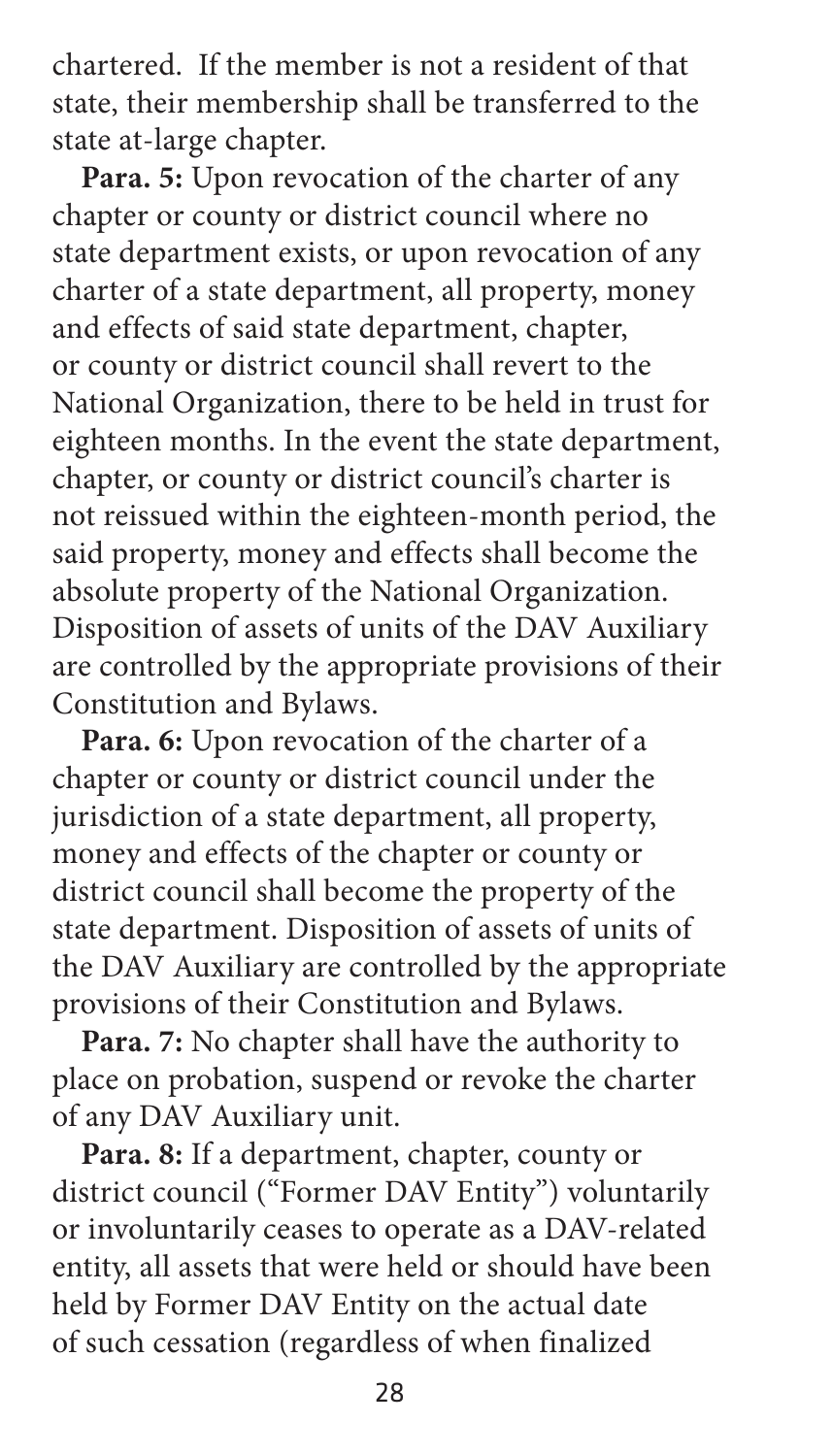or formalized) belong to DAV. Such assets shall be transferred as provided herein. In the case of the cessation of a department, assets shall be transferred to the National Organization. In the case of the cessation of a chapter or county or district council, assets shall be transferred to the state department having jurisdiction or (if there is no state department) to the National Organization. This provision shall not apply in the case of chapter mergers approved by the National Executive Committee. This provision shall apply regardless of whether Former DAV Entity continues to exist as a legal entity subsequent to its association with DAV.

# Article 7 — National Officers **Section 7.1 – Elected National Officers**

The National Convention shall elect a National Commander, a National Senior Vice Commander, a National First Junior Vice Commander, a National Second Junior Vice Commander, a National Third Junior Vice Commander, a National Fourth Junior Vice Commander, a National Judge Advocate and a National Chaplain, provided, however, that no two National Vice Commanders shall be elected from the same state department.

## **Section 7.2 – Appointed National Officers**

**Para. 1:** The National Commander, with the consent of the National Executive Committee, shall appoint a National Adjutant who shall be the Chief Executive Officer of the Organization. He or she may not appoint himself or herself.

**Para. 2:** The National Convention Chairman, Officer of the Day and Sergeant at Arms shall be appointed by the National Commander.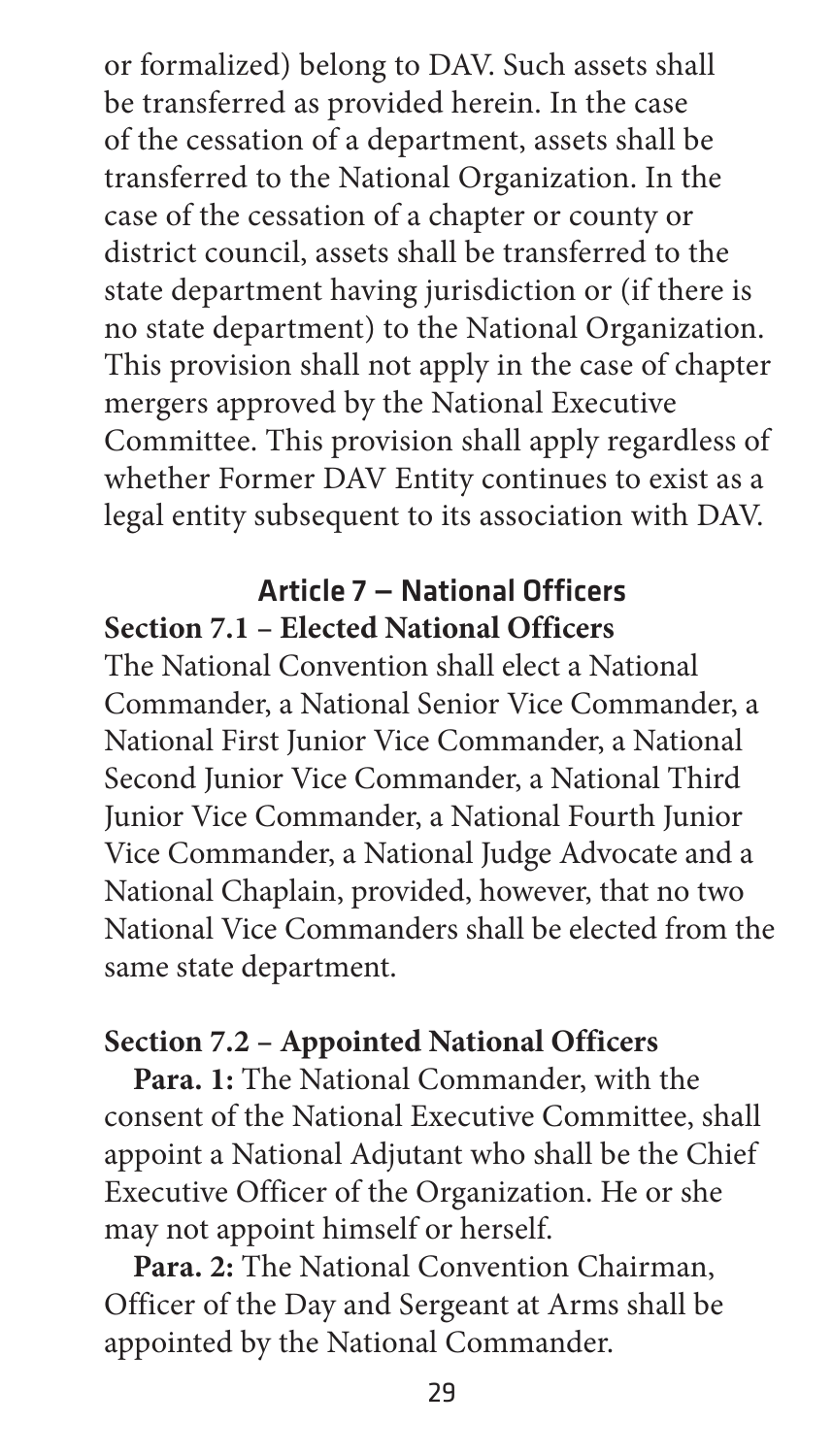**Para. 3:** The National Commander may appoint a National Chief of Staff, Deputy Chiefs of Staff and Aides as he or she deems appropriate and shall notify the appropriate state departments of such appointments.

#### **Section 7.3 – National Commander; Duties**

Along with the other duties or powers set forth in the DAV National Constitution and Bylaws, the National Commander shall be the presiding officer of the National Convention and of the National Executive Committee and such other committees as may be authorized by the Convention, or by the National Executive Committee.

#### **Section 7.4 – National Adjutant; Duties**

**Para. 1:** The National Adjutant, subject to the instructions of the National Commander, National Executive Committee, the Board of Directors or National Convention, shall supervise and direct all activities of the National Organization.

**Para. 2:** In addition to the other duties and powers set forth in these Bylaws, the National Adjutant shall be the Chief Executive Officer of this Organization, and shall be the Secretary of and attend the meetings of the National Executive Committee, and shall have a voice but no vote.

**Para. 3:** The National Adjutant, with the consent of the National Commander, shall appoint an Executive Director of National Headquarters who, subject to the instructions of the National Adjutant, shall manage the activities of National Headquarters, and who shall be Chief Financial Officer of the Organization. He or she shall similarly appoint an Executive Director of National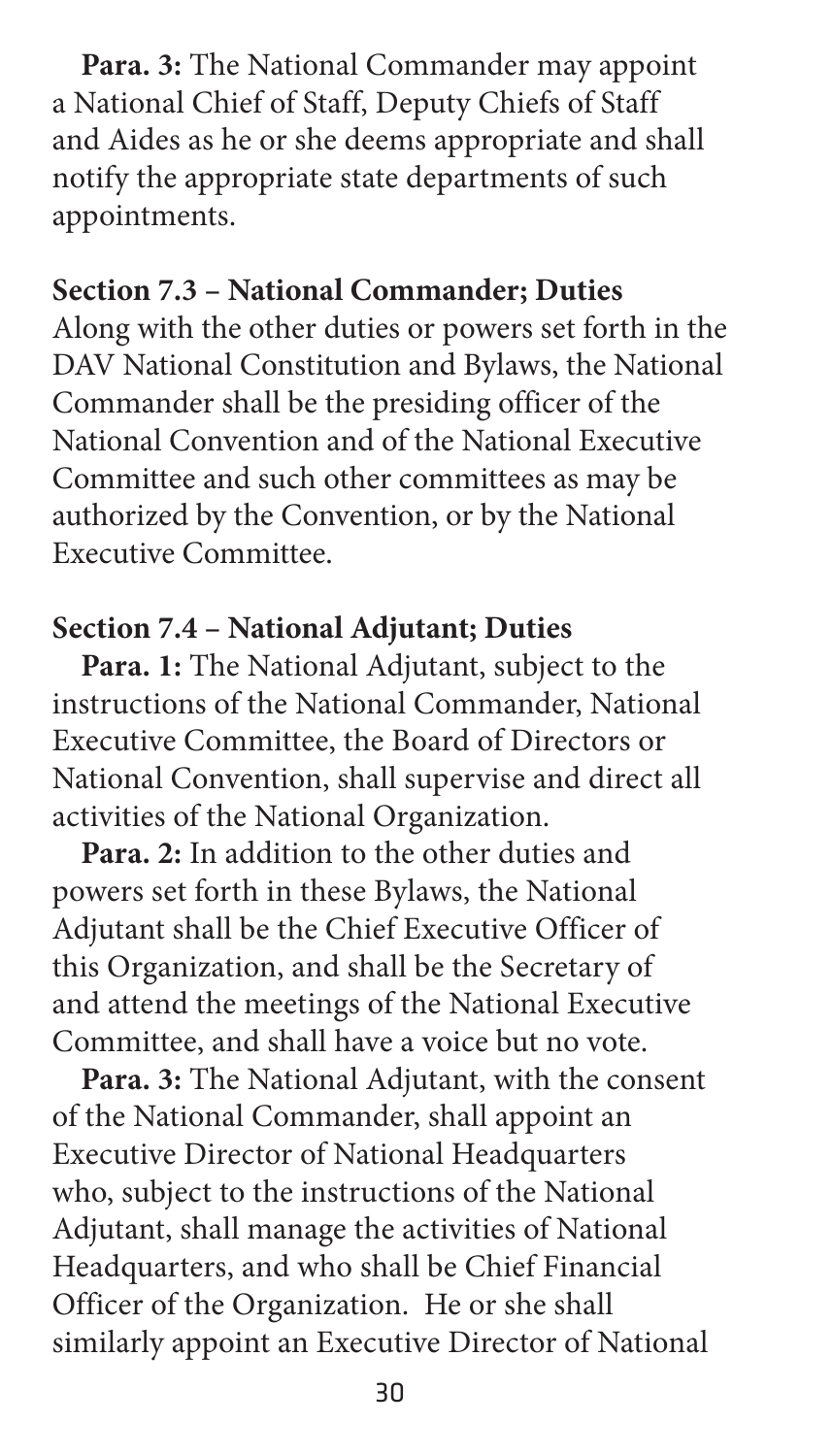Service and Legislative Headquarters, who subject to the instructions of the National Adjutant, shall manage the activities of the National Service and Legislative Headquarters. The National Adjutant shall determine the salary of such Director, with the consent of the Board of Directors.

**Para. 4:** The National Adjutant, with the consent of the National Commander, shall appoint an Inspector General whose duties are defined in Section 7.7. The National Adjutant shall determine the salary of such person with the consent of the Board of Directors.

**Para. 5:** The National Adjutant, with the consent of the National Commander, shall appoint directors, assistant directors and such other officers as he or she deems necessary to conduct the affairs of his or her office and, with the consent of the Board of Directors, determine their salaries.

**Para. 6:** In the event of removal of the National Adjutant from office, or his or her death, resignation or inability to discharge the duties of his or her office, the duties shall devolve upon the Executive Director of National Headquarters, who shall serve as acting National Adjutant until the National Adjutant resumes his or her office, or until his or her successor assumes office.

### **Section 7.5 – National Judge Advocate; Duties**

**Para. 1:** The National Judge Advocate shall be the legal advisor to this Organization. He or she shall, upon the request of the National Commander, the National Executive Committee, or the National Convention, render his or her opinion upon all questions arising out of National Organization, inter-chapter and inter-department matters. The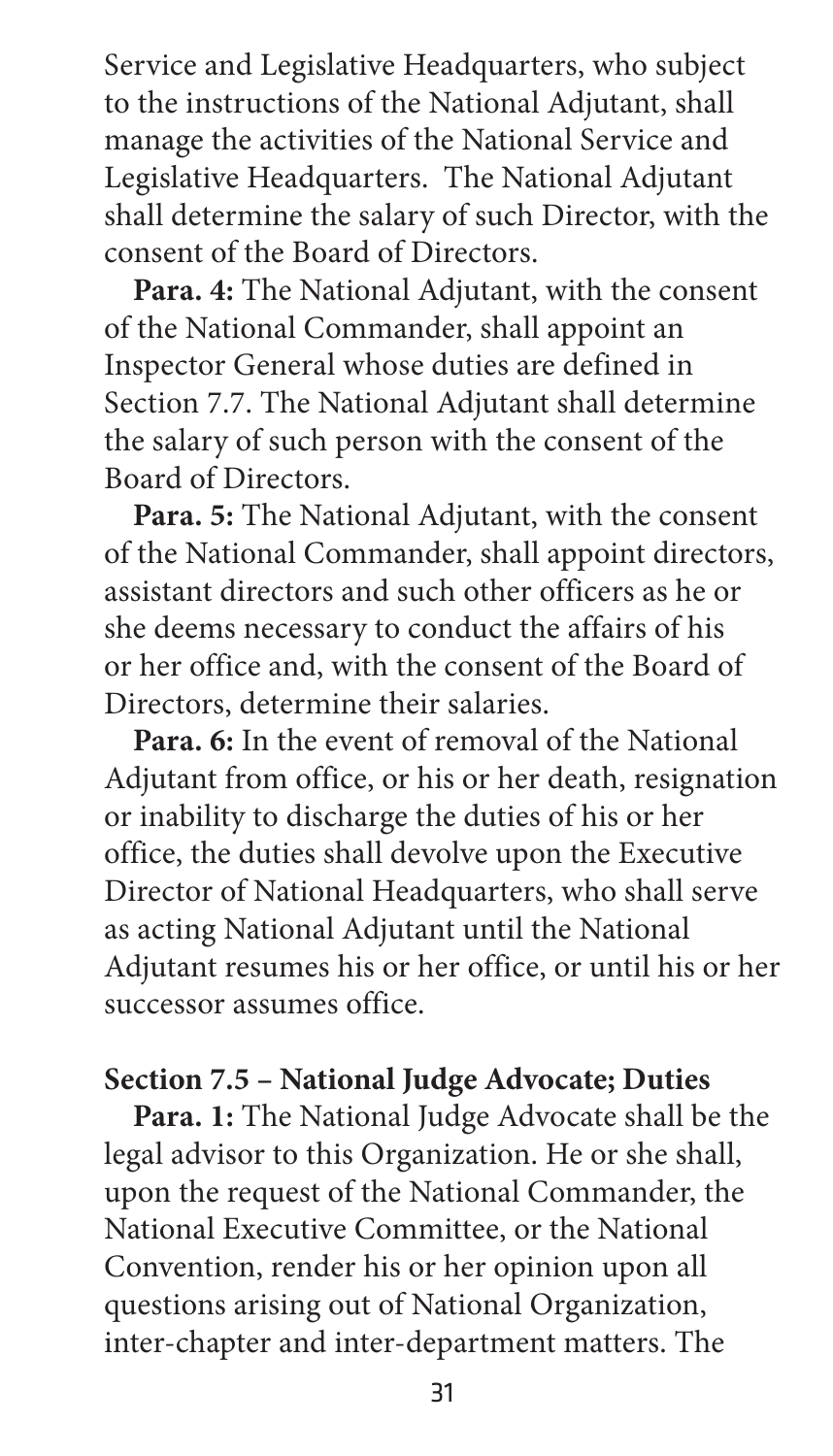National Judge Advocate shall pass judgment on the provisions of chapter and department constitutions and bylaws and amendments thereto and approve them before they can be operative.

**Para. 2:** Upon receiving the opinion of the National Judge Advocate upon any question, the National Commander shall render a decision which shall be final unless a written notice of appeal to the National Executive Committee stating the grounds therefor is filed by Certified Mail, Return Receipt Requested, with the National Adjutant within thirty days after mailing of the decision of the National Commander. In the event of such an appeal, the decision of the National Executive Committee shall be final, unless a further written notice of appeal to the National Convention stating the grounds therefor is filed by Certified Mail, Return Receipt Requested, with the National Adjutant within thirty days after mailing of the decision of the National Executive Committee. Under any such appeal, the burden shall be on the appellant to demonstrate that the decision is clearly erroneous. In all such cases, the decision of the National Convention shall be final.

## **Section 7.6 – Chaplain, Officer of the Day, Sergeant at Arms; Duties**

The duties of the Chaplain, Officer of the Day and Sergeant at Arms shall be as prescribed in the Official Ritual of the Organization.

## **Section 7.7 – Inspector General; Duties**

The Inspector General, under the supervision of the National Adjutant, or the National Adjutant's designee, shall investigate any alleged violation of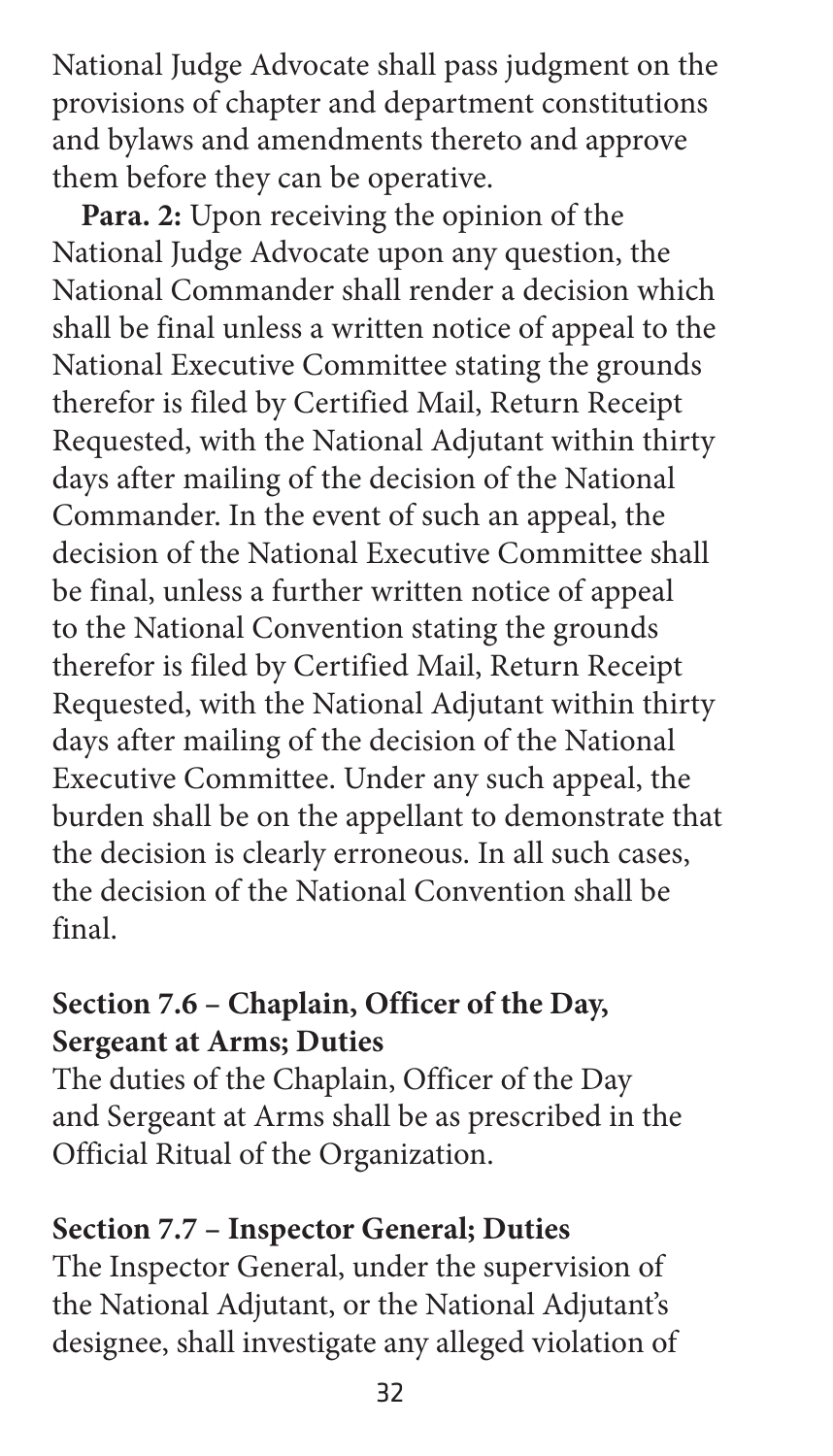the National Constitution and Bylaws, including but not limited to occurrences in any subordinate unit, which may impugn the integrity or reputation of the Organization. He or she shall report his or her findings and recommendations to the National Adjutant or his or her designee.

### **Section 7.8 – Term of Office of Elected Officers**

**Para. 1:** The elected National Officers and the National Executive Committee Members shall be installed within 24 hours following the adjournment of the National Convention at which they are elected, and shall hold their respective offices until their successors have been installed.

**Para. 2:** In the event of the removal of the National Commander from office, or his or her death, resignation, or inability to discharge the duties of his or her office, the same shall devolve upon the National Senior Vice Commander; and in the case of the removal, death, resignation or inability of both the National Commander and National Senior Vice Commander, the duties of the office shall devolve upon the office of the successively numbered National Vice Commanders. The inability of any such officer to discharge such duties, or following such inability, whether he or she is sufficiently recovered to resume such duties, shall be determined by two-thirds vote of the National Executive Committee.

**Para. 3:** In the event of the removal of a National Executive Committee Member from office or his or her death, resignation or inability to discharge the duties of his or her office, the duties shall devolve upon the alternate National Executive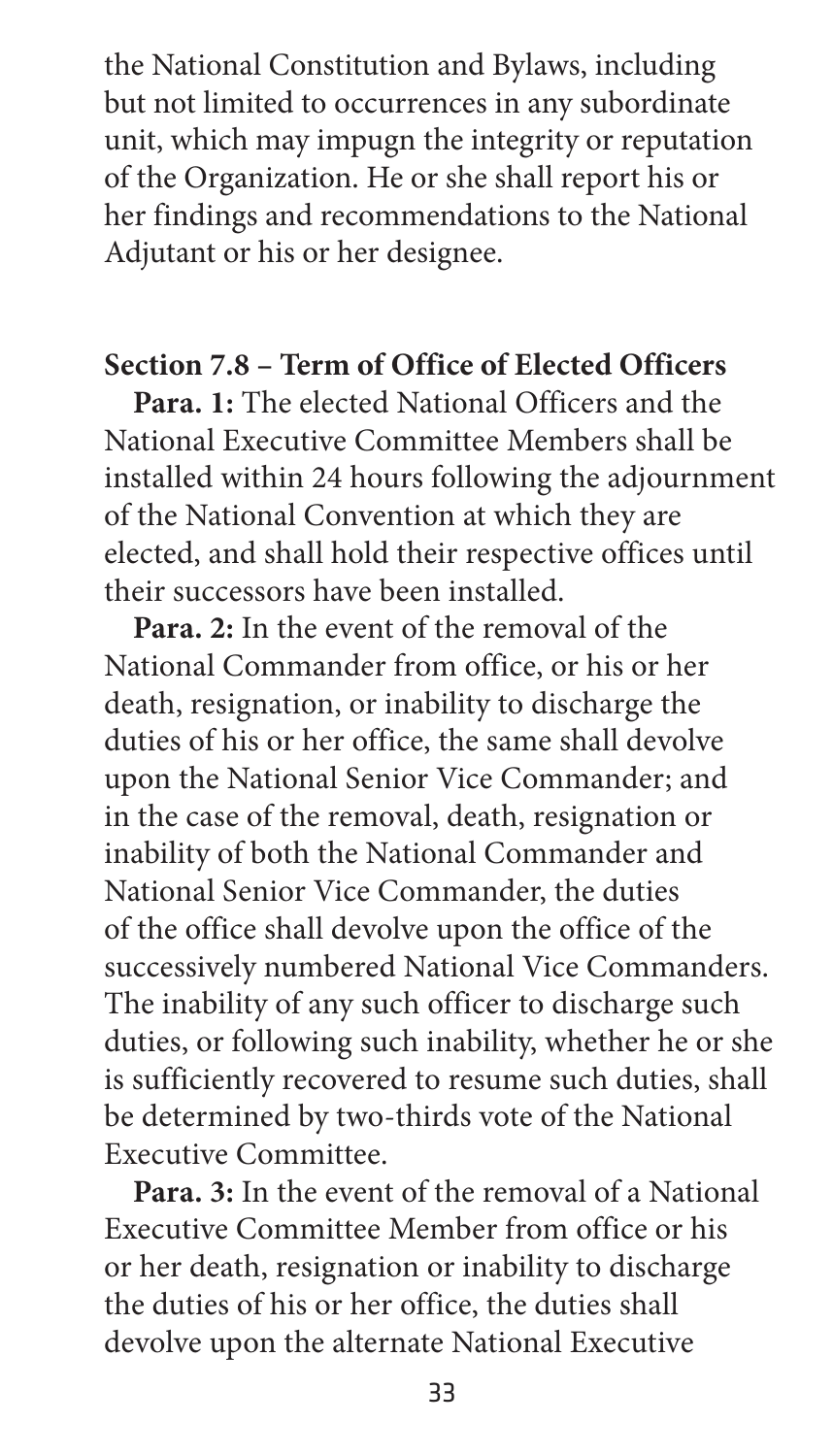Committee Member. In the event of any of the foregoing circumstances with respect to the alternate Committee member, the National District, according to Article 3, Section 3.12, Para. 2, shall, with the concurrence of the National Commander, elect his or her successor to serve the unexpired portion of the term of office vacated.

**Para. 4:** Elected National Officers and National Executive Committee Members may be removed from office, for cause, by a two-thirds vote of the National Executive Committee.

#### **Section 7.9 – Term of Office of Certain Appointees**

**Para. 1:** The term of office of persons appointed by the National Commander under Section 7.2 of these Bylaws and of persons appointed by the National Adjutant under Section 7.4 of these Bylaws shall not exceed that of the appointing power and may be terminated at any time by the appointing power, provided, however, that the removal of the National Adjutant by the National Commander is subject to approval by a two-thirds vote of the National Executive Committee. The National Executive Committee may, by a two-thirds vote of its members, remove the National Adjutant from office for cause.

**Para. 2:** The term of office of all persons appointed by the National Commander under Section 7.2 of these Bylaws and of all persons appointed by the National Adjutant under Section 7.4 of these Bylaws terminates automatically at the adjournment of each Convention, except that such appointees who are not employees of the National Organization may continue to serve until their successors are installed. There is no right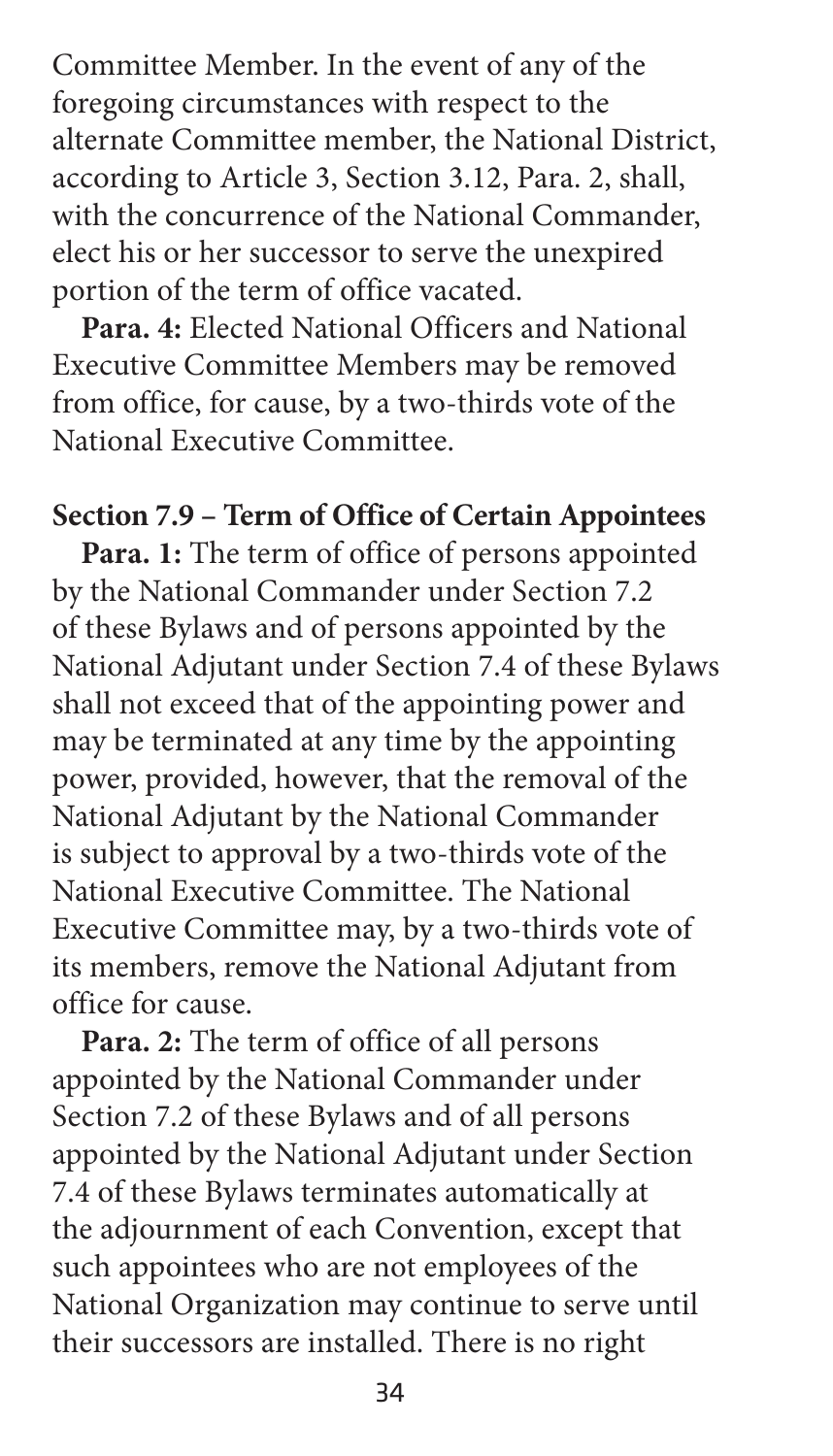whatsoever to reappointment to any position held by appointment under Section 7.2 or under Section 7.4 of these Bylaws.

## **Section 7.10: Interim Committees**

The National Commander, within sixty days after his or her election, shall appoint the following Interim Committees: Constitution and Bylaws; Membership; Legislation; Employment; International Affairs; Hospital and Voluntary Services; Women Veterans; and POW/MIA. The members of such Committees shall serve without compensation.

## Article 8 — State Departments **Section 8.1 – Governing Body**

The state departments shall be the authorized governing bodies of the chapters operating within the boundary lines of their respective states. Every chapter shall be a member of the state department within which it is organized, and shall have all rights and privileges equal to all other chapters within that state.

## **Section 8.2 – Legislative Powers**

The legislative powers granted to the state department shall be vested in the state department convention which shall be composed of the state department officers and the accredited delegates representing the chapters within the state department.

# **Section 8.3 – Officers; State Department Officer Reports**

**Para. 1:** Each state department shall elect annually a state commander, a state senior vice commander,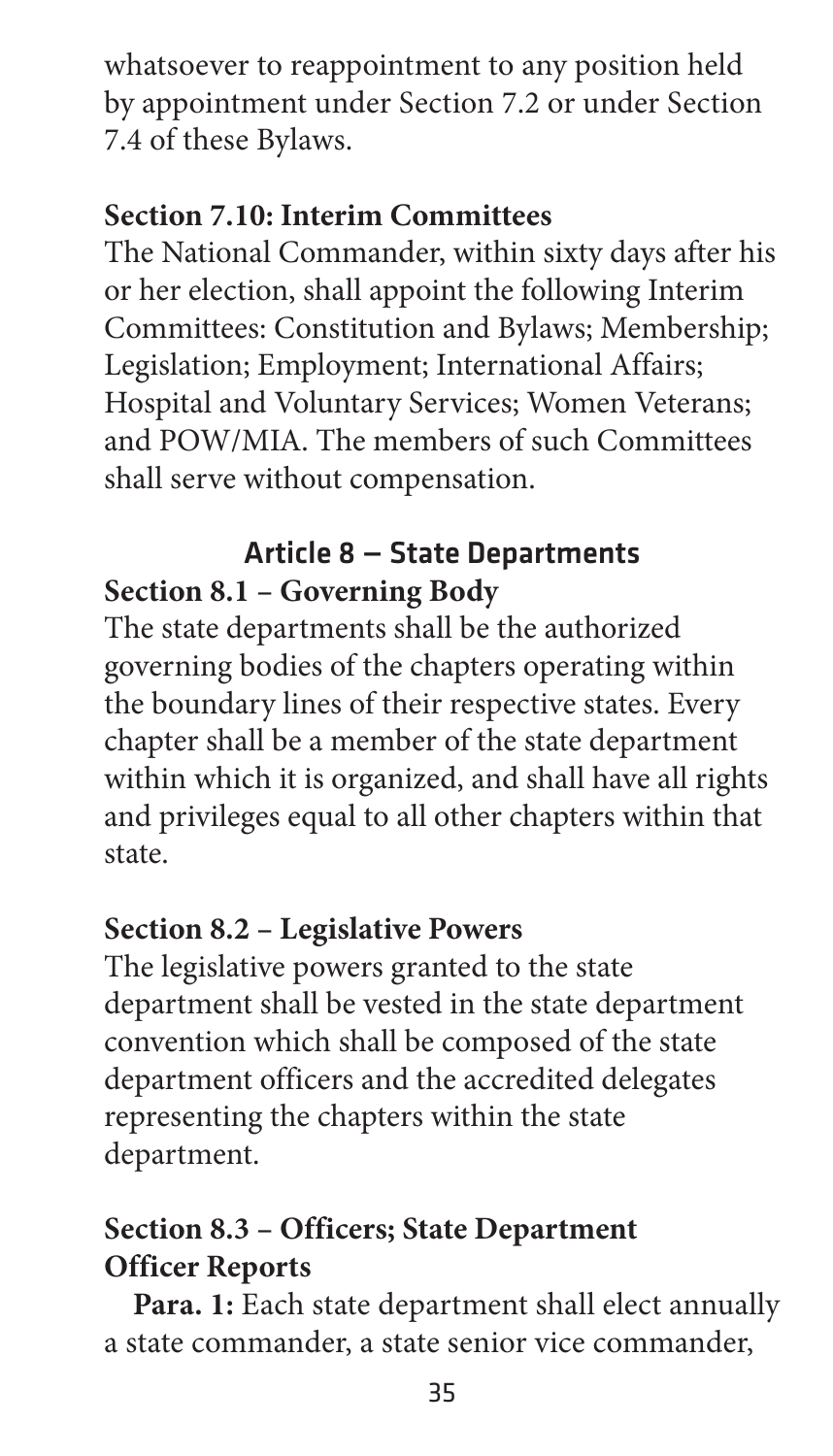one or more state junior vice commanders, and shall elect or appoint a state adjutant, a state treasurer and a state inspector. It may elect or appoint such other officers as may be provided by its constitution and bylaws. Appointed officers shall serve at the pleasure of the appointing power. Installation of department officers shall take place within 24 hours of their election or appointment. Neither a state commander nor any vice commander may serve as adjutant or treasurer.

**Para. 2:** Upon election or appointment, and installation of the successor to any such office, all state department property in his or her predecessor's possession or control shall be surrendered to the newly installed officer.

**Para. 3:** Each state department shall submit a state department officer report to the National Organization within ten days after the installation of newly elected or appointed state department officers. The state department officer report shall be completed on the form provided by National Headquarters and shall be certified by the state commander and adjutant. (Any change in elected or appointed officers of a state department requires the submission of a new state department officer report to the National Organization within ten days after installation.) Failure to file complete reports as required herein is cause to suspend or revoke the state department charter.

#### **Section 8.4 – Financial Records, Reports**

**Para. 1:** Each state department must keep a complete financial record of all monies received, expended and remitted. All assets of the department must be titled or held in the name of the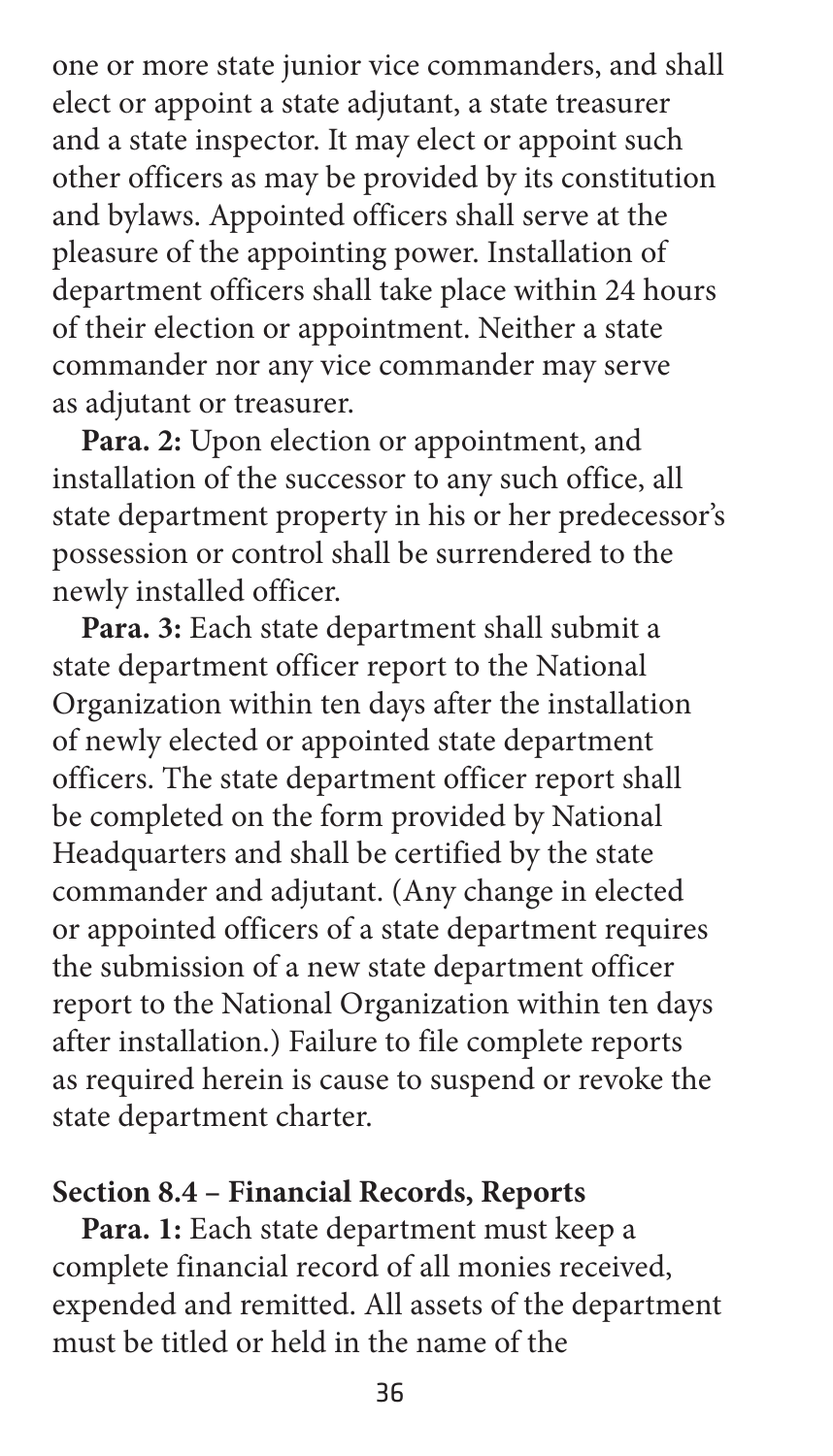department. Fixed assets, such as buildings, land and equipment, must be maintained in a manner that will prevent waste and abnormal deterioration. All other assets (except for minimal amounts of cash on hand) must be safeguarded or deposited in a manner appropriate to the asset and consistent with sound business practice. Upon request by the National Commander or the National Adjutant, a department shall submit satisfactory evidence of the value of assets owned by the department or its affiliated entities (as defined in Article 17, Section 17.1, of these Bylaws). Each state department shall have an audit committee composed of at least three members of the state department, excluding the state commander, state senior vice commander, state treasurer, state adjutant and state finance committee chairman, who shall conduct an annual audit and submit a report of same to the National Organization within ninety days after the close of the accounting year, which shall be the membership year commencing July 1 and ending June 30. All reports will be accomplished on forms provided by National Headquarters. All financial reports shall specify and itemize the precise source and expenditure of all funds of the state department during the reporting period. Broad or general classifications will not be deemed acceptable, and may subject the state department to the audit provisions of Article 15, Section 15.6, Para. 2, of these Bylaws. Failure to file annual financial reports will be cause to suspend or revoke the charter of the state department. If, in the opinion of the National Organization, a financial audit of the department is necessary, and the National Commander authorizes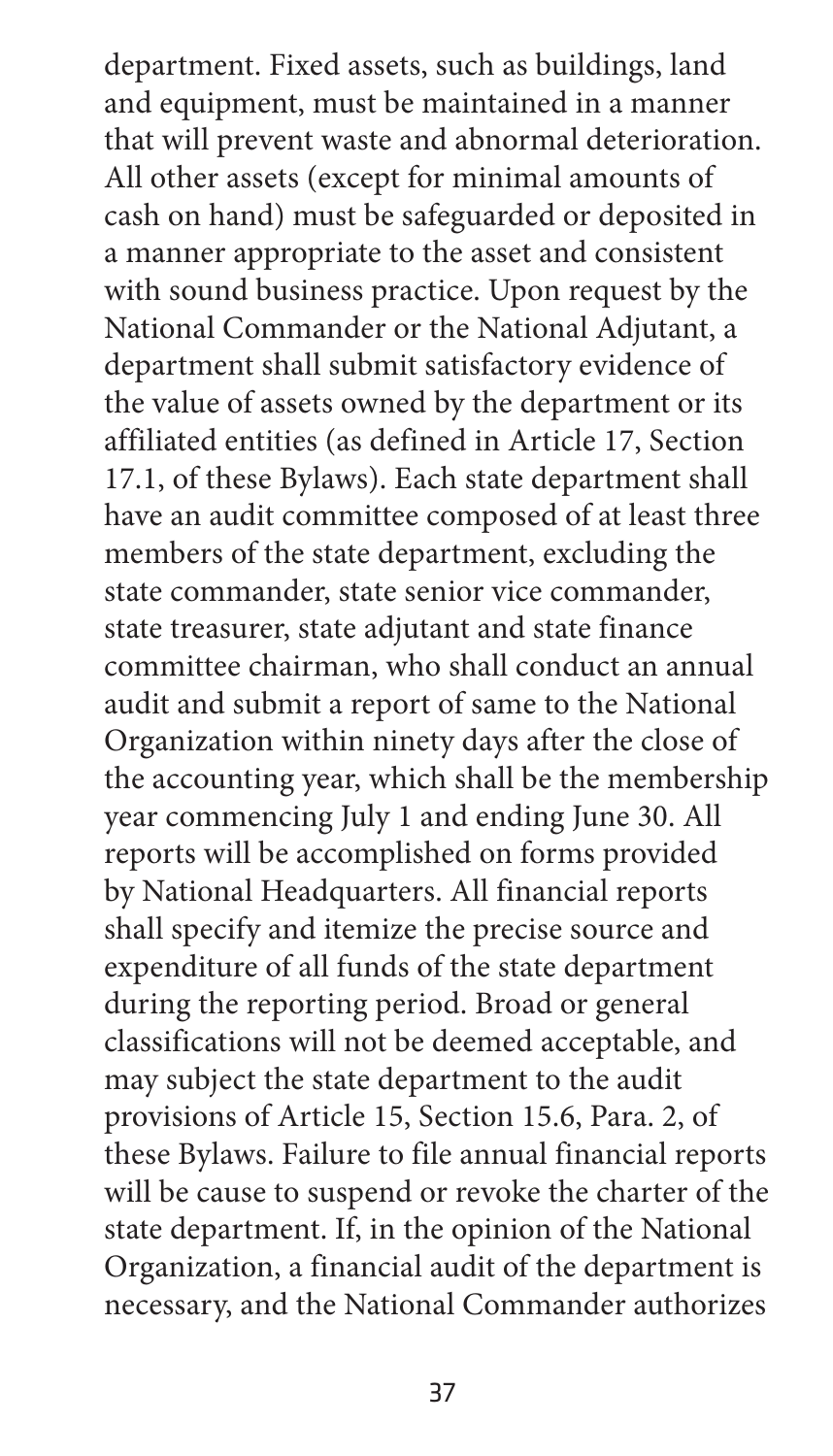it, such audit will be conducted by the National Organization at department expense.

**Para. 2:** The financial statements as required by these Bylaws must be reviewed by a certified public accountant if the gross annual income, excluding all income from the National Organization, exceeds \$300,000 from all sources.

# **Section 8.5 – Department Constitution; Bylaws; Regulations**

**Para. 1:** Each state department shall adopt its own constitution, bylaws and regulations, provided that the provisions of such constitution, bylaws and regulations do not conflict with those of the National Organization and have been approved by the National Judge Advocate.

**Para. 2:** Each state department shall include the following provision in its bylaws unless prohibited by the charitable trust laws of its particular state: "This Department recognizes the National Organization known as Disabled American Veterans, incorporated by Act of Congress, and affirms its allegiance, and subordination, to the National Organization, its Constitution, Bylaws and all Rules, Mandates and Regulations promulgated pursuant thereto. Upon dissolution of the Department, the assets remaining after the payment of its debts shall be distributed as provided in Article 6, Section 6.4, Para. 5, of the National Bylaws."

#### **Section 8.6 – Annual State Convention**

**Para. 1:** Each state department shall hold an annual state convention, and shall operate under convention rules adopted by the department executive committee and submitted to the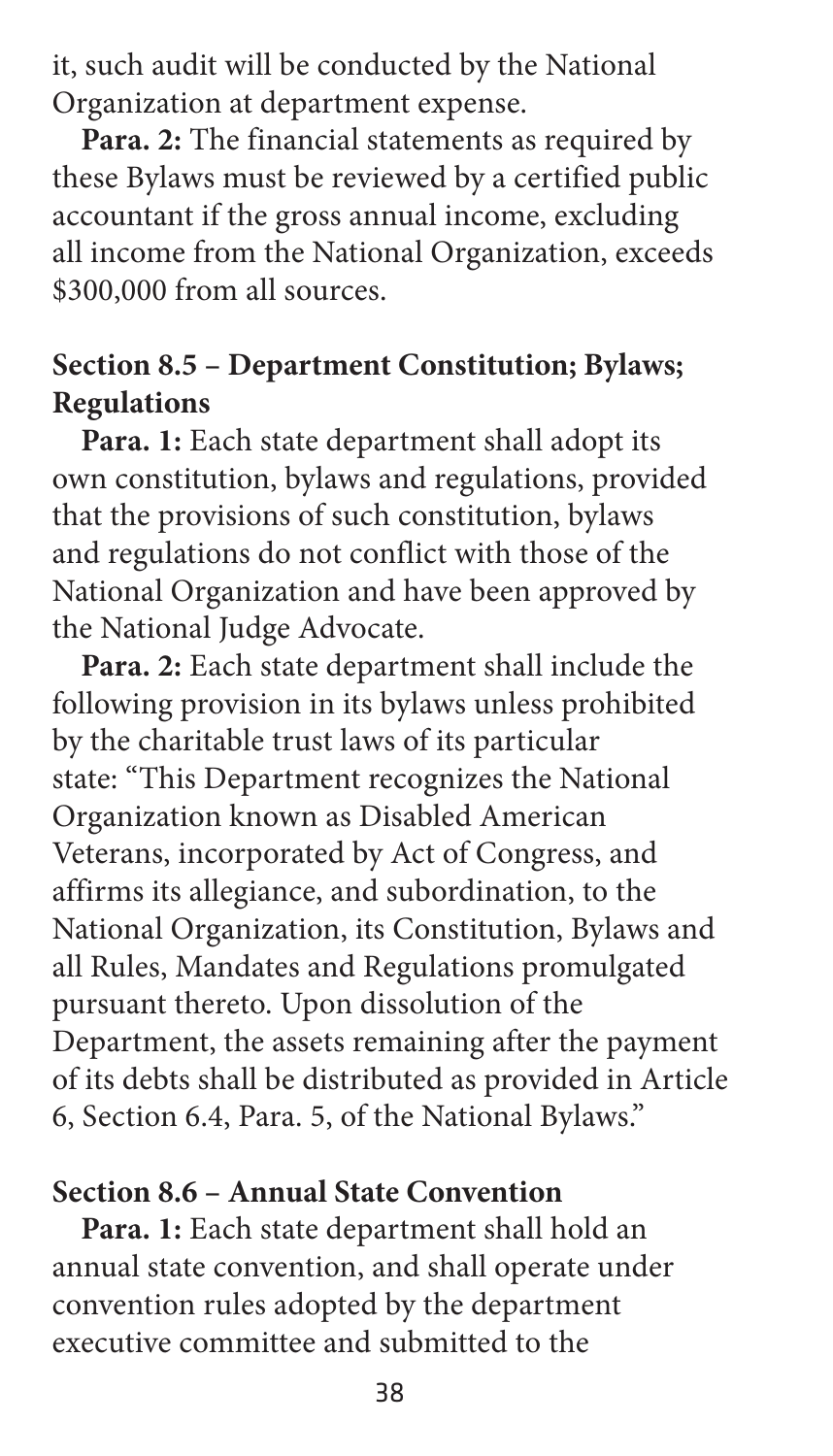convention for ratification. State convention voting strength shall be uniform within that state department as to all chapters. If a chapter nominates fewer delegates than it is entitled to, all persons who have been nominated shall be declared delegates. If a chapter is unable to fill all delegate or alternate offices to which it is entitled, or in the event any delegation is entitled to cast more votes than the number of delegates present, then the votes to which it is entitled shall be divided equally among those delegates present. Membership figures upon which voting is based shall be verified in writing by National Headquarters in advance of the state convention.

**Para. 2:** There shall be no form of unit rule, voting by proxy or voting by absentee ballot.

# **Section 8.7 – County Councils; Districts of Departments; State At-Large Chapters — Powers**

**Para. 1:** No district of a state department, or a county council or a state at-large chapter shall be entitled to vote as such, or to representation at any state or national convention. They shall operate under and be subject to the DAV National Constitution, Convention Mandates and these Bylaws, and to such further rules and regulations not inconsistent therewith, as may be adopted by the state department. They shall be subject to such Regulations as may be prescribed by the National Executive Committee.

**Para. 2:** No such district, county council or state at-large chapter shall exercise the powers of a governing body, or conduct any fundraising drive.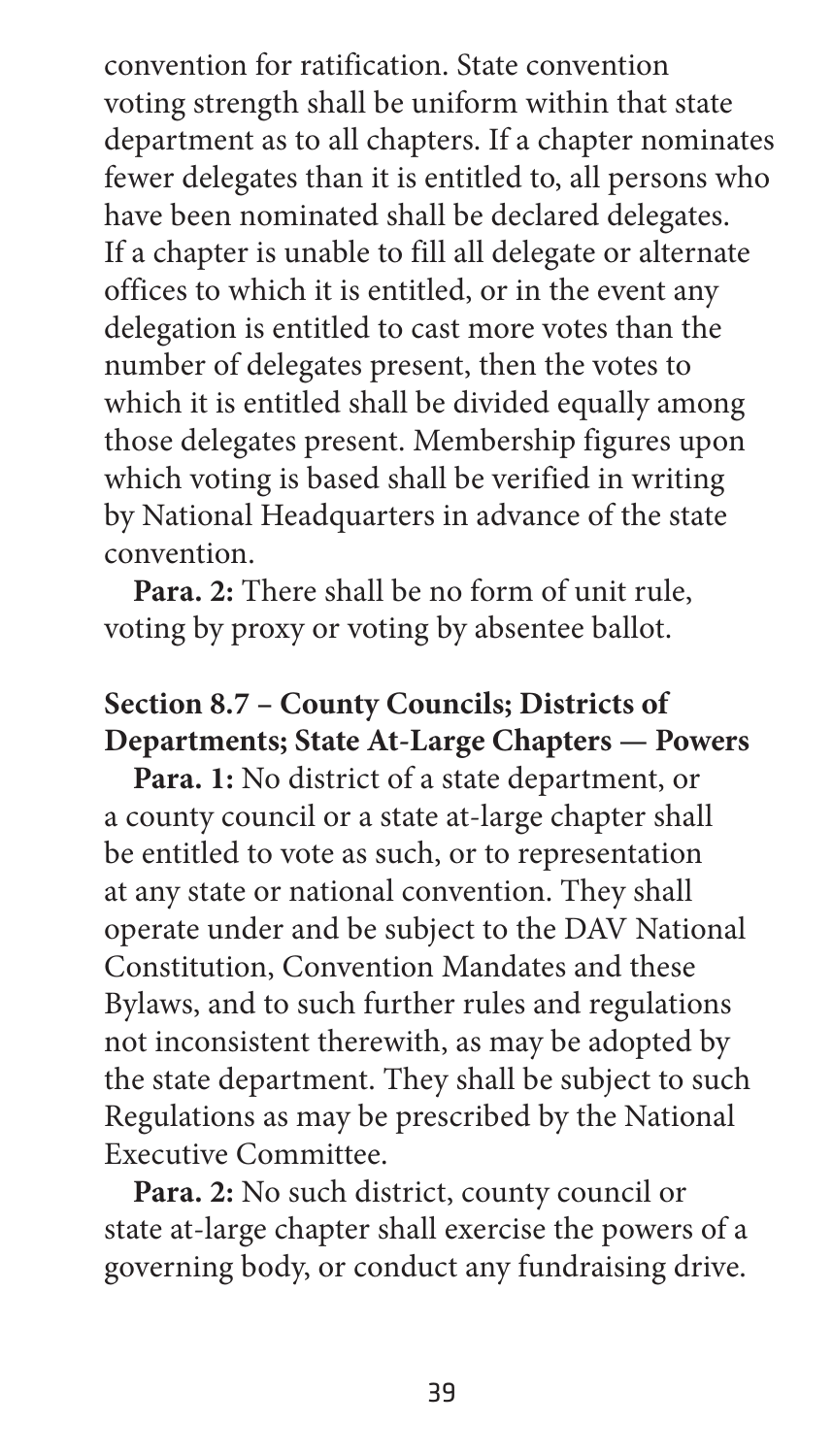## Article 9 — Chapters **Section 9.1 – Chapter Constitution; Bylaws; Regulations**

**Para. 1:** Each chapter must adopt its own constitution, bylaws and regulations, provided that such constitution, bylaws and regulations do not conflict with those of the National Organization or with those of the state department with which the chapter is affiliated and provided they are approved first by the state judge advocate, then by the National Judge Advocate. If the state judge advocate does not approve the above, in transmitting the same to the National Judge Advocate at National Headquarters he or she must state the reasons for his or her disapproval which disapproval is not binding on the National Judge Advocate. Amendments must also be submitted to the state judge advocate and National Judge Advocate for approval. If there is no state department, chapters must receive approval from the National Judge Advocate.

**Para. 2:** Each chapter shall include the following provision in its bylaws unless prohibited by the charitable trust laws of its particular state: "This Chapter recognizes the National Organization known as Disabled American Veterans, incorporated by Act of Congress, and affirms its allegiance, and subordination, to the National Organization, its Constitution, Bylaws and all Rules, Mandates and Regulations promulgated pursuant thereto. Upon dissolution of the Chapter, the assets remaining after the payment of its debts shall be distributed as provided in Article 6, Section 6.4, Paras. 5 and 6, of the National Bylaws."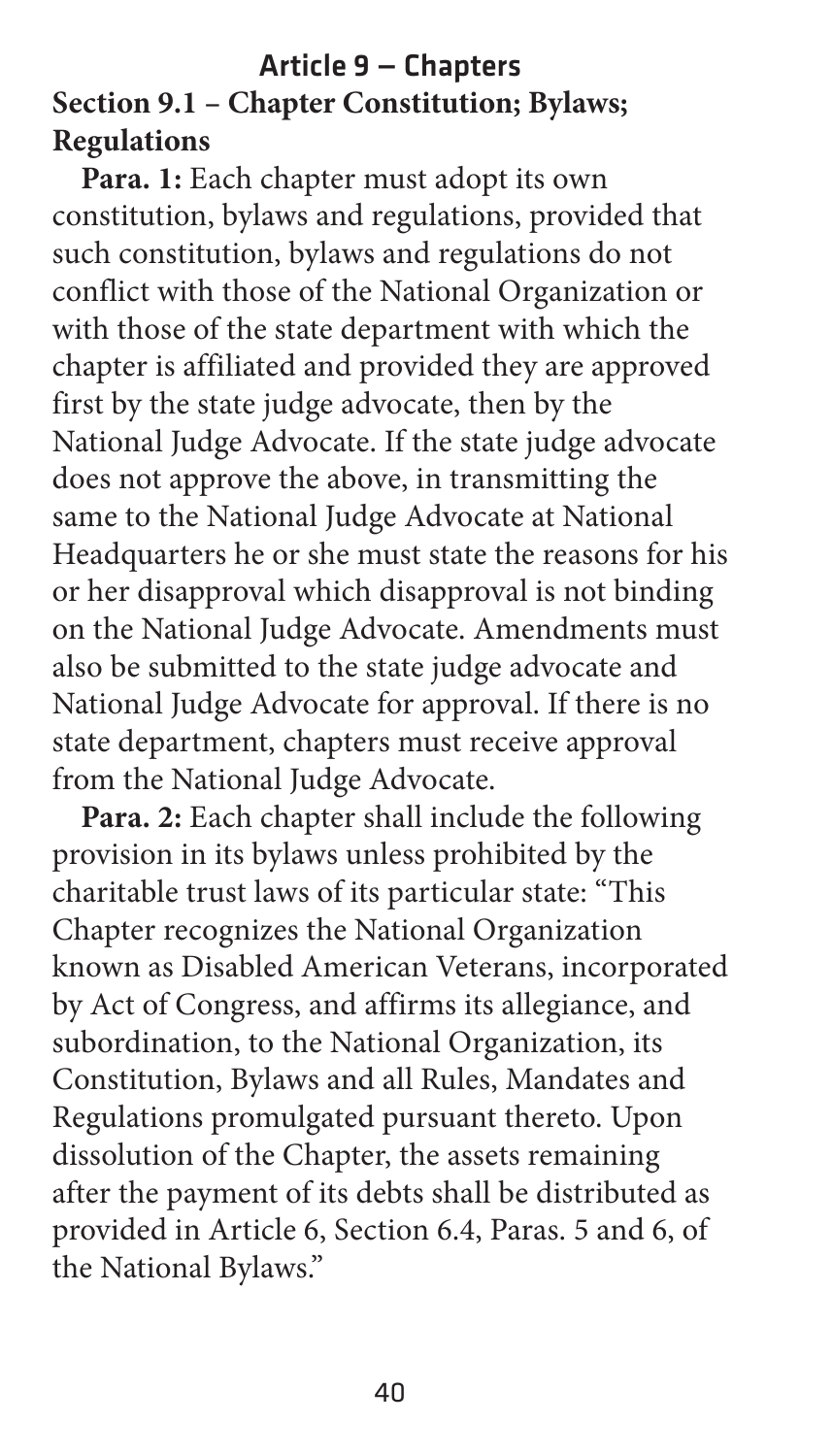### **Section 9.2 – Officers; Chapter Officer Reports**

**Para. 1:** Each chapter shall elect annually a chapter commander, a chapter senior vice commander, and one or more chapter junior vice commanders, and shall elect or appoint an adjutant and a treasurer. It may elect or appoint such other officers as may be necessary to operate the chapter. Appointed officers shall serve at the pleasure of the appointing power. Installation of chapter officers shall take place within thirty days of their election or appointment. Neither a chapter commander nor any vice commander may serve as chapter adjutant or treasurer. There shall be no voting by proxy or voting by absentee ballot.

**Para. 2:** Upon election or appointment, and installation of the successor to any such office, all chapter property in his or her predecessor's possession or control shall be surrendered to the newly installed officer.

**Para. 3:** Each chapter shall submit a chapter officer report to the state department and National Organization within ten days after the installation of newly elected or appointed chapter officers. The chapter officer report shall be completed on the form provided by National Headquarters and shall be certified by the chapter commander and adjutant. Any change in elected or appointed officers of a chapter during the membership year requires the submission of a new chapter officer report to the state department and National Organization within ten days after installation. Failure to file complete reports as required herein is cause to suspend or revoke the chapter charter.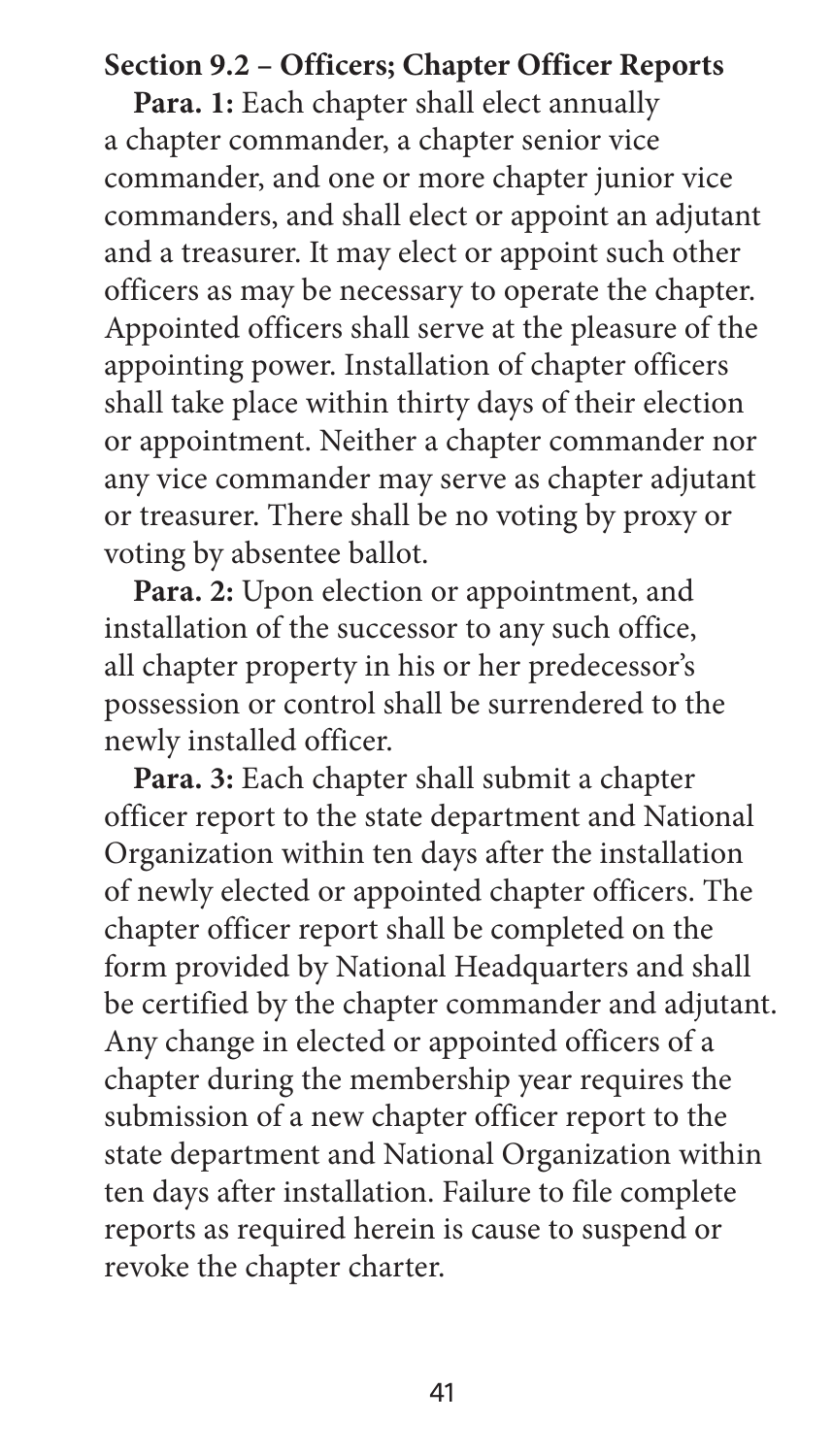#### **Section 9.3 – Financial Records, Reports**

**Para. 1:** Each chapter shall keep a complete financial record of all monies received and expended. All assets of the chapter must be titled or held in the name of the chapter. Fixed assets, such as buildings, land and equipment, must be maintained in a manner that will prevent waste and abnormal deterioration. All other assets (except for minimal amounts of cash on hand) must be safeguarded or deposited in a manner appropriate to the asset and consistent with sound business practice. Upon request by the National Commander or the National Adjutant, a chapter shall submit satisfactory evidence of the value of assets owned by the chapter or its affiliated entities (as defined in Article 17, Section 17.1, of these Bylaws). Each chapter shall have an audit committee composed of at least three members of the chapter, excluding the commander, senior vice commander, treasurer, adjutant and finance committee chairman, who shall conduct an annual audit and, if the gross receipts excluding dues exceed \$25,000, submit a report to the state department and National Organization within ninety days after the close of the accounting year, which shall be the membership year commencing July 1 and ending June 30. All reports must be filed on forms provided by National Headquarters. All financial reports shall specify and itemize the precise source and expenditure of all funds of the chapter during the reporting period. Broad or general classifications will not be deemed acceptable and may subject the chapter to the audit provisions of Article 15, Section 15.6, Para. 2, of these Bylaws. Failure to file annual financial reports will be cause to suspend or revoke the chapter charter. If, in the opinion of the National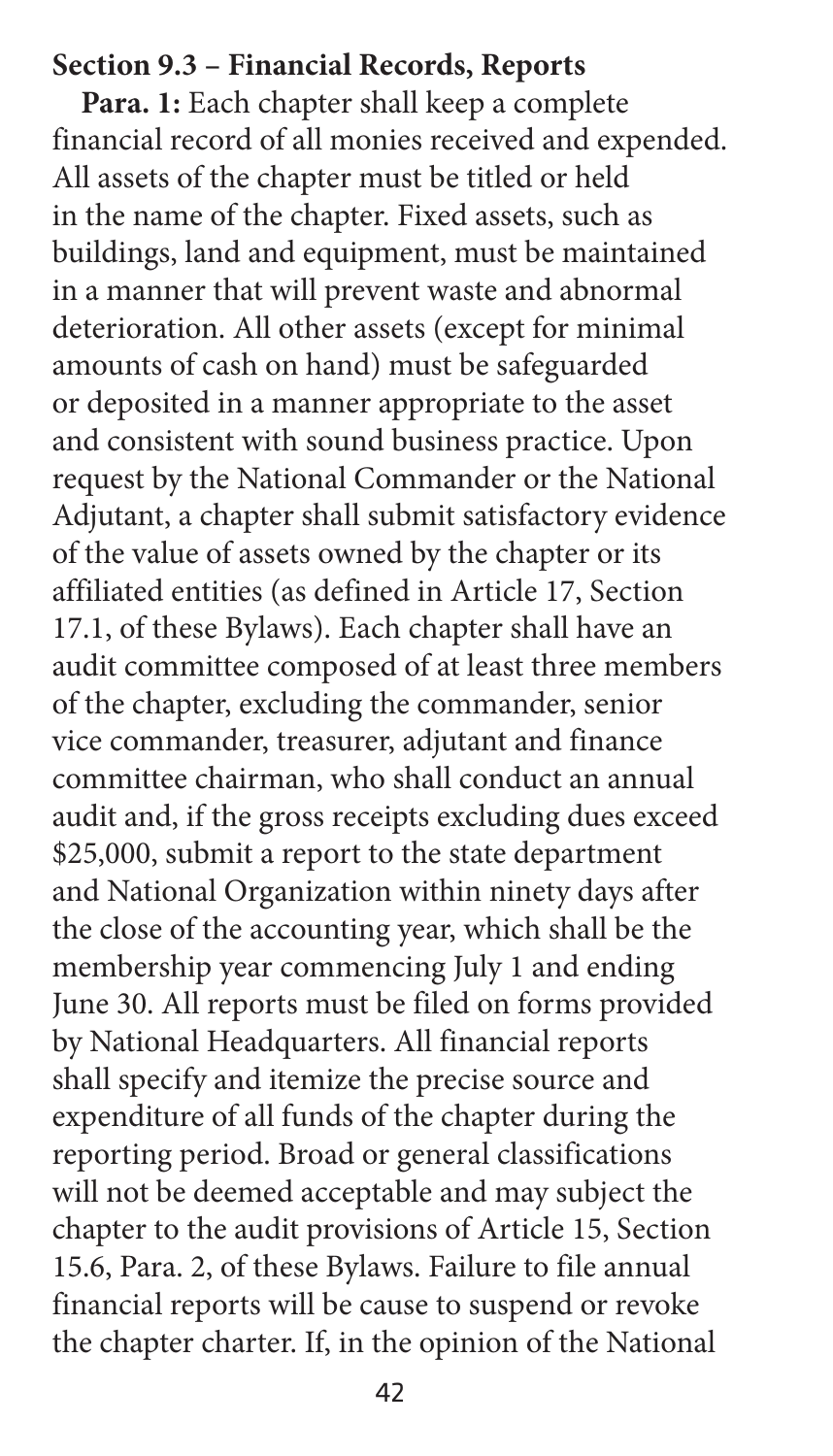Organization or the state department, a financial audit of the chapter is necessary, and the National Commander or state commander so authorizes it, such audit will be conducted by the National Organization or state department at chapter expense. This provision shall not exempt a chapter from the requirement of filing an annual financial report with the state department.

**Para. 2:** The financial statements as required by these Bylaws must be reviewed by a certified public accountant if the gross annual income, excluding membership per capita, exceeds \$300,000 from all sources.

### **Section 9.4 – Chapter Name**

No chapter shall adopt or use, as the name of the chapter, the name of any living person, or the name of any deceased person without the written consent of the next of kin. The name of a chapter may not be changed by chapter action from the name stated on its charter without the prior approval of the department executive committee and the National Executive Committee, and no chapter shall use a name other than as stated in its charter unless the change is similarly approved.

# Article 10 — DAV Auxiliary and Their Subordinate Units

# **Section 10.1 – Financial Records; Officer Reports — DAV Auxiliary**

**Para. 1:** The National Organization of the DAV Auxiliary shall make an annual report to the DAV National Convention. A financial report, which must be reviewed by a certified public accountant, shall be filed with the National Organization within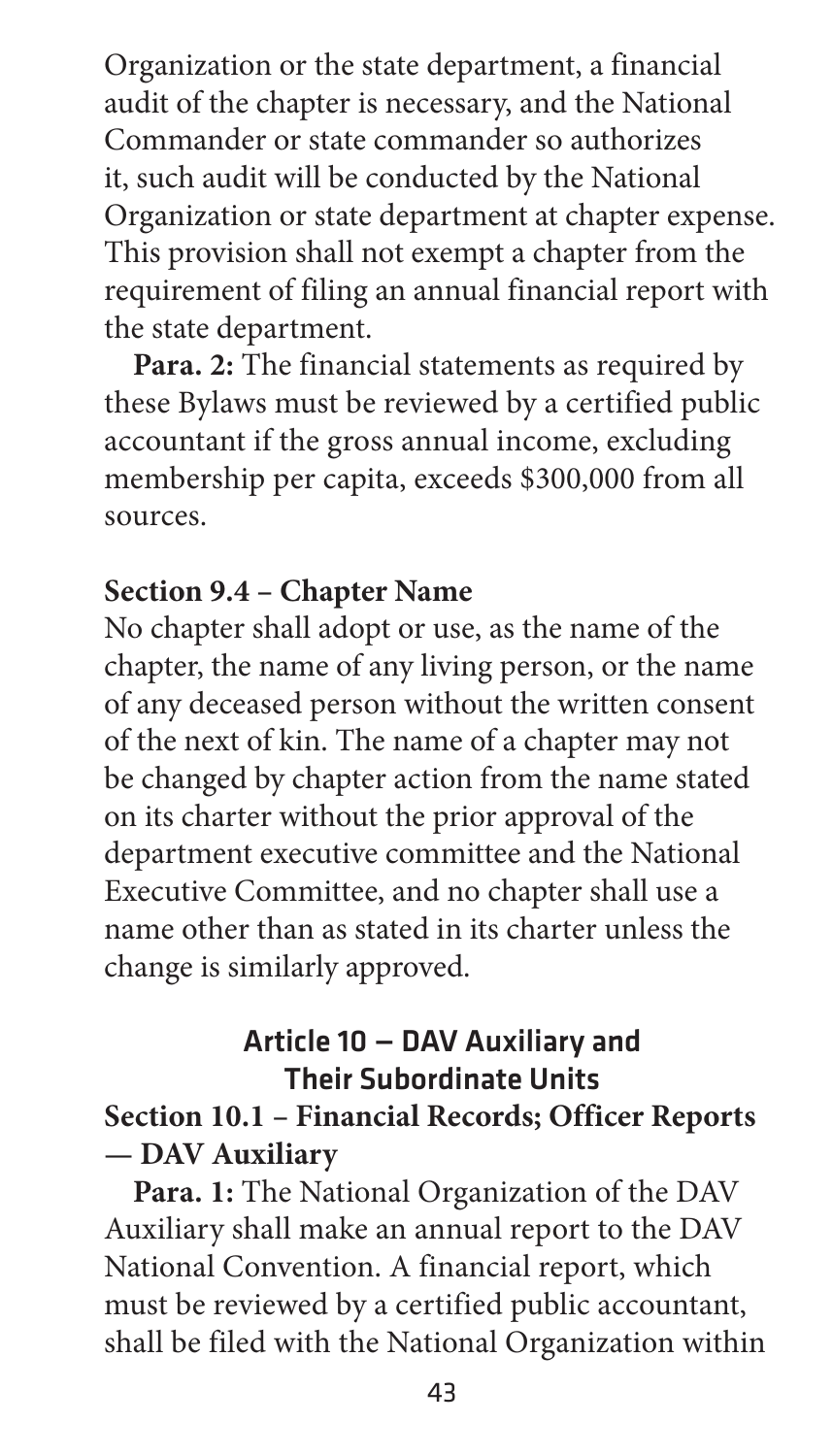ninety days after the close of the accounting year, which shall be January 1 through December 31.

**Para. 2:** Each state organization of the DAV Auxiliary and its subordinate units shall keep a complete financial record of all monies received and expended. All assets of the subordinate unit must be titled or held in the name of the unit. Fixed assets, such as buildings, land and equipment, must be maintained in a manner that will prevent waste and abnormal deterioration. All other assets (except for minimal amounts of cash on hand) must be safeguarded or deposited in a manner appropriate to the asset and consistent with sound business practice. Each shall have an audit committee composed of at least three members of the organization or subordinate unit, excluding the commander, senior vice commander, treasurer and adjutant or finance chairman, who shall conduct an annual audit and, if the gross receipts excluding dues exceed \$10,000, submit a report to the governing DAV state department and DAV National Organization within ninety days after the close of the accounting year of the organization or subordinate unit. All reports will be filed on forms provided by National Headquarters. All financial reports shall specify and itemize the precise expenditure of all funds during the reporting period. Broad or general classifications will not be deemed acceptable and may subject the organization or subordinate unit to the audit provisions of Article 15, Section 15.6, Para. 2, of these Bylaws. Failure to file annual financial reports will be cause to suspend or revoke the charter of the subordinate unit. If, in the opinion of the National Organization or the state department, a financial audit of the subordinate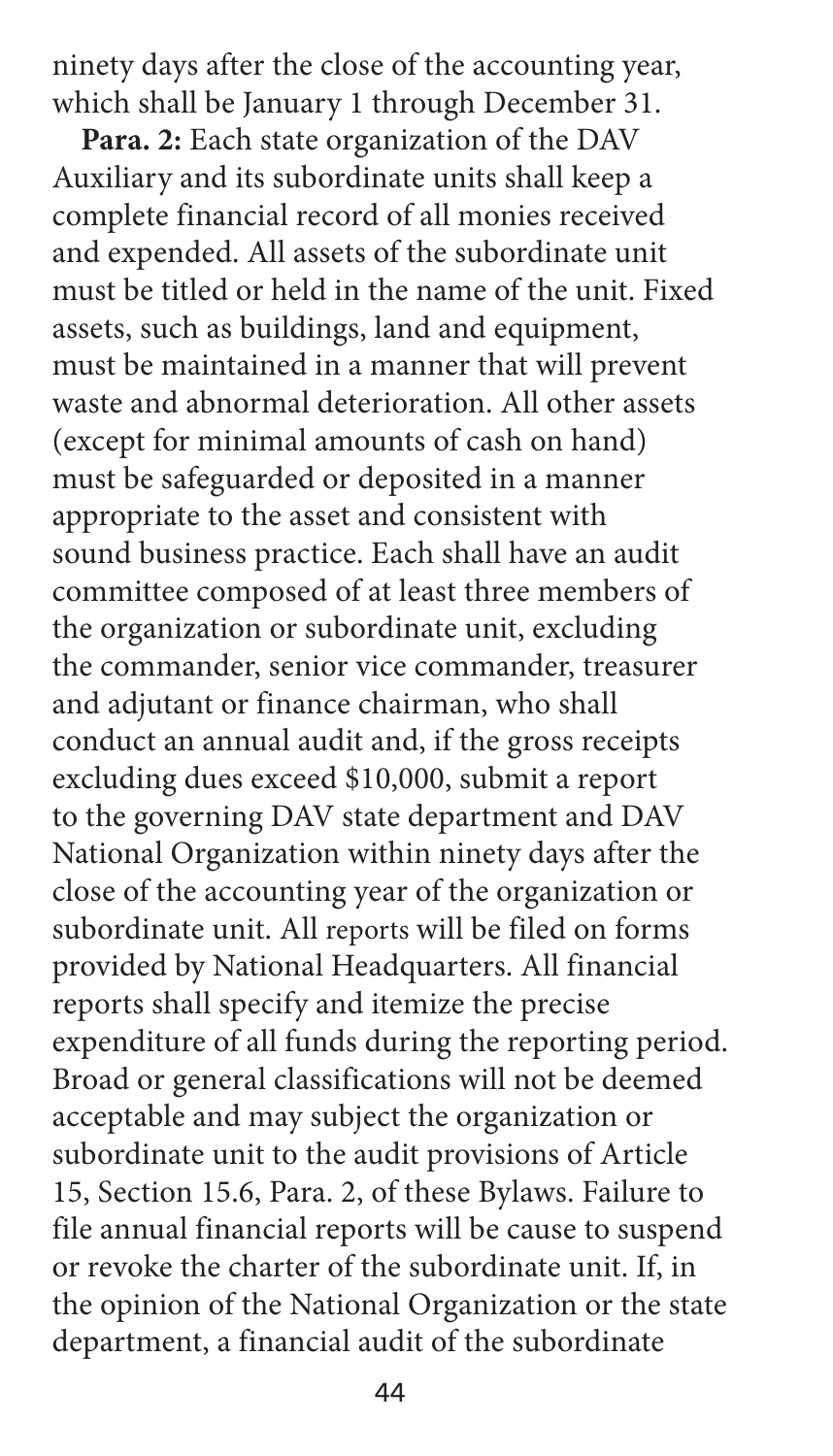unit is necessary, and the National Commander or state commander so authorizes it, such audit will be conducted by the National Organization or state department at the expense of the subordinate unit. The foregoing provisions shall not exempt a subordinate unit from the requirement of filing an annual financial report with the state department.

**Para. 3:** The financial statements as required by these Bylaws must be audited by a certified public accountant if the gross annual income, excluding membership per capita, exceeds \$300,000 from all sources.

**Para. 4:** Each DAV Auxiliary state organization and its subordinate units, shall submit an officer report to the governing DAV state department and DAV National Organization within ten days after the installation of newly elected or appointed officers. The officer report shall be completed on the form provided by National Headquarters and shall be certified by the commander and adjutant. Any change in elected or appointed officers during the membership year requires the submission of a new officer report to the state department and National Organization within ten days after the installation of newly elected or appointed successor officers. Failure to file complete reports as required herein is cause for suspension or revocation of the charter of that body.

### **Section 10.2 – Limitation of Powers**

**Para. 1:** The National Organization of the DAV Auxiliary, and all subordinate units thereof, shall be subject to DAV National Convention Mandates, the DAV National Constitution and Bylaws, National Executive Committee Regulations, and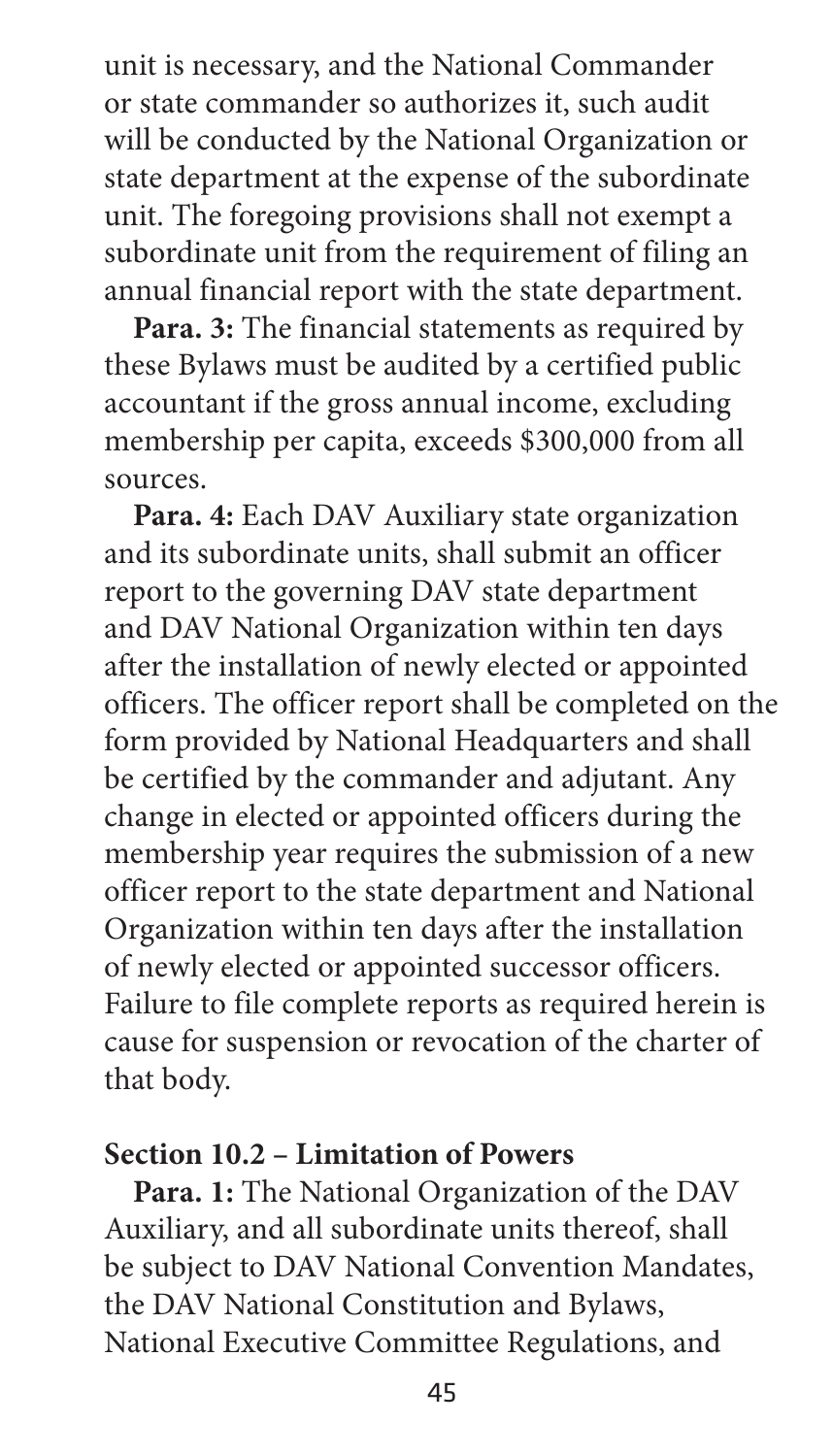to the National Organization's supervision and recommendations.

**Para. 2:** Each auxiliary and its subordinate units shall include the following provision in its bylaws unless prohibited by the charitable trust laws of its particular state: "This [type of unit] recognizes the National Organization known as Disabled American Veterans, incorporated by Act of Congress, and affirms its allegiance, and subordination, to the National Organization, its Constitution, Bylaws and all Rules, Mandates and Regulations promulgated pursuant thereto. Upon dissolution of the [type of unit], the assets remaining after the payment of its debts shall be distributed as provided in Article 6, Section 6.4, Paras. 5 and 6, of the National Bylaws."

## Article 11 — Membership **Section 11.1 – Definition**

Members are persons who have met the eligibility criteria set out herein and have paid the appropriate dues. There shall be no associate, special or honorary memberships. Members who are under suspension are not considered "members" under these Bylaws.

## **Section 11.2 – Membership Eligibility**

**Para. 1(a):** Any man or woman, wounded, gassed, injured or disabled in the line of duty during time of war as substantiated by official medical records of the armed forces, by notation on discharge certificate or Adjutant General's office record, or by United States Department of Veterans Affairs records, while in the service of either the military or naval forces of the United States of America, and who has not been dishonorably discharged or separated from such service, or who may still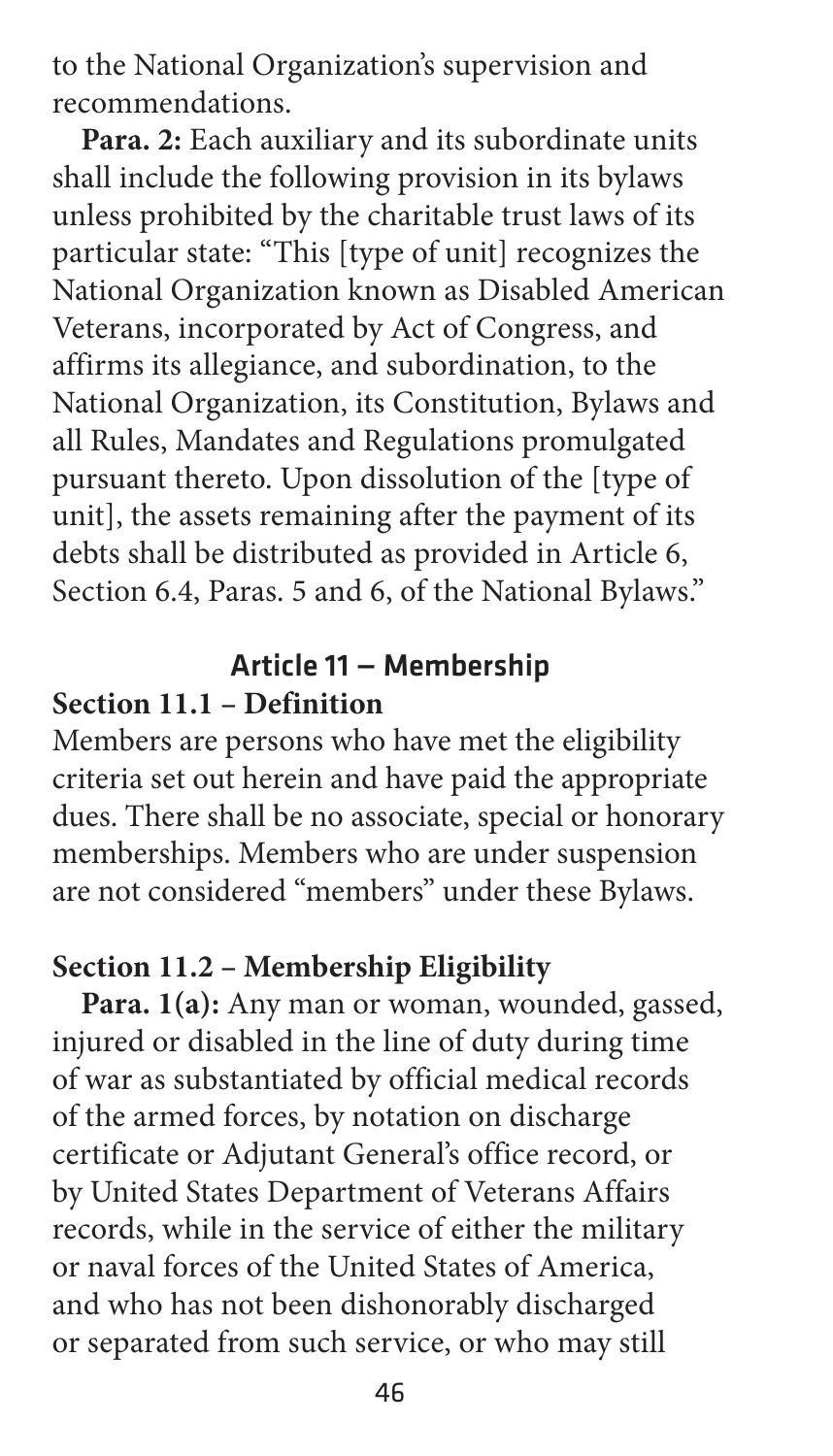be in active service in the armed forces of the United States of America is eligible. Others, who were disabled while serving with any of the armed forces of any nations associated with the United States as allies during any of its war periods, who are American citizens and who are honorably discharged, are also eligible for membership. Those who are eligible also include but are not limited to the following:

- 1. All persons who were prisoners of war.
- 2. All persons awarded the Purple Heart.
- 3. All persons with a disability discharge from military service.
- 4. All persons who are receiving or ever did receive compensation from the United States Department of Veterans Affairs for a disability incurred during time of war.
- 5. All persons with a wartime service-connected disability of ANY degree (including those with a rating of less than 10 percent) officially rated by the United States Department of Veterans Affairs.
- 6. All persons awarded vocational training because of injury or disability.
- 7. All persons retired from military service for disability incurred during time of war.
- 8. All persons drawing the statutory award for arrested or cured tuberculosis of wartime service origin.

**(b):** If there is a question on eligibility, it shall be submitted to the National Adjutant for his or her decision. The decision of the National Adjutant under this article shall be final.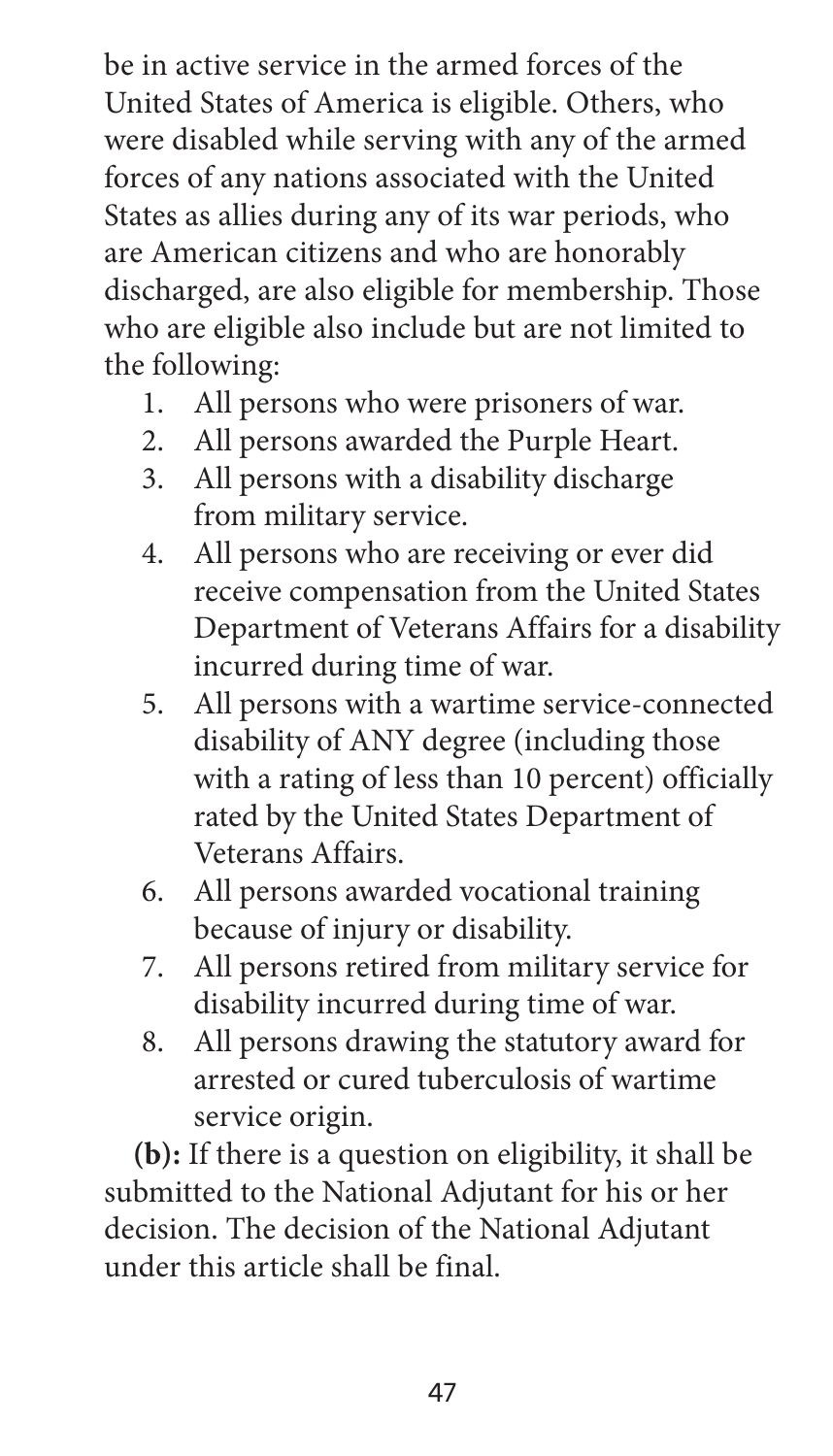**Section 11.3 – Eligibility; Definition of "Time of War"**

Para. 1: "During time of war," as used in Article III of the National Constitution, shall include the following periods of service:

**Mexican War:** April 24, 1846, to May 30, 1848

**Civil War:** April 15, 1861, to August 20, 1866

- **Indian Wars:** From 1869 to 1898 there were 34 campaigns and military expeditions; disability because of service in any one is sufficient.
- **Spanish-American War:** April 21, 1898, to April 11, 1899
- **Philippine Insurrection:** April 11, 1899, to July 4, 1902
- **Boxer Rebellion:** June 20, 1900, to May 12, 1901
- **Cuban Pacification:** October 6, 1906, to April 1, 1909
- **Vera Cruz Expedition:** April 21, 1914, to November 26, 1914
- **Punitive Expedition into Mexico:** March 15, 1916, to February 5, 1917
- **World War I:** April 6, 1917, to July 2, 1921

**World War II & Korea:** September 16, 1940, to January 31, 1955

- **Vietnam and other engagements:** January 31, 1955, to October 14, 1976
- **Iranian Crisis, Lebanon Crisis, Invasion of Grenada, Invasion of Panama and other engagements:** November 4, 1979, to January 31, 1990
- **Persian Gulf, Somalia, Haiti, Bosnia, Afghanistan, Iraq or other crises:** August 2, 1990, until terminated by presidential proclamation or congressional resolution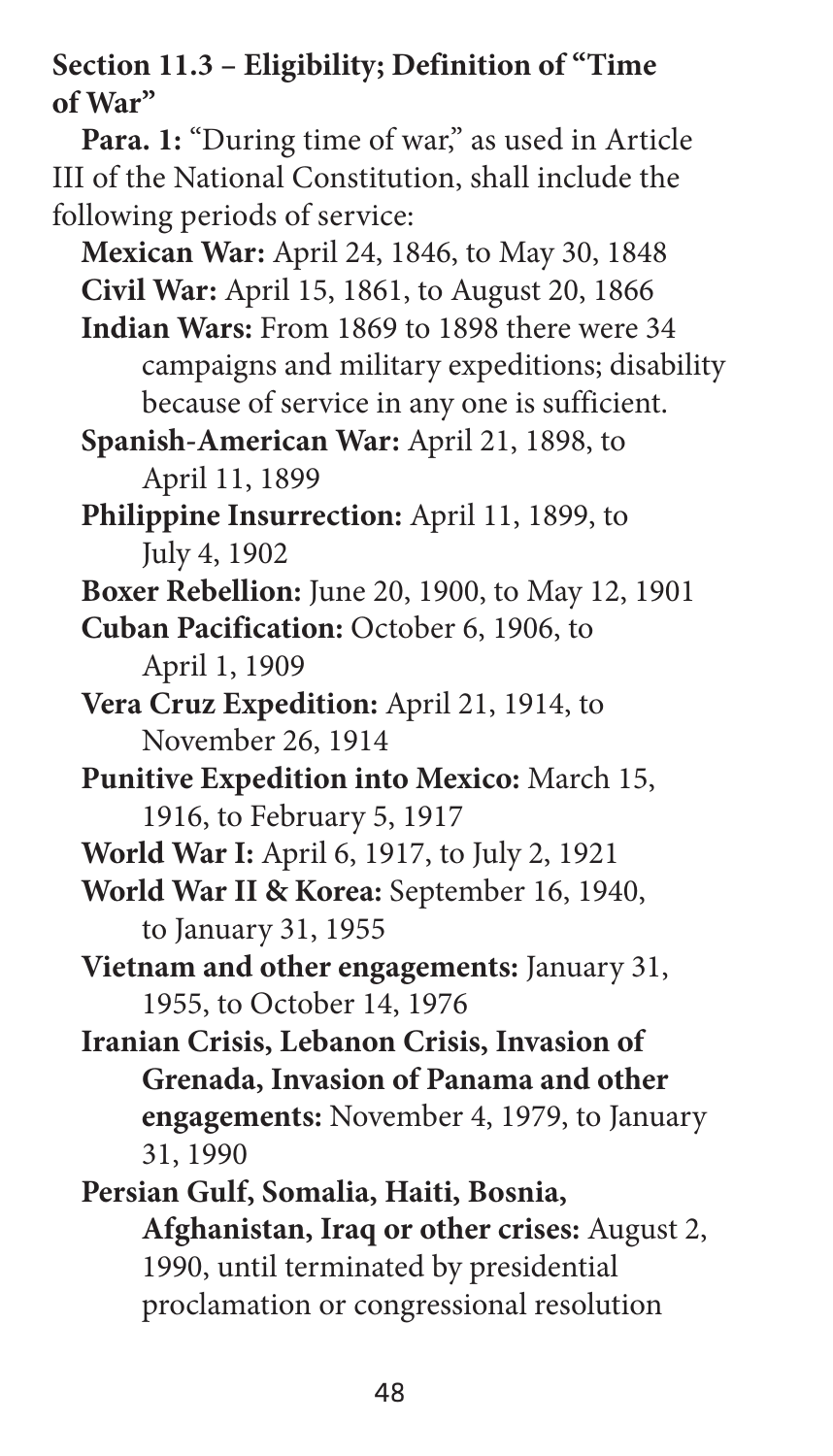**Para. 2:** The requirement "during time of war" is also met if it is determined that the applicant's wound, injury or disability was incurred at any time (1) as a direct result of armed conflict, or (2) while engaged in extra-hazardous service under conditions simulating war, or (3) while the United States was engaged in any war. A disability incurred or aggravated during service between September 16, 1940, and December 7, 1941, is included in the term "under conditions simulating war."

**Para. 3:** This Organization reserves the right to pass on the eligibility to membership of any applicant, or the continued eligibility of any member.

## **Section 11.4 – Duration of Membership**

Effective July 1, 2004, for membership to be valid for any membership year it must be initiated or renewed by a minimum payment of dues of \$40.00 as specified in Section 11.9. Additional payments may be made at any time. The full amount as specified under the provisions of Section 11.9, Para. 2, may be paid at any time. When the membership is paid for in full, it continues throughout the member's life, except as otherwise specified in these Bylaws. If not paid in full, membership shall continue only so long as there are sufficient funds to make distribution under Section 11.10, after which membership must be renewed. On renewal the member's account shall reflect full credit for previously paid installment amounts.

# **Section 11.5 – Multiple Memberships**

No member shall hold memberships simultaneously in more than one chapter within the same state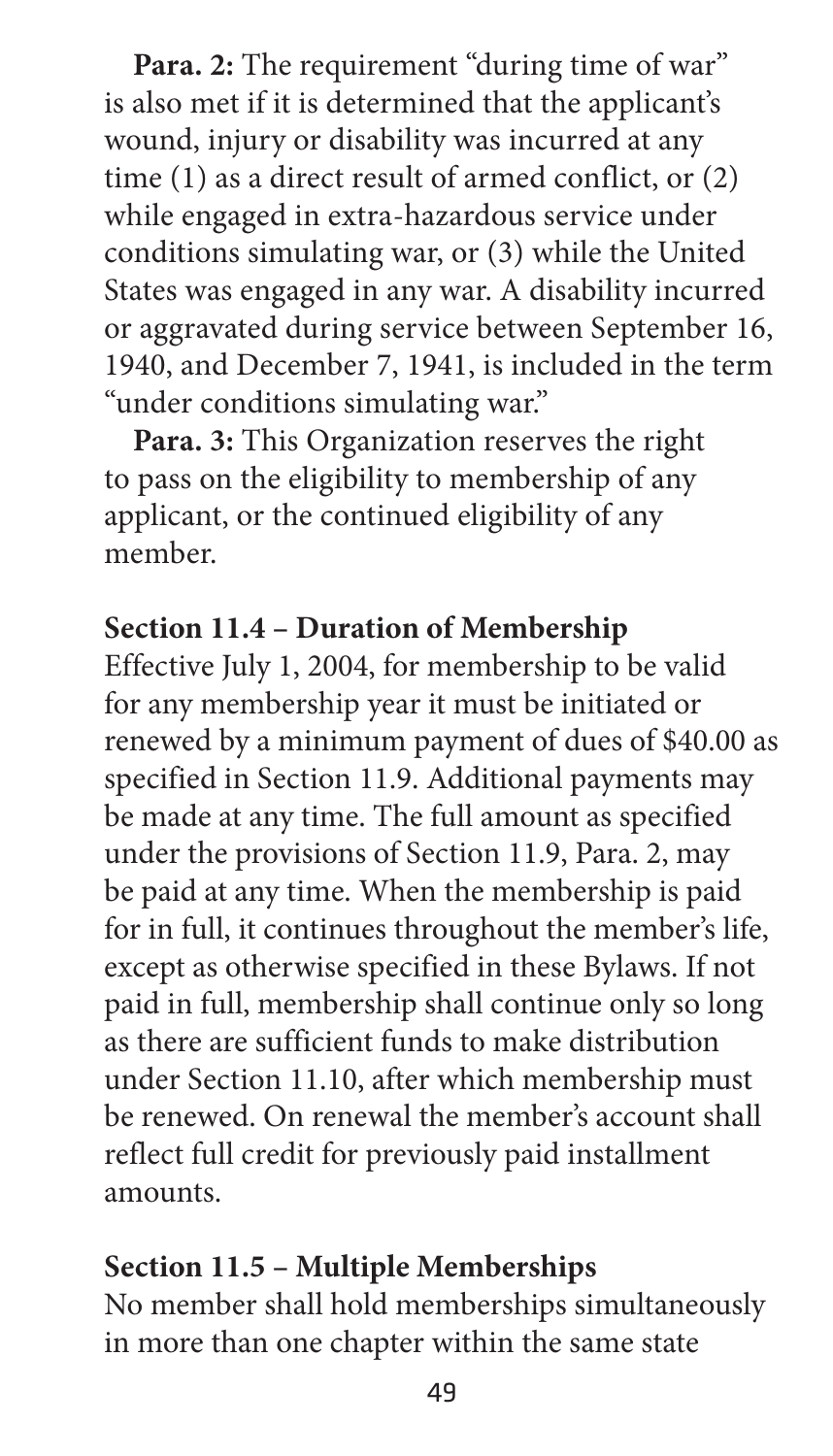unless such chapter is composed exclusively of blind veterans.

# **Section 11.6 – Basic Rights and Privileges**

No member shall be expelled or limited in any of the rights and privileges of membership, except as otherwise specified in these Bylaws. He or she shall have all the benefits of chapter, state department and national membership.

# **Section 11.7 – Eligibility to Office**

**Para. 1:** Any person holding membership in this Organization shall be eligible to any elective or appointive office in this Organization, except as otherwise provided in these Bylaws.

**Para. 2:** No person may hold or perform the duties of the position of department or chapter service officer (DSO/CSO) unless that person has been properly hired, elected or appointed to such position. No one may hold the position of, or serve as, a DSO/CSO if that person is currently (or has in the last twelve months) engaged in the representation of veterans or their dependents in applying for benefits to which they are entitled under the law, with an arrangement wherein the veteran or their dependent themselves pay or may in some way be liable for the costs of such representation. Absent special circumstances approved in writing by the National Adjutant, no person not a member of DAV may serve as a DSO/ CSO.

# **Section 11.8 – Transfers**

**Para. 1:** Members of one chapter may secure a transfer of membership to another chapter, with the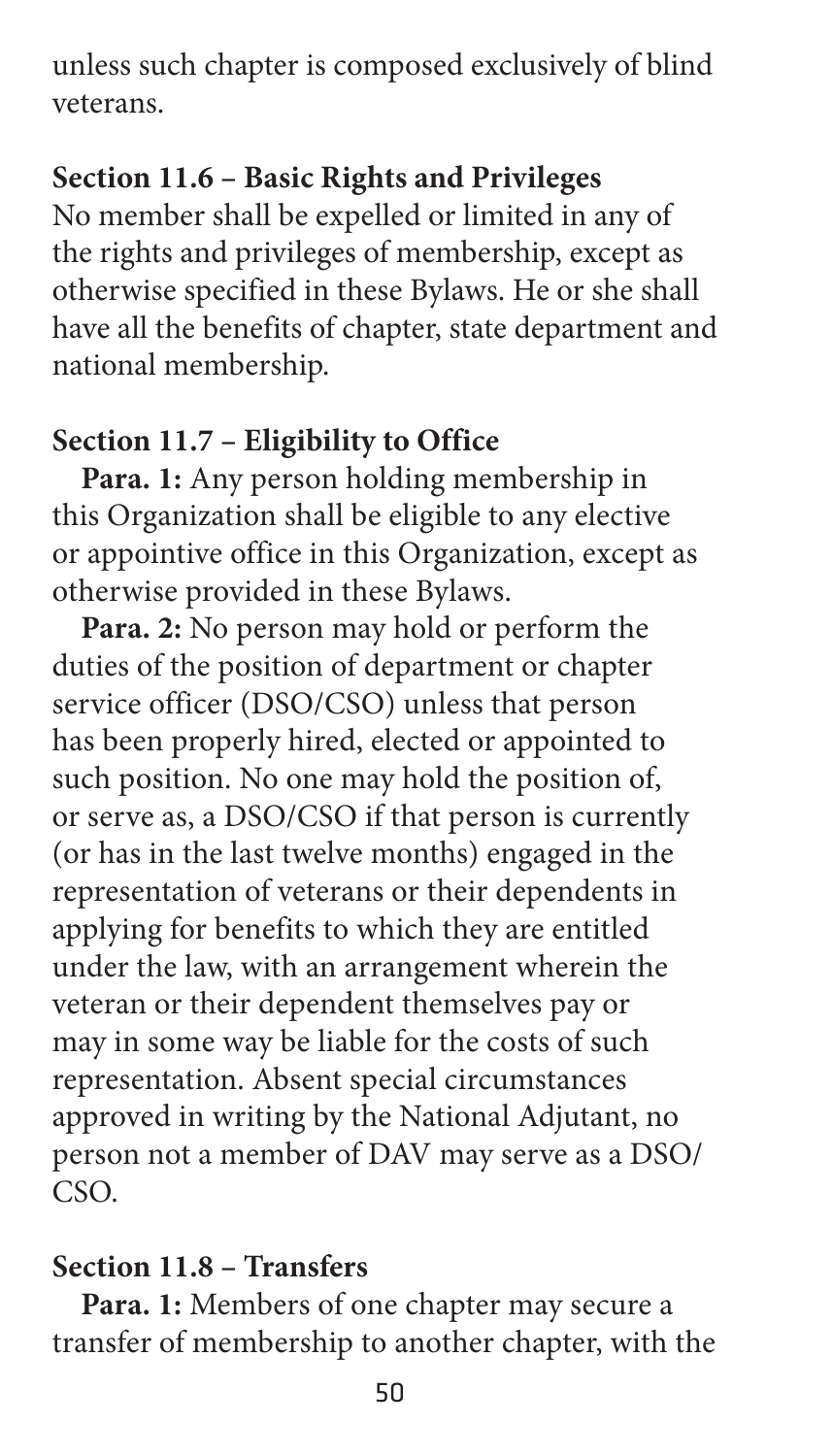approval of the receiving chapter, whereupon the National Organization shall notify both chapters. Members being transferred as a result of action taken in accordance with Section 6.4, Para. 4 do not need to meet with the approval of the receiving chapter.

**Para. 2:** No transfer shall take effect as to dues credit or voting strength until the beginning of the membership year following completion of the transfer. All rights of membership in a chapter shall become effective upon the approval of the transfer by the receiving chapter.

### **Section 11.9 – Membership Dues**

Para. 1: Effective July 1, 2004, minimum dues shall be \$40.00, and shall be for the membership year or any part thereof. The membership year starts July 1 and ends the following June 30. Dues will be applied toward becoming a member for life, and will be credited directly to the individual's membership account, as established under Para. 2, below. Once the appropriate full membership amount has been paid into the account no further payment shall be required.

**Para. 2:** Effective January 1, 2020, those eligible may become a member for life upon payment of \$300.00.

**Para. 3:** Notwithstanding anything in this Article to the contrary, upon attaining the age of 80 no person eligible for membership shall be required to pay either initial dues or the balance due of existing account, and shall be immediately declared a member for life in the Disabled American Veterans.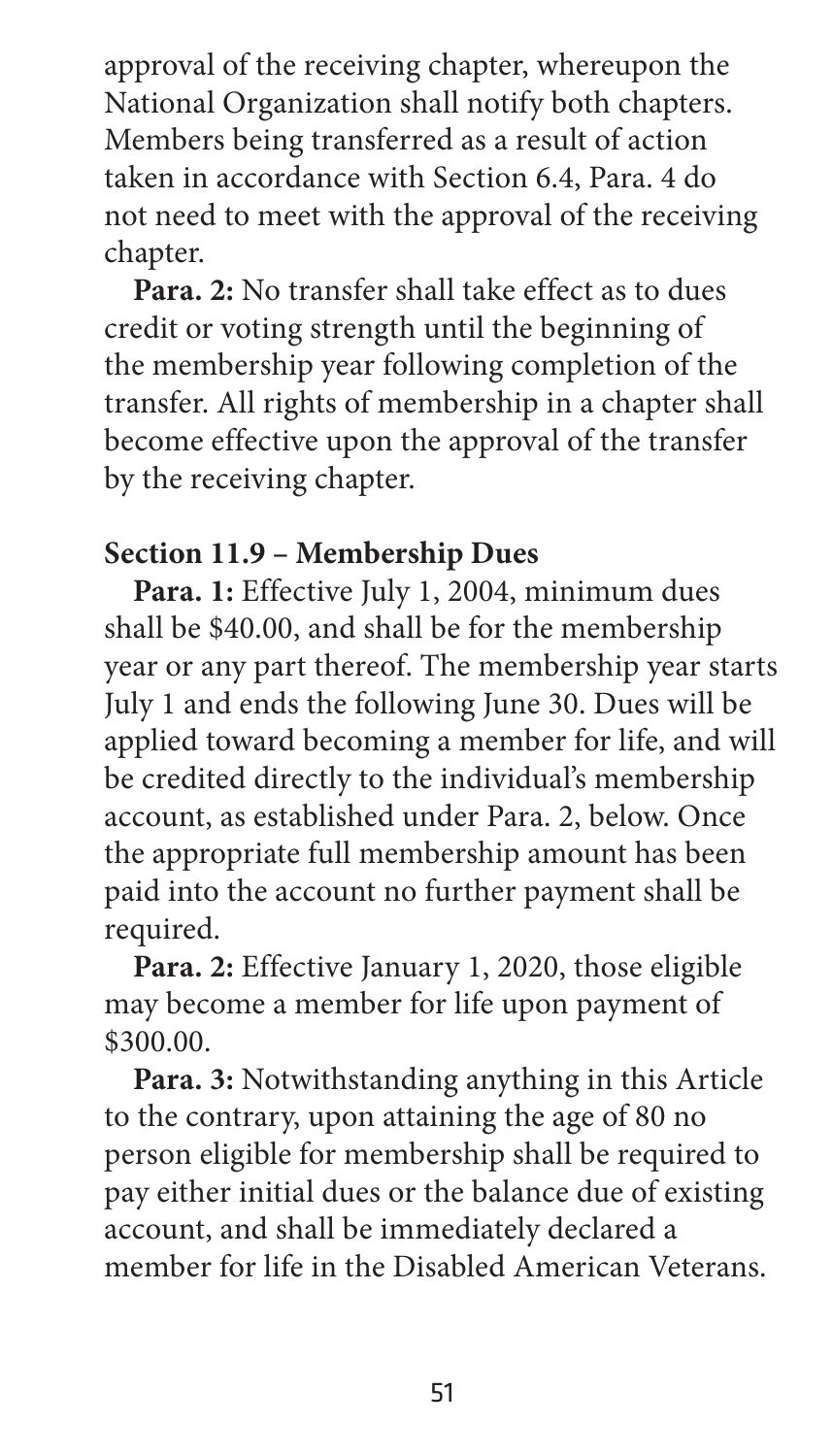# **Section 11.10 – Distribution from the Life Membership Fund**

The following distributions shall be made from the Life Membership Fund annually during the life of a paid member:

- To the chapter: \$3.50 per paid member.
- To the state department: \$2.50 per paid member.
- To the National Organization: \$9.00 per paid member.

Provided, however, that if it shall be determined by the Board of Directors that such payments from the Life Membership Fund, based upon internal audit, are not on a sound actuarial basis, the above payments will be reduced to not less than:

- To the chapter: \$2.50 per paid member.
- To the state department: \$1.50 per paid member.
- To the National Organization: \$5.00 per paid member.

# **Section 11.11 – Dues Not Refundable**

No member, upon resigning from membership, shall receive a refund of any dues.

# **Section 11.12 – Recruitment Drives**

Special recruitment drives conducted by state departments, chapters or individuals shall advise new members of the presence of chapters closest to their home or area so that such members shall have the opportunity to indicate their chapter preference.

# Article 12 — National Employees **Section 12.1 – Employment Policy**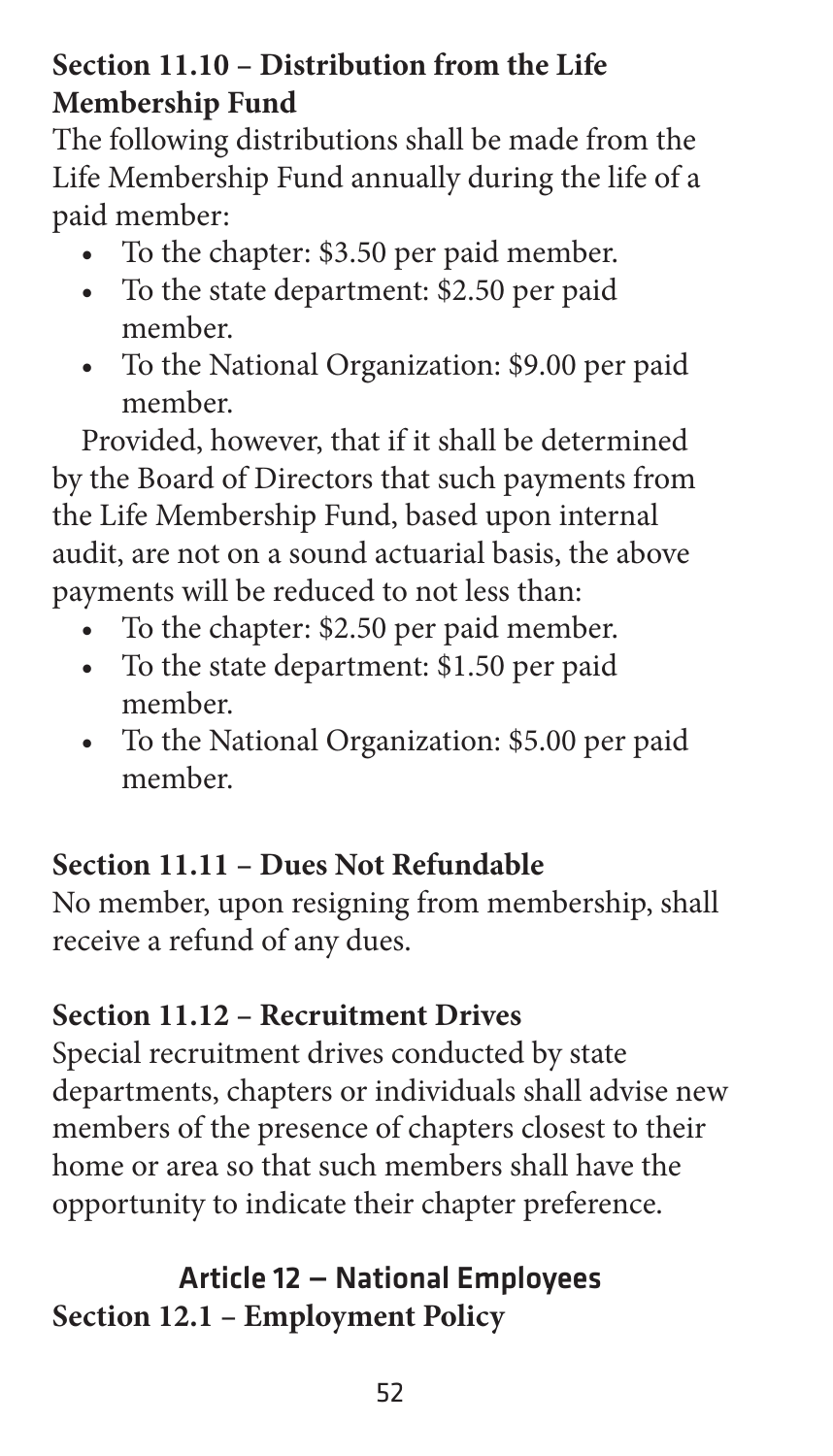**Para. 1:** Subject to the approval of the Board of Directors, the National Adjutant is authorized to formulate, effectuate and amend manuals for employment for the National Organization which shall be in writing and distributed to all employees.

**Para. 2:** No paid employee of the National Organization, hereafter referred to as "the employer," who is a member of DAV or its DAV Auxiliary, and who has been so employed continuously for a period of five years, shall be discharged except for cause.

# **Section 12.2 – Employment Preference**

Preference shall be given to members of DAV, their spouses, dependents or survivors in the selection of employees by the National Organization.

## **Section 12.3 – Salaries**

**Para. 1:** The salary of the National Adjutant shall be determined by the Board of Directors.

**Para. 2:** The National Commander is not a paid employee of the National Organization; he or she shall receive an amount as expenses for his or her year's tenure to be fixed by the Board of Directors.

#### Article 13 — Board of Directors **Section 13.1 – Duties**

The Board of Directors shall provide oversight and assessment of the operations and staff of the National Organization. The Board shall have responsibility for approval of the annual budget. The Board shall implement policies to ensure that all finances and assets of the National Organization, including the Life Membership Fund, are managed in a prudent and responsible manner.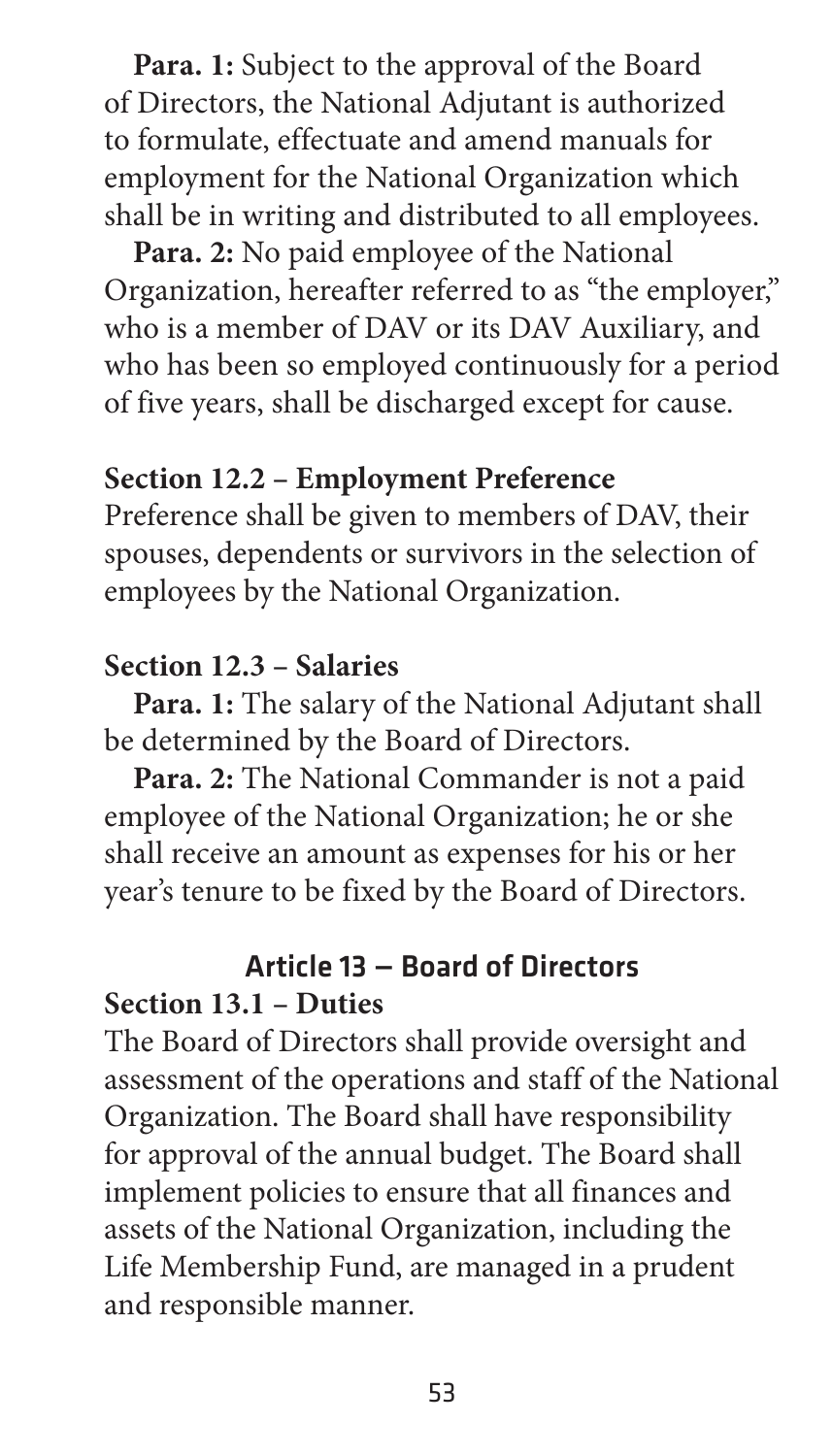#### **Section 13.2 – Members**

**Para. 1:** The Board of Directors shall be composed of seven voting members, to include the National Adjutant, the National Senior Vice Commander and the immediate Past National Commander. The remaining four members shall be elected by the National Executive Committee from among its members. The election shall take place at the annual National Convention. Two of the members elected by the National Executive Committee shall be from even-numbered national districts and elected in even-numbered years to a two-year term. Two of the members elected by the National Executive Committee shall be from odd-numbered national districts and elected in odd-numbered years to a two-year term.

**Para. 2:** Annually, immediately following adjournment of the National Convention, and by majority vote, the Board shall elect a Chairman, a Vice Chairman and a Secretary, who shall each serve one-year terms, or until their successors are elected. A Treasurer shall be similarly elected, except that he or she shall be elected from the two Board members elected in the previous year by the National Executive Committee.

**Para. 3:** No member of the Board of Directors shall simultaneously hold more than one elected Board position. The National Adjutant shall not be eligible to serve as Chairman of the Board.

**Para. 4:** The National Commander and the National Judge Advocate shall serve as advisors to the Board with the privilege of attending all meetings and sessions of the Board with voice but no vote.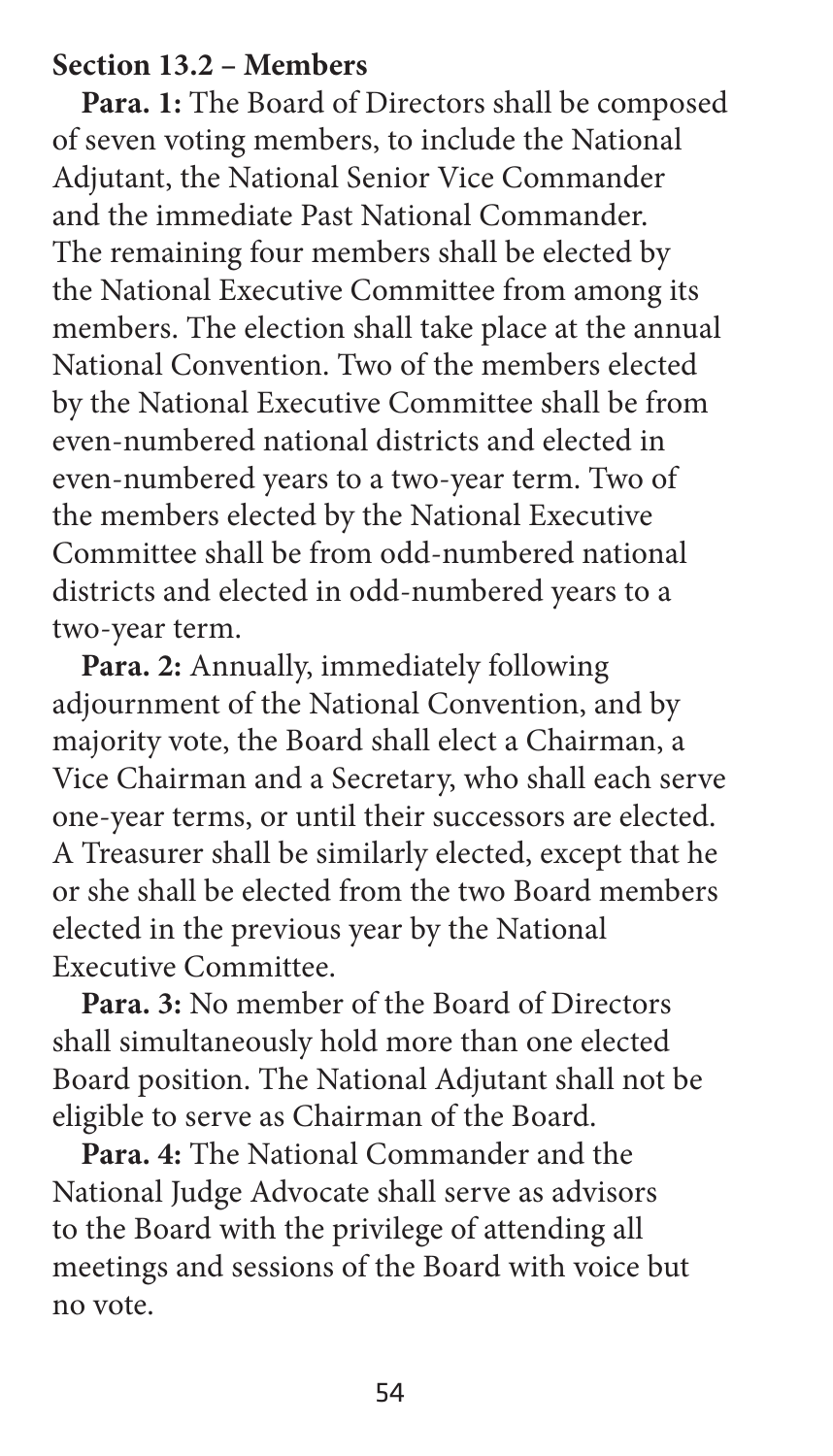### **Section 13.3 – Vacancies**

**Para. 1:** Notwithstanding any other provision of these Bylaws, should the National Adjutant become unable or unwilling to serve on the Board of Directors, the vacancy shall be filled by the Executive Director, National Headquarters, until a new National Adjutant is appointed.

**Para. 2:** Should the National Senior Vice Commander or the immediate Past National Commander become unable or unwilling to serve on the Board of Directors, the next most senior eligible National Vice Commander shall fill the vacancy until the next National Convention.

**Para. 3:** Should one of the four members of the Board elected by the National Executive Committee become unable or unwilling to serve on the Board of Directors, the vacancy shall be filled at the next meeting of the National Executive Committee. At that time, a member shall be elected from an oddnumbered or even-numbered district as appropriate to fill the vacancy for the remainder of the unexpired term.

**Para. 4:** Should the Chairman of the Board become unable or unwilling to serve, the Vice Chairman shall serve as Chairman for the remainder of the unexpired term. If a vacancy occurs in the offices of Vice Chairman, Secretary or Treasurer, the Board shall elect an eligible replacement to serve for the remainder of the unexpired term.

### **Section 13.4 – Meetings**

The Board of Directors shall meet not less frequently than once each calendar quarter. A special meeting may be called at any time by the Chairman of the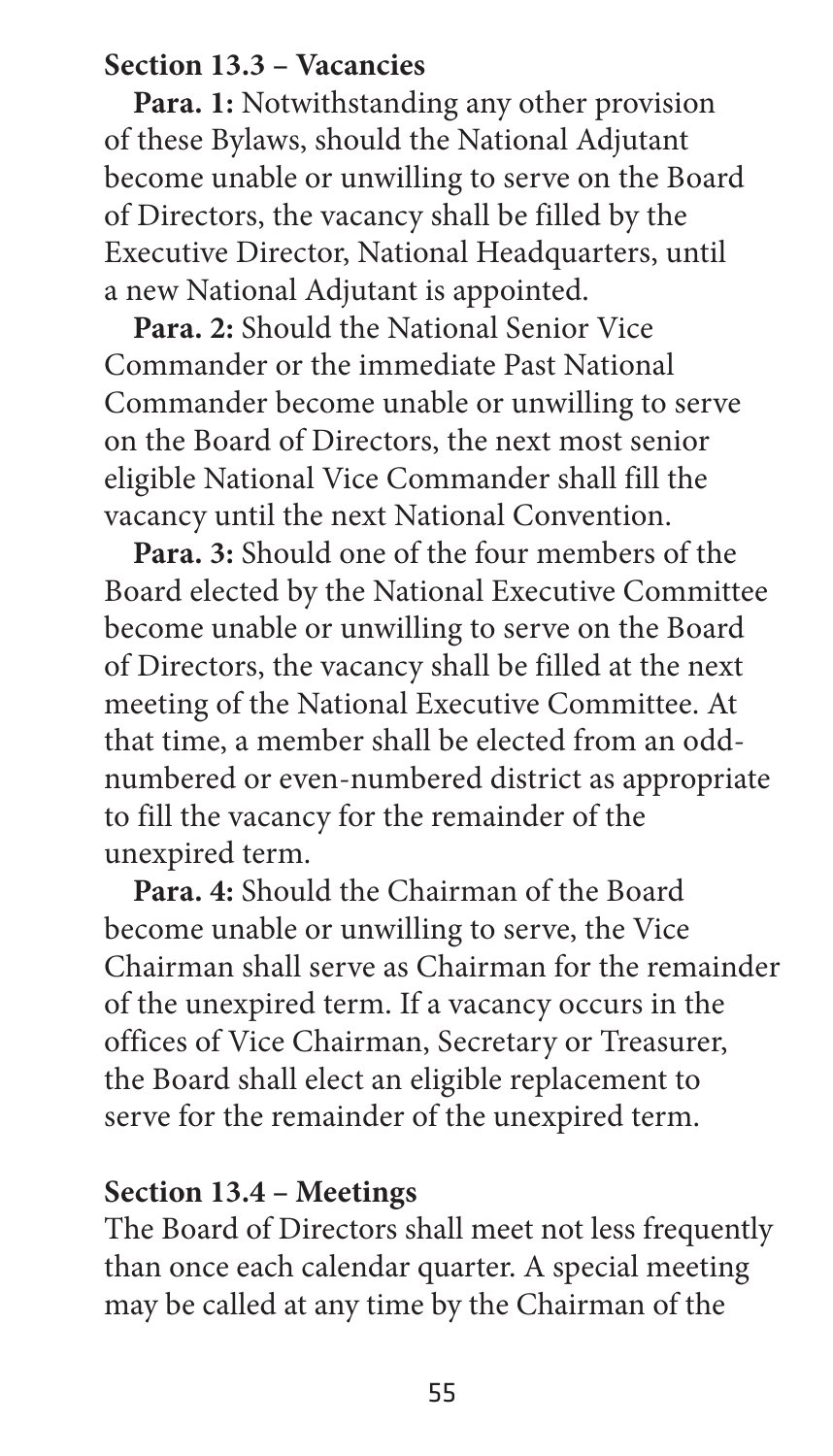Board or by any four members upon notice to all members of the Board.

### Article 14 — National Finances **Section 14.1 – Membership and Fiscal Year**

The membership year shall start July 1 and end the following June 30. The fiscal year shall be from January 1 to December 31.

### **Section 14.2 – National Budget**

**Para. 1:** This Organization shall operate on a budget which shall be approved by the Board of Directors before each National Convention, after consideration of budgets proposed by all department heads. This budget shall be submitted to the Convention for ratification or rejection as a whole. Copies of the budget proposed for ratification shall be given to each registrant upon registration. In the event the budget is rejected it shall be returned to the Board of Directors with explanation. The Board of Directors shall approve a revised budget and resubmit it to the Convention for ratification or rejection. In the event the National Convention should adjourn without approving the budget, the Board of Directors shall determine the budget.

**Para. 2:** The Board of Directors may transfer and authorize expenditures from items within the approved budget for the purposes approved by said budget as the need may justify, provided that the budget for Service and Legislation shall not be reduced by any such transfer.

**Para. 3:** Should the Board of Directors determine that the National Organization is, or will be, unable to meet its current budget, it shall declare in writing to the National Adjutant, as an instruction to him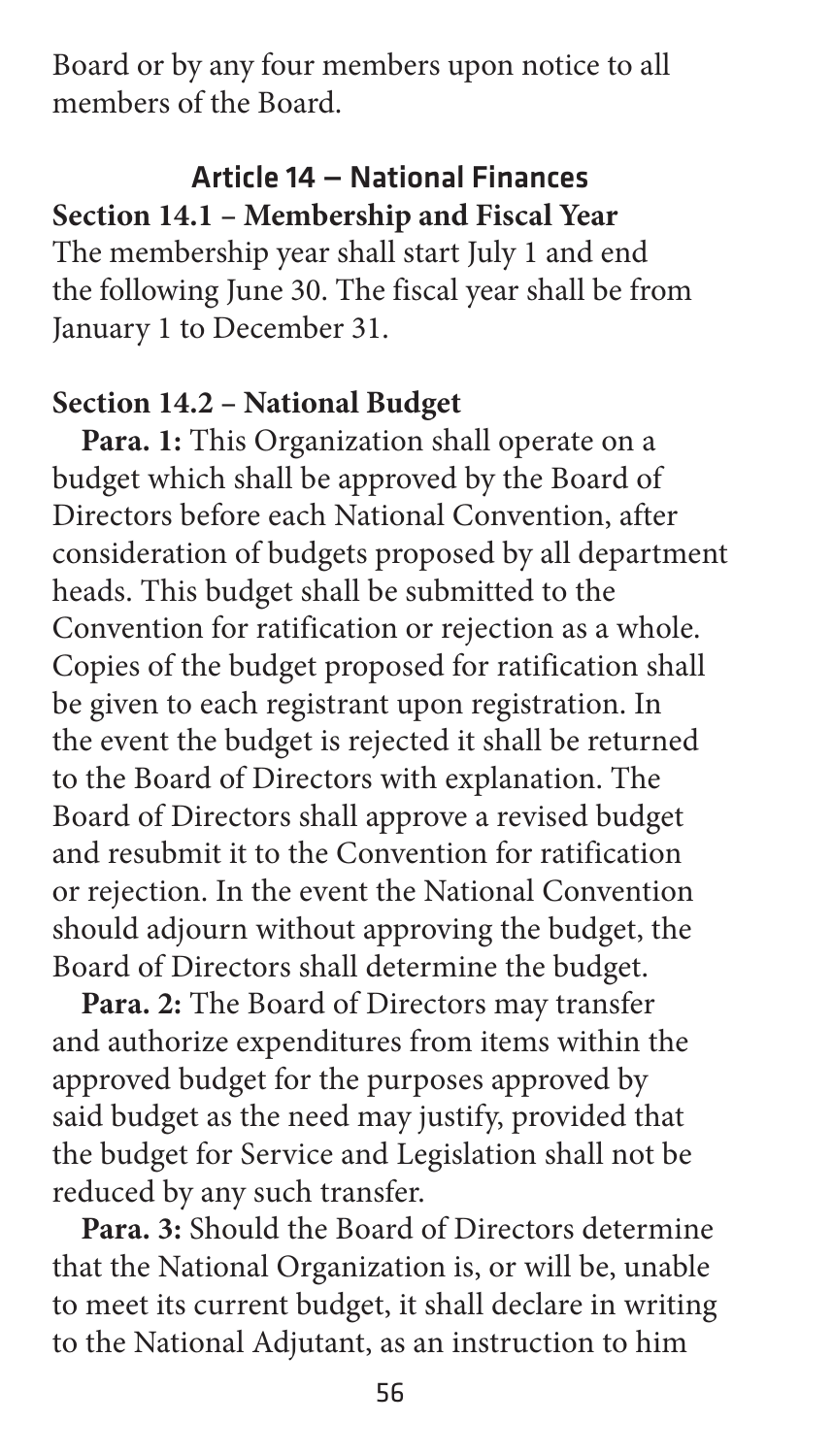or her, a priority itemization of those expenditures to be reduced or eliminated. The budget for Field Services and for Legislative Services shall be the last to be affected. Notwithstanding the foregoing, no employee shall receive less than the Federal minimum wage.

## **Section 14.3 – Financial Statements**

Financial statements showing income and expenditures, and a balance sheet, shall be given to each registrant at the National Convention.

# **Section 14.4 – Depositories**

The Board of Directors shall by policy designate one or more depositories for all revenue of this Organization.

# **Section 14.5 – National Revenue; Deposit and Investment**

**Para. 1:** All monies received in payment for membership shall be deposited in a separate account in one of these depositories, and all membership monies and securities shall be kept separate from the general funds of the Organization, subject only to withdrawals to carry out the Life Membership Program.

**Para. 2:** The National Organization shall provide a blanket fidelity bond in an amount not less than \$400,000 per loss for the protection of the Life Membership Fund and the General Fund. The premium for such bond shall be paid by the National Adjutant from the general funds of the Organization.

**Para. 3:** Access to any safety deposit box can be had only by the National Adjutant and/or National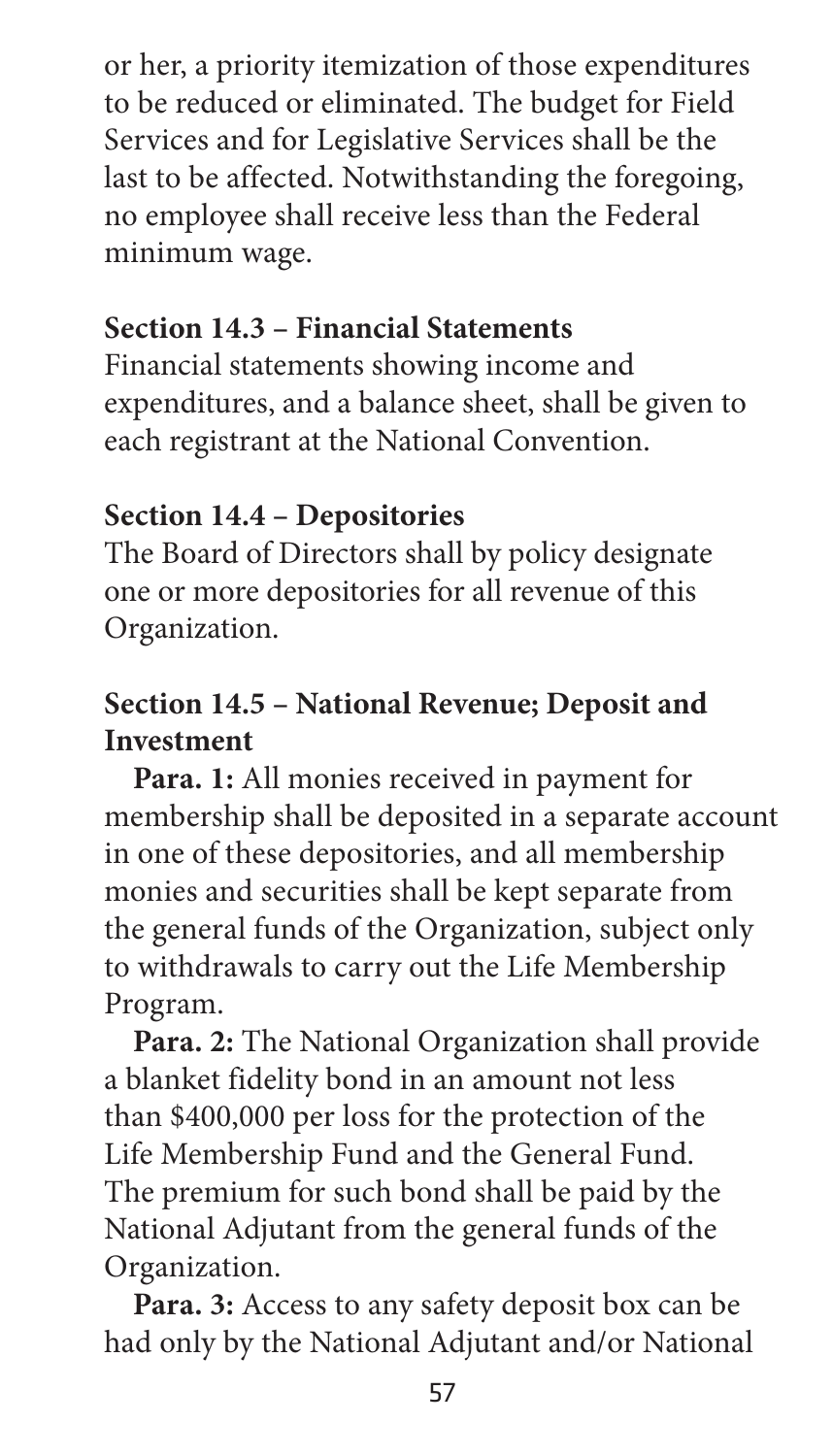Comptroller in company with one additional bonded employee designated by the Board of Directors. Disbursement of membership monies from the checking account of the Life Membership Fund shall be made upon Life Membership checks bearing the signatures of the National Adjutant and National Comptroller.

**Para. 4:** All funds received in the name of the National Organization, or by any officer or committee thereof, shall be deposited forthwith in such depositories as may be designated by the Board of Directors, where such funds shall be and remain the property of this Organization until such time as they are properly expended or remitted.

### **Section 14.6 – Loans**

No funds of the National Organization or any subordinate unit shall be used for making loans of any kind except as otherwise provided in these Bylaws, or in the National Bylaws of the DAV Auxiliary, or as approved by the Board of Directors.

## **Section 14.7 – Purchases from the National Organization; Terms**

All purchases from the National Organization shall be for cash, credit card or check, except Forget-Me-Not supplies, which may be delivered to chapters and state departments in good standing on a credit account. All such Forget-Me-Not supplies purchased on open account must be paid for in full within thirty days after the close of the drive.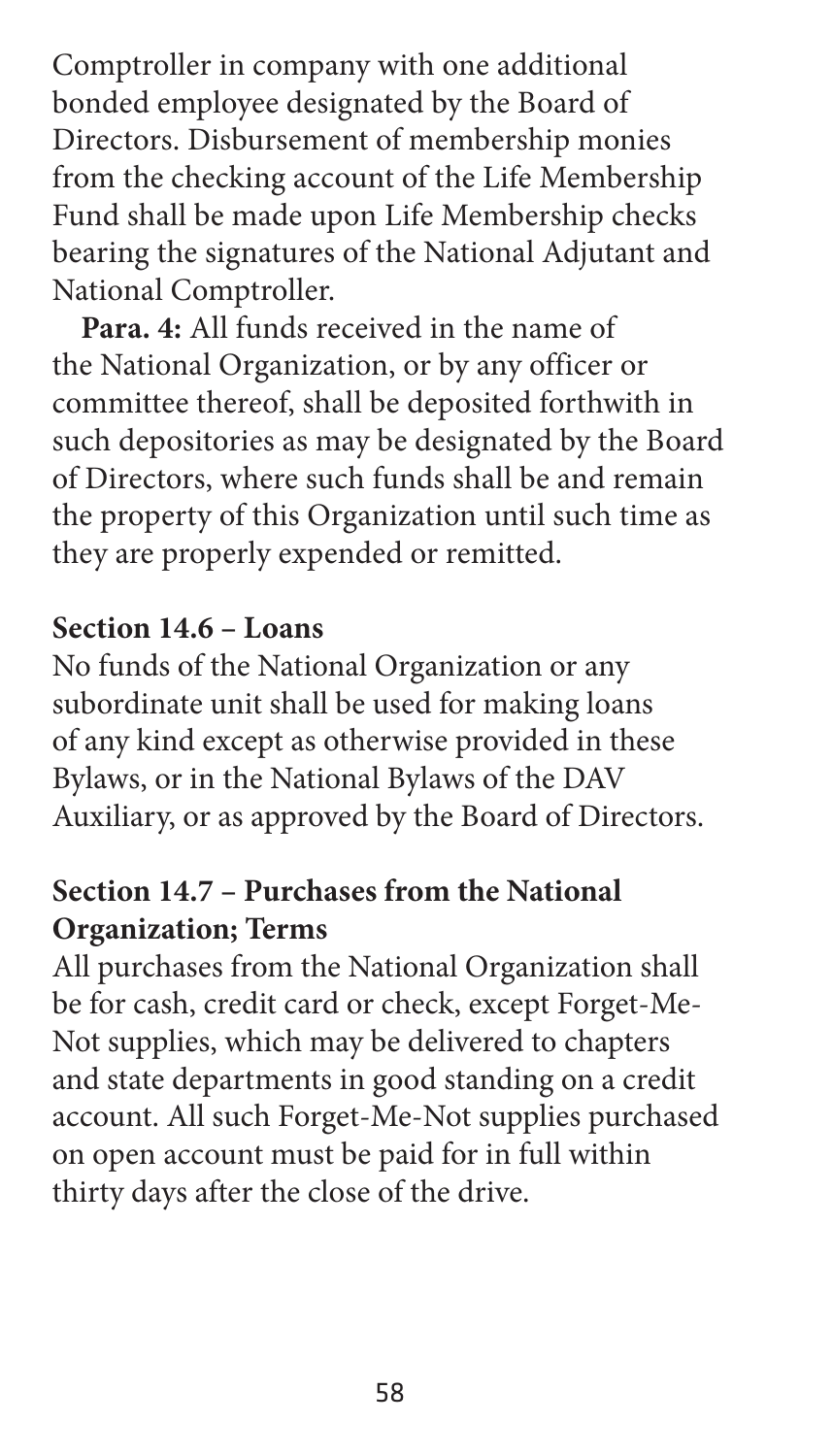# **Section 14.8 – Indebtedness to the National Organization**

The National Adjutant shall deduct from annual dues or fundraising distributions to departments and chapters monies due from such units.

### **Section 14.9 – Safeguarding DAV Assets**

It is the responsibility of departments and chapters to protect DAV assets from theft or conversion. This responsibility includes, without limitation, implementation of sound financial management practices and the purchase of insurance to cover theft losses. In the absence of such insurance, the National Organization shall provide a mechanism by which departments and chapters may be reimbursed for the theft or conversion of department or chapter assets by an elected or appointed department or chapter officer. Such reimbursement shall be limited to \$100,000 per occurrence and be subject to a deductible amount of \$5,000. Such reimbursement shall be made only upon a full and final adjudication of theft or conversion which is either upheld on appeal and/or no longer subject to appeal. Such reimbursement shall also be subject to the limits and conditions of the reimbursement program as detailed in the pertinent Regulations of the National Executive Committee. This amendment is effective January 1, 2006.

### **Section 14.10 – Travel Expense**

**Para. 1:** National Officers whose duties require their attendance at official meetings of the Organization or in the conduct of official business of the Organization, as may be authorized by the National Commander or the National Adjutant,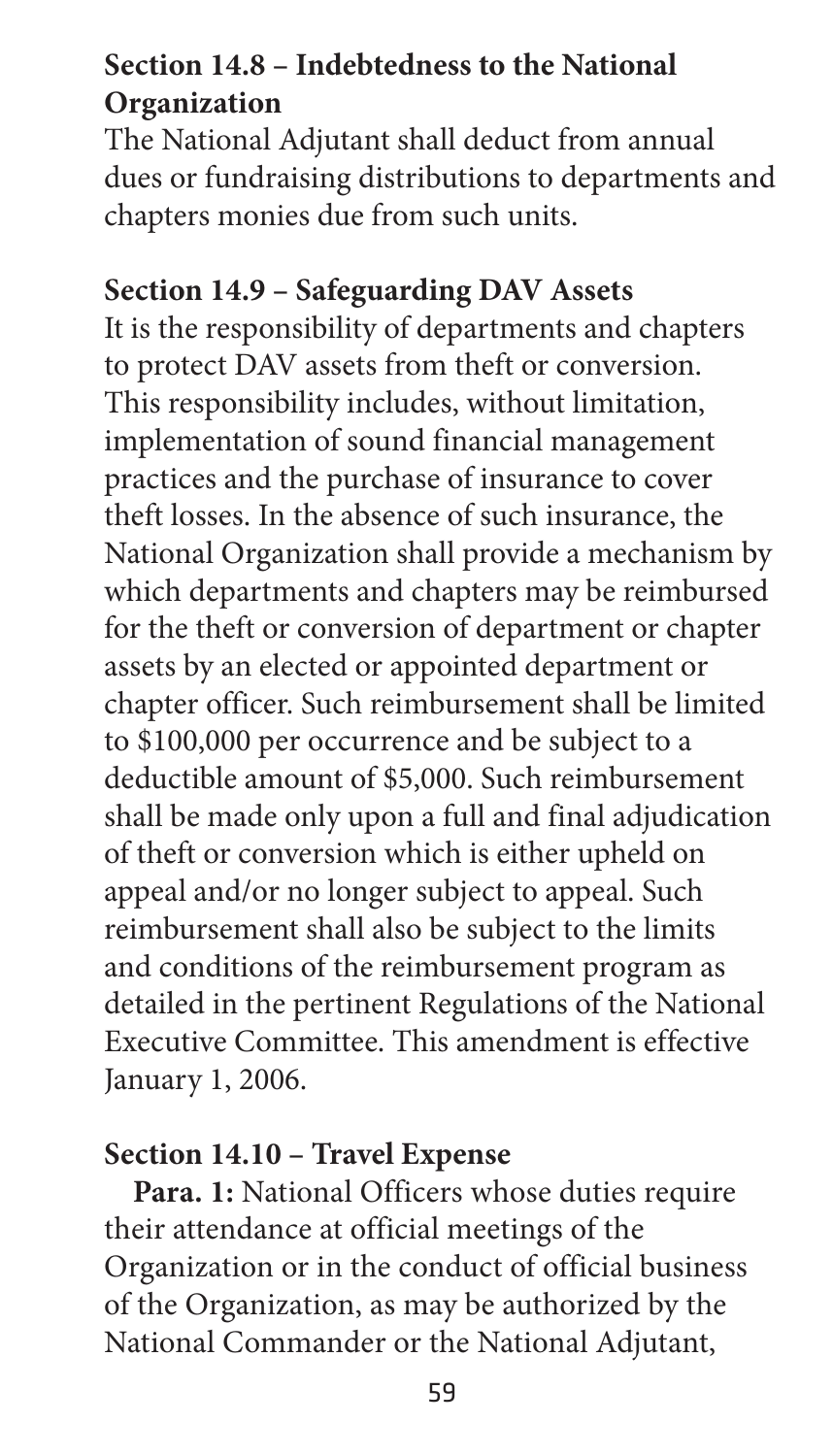shall be paid travel and per diem expenses as determined by the Board of Directors.

**Para. 2:** Employees authorized by the National Adjutant to travel in connection with their official duties shall receive from the National Organization either a specified per diem allowance, as determined by the National Adjutant, or reimbursement for actual expenses limited to transportation, hotel rooms, meals and other essential items. The travel authorization will specify the travel expense payment method.

**Para. 3:** All National Executive Committee Members shall be authorized to attend, at National expense, all department conventions in their district.

Article 15 — Sources of Income **Section 15.1 – For the National Organization** The revenue of the National Organization shall be derived from dues, contributions and such other sources as may be approved by the National Executive Committee.

#### **Section 15.2 – For State Departments**

**Para. 1:** The revenue of state departments of this Organization shall be derived from dues, contributions and such other sources as may be approved by the National Executive Committee.

**Para. 2:** Not less than ten days prior to requesting approval of the National Executive Committee to conduct any fundraising project or activity within the territory of any one or more chapters, a state department shall notify all such chapters of its intention, and any chapter opposing the same shall immediately file its objection thereto with the National Executive Committee.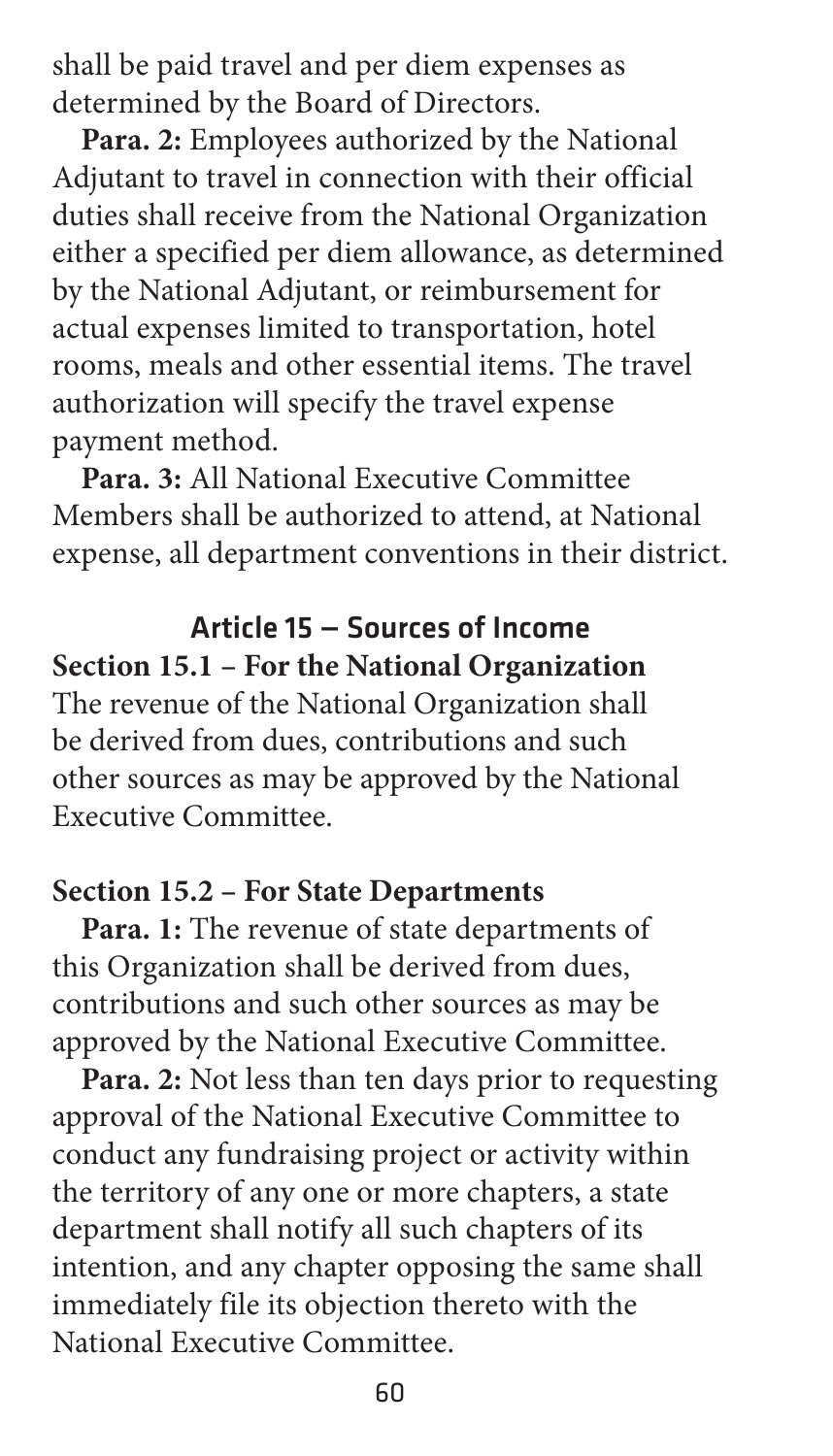**Para. 3:** No state department fundraising project, which is to be conducted in an area governed by any other state department, shall be approved by the National Executive Committee.

#### **Section 15.3 – For Chapters and DAV Auxiliaries**

**Para. 1:** The revenue of chapters and DAV Auxiliary units shall be derived from dues, contributions and such other sources as may be approved by the state department within which the same is located. Where no commissions are to be paid, and solicitation of funds shall be only by personal contact of members, or friends of members, no prior approval shall be required for a fundraising project where the gross receipts will be less than \$5,000 provided, however, that advance written notice of thirty days to the state department shall be required on all such fundraising projects. (Such fundraising must be in compliance with federal, state and local laws.) All monies received by local chapters on fundraising activities except as may lawfully be required to be paid to the state department having jurisdiction over such chapters, shall be retained by such chapter. If there is no state department, approval must be obtained from the National Executive Committee.

**Para. 2:** If, in any city where there is more than one chapter, it is desired by one chapter to conduct a particular city-wide fundraising project, then such chapter shall advise all other chapters in such city of its intention to request approval (or intent to notify, in the event less than \$5,000 in gross receipts are anticipated) and any chapter opposing the same shall immediately file its objection thereto with its state department. If there is no state department,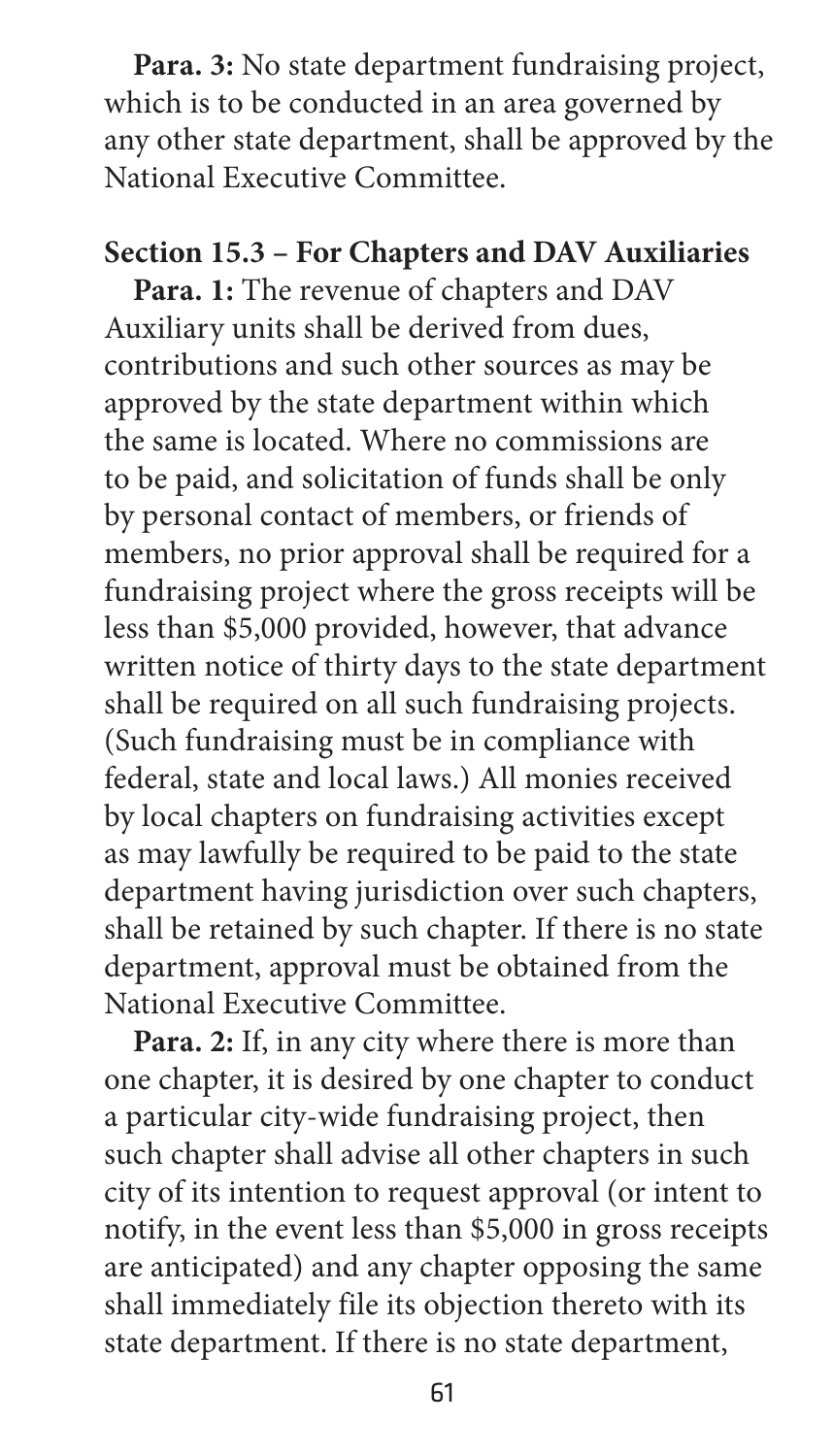objections shall be filed with the National Executive Committee.

**Para. 3:** No chapter or its auxiliary shall conduct a fundraising drive in the territory of any other chapter unless the approval of the chapter concerned is first received, except as otherwise expressly provided in this Section.

**Para. 4:** Where a majority of the chapters of a city and/or county desires to undertake a cityor county-wide fundraising project without the concurrence of the minority of the chapters therein, prior approval therefor must be obtained from the state department. If there is no state department, approval must be obtained from the National Executive Committee.

**Para. 5:** Any chapter, and any DAV Auxiliary unit, with its chapter's prior consent, may conduct an annual Forget-Me-Not Drive, involving solely the offering of Forget-Me-Not flowers purchased through National Headquarters, where there is no paid promoter involved, unless prior approval is expressly required by this Section. Each chapter or DAV Auxiliary unit shall advise the state department of the dates planned, which shall not exceed seven total days throughout the membership year.

**Para. 6:** Any state department may conduct such Forget-Me-Not Drive within the state, in cities or counties where there is no chapter, without prior approval from the National Executive Committee.

**Para. 7:** No member shall solicit funds or offer for sale any form or kind of merchandise or service as a disabled veteran, or in the name of the Organization, or while wearing any portion of the DAV uniform, except with the approval of the chapter(s) of the particular chapter town in which he or she is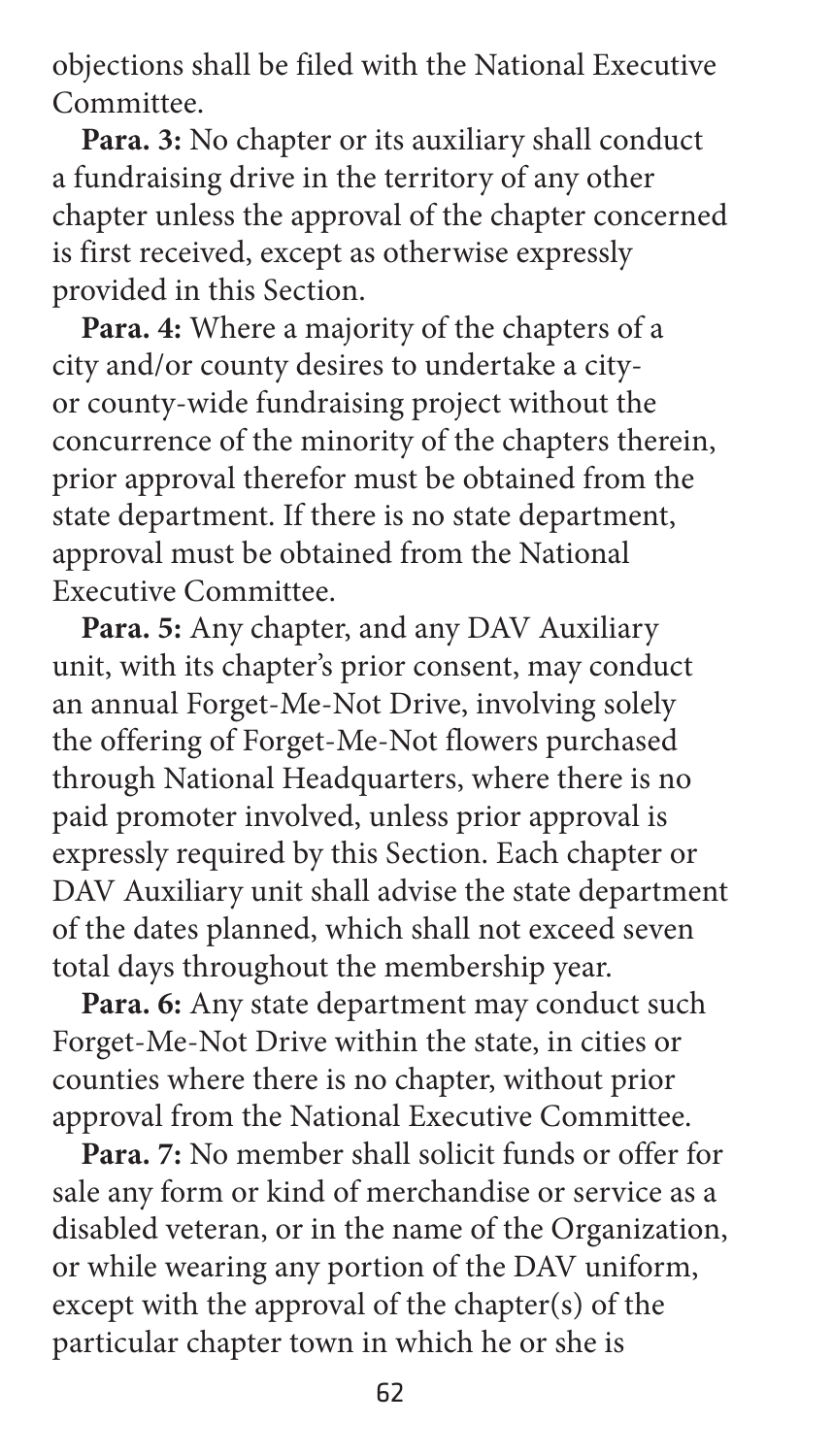operating, and of the state department. The member is further subject to the other provisions of this Section.

**Para. 8:** Notwithstanding anything to the contrary, any state department, chapter or DAV Auxiliary entity desiring to engage in fundraising projects involving, directly or indirectly, contracts of any nature shall be required to obtain prior approval from their state department and the National Executive Committee. Contracts submitted to the National Executive Committee for approval must allow sixty days from the date of submittal until the proposed commencement date of the contract in order for the National Executive Committee to give them proper consideration.

**Para. 9:** Effective August 1, 1989, all new Thrift Store operations which require written management contracts shall be entered into by the state department in which the activity is to take place. Existing approved Thrift Store written management contracts in effect prior to August 1, 1989, may be renewed in accordance with these Bylaws, so long as such contracts are consistent with these Bylaws and the Regulations of the National Executive Committee.

**Para. 10:** All net income raised from fundraising projects shall be required to be devoted, within a reasonable time, to the cause or program for which it was intended.

**Para. 11:** The National Executive Committee shall not approve a contract in which administration and costs of fundraising exceed percentages established as guidelines by accepted federal, state, advisory, and/or other regulatory agencies, except for contracts the nature of which do not lend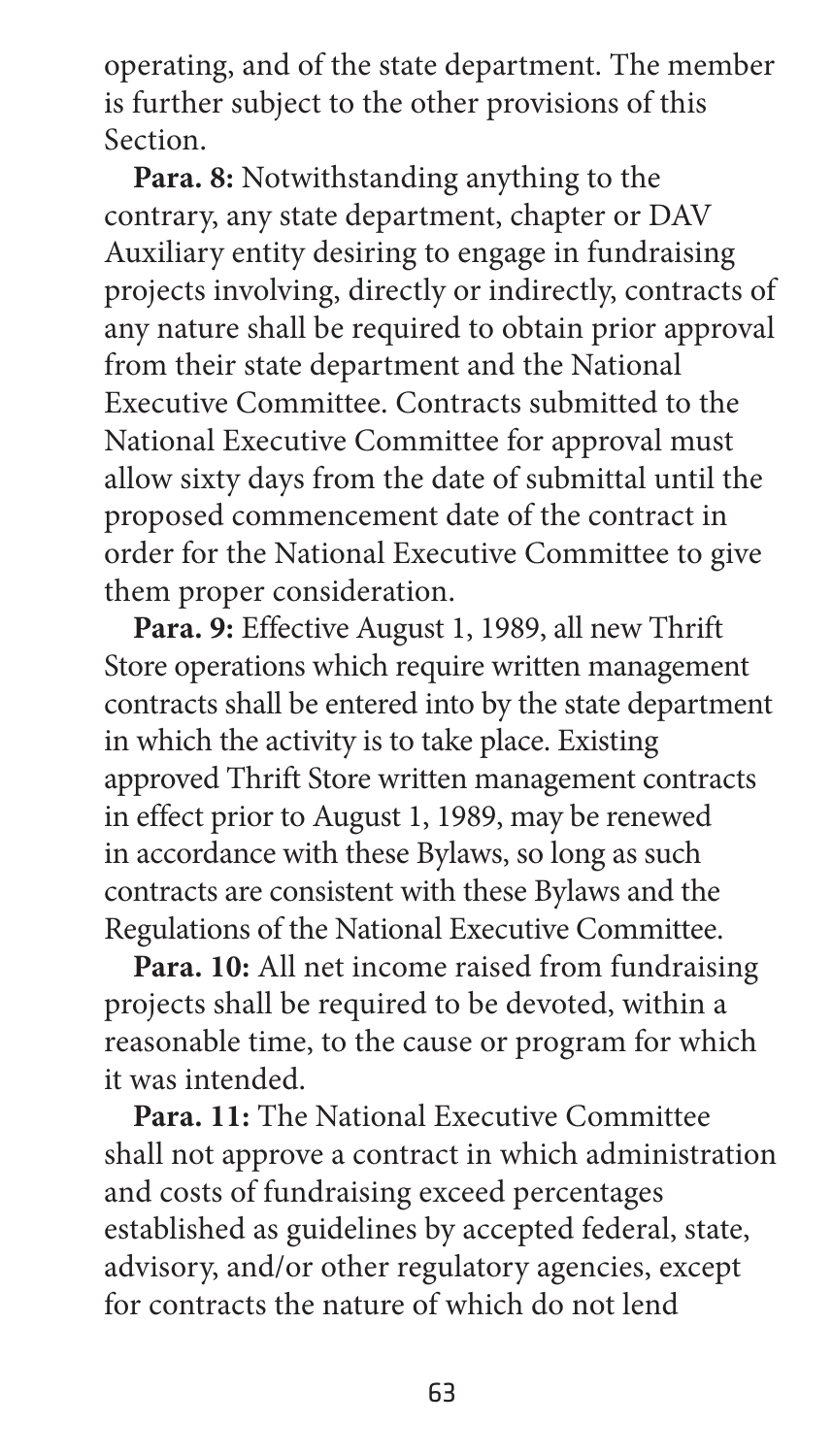themselves to an assessment of promotional or fundraising costs.

**Para. 12:** The privilege to use the name "Disabled American Veterans," any name similar to it, or symbols of it, shall not be transferable, directly or indirectly, without prior approval of the state department having jurisdiction, and of the National Executive Committee.

### **Section 15.4 – Subordinate Units Generally**

**Para. 1:** The National Organization of the DAV Auxiliary shall not conduct any fundraising project without the prior approval of the DAV National Executive Committee.

**Para. 2:** No state department of the DAV Auxiliary shall conduct any fundraising project without the prior consent of the DAV state department.

**Para. 3:** No local unit of the DAV Auxiliary shall conduct any fundraising project without the prior approval of the chapter with which it is affiliated and of the DAV state department or the DAV National Executive Committee if there is no DAV state department, except that it may conduct such an activity, with the prior approval of such chapter, alone, if the chapter would not be required to secure approval therefor under Section 15.3, Para. 1.

**Para. 4:** If any local unit or other subordinate unit of the DAV Auxiliary, desires to hold any fundraising drive or fundraising activity in the territory of more than one chapter, such subordinate unit, before asking for the required approval, shall give written notice of its intention to ask such approval, with reasonably detailed information about the proposed drive or activity, to all chapters within such territory not less than two weeks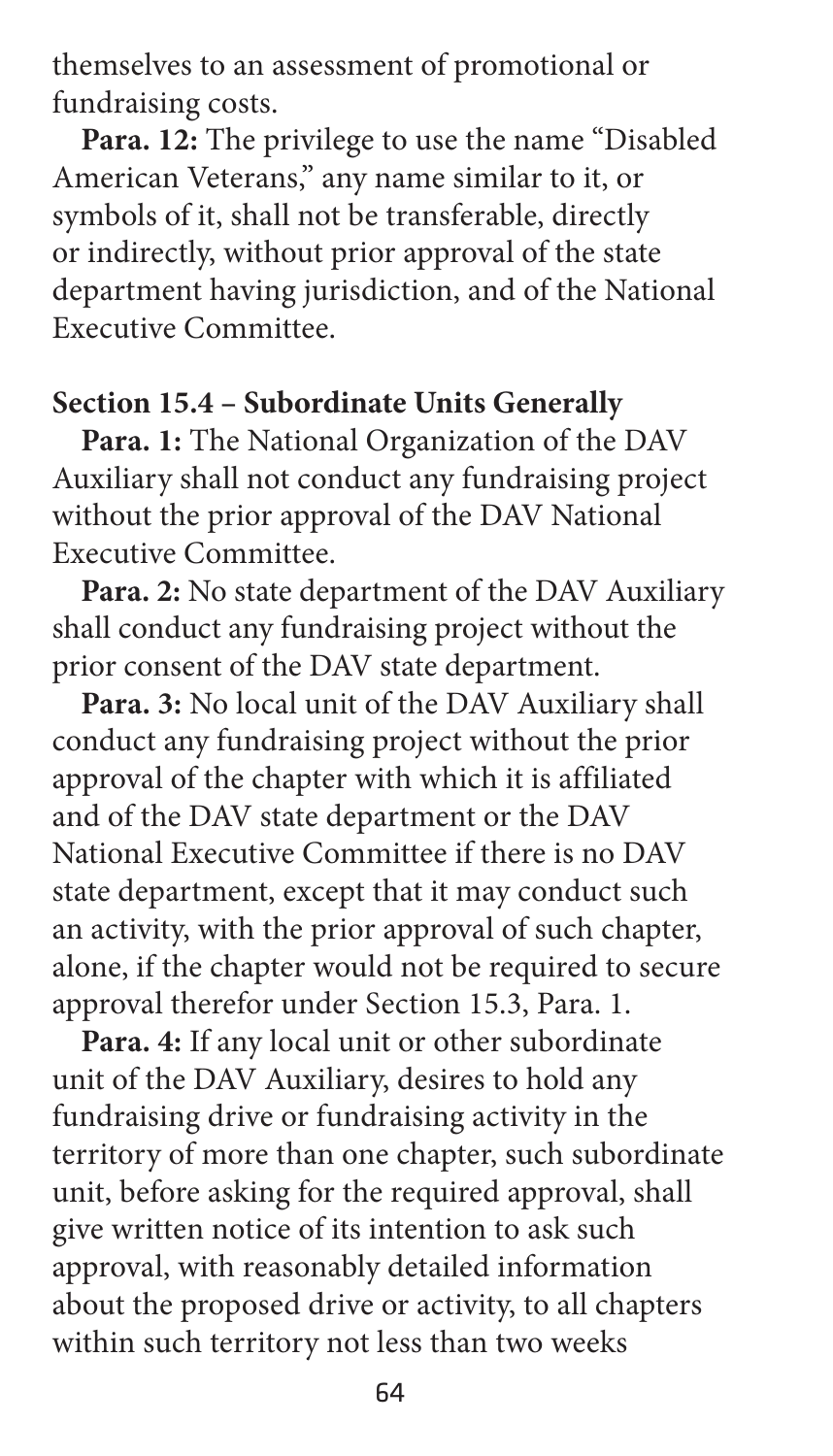before seeking approval, and all such chapters shall have the right to protest, promptly to the state department or to the National Executive Committee, whichever may have the power of approval as set out above.

#### **Section 15.5 – Violations; Penalty**

Any state department, or other subordinate unit which conducts a fundraising project without prior approval and/or notice, as required herein, shall subject its charter to suspension or revocation.

## **Section 15.6 – Supervision and Enforcement**

**Para. 1:** The National Commander shall have authority to enforce and supervise the provisions of this Article. Such authority shall include, but not be limited to, continuous review of all fundraising projects subsequent to their approval by the appropriate DAV governing bodies as set forth herein. Such authority shall extend to all state departments, chapters, or DAV auxiliaries.

**Para. 2:** Without limiting the remedies elsewhere provided in these Bylaws, the National Commander may, in his or her sole discretion, direct an audit of the books and records of any such subordinate unit. The National Organization, an independent accountant, or a certified public accountant shall conduct such audit. The expense of such audit shall be borne by the subordinate unit.

**Para. 3:** Each subordinate unit subject to the provisions hereof shall make available to the National Commander or his or her designee all books and records for inspection at any reasonable time at its principal headquarters.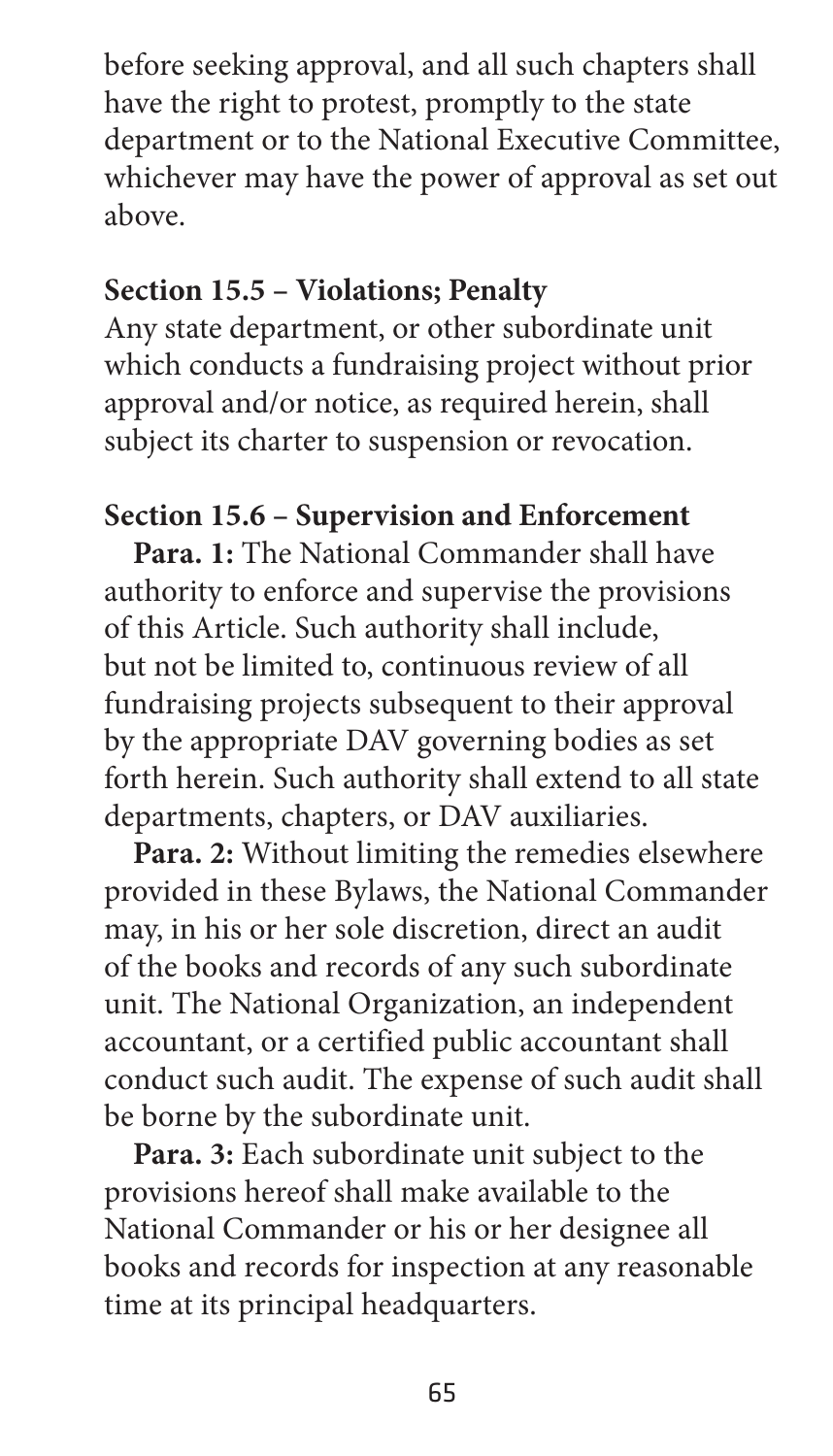**Para. 4:** Each subordinate unit subject to the provisions hereof shall hold the National Organization harmless from any claims arising from approval granted or withheld by any governing body hereunder, and the approval of such body is specifically limited to the project submitted as a means of fundraising, and may not be construed so as to make the approving body a party to any contract or obligation arising out of the project.

**Para. 5:** The National Commander acting pursuant to Para. 2 above, in his or her sole discretion, may order any subordinate unit subject to the provisions hereof to cease and desist from any fundraising project deemed by him or her not to be in the best interest of the Disabled American Veterans.

**Para. 6:** This Section shall be applicable to, and shall be incorporated by reference into, all contracts entered into pursuant to this Article. It shall be applicable to all parties to such contracts. If projects are conducted without written contracts but nevertheless pursuant to authority granted under this Article, the rights, duties and obligations of the subordinate unit and all parties thereto shall also be subject to the provisions of this Section.

## Article 16 — Disciplinary Actions **Section 16.1 – Offenses and Recommended Penalties**

**Para. 1:** Notwithstanding the other provisions of Article 16, the National Commander or state commander, as the case may be, may temporarily suspend a member if in his or her sole discretion he or she determines that a temporary suspension is in the best interests of the Organization. The member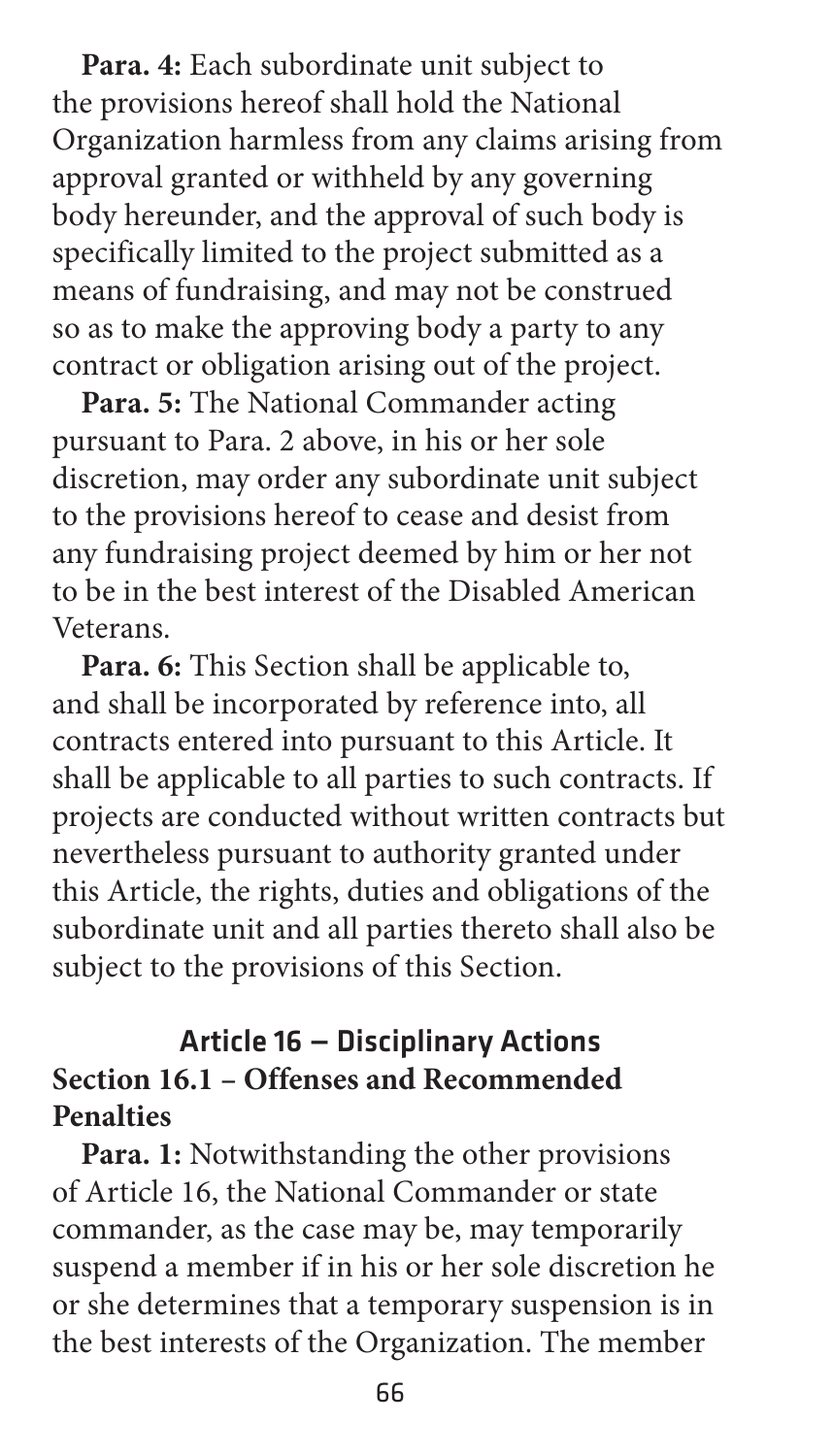affected shall be notified in writing of the temporary suspension and the allegations which caused the temporary suspension. If temporary suspension is by the National Commander it shall be effective immediately. If it is by the state commander it shall also be effective immediately, provided, however, that he or she provide a copy of such notification letter, along with all supporting documentation which substantiates the state commander's decision to the National Commander. The National Commander will have fourteen days from receipt of such notification in which to reverse the decision. The temporary suspension of a member by either the National Commander or state commander must be for the purpose of conducting an investigation to be completed within ninety (90) days. Any request for temporary suspensions to continue beyond ninety (90) days must be made by the National Commander and approved by the National Judge Advocate. Following the investigation, the member must be placed back in good standing or further action within Section 16.2 must be initiated. If a disciplinary hearing is scheduled, the member shall remain on temporary suspension until completion of the hearing process to include any appeal.

**Para. 2:** The state commander may recommend to the department executive committee that it suspend, transfer or expel a member for:

**(a):** violation of the Constitution or Bylaws of the National Organization, the state department, or a chapter;

**(b):** refusal to comply with the lawful orders of the National Convention, the National Executive Committee, the state commander or the department executive committee; or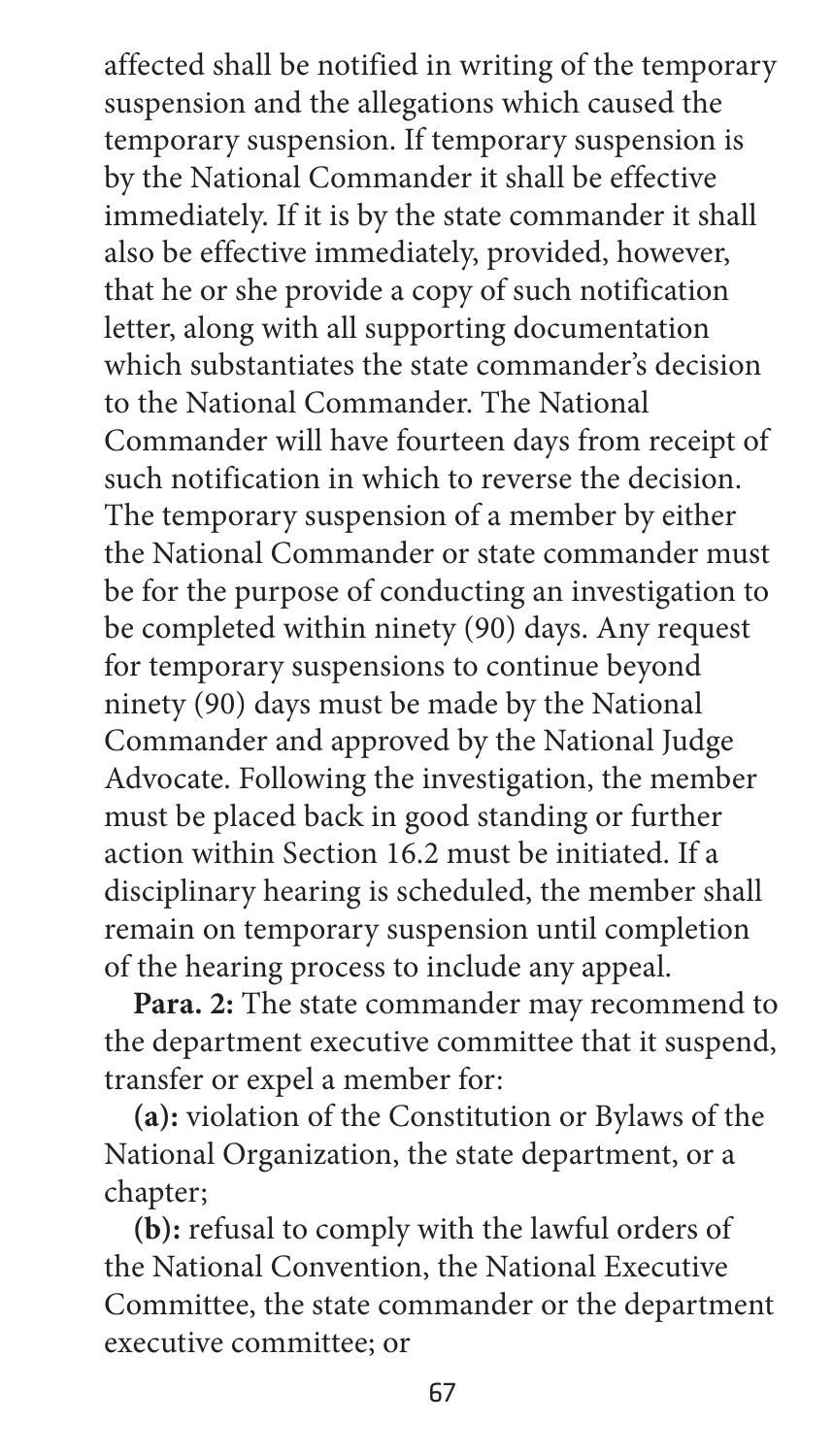**(c):** conduct not conducive to the best interests of the Organization, or contrary to the maintenance of proper order and decorum within the Organization.

**Para. 3:** The National Commander may recommend to the National Executive Committee imposition of the penalties referred to in Para. 2 for the offenses referred to therein and, additionally, for failure to comply with his or her lawful orders.

#### **Section 16.2 – Notice and Hearing**

**Para. 1:** A member may be subjected to the penalties assessable under this Article only after notice and hearing as follows:

**(a):** The state commander, or the National Commander, as the case may be, shall notify the member by Certified Mail, Return Receipt Requested, of the specific violation with which he or she is being charged.

**(b):** The state commander, shall set a date, time and place for a hearing before the department executive committee, or the National Commander, as the case may be, shall set a date, time and place for a hearing before the National Executive Committee.

**(c):** The decision of the department executive committee, either affirming, modifying or rejecting the recommendation of the state commander, is subject to the approval of the National Commander.

**(d):** The decision of the National Executive Committee, either affirming, modifying or rejecting the recommendation of the National Commander under this Article, shall be final, anything to the contrary in these Bylaws notwithstanding.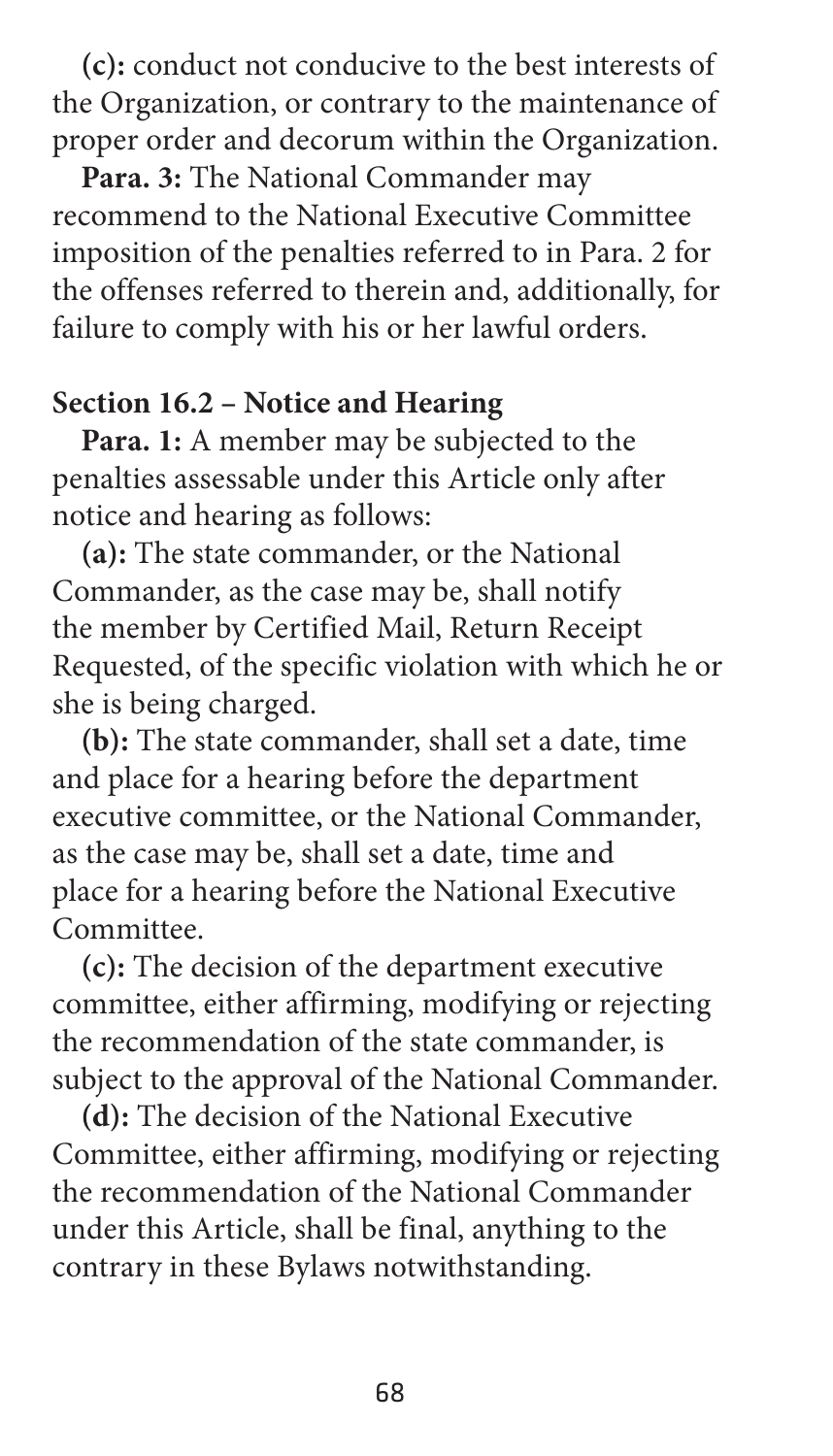## **Section 16.3 – Definitions of Penalties**

The penalties imposed under this Article are defined as follows:

**(a):** Suspension shall remove the member from membership and/or from any office held by him or her for not more than five years.

**(b):** Transfer shall be the permanent transfer of membership to the state or National At-Large Chapter.

**(c):** Expulsion shall permanently remove the member from membership. In the event of expulsion, the National Commander may, in his or her discretion, refund the balance of dues, anything to the contrary in these Bylaws notwithstanding.

**(d):** Penalties imposed on a member under this Article shall apply to all memberships wherever held.

#### **Section 16.4 – Appeal**

The decision and penalty imposed shall be final, unless the penalty determined by the department executive committee, and approved by the National Commander is expulsion, in which event it shall be final unless a written notice of appeal to the National Executive Committee stating the grounds therefor is filed by Certified Mail, Return Receipt Requested, with the National Adjutant within thirty days after mailing notice of the penalty to the member. Under such appeal, the burden shall be upon the appellant to demonstrate that the decision is clearly erroneous.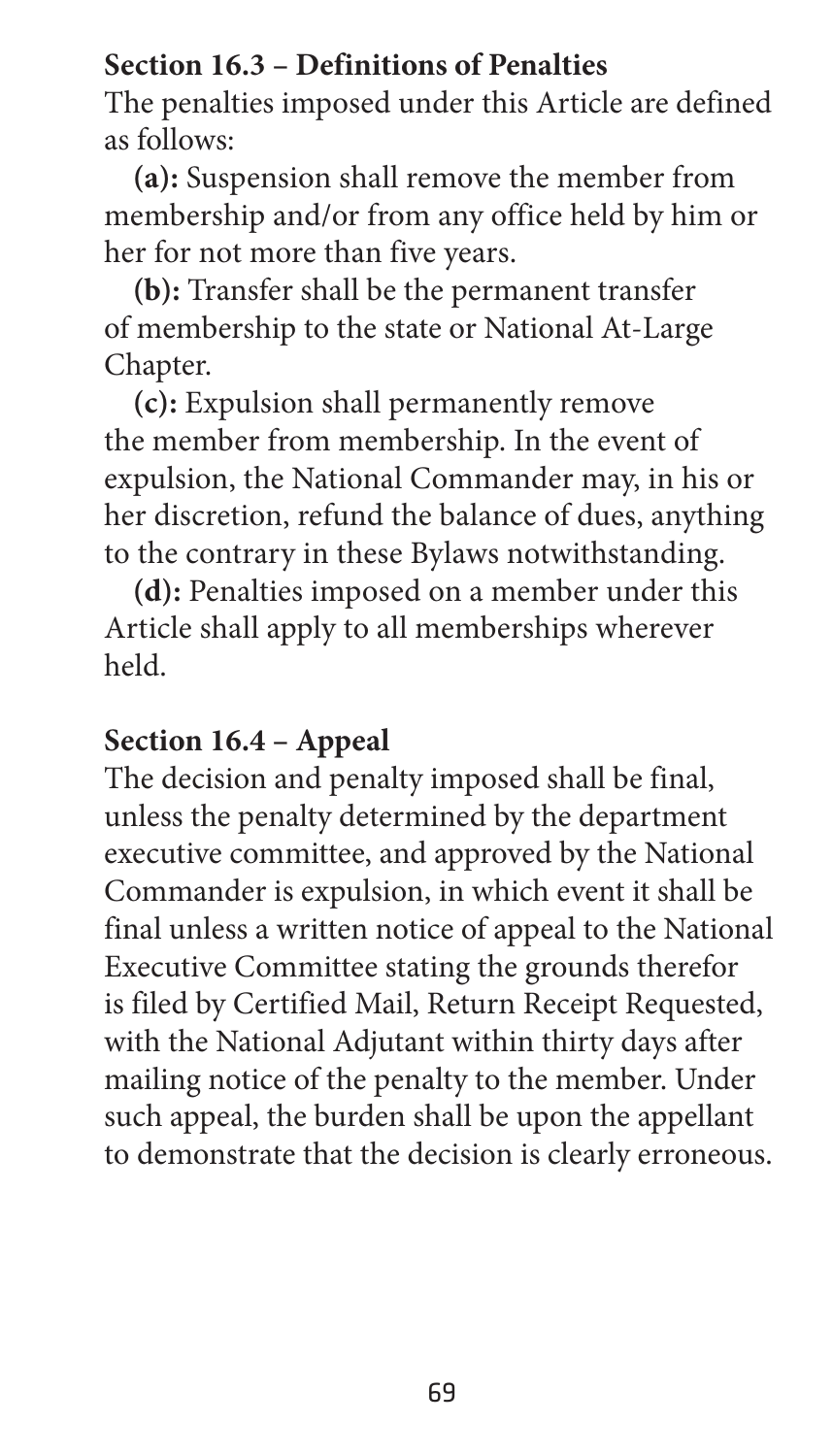# Article 17 — Incorporations, Affiliations and Other Associations

#### **Section 17.1 – Purpose**

The purpose of this Article is to ensure allegiance by subordinate units and their affiliated entities to the DAV National Bylaws and all other rules and directives issued by the National Organization. This article is also intended to ensure that neither subordinate units nor their affiliated entities form associations with other organizations unless the National Organization has approved of the association. Such approval is necessary for the protection of the name and reputation of DAV. Nothing in this article shall be construed to supersede or modify the provisions of Article 15, Section 15.3, of the DAV National Bylaws.

For purposes of this Article, "subordinate units" shall include, without limitation, departments, chapters and auxiliaries. "Affiliated entities" may include, without limitation, organizations created or controlled or supervised by subordinate units. Entities whose names or activities suggest an association with a subordinate unit may also be affiliated entities. The determination of whether a particular organization or entity is a subordinate unit or an affiliated entity shall be made by the National Judge Advocate, whose determination of such matters shall be final. A determination that an entity is an affiliated entity for purposes of this Article is not intended to be a determination that such entity is affiliated with a subordinate unit for tax, accounting or any other purposes.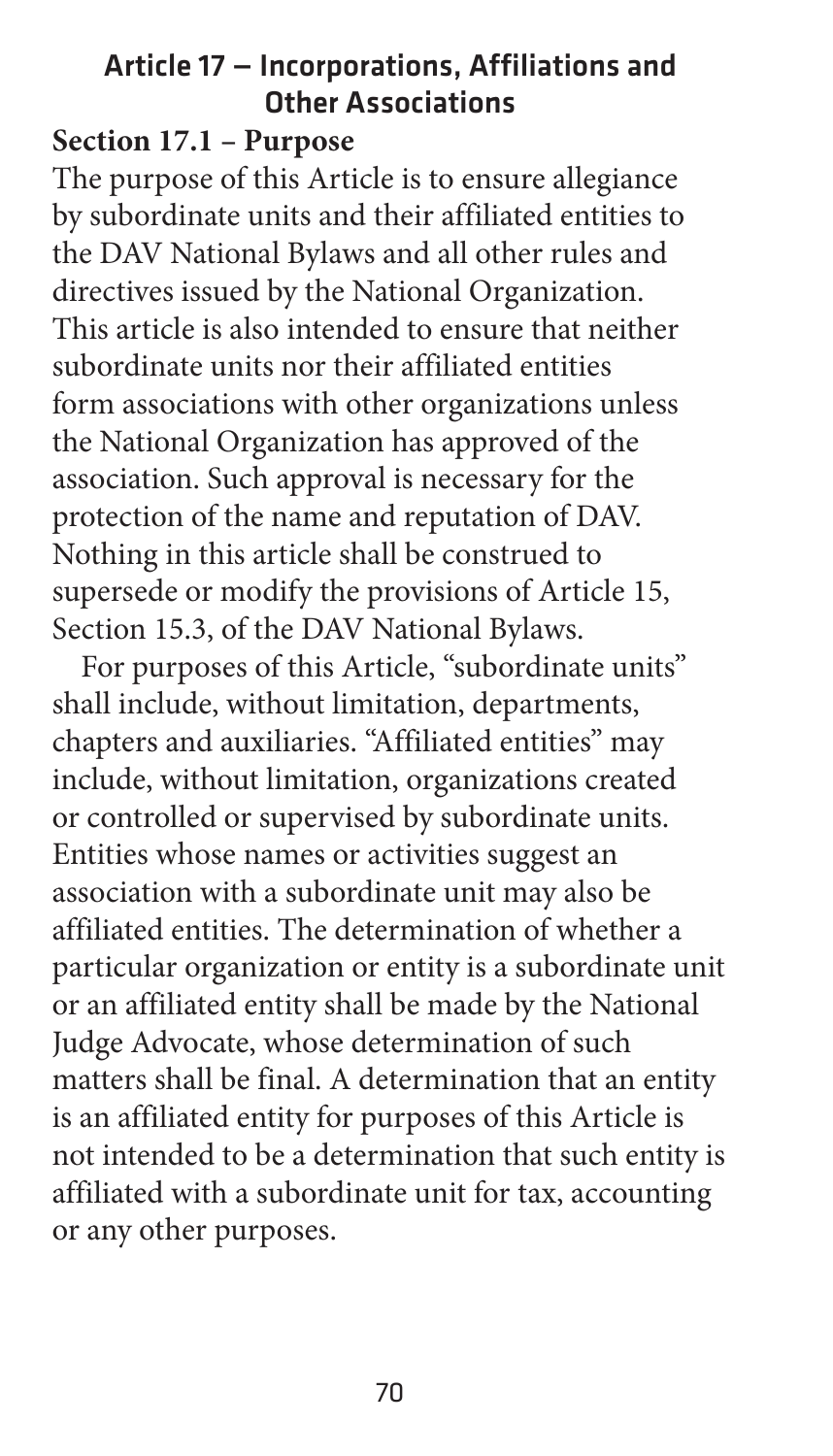#### **Section 17.2 – Incorporation**

Para. 1: Any subordinate unit or affiliated entity, that undertakes to incorporate or assume some legal status similar to incorporation must submit the proposed articles of incorporation or similar legal document and any associated bylaws or amendments to the respective DAV department judge advocate and National Judge Advocate for approval prior to filing and complying with state law. Such articles and bylaws must each contain the following provision or its substantial equivalent, unless the charitable trust laws of the particular state direct otherwise: This [corporation or other legal entity] affirms its obligation to fully comply with the present and future Constitution, Bylaws, Regulations and Rules, Directives and Mandates of Disabled American Veterans, a federally-chartered organization. This [corporation or other legal entity] acknowledges its allegiance and subordination to said organization. This [corporation or other legal entity] further acknowledges that upon dissolution or disassociation with DAV, the assets of the [corporation or other legal entity] will be distributed as mandated in the DAV National Bylaws."

All subordinate units and affiliated entities, regardless of whether or when incorporated, shall be deemed to have adopted and ratified the foregoing statement as a condition of continued existence as a subordinate unit or affiliated entity and, where applicable, as a condition of the continuing privilege of use of the DAV name.

**Para. 2:** Unless otherwise directed by the applicable state law, all members, directors and officers of any corporation or similar entity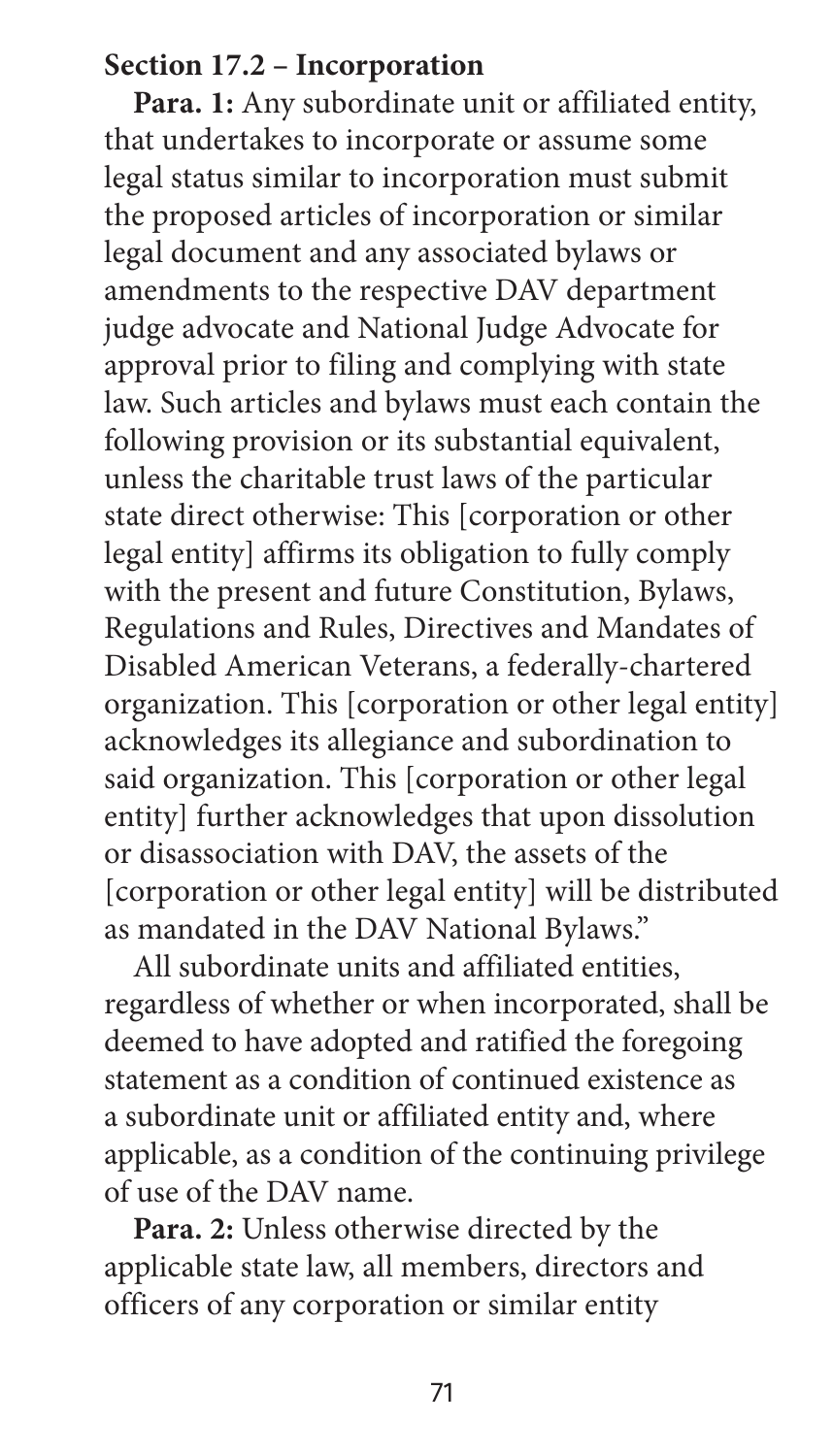described in Para. 1 shall be members in good standing of DAV.

# **Section 17.3 – Other Associations**

Absent the written approval of the National Adjutant, no subordinate unit or affiliated entity may take or permit any action that suggests or indicates that the subordinate unit or affiliated entity endorses, is endorsed by or is associated with any non-DAV organization.

# Article 18 — Accumulation of Funds **Section 18.1 – Definition of Terms**

**Para. 1:** The "funds" referred to in this Article are the liquid assets of subordinate units.

Para. 2: "Service purposes" are budgetary projects recognized as service under these Bylaws, and Regulations promulgated pursuant thereto.

Para. 3: "Expenses" as referred to in this Article shall not include those attributable to the conduct or operation of any fundraising project of a subordinate unit or its affiliate.

# **Section 18.2 – Restriction on Accumulation**

Subordinate units may not accumulate funds, whether for service purposes or otherwise, in excess of three times the expenses of their last fiscal year.

# **Section 18.3 – Expenditure of Excess Funds**

**Para. 1:** Subordinate units whose accumulated funds exceed the amount referred to in Section 18.2, above, must comply with this Article by expending such excess within a reasonable time.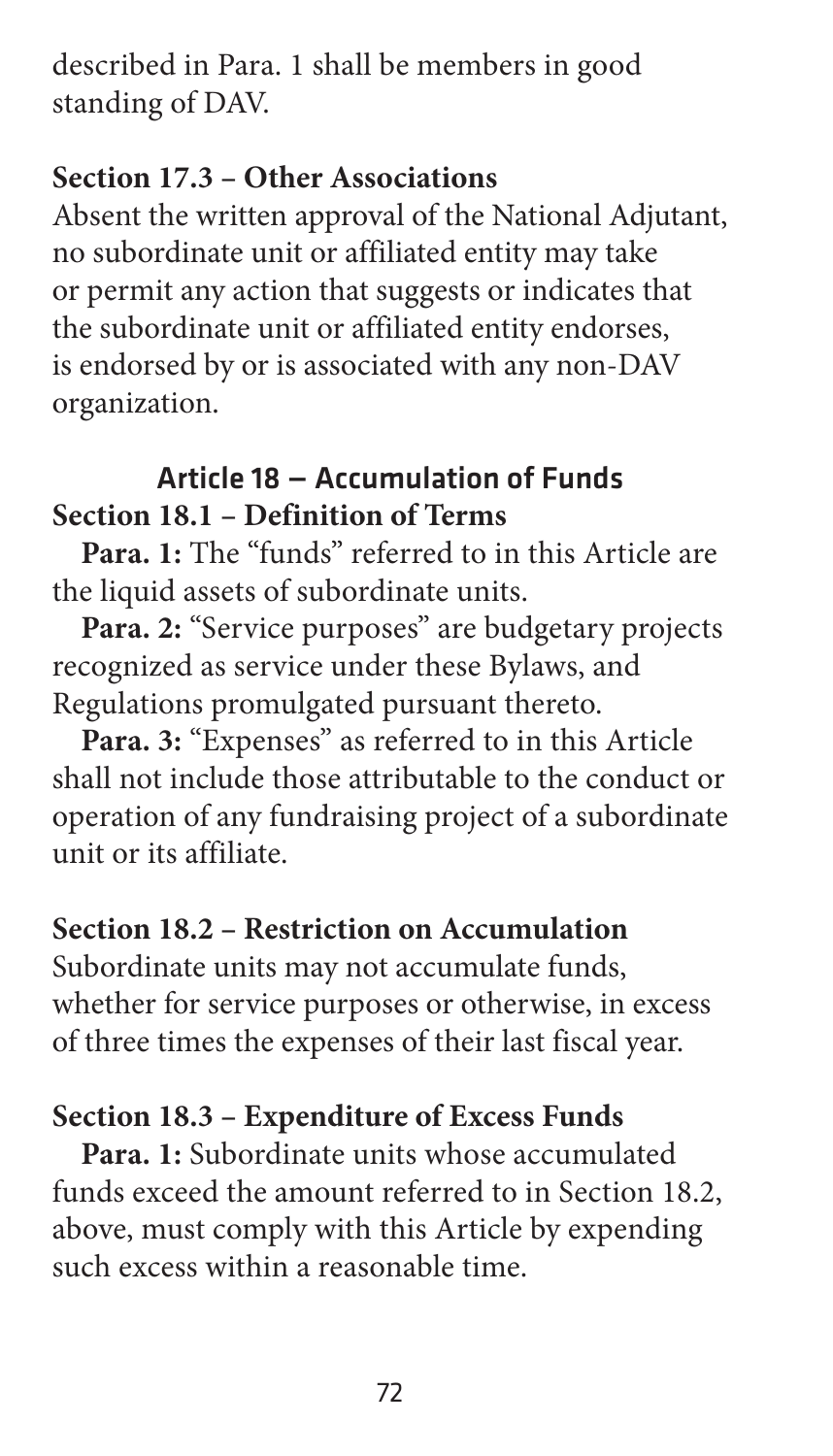**Para. 2:** The expenditure of funds by subordinate units to accomplish compliance with this Article must be for service purposes.

# Article 19 — Miscellaneous **Section 19.1 – Corporate Organization; Dissolution; Nomenclature; Seal**

**Para. 1:** This Corporation is not organized for profit. It shall issue no stock. No part of its net earnings shall inure to the benefit of any individual. No member shall have any pecuniary interest in any of the income, earnings, assets or property of this Corporation, nor shall any part thereof be withdrawn or distributed to any of its members.

**Para. 2:** Upon final dissolution or liquidation of this Corporation, and after the discharge or satisfaction of all outstanding obligations and liabilities, the remaining assets shall be distributed to a charitable corporation that a court of competent jurisdiction determines to have purposes closest to those of this Corporation.

**Para. 3:** The seal of this Corporation shall consist of two concentric circles, between which shall be the name of the Corporation, and in the center shall be inscribed: "Incorporated by Act of Congress, June 17, 1932."

# **Section 19.2 – Use of Members' Names and Addresses**

The names and contact information of the members of the Disabled American Veterans and its Auxiliary, in whatever format, shall not be used for commercial purposes, in support of any partisan political action committee or for any political use, or for any purpose other than one directly connected to the approved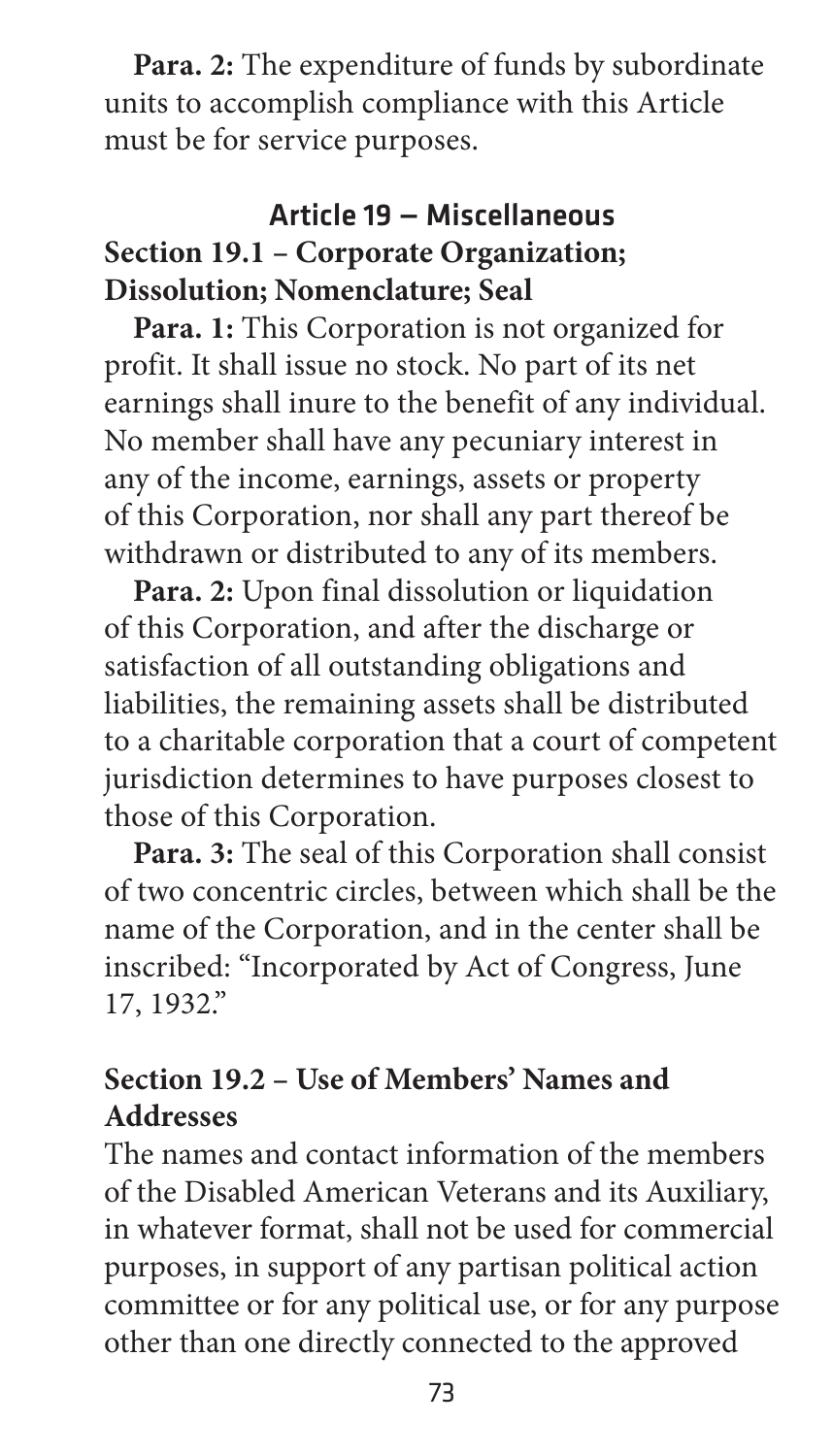activities of the Organization. Nothing in this Paragraph shall prohibit their use in fundraising as permitted in this Constitution and Bylaws. Failure to comply with the provisions of this Paragraph may result in the imposition of penalties under Article 16 of these Bylaws, and to such other remedies as may be provided by law.

# **Section 19.3 – Rules of Order**

All matters of procedure not otherwise provided for in these Bylaws shall be governed by Robert's Rules of Order, Newly Revised.

# **Section 19.4 – Certificate of Merit**

The National Commander, on recommendation of a chapter or state department, may issue a Certificate of Merit for outstanding service to DAV.

# **Section 19.5 – Amendments of Bylaws**

These Bylaws may be amended at any National Convention by a vote of two-thirds of the delegates present and voting as prescribed by Convention Rule 21(d).

# **Section 19.6 – Captions**

Other than the names of National Convention Committees in Article 3, Section 3.10, Rule 21, the title of, or headings to, any part of these Bylaws shall have no effect upon the construction or interpretation of any such part.

# **Section 19.7 – Definitions and Interpretation**

**Para. 1:** The masculine gender, whenever used in the National Constitution, Bylaws, Regulations of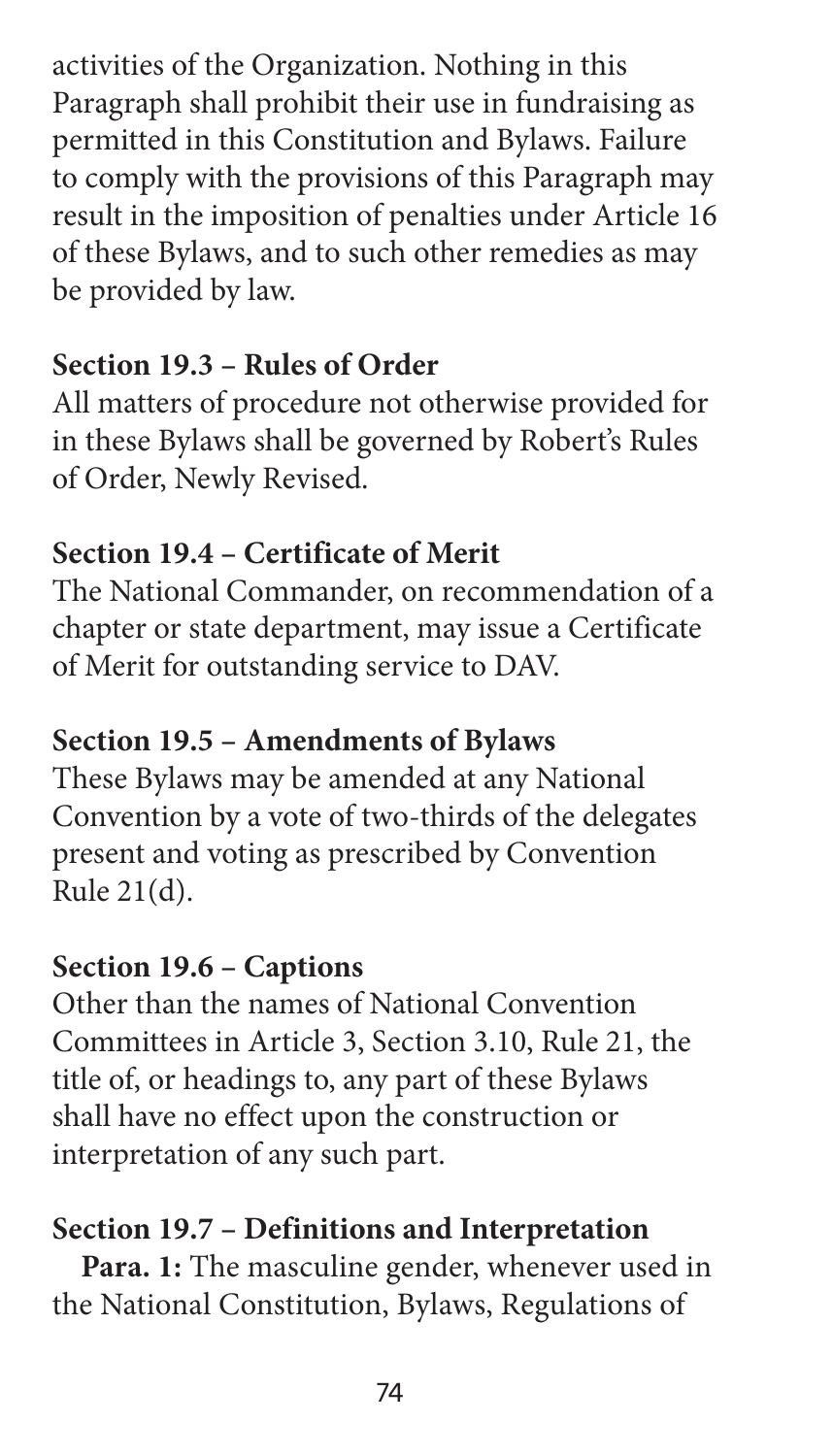the National Executive Committee or DAV Ritual, shall include the feminine gender.

Para. 2: The words "state" or "states" include the District of Columbia and Puerto Rico.

Para. 3: The words "subordinate unit" or "subordinate body" mean any organization of DAV or DAV Auxiliary members, or any organization using the name "Disabled American Veterans," "DAV," or any name which is similar thereto, but shall not include the National Organization, as defined below.

**Para. 4:** The words "National Organization" mean the Corporation incorporated by Act of Congress, at Title 36, Section 50301 et seq, of the United States Code.

**Para. 5:** The word "Organization" means the Disabled American Veterans in its totality, including but not limited to the National Organization, its departments, chapters, subordinate units, members and employees.

Para. 6: The words "National Headquarters" mean the principal offices of the National Organization.

**Para. 7:** The word "mandate" means a resolution or regulation consisting of an instruction or order, and having the same force and effect as a resolution or regulation.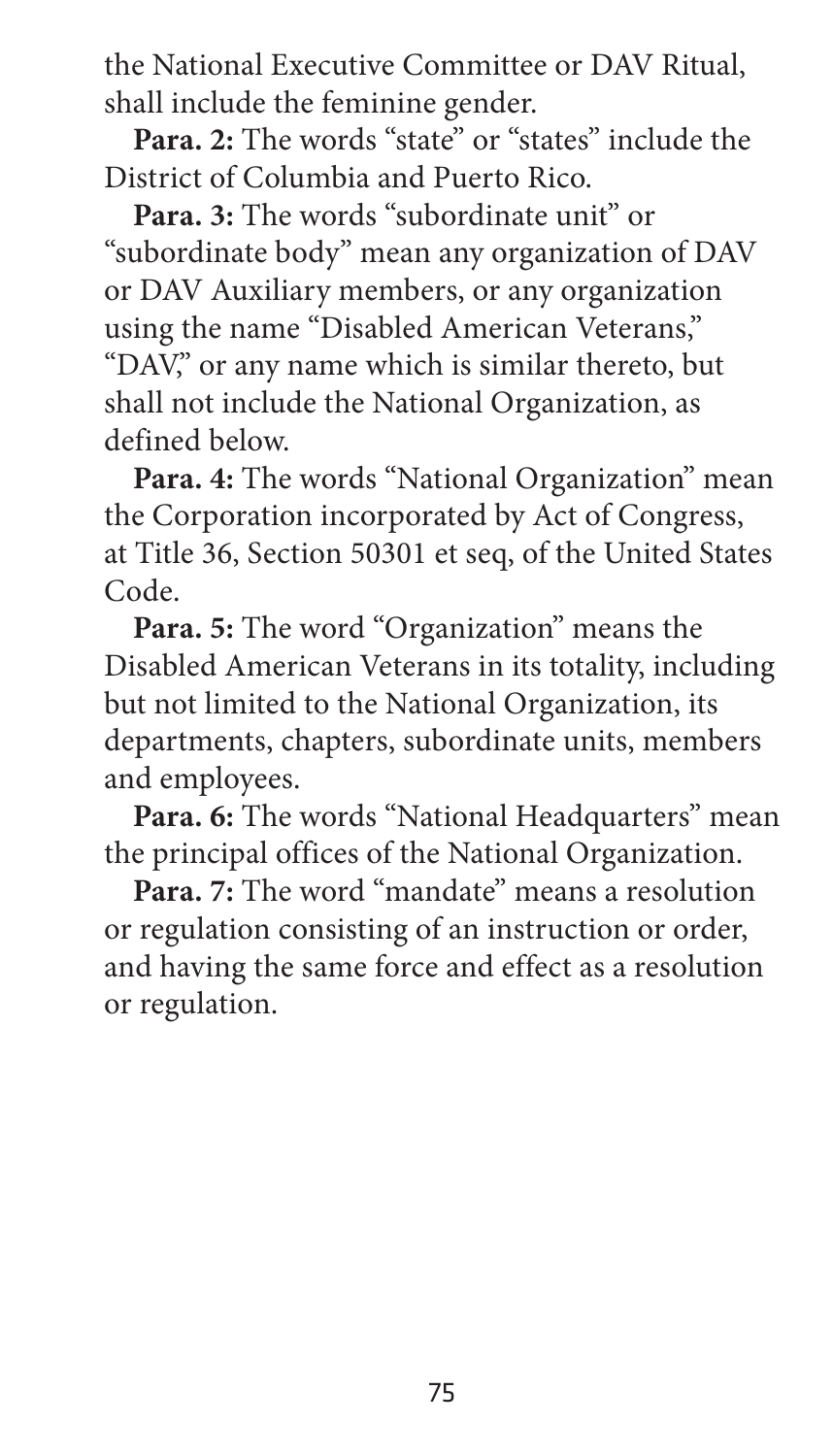## **REGULATIONS OF THE NATIONAL EXECUTIVE COMMITTEE DISABLED AMERICAN VETERANS**

The following Regulations have been adopted by the National Executive Committee ("NEC") under authority given to it by Article 4, Section 4.6, of the National Bylaws. References to "DAV" in these Regulations are to the National Organization unless otherwise indicated. All uses of the masculine gender in these Regulations are intended to be genderneutral.

## Regulation 1: Charters

No charters will be granted to foreign chapters, county councils or district councils.

# Regulation 2: Contracts for Fundraising

**(a):** Requirements and Approval Process. A "fundraising contract" is any contract between a DAV subordinate unit and any other person or entity that directly or indirectly involves or relates to fundraising by or on behalf of the subordinate unit (such activity hereafter a "fundraising project"). All such contracts are subject to the prior approval of the NEC. The subordinate unit is responsible for ensuring that the fundraising project complies with all relevant laws and that any required filings with regulatory agencies have been made.

The proposed contract as well as any promotional, advertising or solicitation material (including any scripts) must be submitted to the National Executive Committee (c/o the National Adjutant at National Headquarters) at least sixty days prior to the anticipated effective date. If the fundraising project involves sponsors and/or endorsers not parties to the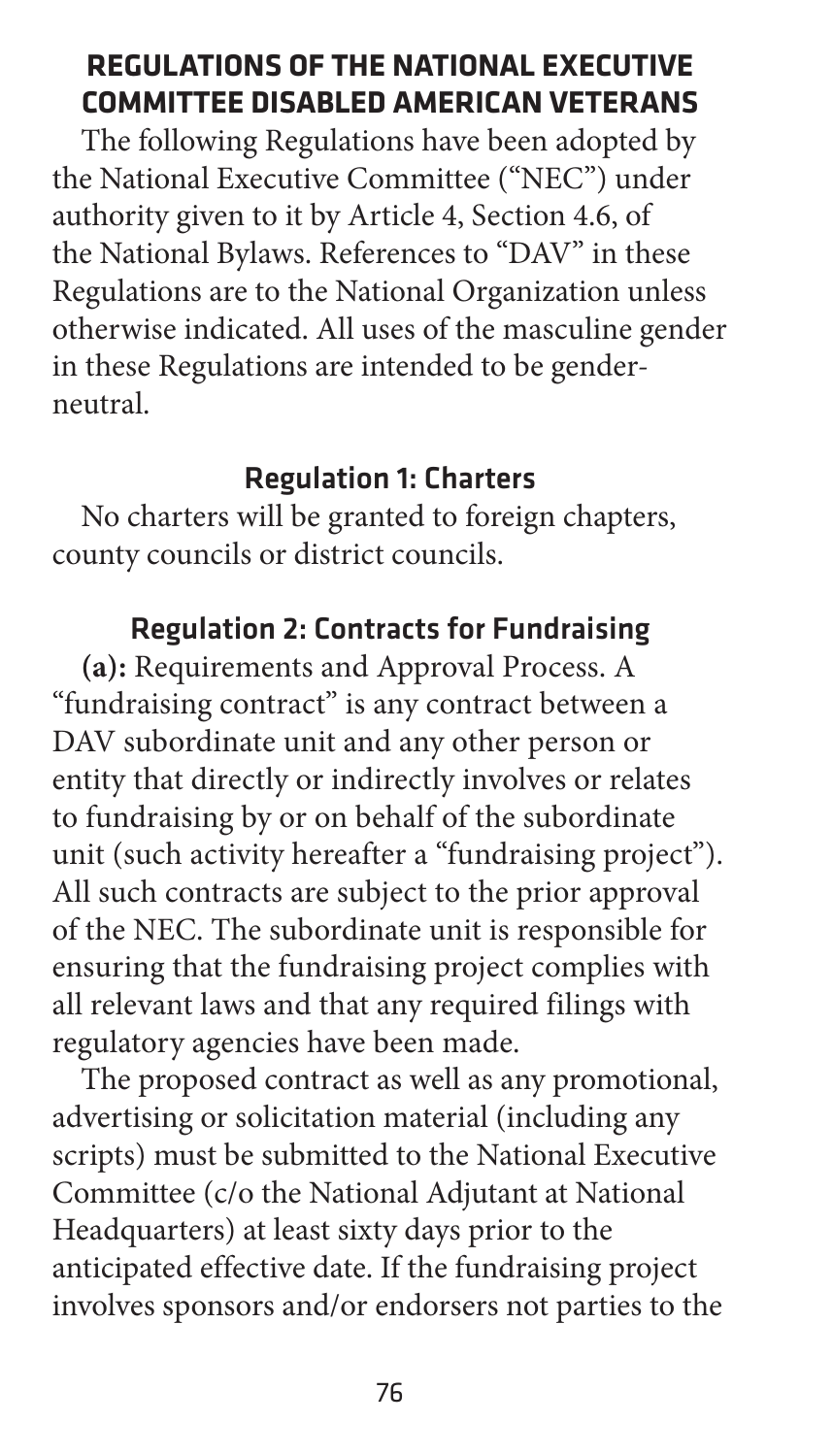contract, those must be disclosed to DAV at the time the contract is submitted for approval. Sponsors or endorsers who later join the fundraising project shall be similarly disclosed to DAV for approval. Such approval shall be at the discretion of DAV.

Fundraising contracts fall into one of two categories: (1) thrift store contracts and (2) other fundraising contracts.

(1) Thrift Store Contracts. "Thrift store contracts" are agreements between a DAV subordinate unit and any other party relating to the collection, resale and/or disposal of personal property solicited from donors in the name of DAV. Thrift store contracts are subject to the prior approval of the NEC. Thrift store contracts include, without limitation, thrift store management and lease agreements, as well as agreements to pay a commission or royalty on the sale of goods collected and sold. No thrift store contracts will be approved for a term of more than five years. No thrift store contracts that contain language providing for an automatic extension or renewal will be approved, and all thrift store contracts must provide for cancellation by either party, with or without cause, upon 180 days' written notice.

Thrift store management agreements will be reviewed to ensure that the subordinate unit is receiving an appropriate return for the use of the DAV name. Where a thrift store company operates a thrift store in the DAV name, the chapter or department must receive, at a minimum, a sum equal to 10 percent of the gross sales before any deductions of any kind, including deductions for management fees and overhead expenses.

(2) Other Fundraising Contracts. No fundraising contract except for thrift store contracts will be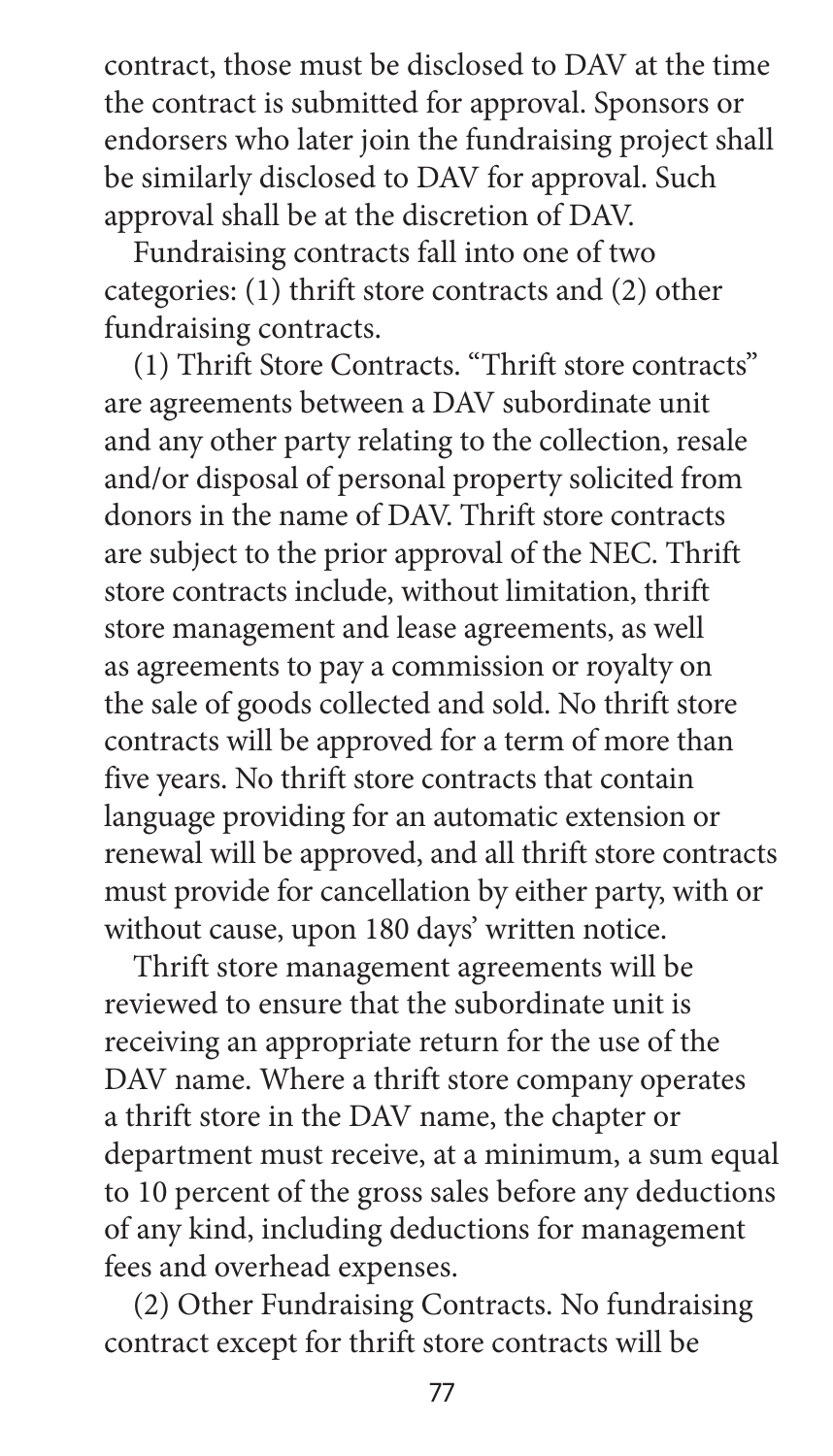approved for a term of more than one year. No contracts that contain language providing for an automatic extension or renewal will be approved. The National Adjutant is authorized to reject on behalf of the National Executive Committee any fundraising contract that does not provide at least 50 percent gross return to the DAV subordinate unit involved. The "50 percent rule" means that the contracting DAV unit must receive at least 50 percent of the gross revenue generated by the fundraising program.

**(b):** Required Contract Provision. In addition to any other requirement imposed by the DAV National Bylaws or the regulations or subsequent action of this Committee, all fundraising contracts formed by subordinate units must contain the following standard provision or its substantial equivalent:

All parties to this contract expressly agree and covenant that they will not seek from the DAV National Organization, through litigation or otherwise, any damages arising or alleged to arise from the performance or nonperformance of this contract. The DAV National Organization is not a party to this contract.

#### Regulation 3: Other Contracts

**(a):** General Rule. All contracts entered into by a subordinate unit, whether or not subject to approval by the National Executive Committee and including, without limitation, leases, contracts for the sale or purchase of real or personal property, and employment and consulting contracts, should advance and promote the purposes of DAV.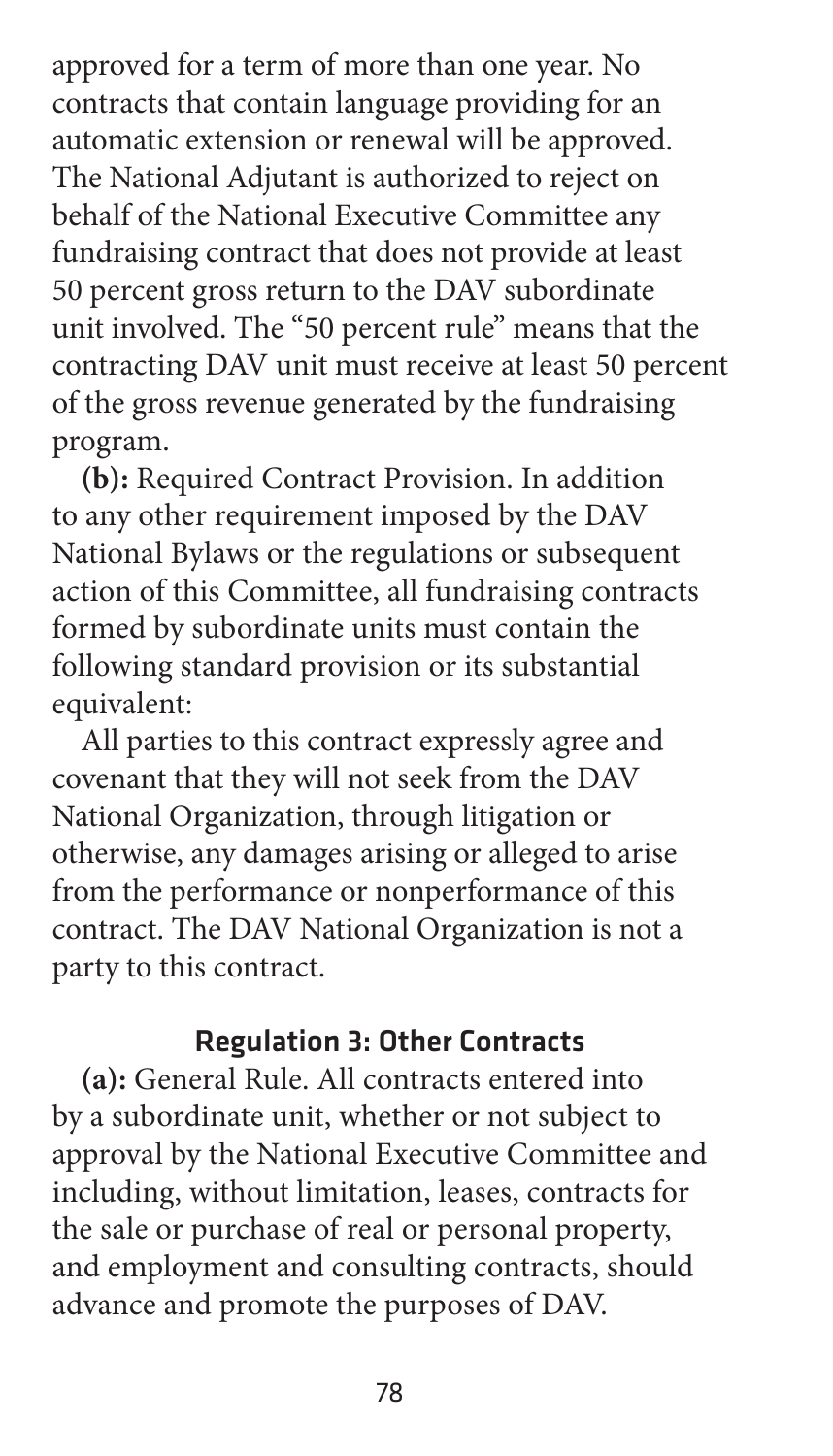**(b):** Required Contract Provision. In addition to any other requirement imposed by the DAV National Bylaws or the Regulations or subsequent action of this Committee, all contracts formed by subordinate units must contain the following standard provision or its substantial equivalent:

All parties to this contract expressly agree and covenant that they will not seek from the DAV National Organization, through litigation or otherwise, any damages arising or alleged to arise from the performance or non-performance of this contract. The DAV National Organization is not a party to this contract.

# Regulation 4: Bar, Lounge or Bingo Operation

If a bar, lounge or bingo operation is operated by, or in the name of a subordinate unit of the Organization, it may not be operated at a loss or be subsidized by the unit with income derived for the purpose of rendering service to disabled veterans and their dependents. The subordinate unit is responsible for ensuring that the bar, lounge or bingo operation complies with all relevant laws and that any required filings with regulatory agencies have been made.

## Regulation 5: Income from Fundraising

**(a):** Forget-Me-Nots. Income from Forget-Me-Not drives shall be used solely for service to disabled veterans, their dependents and survivors and for no other purpose.

**(b):** Other Fundraising. Income from approved department or chapter fundraising activities shall be used to support programs and activities sponsored by DAV, its subordinate units or other entities, as long as such programs and activities provide a direct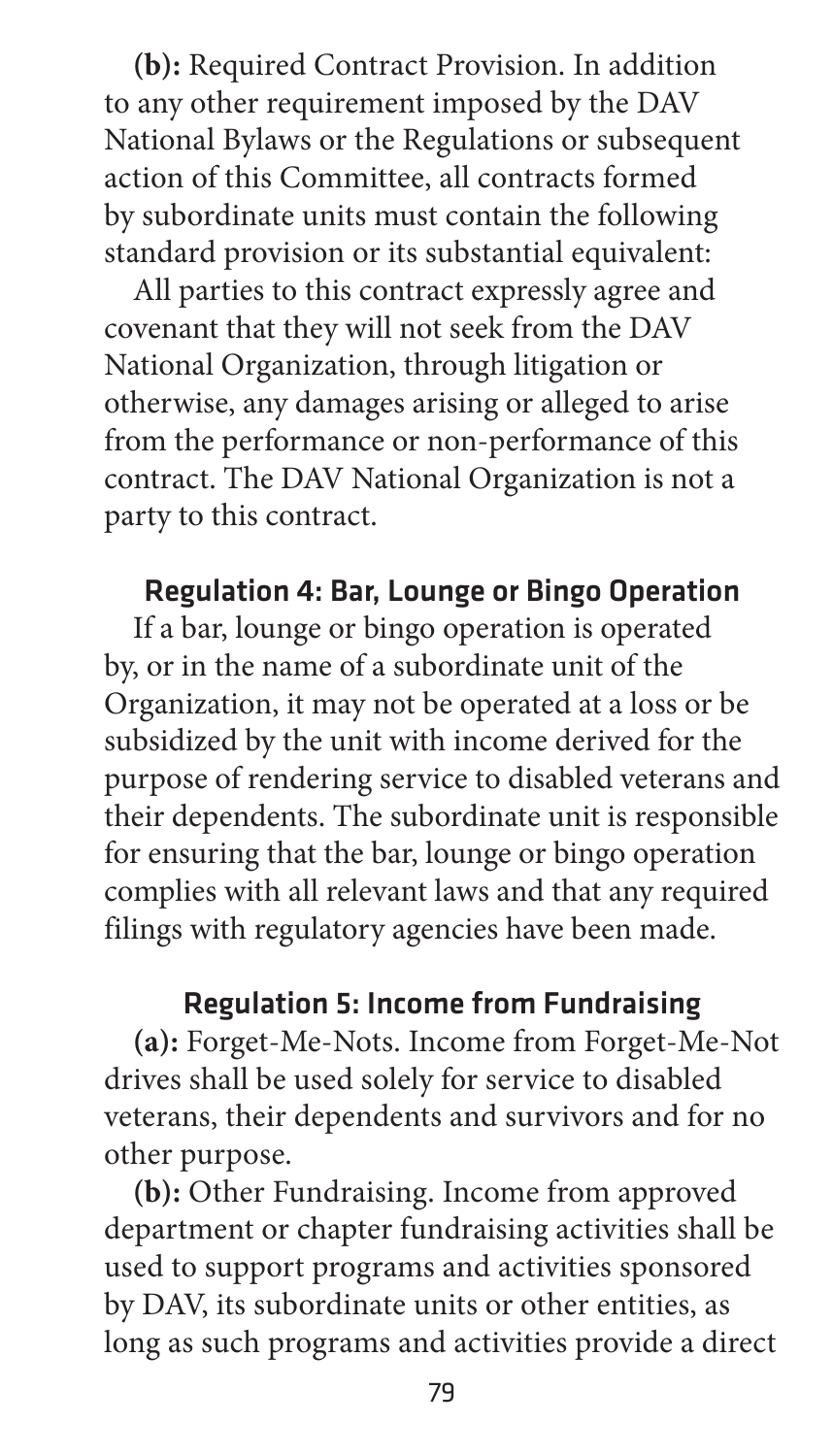and substantial benefit to disabled veterans, their dependents and survivors.

#### Regulation 6: Disciplinary Hearings and Appeals

**(a):** Hearings. Any hearing conducted under Article 16, Section 16.2, of the National Bylaws (hereafter "Hearing") shall be subject to these procedures. The intent of the Regulation is to provide the accused member with a full and fair opportunity to understand and respond to the charges. Depending upon whether the disciplinary proceeding was initiated by the National Commander or the state commander (either referred to as "Commander"), the Hearing will take place before the National Executive Committee or the department executive committee as appropriate (either referred to as "Committee"). The following rules shall apply:

The Hearing shall be conducted before a quorum of the Committee.

The Commander shall preside at the hearing and make all decisions regarding procedure, as well as the admission and exclusion of evidence. Evidence shall be admitted or excluded based on relevance and reliability and not on the basis of technical rules of evidence. The National or state Judge Advocate, as appropriate, may provide guidance to the Commander during the course of the hearing.

The accused member may be represented by a person of his choice, as may the National Organization/state department. Each party shall pay any fees it incurs for such representation.

The entire Hearing, including voting, shall be transcribed by a licensed court reporter. A copy of the transcript shall be furnished to the accused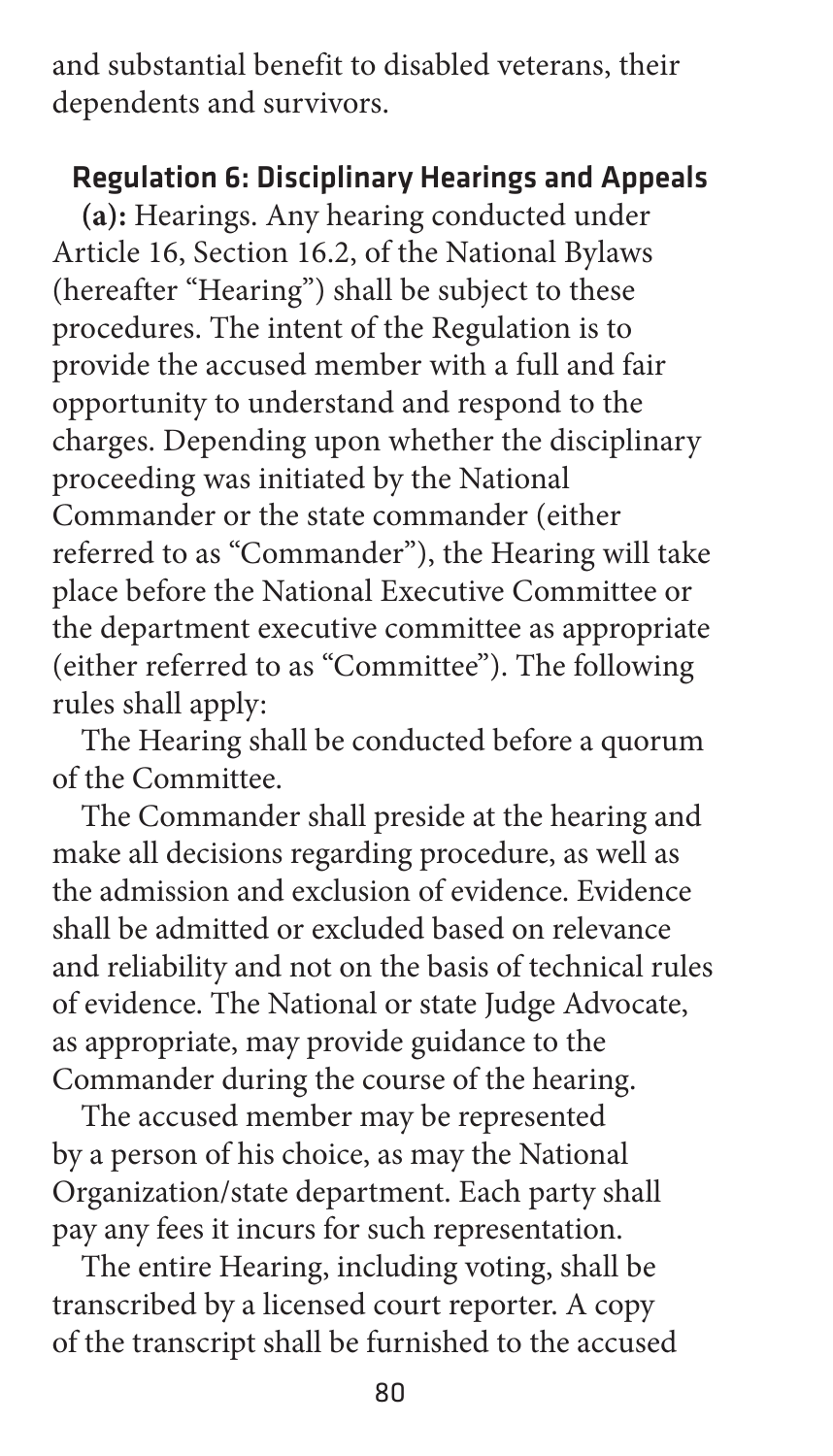member without charge as soon as practicable after its receipt.

Subject to the Commander's rulings on admissibility, both the accused member and the National Organization/state department shall have the right to introduce witnesses, as well as real and documentary evidence. Any witness permitted to testify may be cross-examined by the opposing party.

At the conclusion of the presentation of evidence and testimony the Committee shall vote separately on each charge brought against the member. If the member is found guilty on one or more charges by a majority of Committee members present, the Committee must then determine whether to accept or modify the penalty recommended by the Commander.

**(b):** Appeals. The only disciplinary sanction that may be appealed is the penalty of expulsion if (a) imposed by the department executive committee and (b) affirmed by the National Commander. The appeal is to the NEC. Such an appeal must be filed as prescribed in the Bylaws within thirty days of the mailing to the expelled member of the National Commander's affirmation. The burden is on the expelled member to show that the expulsion decision is clearly erroneous. The appeal will be decided upon the evidence of record in the state department disciplinary hearing. The appellant may submit a written presentation to the Committee in support of the appeal. Such presentation may not exceed ten pages and may not include evidence that was not presented to the department executive committee. The written presentation should be clear and concise, but need not be a legal brief. There is no personal hearing on an appeal.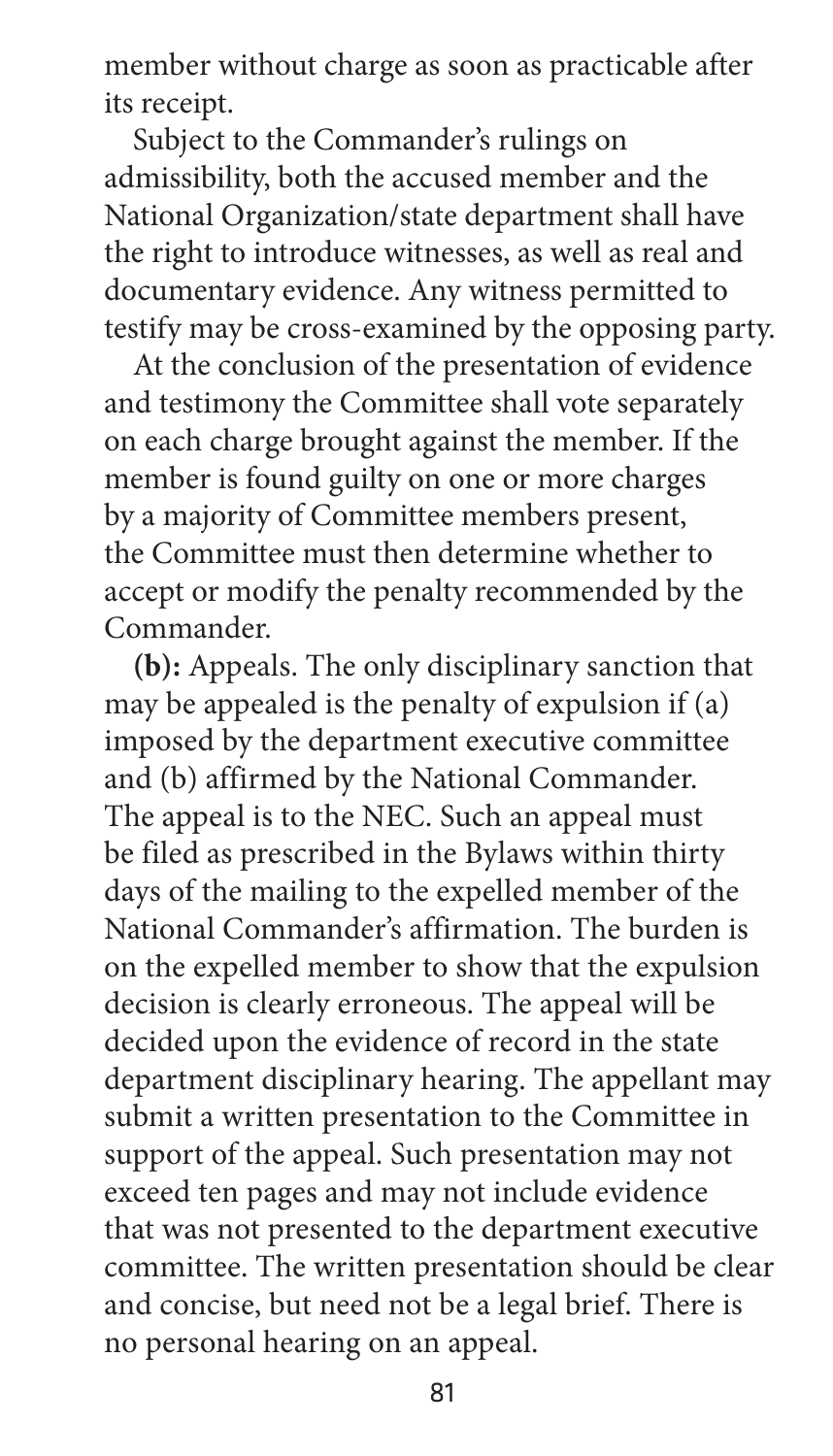**(c):** Notifications. A member who is the subject of a disciplinary proceeding should receive prompt written notice of all developments in the matter including, without limitation, decisions on appeals.

Notices should also be furnished to the appropriate state department.

#### Regulation 7: Accumulation of Funds

Unrestricted funds held by the National Organization and its subordinate units shall be used in a manner reflecting consideration of current and future needs and resources in planning for program continuity. Subordinate units may not accumulate such funds, whether for service purposes or otherwise, in excess of the amount prescribed in Article 18 of the National Bylaws. Requests for approval of fundraising projects will not be considered if a unit is holding accumulated funds in excess of that amount. Included in this calculation are building funds, foundations, trusts or other entities, which departments, chapters, and other subordinate units may have established under Section 501(c) of the Internal Revenue Code. For purposes of this regulation, "unrestricted funds" are monies the use of which is not subject to a specific limitation imposed by the National Bylaws or by a written directive from a person or entity unrelated to the subordinate entity holding the monies.

#### Regulation 8: Department Jurisdiction

Chapters within a state are under the jurisdiction of that state department. State departments are responsible not only for the enforcement of the department and chapter constitutions, bylaws and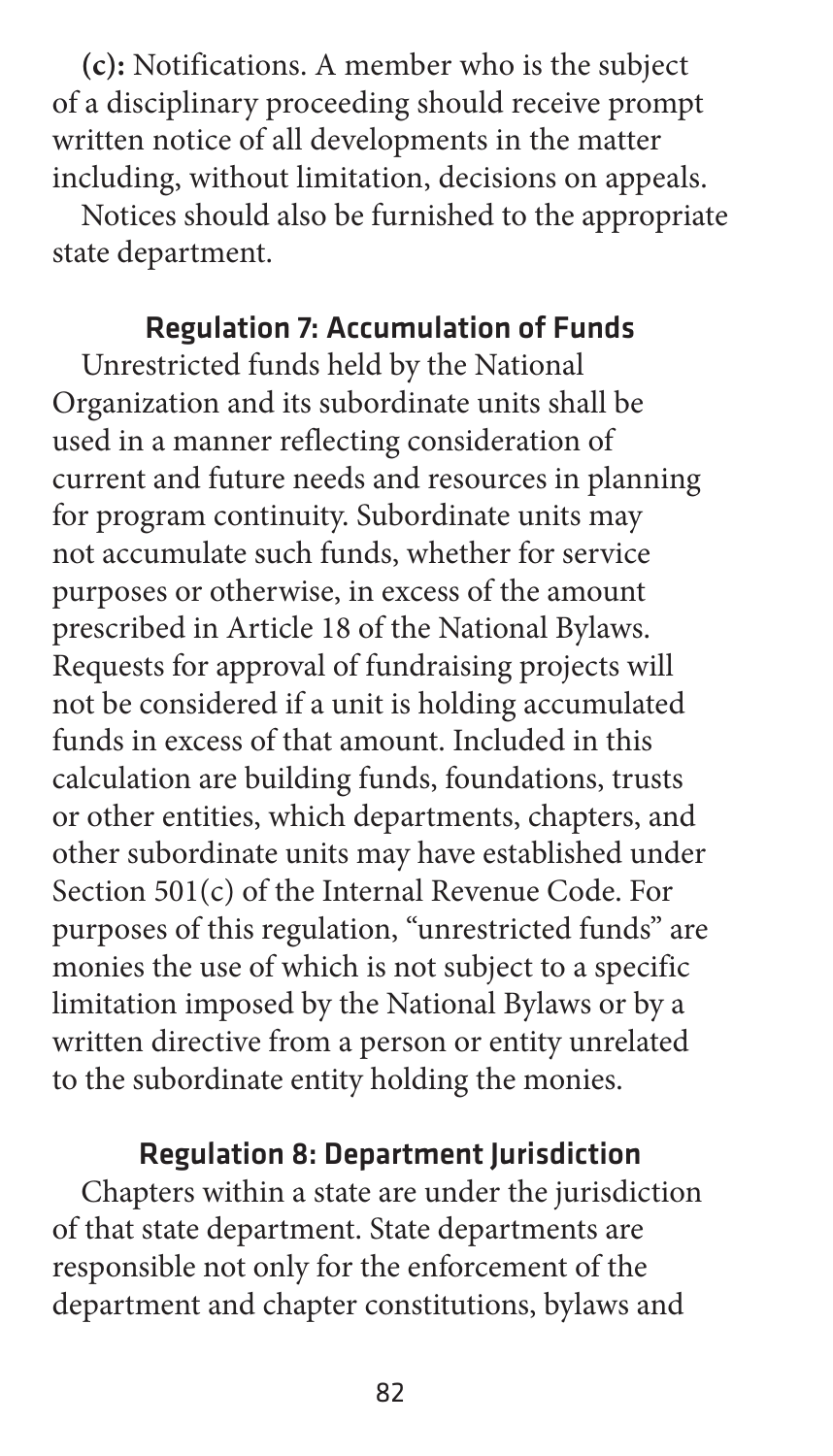regulations, but also for the enforcement of the National Constitution, Bylaws and Regulations.

#### Regulation 9: Non-Discrimination Policy of DAV

The Disabled American Veterans has a nondiscrimination policy whereby all requests for aid and assistance are given equal consideration without regard to race, color, religion, sex, national origin, handicap, age or any other legally protected classification. Further, such non-discrimination policy applies to all qualified applicants for employment by DAV for all positions, and to all activities in which DAV has been engaged, is now engaged or in any way may be engaged at any time in the future.

#### Regulation 10: Mission Statement of DAV

We are dedicated to a single purpose: empowering veterans to lead high-quality lives with respect and dignity. We accomplish this by ensuring veterans and their families can access the full range of benefits available to them; fighting for the interests of America's injured heroes on Capitol Hill; and educating the public about the great sacrifices and needs of veterans transitioning back to civilian life. This mission is carried forward by: providing free, professional assistance to veterans and their families in obtaining benefits and services earned through military service and provided by the Department of Veterans Affairs (VA) and other agencies of government; providing outreach concerning its program services to the American people generally, and to disabled veterans and their families specifically; representing the interests of disabled veterans, their families, their widowed spouses and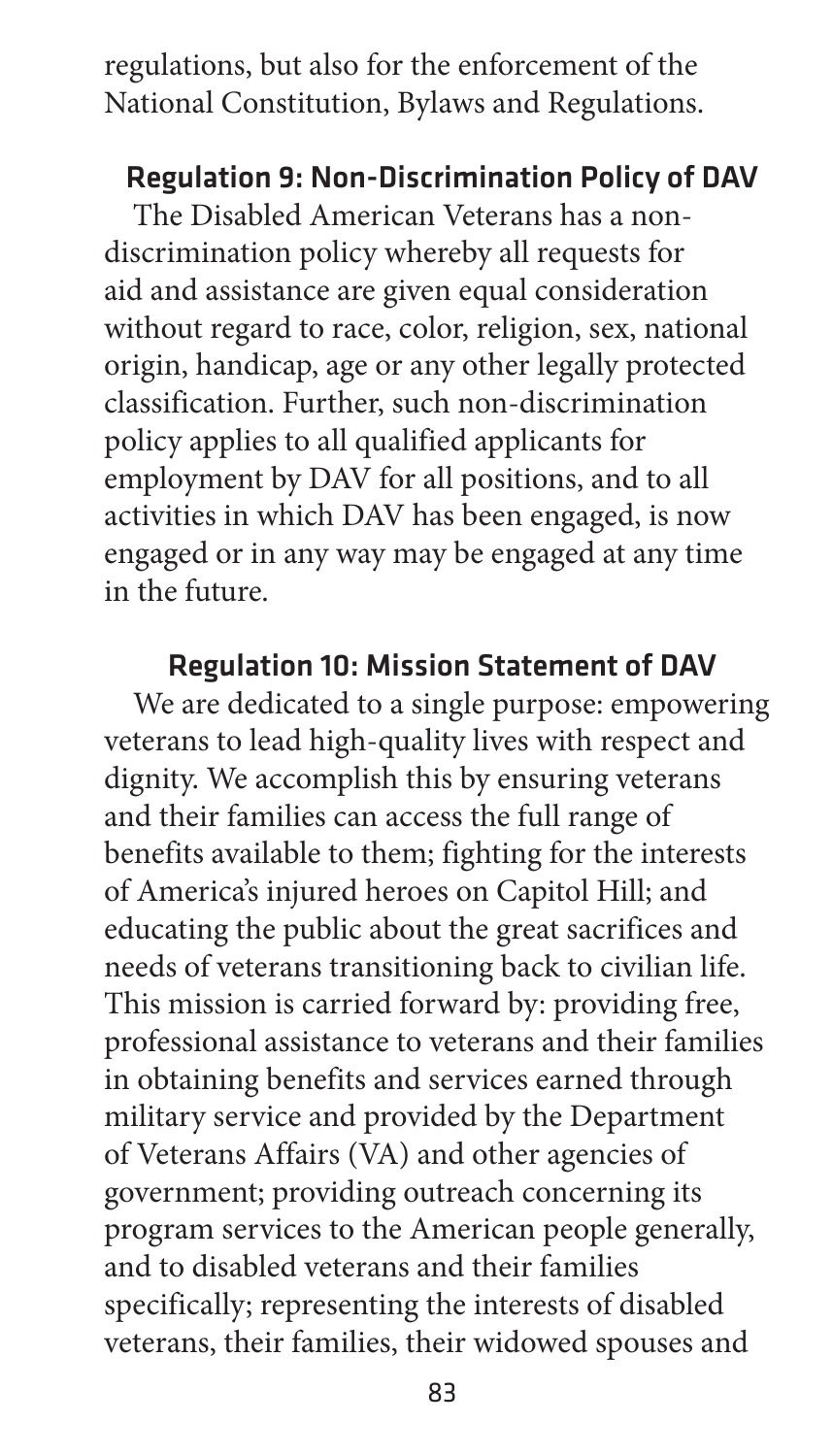their orphans before Congress, the White House and the Judicial Branch, as well as state and local government; extending the DAV's mission of hope into the communities where these veterans and their families live through a network of state-level departments and local chapters; and providing a structure through which disabled veterans can express their compassion for their fellow veterans through a variety of volunteer programs.

#### Regulation 11: Conflict of Interest Policy

This policy applies to members of the NEC ("Members"). Members are in a position to influence the actions of DAV with respect to matters decided by the NEC.

If a Member may, or will, receive a direct or indirect benefit from a particular motion decided by the Body as a whole, the Member has a conflict of interest. The benefit referred to may be financial or non-financial. An indirect benefit may be, but is not limited to, a benefit to a relative or business associate of the Member. An indirect benefit may also be one that flows to an organization in which the Member has an interest, financial or otherwise.

If a Member has a conflict of interest or believes that he may have such a conflict, the Member must fully disclose the conflict, or potential conflict, to the NEC at the earliest possible time and abstain from any involvement whatsoever in the resolution issue. This means that the Member may not discuss the issue with other NEC Members, may not be present during Committee consideration of the issue and may not vote on the issue. The minutes of the Committee meeting shall reflect that all of these safeguards were observed.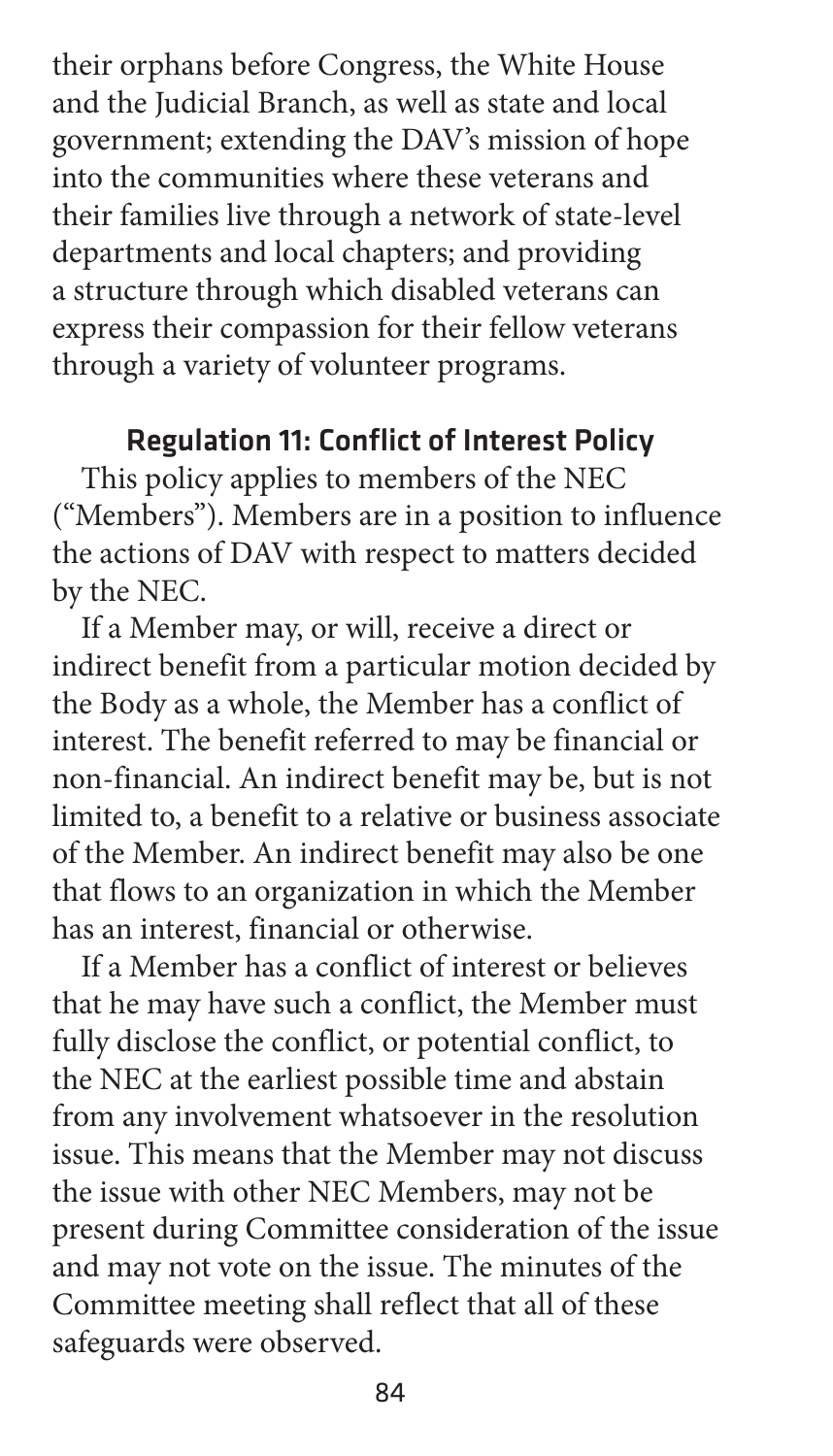It is important to note that a Member should not participate in the review by the Committee of decisions of a department or chapter if the Member was directly involved in the original decision.

All Members covered by this policy should acknowledge receipt of a copy of it immediately upon assuming office and annually for as long as they serve on the NEC.

## Regulation 12: Reimbursement of Department and Chapter Losses

This regulation implements the reimbursement mandated by Article 14, Section 14.9, of the DAV National Bylaws. The National Organization will reimburse a department or chapter up to \$100,000 for the loss of assets resulting from theft by an elected or appointed department or chapter officer. All such reimbursements will be subject to a \$5,000 deductible. Indirect losses are not eligible for reimbursement. Reimbursement is not available for any loss recovered or recoverable from any other source. All losses arising out of or related to a common design, plan or pattern of activity by one or more officers constitutes a single loss for the purpose of reimbursement.

No reimbursement will be made until a full and final adjudication of theft or conversion has been entered against the officer(s) involved and such judgment has either been upheld on appeal or is no longer subject to appeal. A determination made under Article 16 of the DAV National Bylaws shall not constitute a judgment for these purposes.

No reimbursement will be made unless the affected department or chapter notifies the National Adjutant within sixty (60) days of the time it first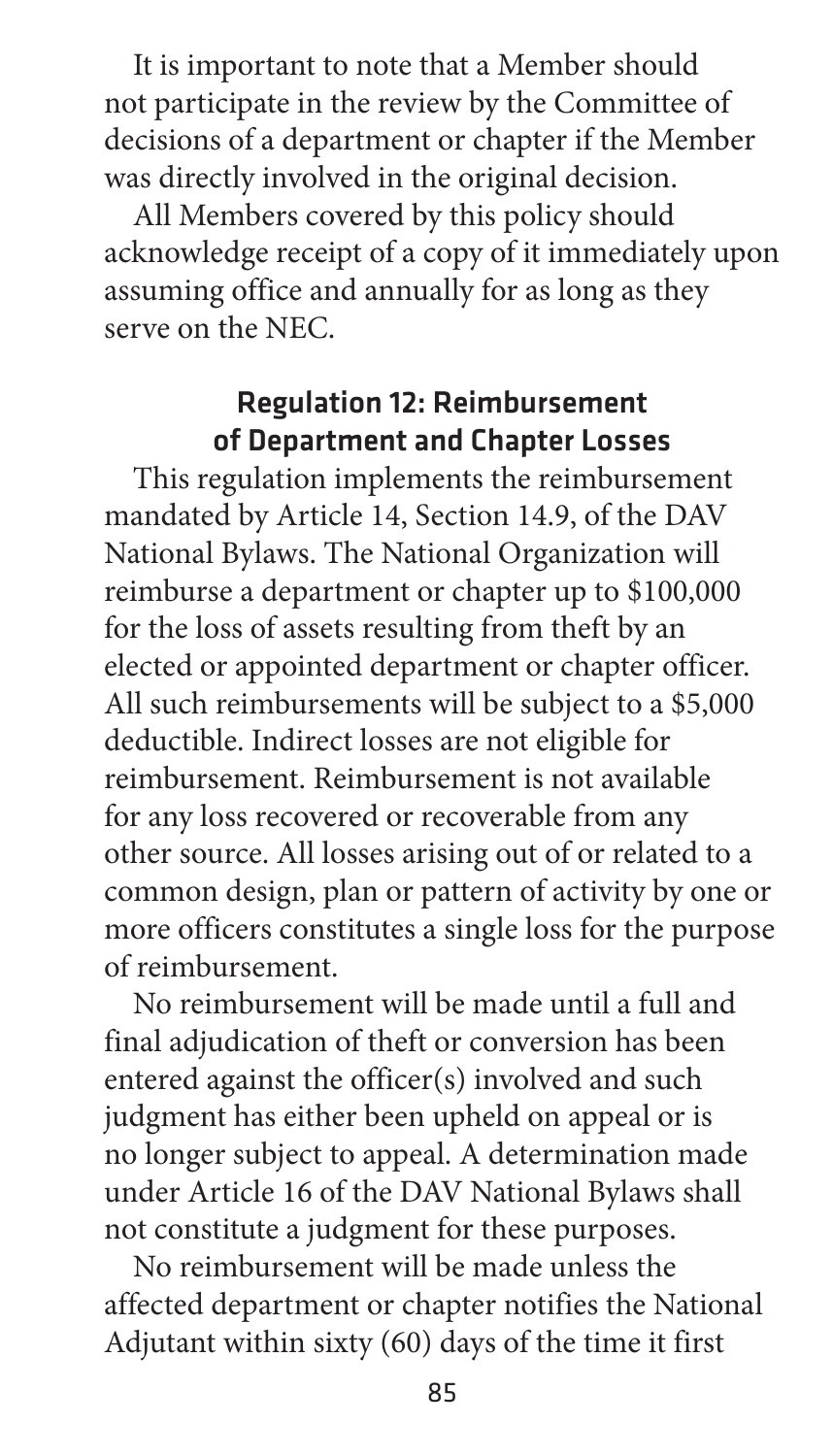has reason to believe that it may have suffered a loss potentially eligible for reimbursement.

No reimbursement will be made unless the affected department or chapter cooperates fully with the National Organization with respect to investigation of any loss and action to limit the effect of such loss and/or to prevent similar future losses.

No reimbursement shall be made unless the affected department or chapter diligently pursues reimbursement from other sources through which such reimbursement is likely to be secured. Reimbursement shall be available if and only if the affected subordinate unit is in existence and in good standing at the time of eligibility for reimbursement.

The National Adjutant shall have final authority to determine eligibility for reimbursement.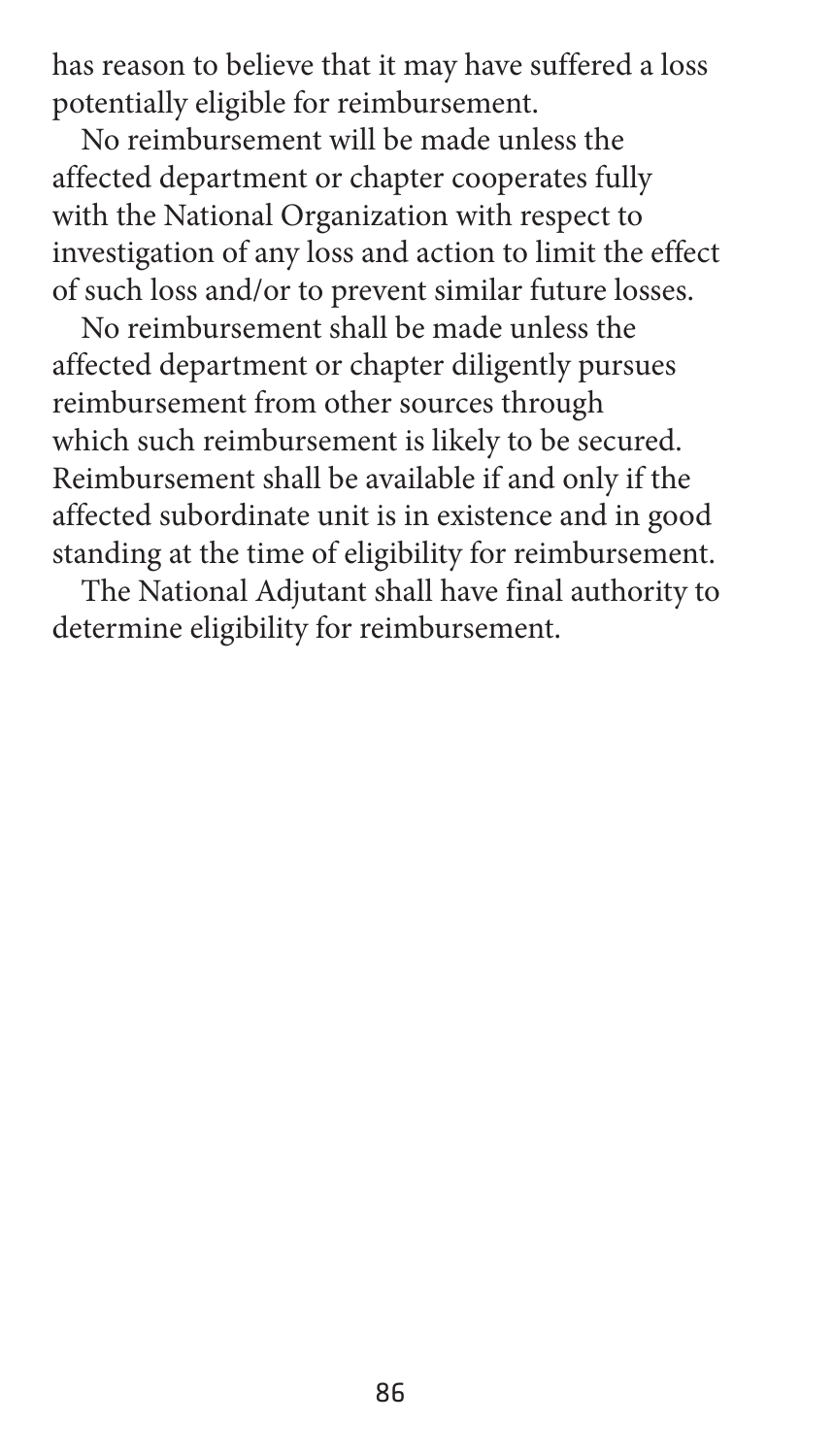#### **BOARD OF DIRECTORS INFORMATION**

#### Cause Marketing Revenue Sharing with DAV Departments

The Board authorizes the sharing of cause marketing revenue with DAV state departments. DAV is authorized to share up to 25 percent of such revenue. "Cause marketing revenue" refers to revenue derived by DAV from a charitable sales promotion. A charitable sales promotion is an advertising or sales campaign conducted by a forprofit organization (FPO) that represents that an individual's purchase or use of goods or services offered by the FPO will provide a financial benefit to DAV. Without limitation, and subject to the foregoing definition, "cause marketing revenue" does include a specified dollar amount or percentage per product or service sold but does not include revenue that is (1) an outright donation or not related to a specific volume of sales, (2) subject to some other DAV revenue-sharing program or (3) a sponsorship payment.

#### Protection and Indemnification of Department and Chapter Service Programs

Subject to the limitations herein, the National Organization shall indemnify, hold harmless and defend departments and chapters, and employees and volunteers of departments and chapters, with respect to all claims made against them on or after January 1, 2002, as a result of or alleging that such department, chapter, employee or volunteer was negligent in providing or failed to provide service with respect to a claim for benefits. The recipient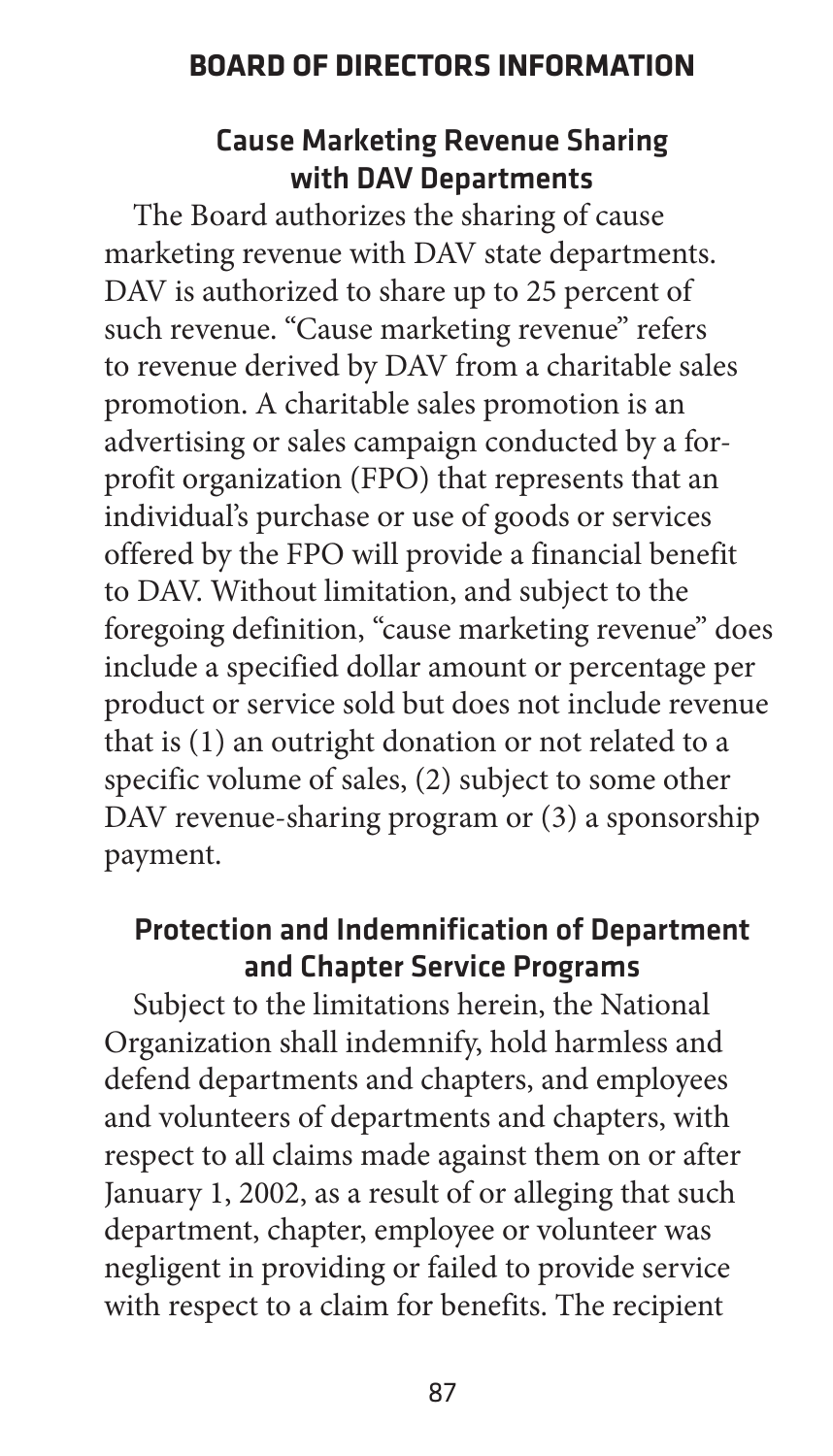of the indemnification shall have a continuing obligation to assist DAV in the defense of the case. This obligation shall include, without limitation, complying with any procedures or practices that the National Adjutant may from time to time publish concerning the defense of claims covered by this regulation. The indemnification shall cover both legal expenses and the amount of any judgment or settlement. The maximum total indemnification available for a single claim is \$500,000.

No indemnification will be available unless the unit or person against whom the claim is made notifies the National Adjutant or his or her designee immediately upon receipt of notice of the claim and agrees to surrender control of the defense to the National Organization.

Except as herein provided, indemnification will cover 100 percent of legal expenses and amounts for judgment or settlement up to the \$500,000 cap if the employee(s) or volunteer(s) involved in the handling of the underlying claim for benefits was/were, at relevant times, accredited by the Department of Veterans Affairs upon the recommendation of DAV. Employees or volunteers not so accredited will also be eligible for the full indemnification as long as (1) the employee or volunteer forwarded the underlying benefit claim to a DAV National Service Office and (2) was, at the pertinent time, in compliance with any requirements for training and/or registration that may have been promulgated by the National Adjutant for full eligibility under this regulation. Claims arising in whole or in part from the actions of non-accredited employees or volunteers who were not in compliance with pertinent training and/or registration requirements, or who did not forward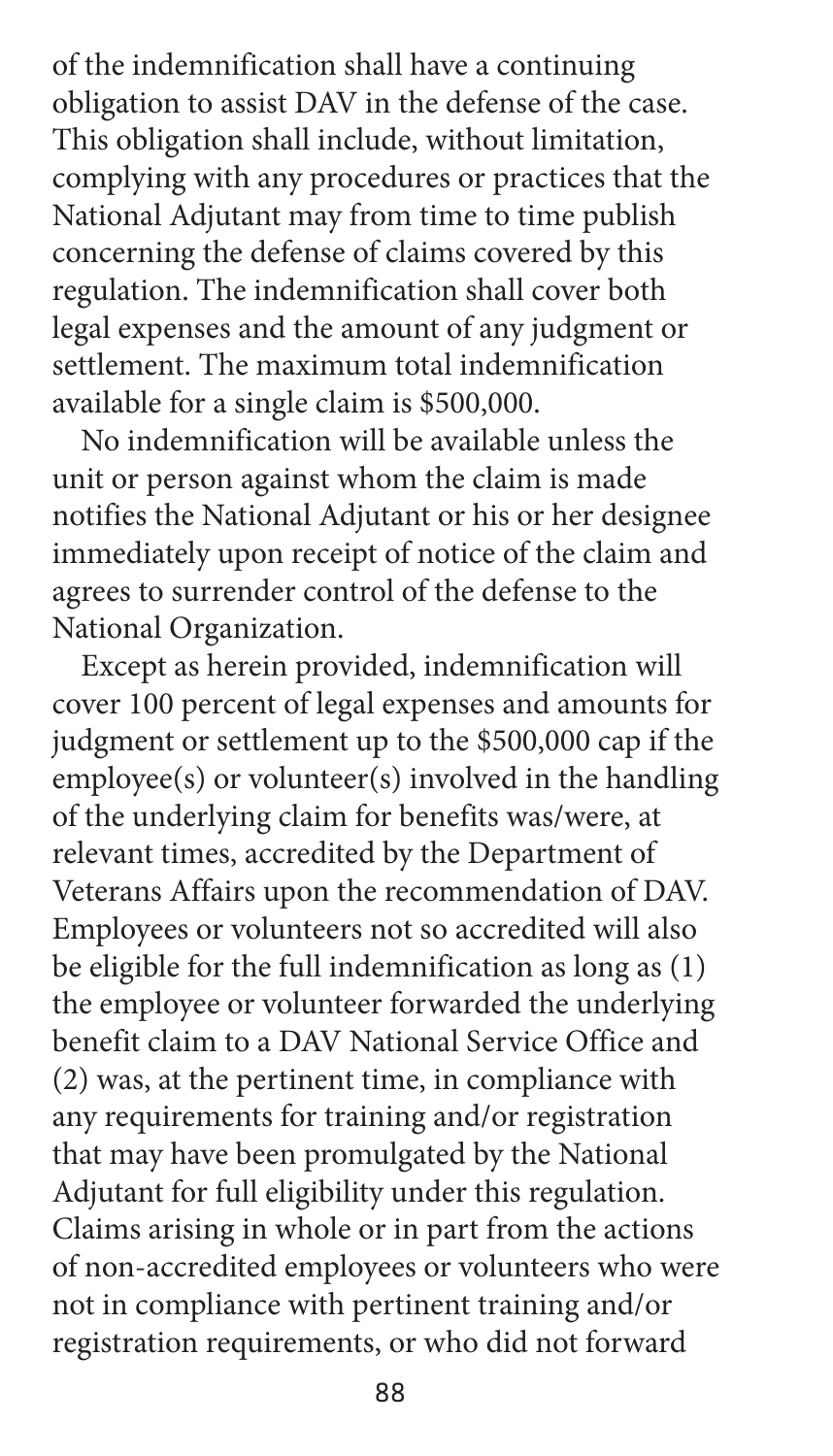the underlying benefit claim to a DAV National Service Office, shall be subject to a \$1,000 deductible and shall be eligible for indemnification up to a maximum of \$100,000.

Any indemnification offered under this Section shall be secondary to any insurance that is available to any person or entity seeking indemnification.

Only if the recipient of the indemnification is ultimately and finally adjudged to have acted with recklessness, gross negligence or intentional misconduct will the National Organization have the right to seek recovery of amounts expended for indemnification.

#### Protection for Good-Faith Complaints

DAV is committed to legal compliance and exemplary integrity in its financial management and corporate governance. DAV encourages its employees and volunteers to inform the Organization about unlawful or improper behavior including, but not limited to, any of the following: (1) theft or improper use of assets, (2) materially misleading financial reporting, (3) violation of DAV's conflict-of-interest policy or other policies or procedures relating to corporate governance and (4) improper destruction of records.

Although we hope and expect that such improprieties will be extremely infrequent, it is critical that DAV be informed of any deviations from standards of financial management or corporate governance. In such cases, a DAV employee or certain DAV volunteers (principally elected fraternal officials, including members of the Board of Directors and the NEC) may be the first to suspect a problem. We request a prompt report from anyone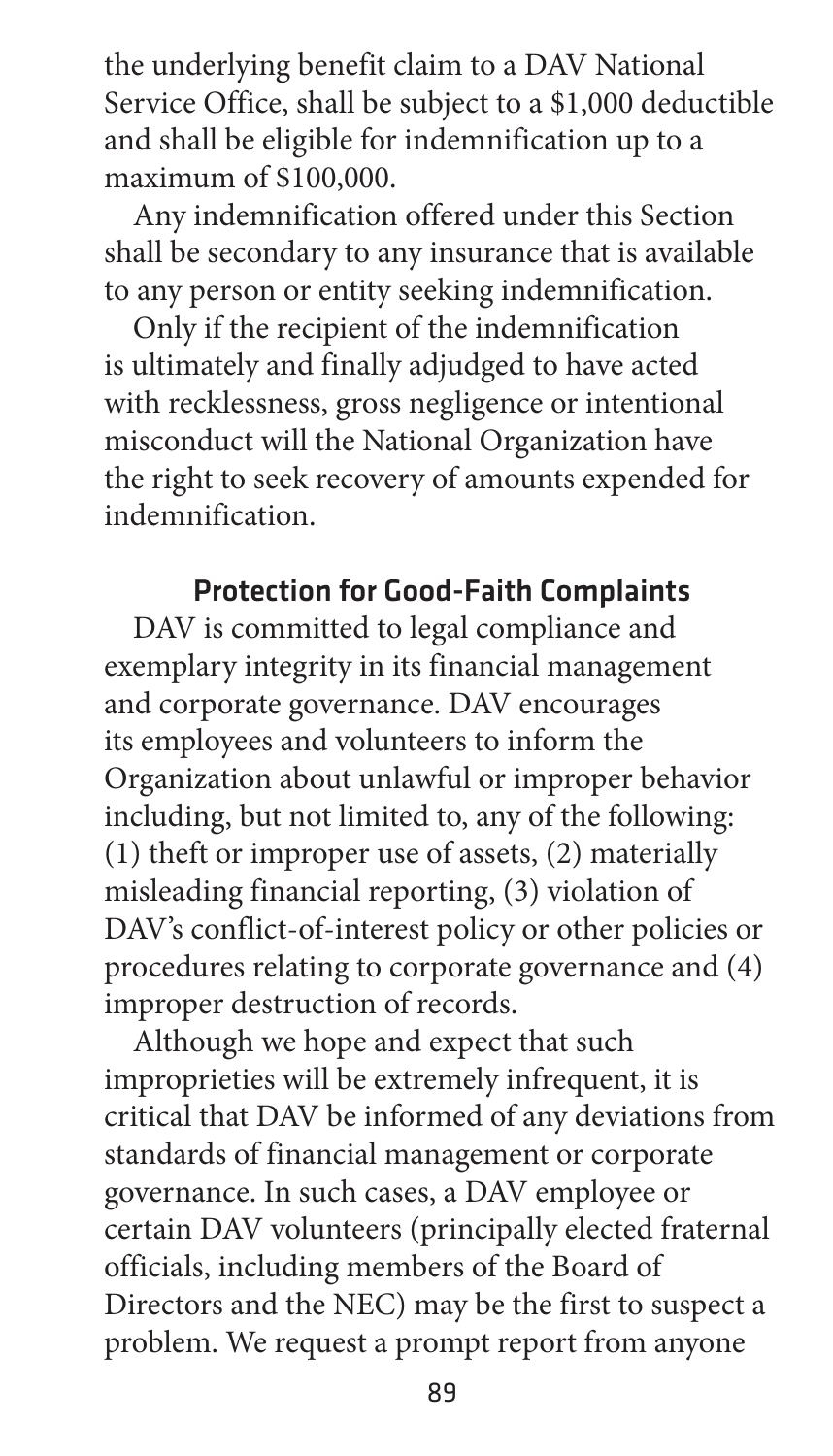who has a reasonable suspicion about any illegal, unethical or improper conduct involving the finances or governance of DAV. Such good-faith reports can be made without fear of retaliation. Employees or volunteers making such reports will suffer no adverse actions. Naturally, given the seriousness of these matters and the effect of a careless accusation, DAV expects employees and volunteers to use this procedure in a thoughtful, careful and responsible way.

Reports of improprieties in financial management or corporate governance may be made to any of the persons listed below and should be made in writing. Anonymous complaints will be accepted, although, for obvious reasons, it is better for the complaining person to identify herself/himself and supply contact information. All reports will be handled on a confidential basis to the highest degree possible.

Complaints should be submitted in a sealed envelope marked "PERSONAL AND CONFIDENTIAL: TO BE OPENED BY ADDRESSEE ONLY" and delivered in person or by mail to one or more of the following:

Chairman of the Board of Directors National Adjutant National Commander Executive Director, National Headquarters Director Human Resources

Disabled American Veterans 860 Dolwick Drive Erlanger, KY 41018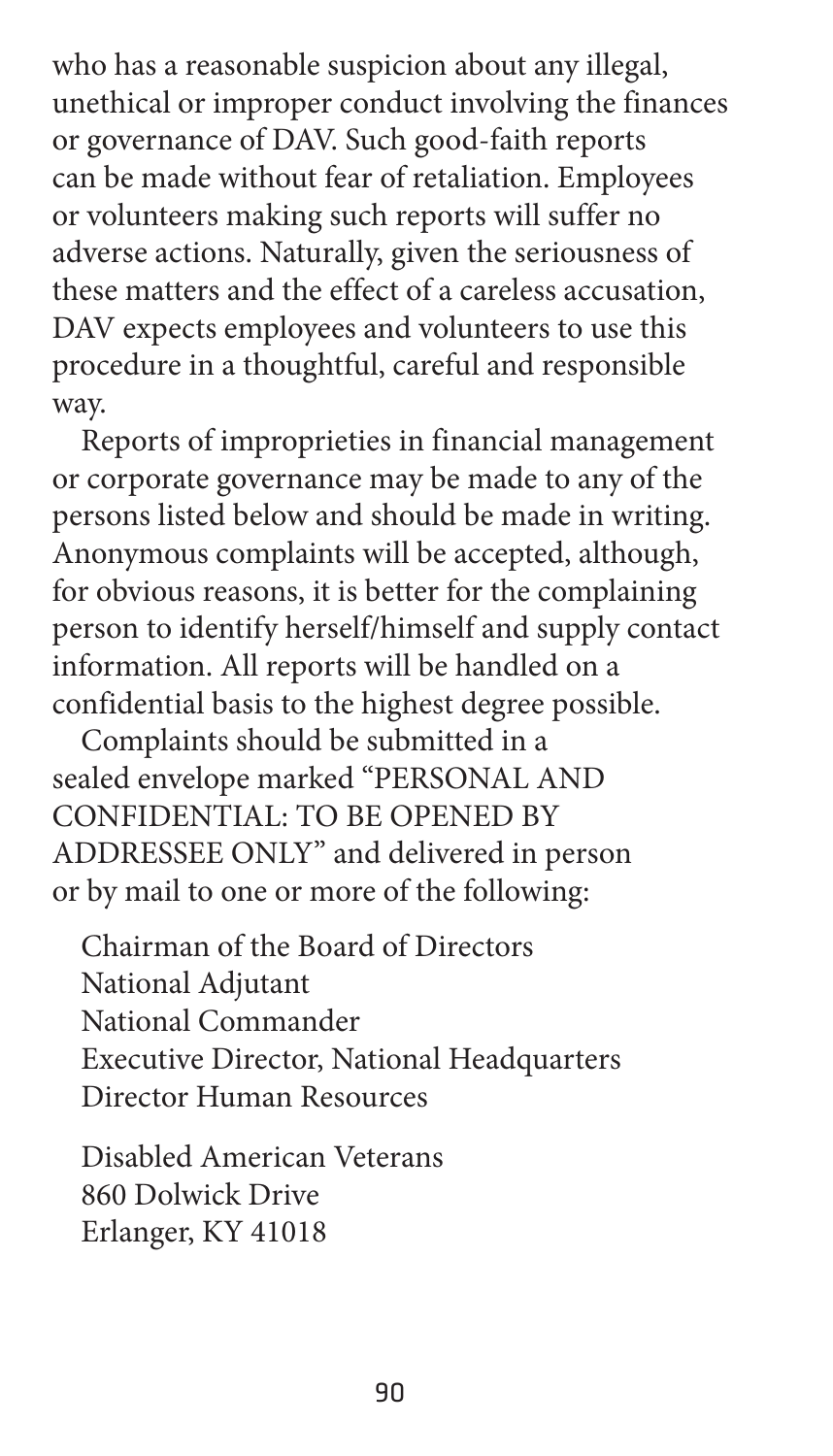# **ADDRESSES FOR READY REFERENCE**

## **Administrative**

National Adjutant, DAV National Headquarters, 860 Dolwick Drive, Erlanger, KY 41018

# **Service and Legislative**

National Adjutant, DAV National Service & Legislative Headquarters, 807 Maine Avenue SW, Washington, DC 20024

# **DAV Auxiliary**

National Adjutant, DAV Auxiliary 860 Dolwick Drive, Erlanger, KY 41018

Applicants needing assistance with their VA claims can visit the National Service Officers in the VA Regional Offices and VA Centers where their cases are located. Locations may also be found online at **[www.dav.org/veterans/find-your-local-office](https://www.dav.org/veterans/find-your-local-office)**

## **Alabama**

VA Regional Office, 345 Perry Hill Rd., Room 1–116, Montgomery, AL 36109

# **Alaska**

VA Regional Office, 5955 Zeamer Ave., JBER, AK 99506

# **Arizona**

VA Regional Office, 3333 N. Central Ave., Suite 1053, Phoenix, AZ 85012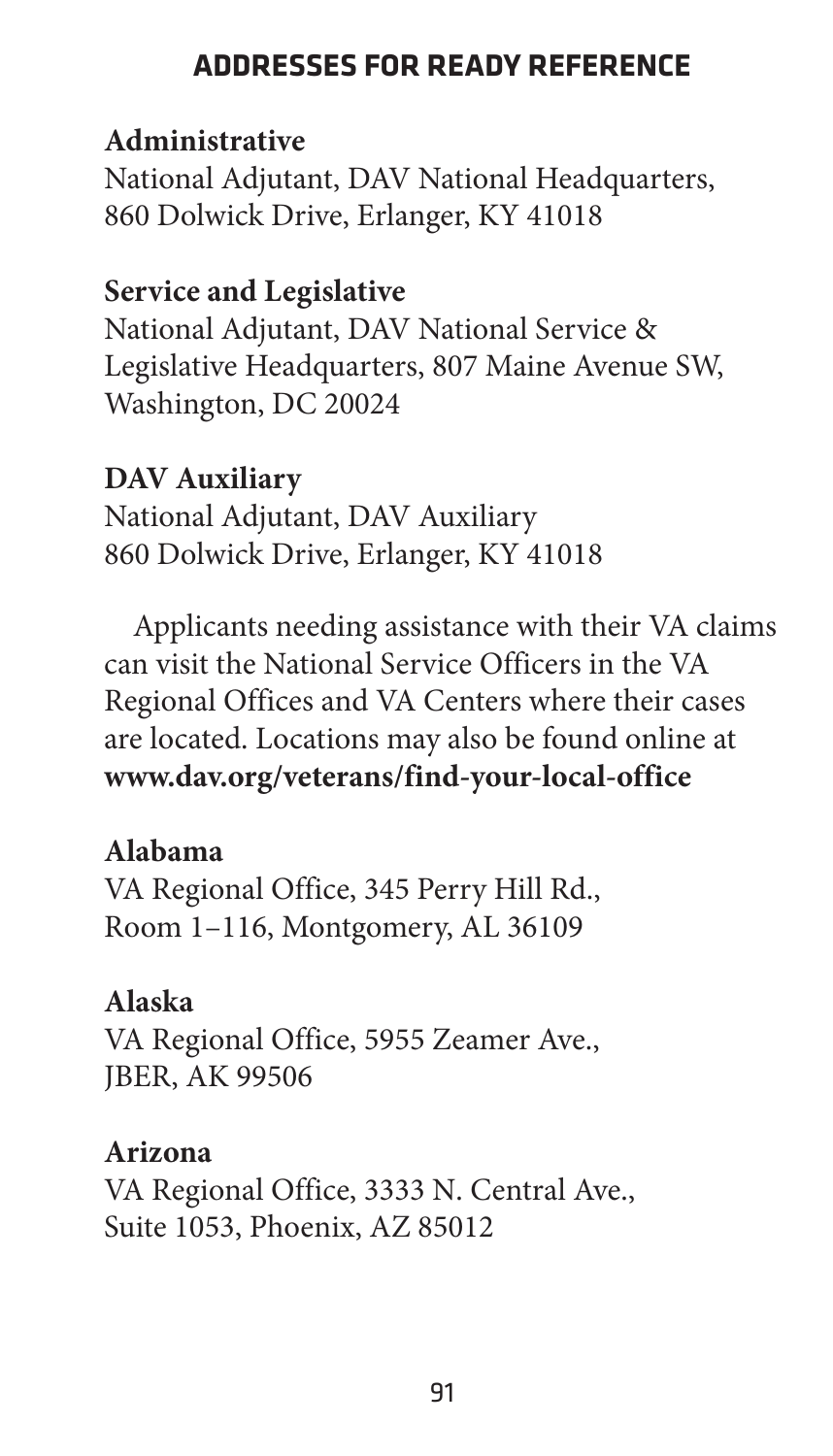#### **Arkansas**

VARO, Bldg. 65, 2200 Fort Roots Dr., (VAMC), Room 121, North Little Rock, AR 72114

#### **California**

VARO Federal Bldg., 11000 Wilshire Blvd., Room 509, W. Los Angeles, CA 90024

VARO Oakland Federal Bldg., 1301 Clay St., North Tower, Room 1110, Oakland, CA 94612

VARO, 3046 Prospect Park Dr., Room 116, Rancho Cordova, CA 95670

VA Regional Office, 8810 Rio San Diego Dr., Suite 1160, San Diego, CA 92108

#### **Colorado**

VARO, 155 Van Gordon St., P.O. Box 25126, Denver, CO 80225

#### **Connecticut**

VA Medical Center, Bldg. 2E, 5th Floor, Room 5137, 555 Willard Ave., Newington, CT 06111

#### **Delaware**

VA Medical & Regional Office Center, 1601 Kirkwood Hwy., Room 27, Wilmington, DE 19805

#### **District of Columbia**

VA Regional Office, 1722 I St. NW, Room 210, Washington, DC 20421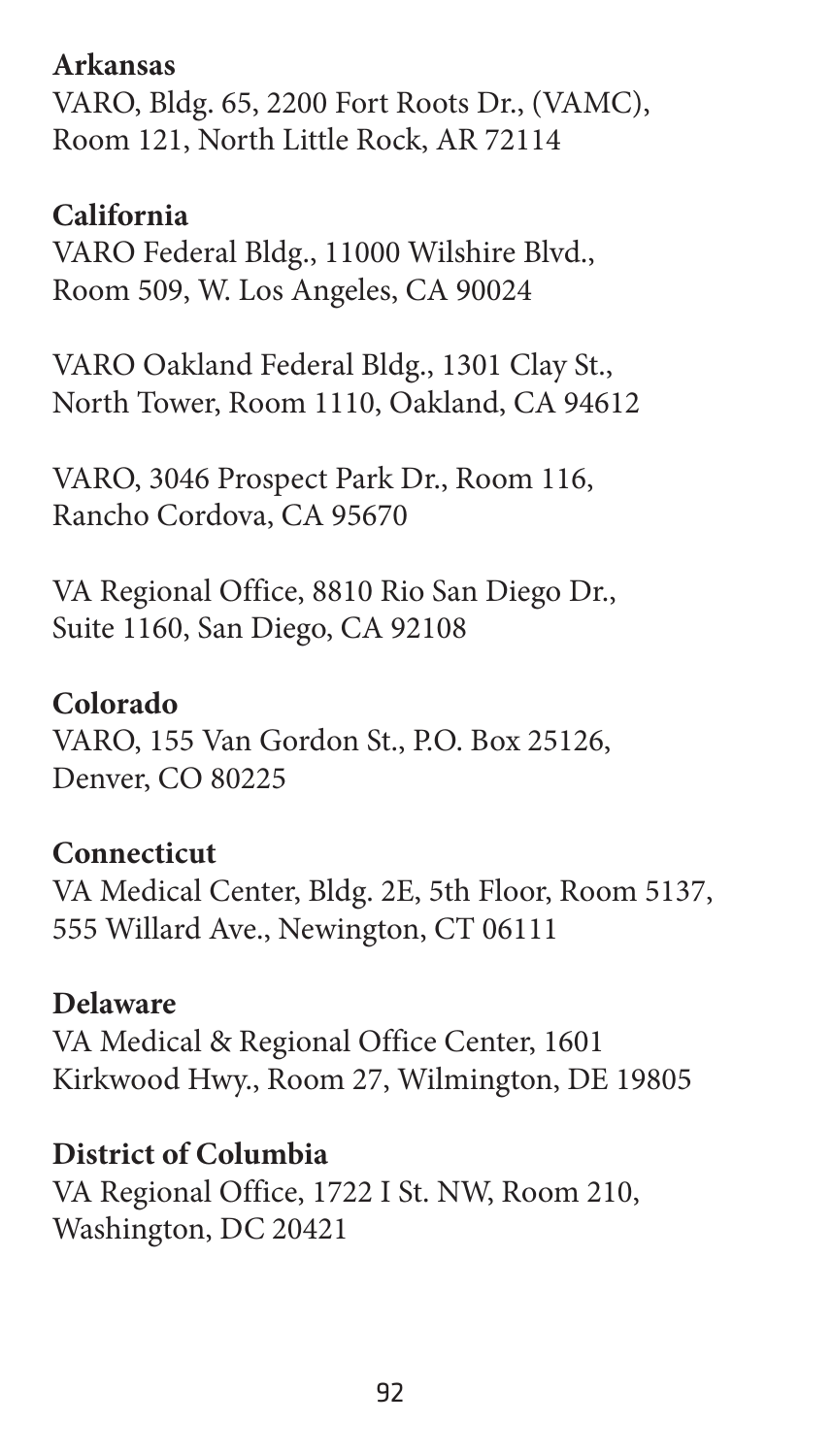# **Florida**

VA Regional Office, 9500 Bay Pines Blvd., Room 232, Bay Pines, FL 33744

DAV, 13800 Veterans Way, Orlando, FL 32827

VA Medical Center, 7305 N. Military Trail, Bldg. 10, Room 112, West Palm Beach, FL 33410

# **Georgia**

VA Regional Office, 1700 Clairmont Rd., Decatur, GA 30033

# **Hawaii**

VAMROC, E-Wing, 459 Patterson Rd., Room 1-C102, Honolulu, HI 96819

## **Idaho**

VA Regional Office, 444 W. Fort St., Room 143, Boise, ID 83702

# **Illinois**

VA Regional Office, 2122 W. Taylor St., Suite 104, Chicago, IL 60612

# **Indiana**

VARO Federal Bldg., 575 N. Pennsylvania St., Room 324, Indianapolis, IN 46204

## **Iowa**

VA Regional Office, 566 Federal Bldg., 210 Walnut St., Des Moines, IA 50309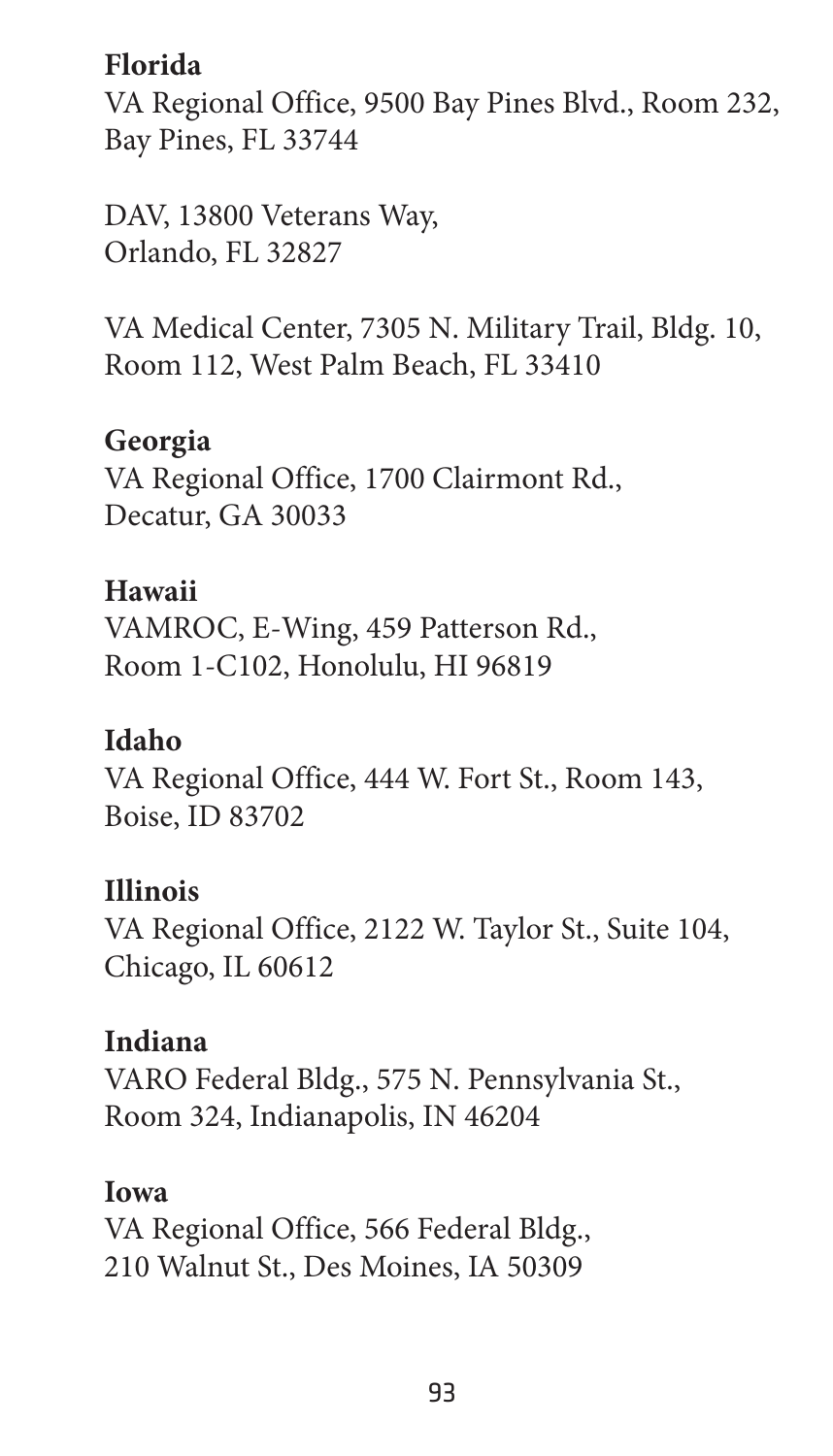## **Kansas**

VA Medical & Regional Office Center, 5500 E. Kellogg, Room 112, Wichita, KS 67218

# **Kentucky**

VA Regional Office, 321 W. Main St., Suite 390, Room 322, Louisville, KY 40202

National Service Office, 860 Dolwick Drive, Erlanger, KY 41018

# **Louisiana**

VA Regional Office, 1250 Poydras St., Room 200, New Orleans, LA 70113

# **Maine**

VARO — Medical Center, 1 VA Center, Bldg. 248, Room 113, Route 17 East, Togus, ME 04330

# **Maryland**

VA Regional Office, Federal Bldg., 31 Hopkins Plaza, Room 1229, Baltimore, MD 21201

# **Massachusetts**

VA Regional Office, JFK Federal Bldg., Government Center, Room 1575B, Boston, MA 02203

# **Michigan**

VA Regional Office, McNamara Federal Bldg., 477 Michigan Ave., Room 1200, Detroit, MI 48226

# **Minnesota**

VARO & Insurance Center, 1 Federal Dr., Room G-100, Federal Bldg., Fort Snelling, MN 55111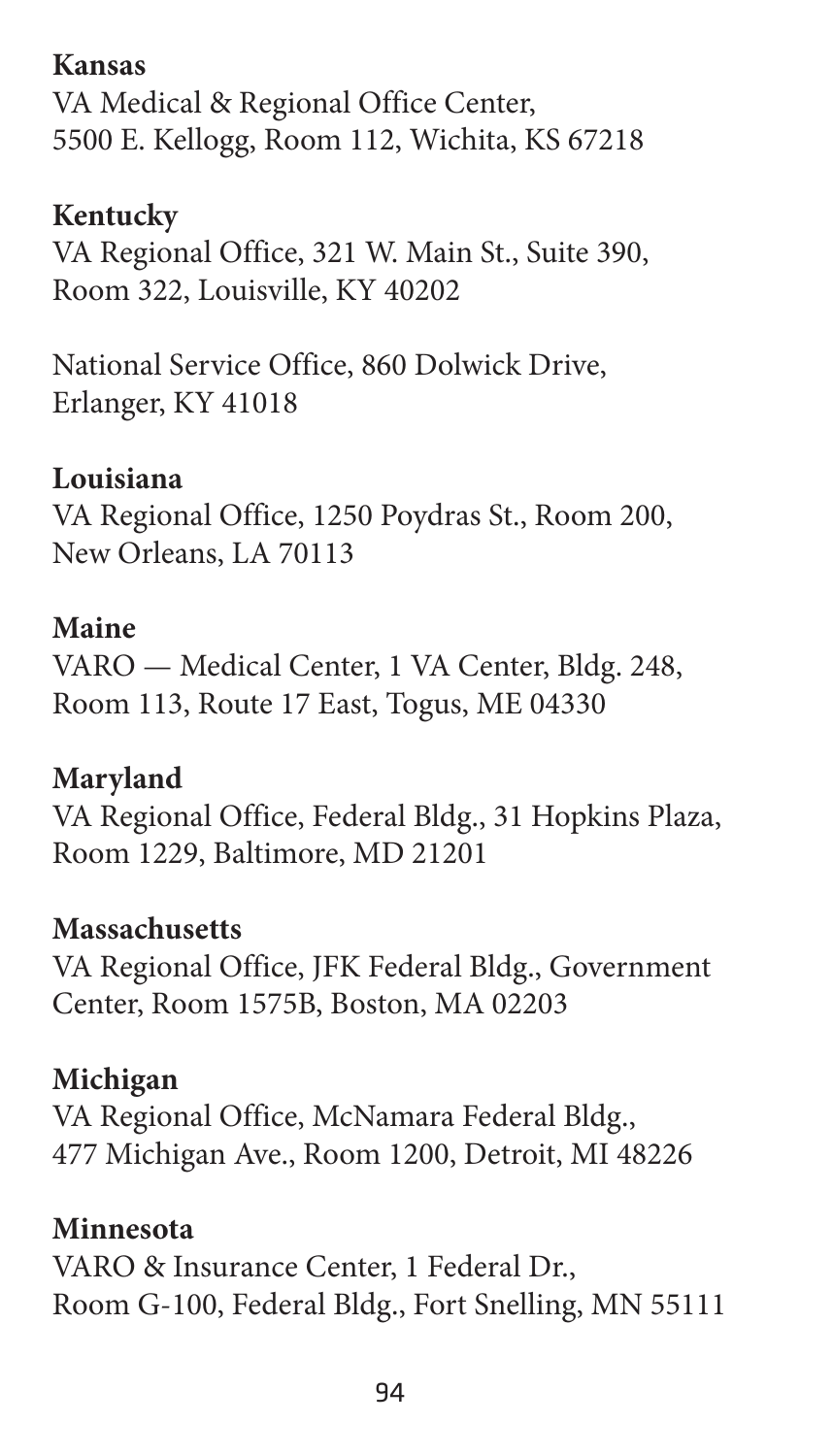# **Mississippi**

VA Regional Office, 1600 E. Woodrow Wilson Ave., Room 113, Jackson, MS 39216

# **Missouri**

VA Regional Office, 9700 Page Ave., Suite 101, Room 1–096, St. Louis, MO 63132

#### **Montana**

VA Regional Office, 3633 Veterans Dr., Suite 110 B, P.O. Box 189, Fort Harrison, MT 59636

#### **Nebraska**

VA Regional Office, 3800 Village Dr., Lincoln, NE 68501

#### **Nevada**

VA Regional Office, 5460 Reno Corporate Dr., Room 102, Reno, NV 89511

DAV — PECOS, North Las Vegas VA Hospital, 6900 N. Pecos Rd., North Las Vegas, NV 89086

## **New Hampshire**

VARO — Norris Cotton Federal Bldg., 275 Chestnut St., Room 515, Manchester, NH 03101

#### **New Jersey**

VA Regional Office, 20 Washington Place, Newark, NJ 07102

#### **New Mexico**

VA Regional Office, 500 Gold Ave. SW, Room 3116, Albuquerque, NM 87102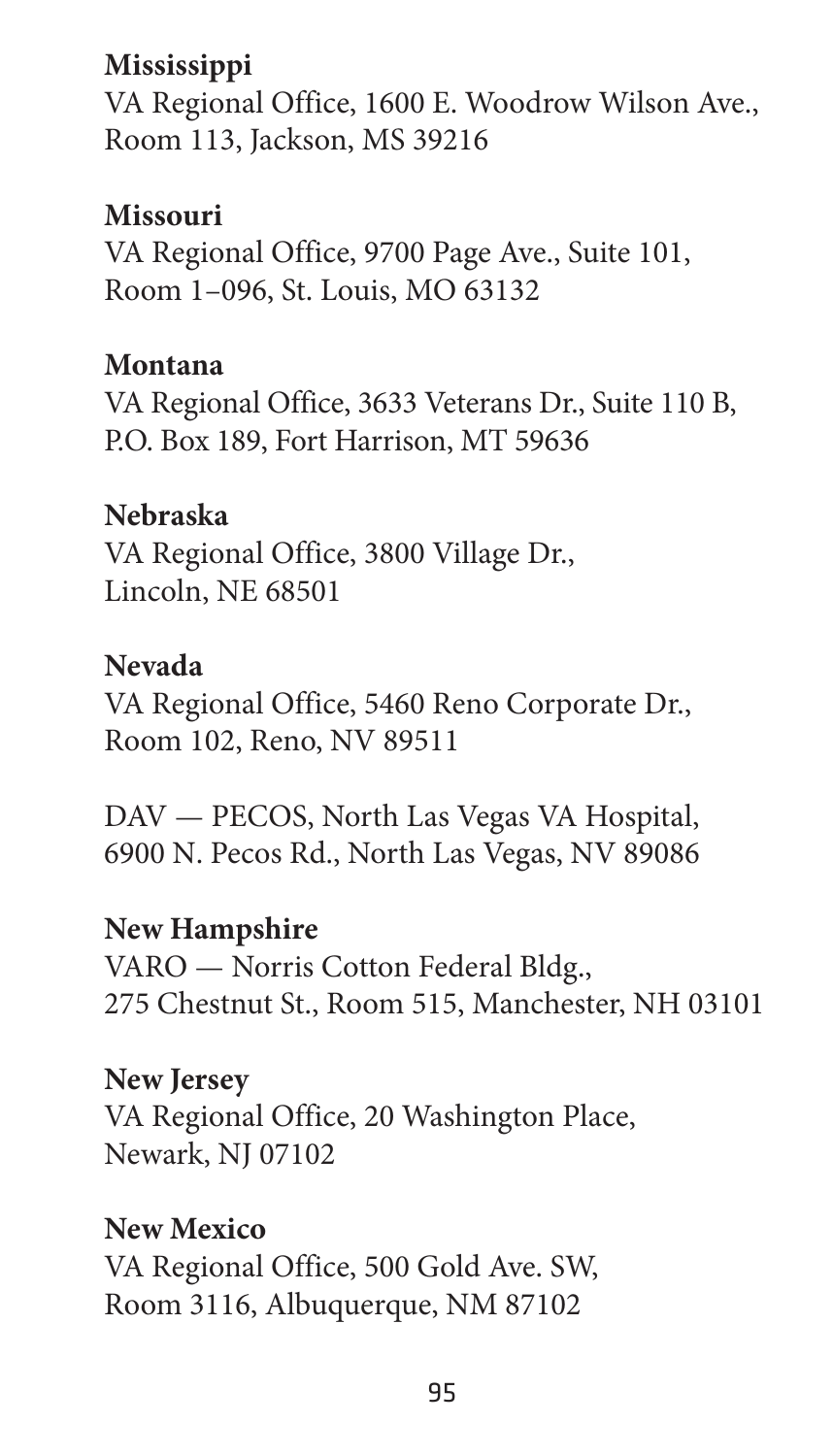**New York**

VA Regional Office, 245 W. Houston St., Room 204, New York, NY 10014

VA Regional Office, 130 S. Elmwood Ave., Suite 620, Buffalo, NY 14202

# **North Carolina**

VARO Federal Bldg., 251 N. Main St., Room 116, Winston-Salem, NC 27101

# **North Dakota**

VA Regional Office, 2101 N. Elm, Room 206, Fargo, ND 58102

## **Ohio**

VA Regional Office, 1240 E. 9th St., Room 1017-B, Cleveland, OH 44199

## **Oklahoma**

VA Regional Office, 125 S. Main St., Room 1B30, Muskogee, OK 74401

#### **Oregon**

VA Regional Office, 100 SW Main St., Floor 2, Room 258E, Portland, OR 97204

## **Pennsylvania**

VAROIC, Wissahickon & Manheim Sts., Philadelphia, PA 19101

VA Regional Office, 1000 Liberty Ave., Room 1606, Pittsburgh, PA 15222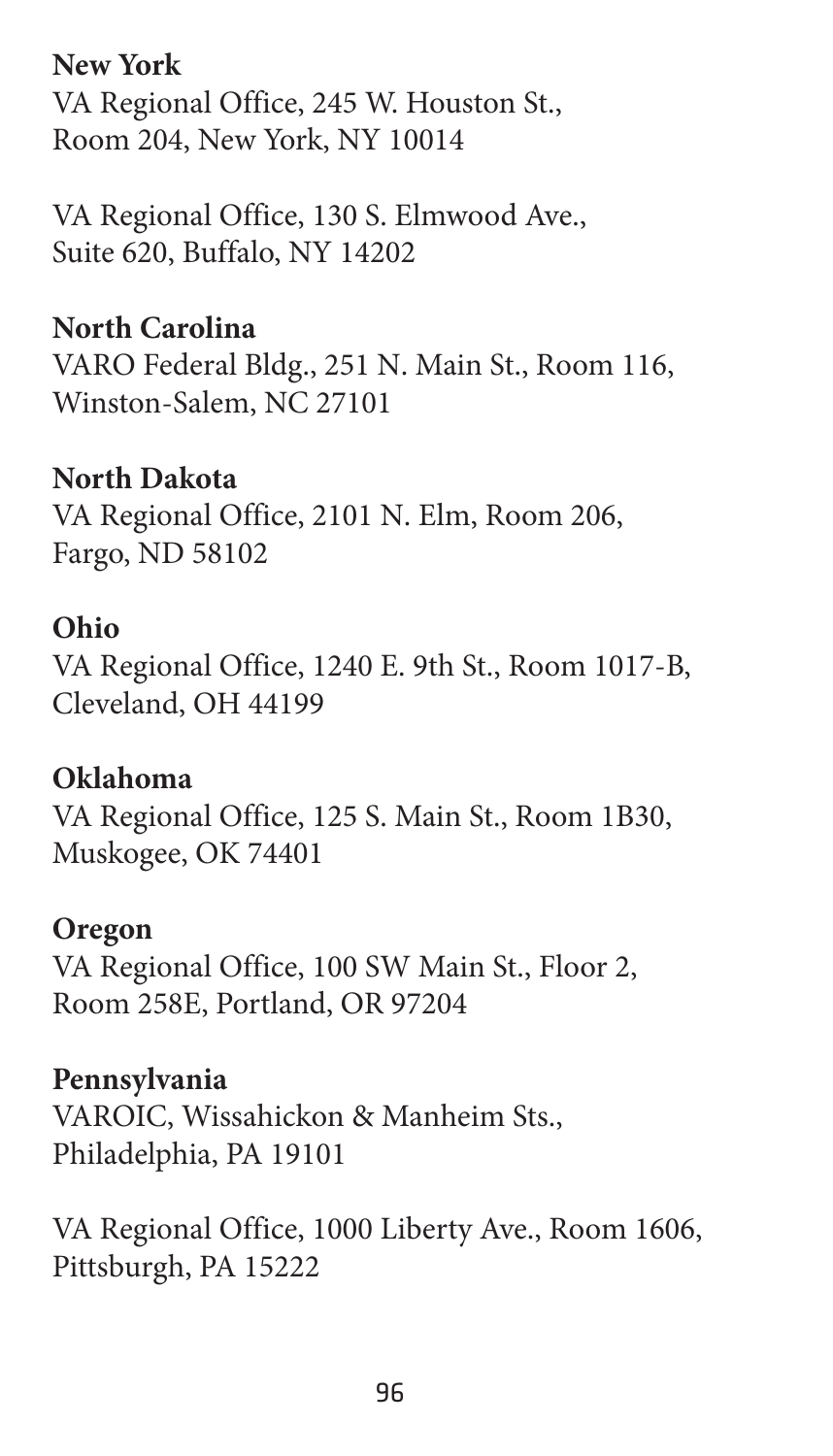**Puerto Rico**

VARO (Station 355), 50 Carr 165, Guaynabo, PR 00968

**Rhode Island**

VA Regional Office, 380 Westminster Mall, Providence, RI 02903

## **South Carolina**

Disabled American Veterans, 6437 Garners Ferry Rd., Room 1129, Columbia, SC 29209

#### **South Dakota**

VA Regional Office, 2501 W. 22nd St., Room 101 Sioux Falls, SD 57117

#### **Tennessee**

VA Regional Office, U.S. Court House, 110 9th Ave. S., Room C166B, Nashville, TN 37203

#### **Texas**

VA Regional Office, One Veterans Plaza, 701 Clay Ave., Waco, TX 76799

VA Regional Office, 6900 Almeda Rd., Room 1033, Houston, TX 77030

VA Contact Office, 5788 Eckhert Road, Room 2A112, San Antonio, TX 78240

#### **Utah**

VA Regional Office, 550 Foothill Dr., Room G-3, Salt Lake City, UT 84113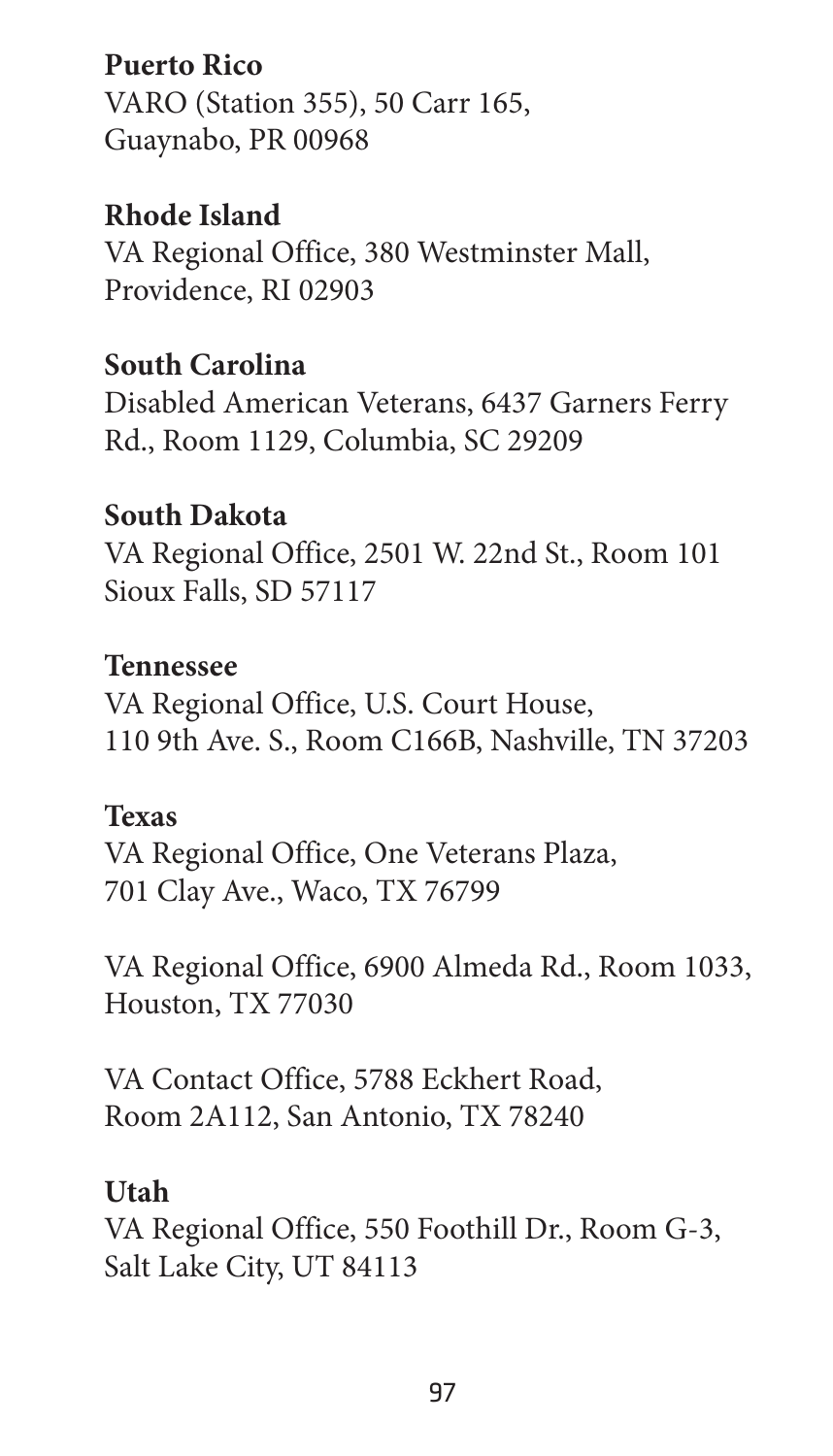# **Vermont**

VA Medical Center & Regional Office, 215 N. Main St., White River Jct., VT 05009

# **Virginia**

VA Regional Office Federal Bldg., 210 Franklin Rd. SW, Room 808, Roanoke, VA 24011

# **Washington**

VA Regional Office Federal Bldg., 915 2nd Ave., Room 1040, Seattle, WA 98174

# **West Virginia**

VA Regional Office, 640 4th Ave., Room 138, Huntington, WV 25701

## **Wisconsin**

VARO, Room 162, 5400 W. National Ave., Milwaukee, WI 53214-3461

## **Wyoming**

VA Medical & Regional Office Ctr., 2360 E. Pershing Blvd., Cheyenne, WY 82001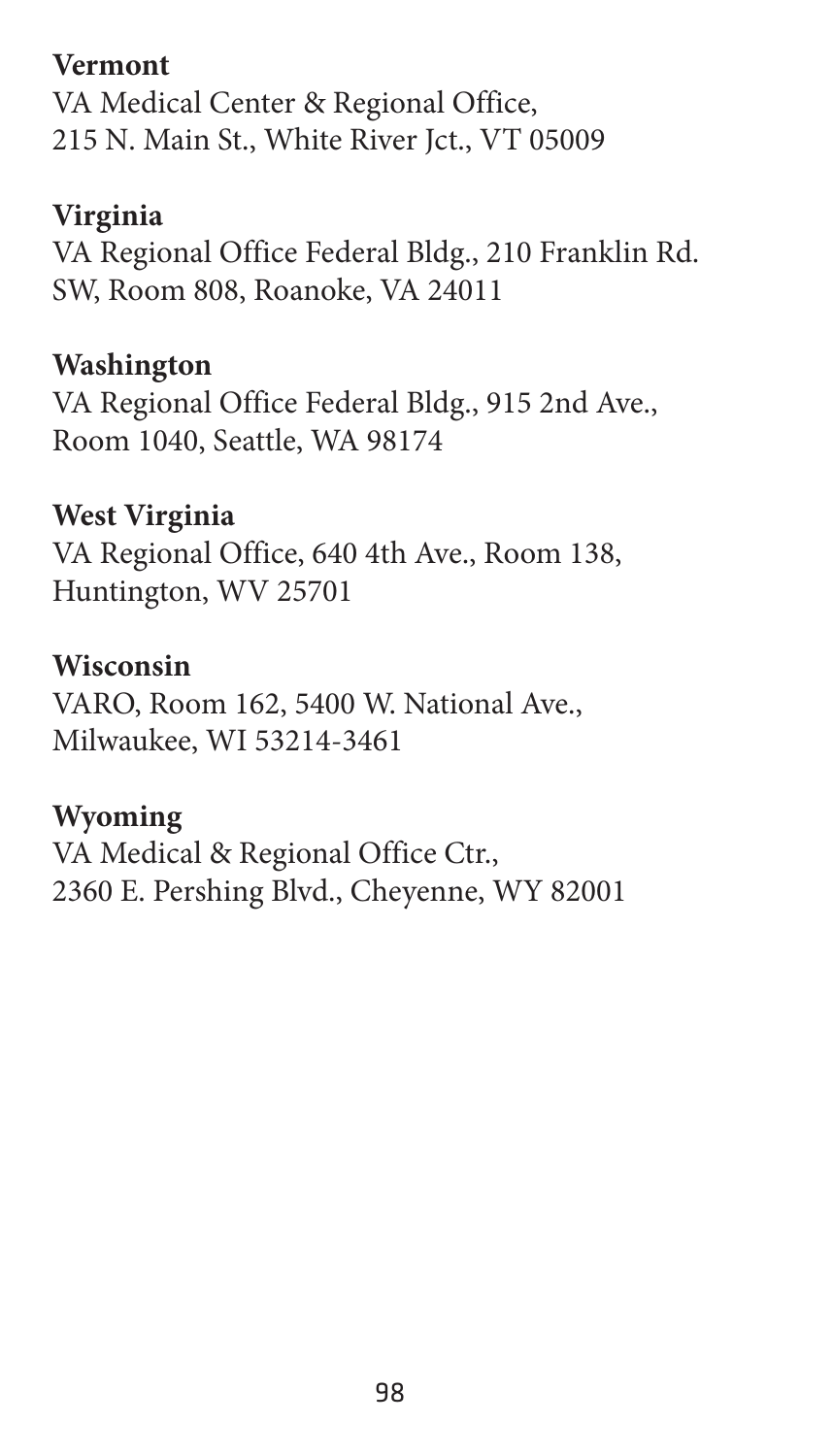#### **PAST NATIONAL COMMANDERS**

June 28–30, 1921 Cincinnati, Ohio Detroit, Michigan

Second Convention Capt. C. Hamilton Cook June 26–30, 1922 Buffalo, New York San Francisco, California

Third Convention **James A. McFarland** June 25–30, 1923 Dalton, Georgia Minneapolis, Minnesota

Fourth Convention Frank J. Irwin Salt Lake City, Utah

Fifth Convention John W. Mahan Omaha, Nebraska

June 21–28, 1926 Chicago, Illinois Atlanta, Georgia

Seventh Convention William E. Tate June 20–25, 1927 Atlanta, Georgia El Paso, Texas

Eighth Convention Millard W. Rice Denver, Colorado

Detroit, Michigan

Tenth Convention Capt. H. H. Weimer June 23–28, 1930 Chicago, Illinois New Orleans, Louisiana

Eleventh Convention E. Claude Babcock June 22–27, 1931 Washington, D.C. Wilkes-Barre, Pennsylvania

First Convention **Judge Robert S. Marx** 

June 23–28, 1924 New York City, New York

June 22–27, 1925 Bozeman, Montana

Sixth Convention Gen. John V. Clinnin

June 25–30, 1928 Minneapolis, Minnesota

Ninth Convention William J. Murphy June 23–28, 1929 Santa Ana, California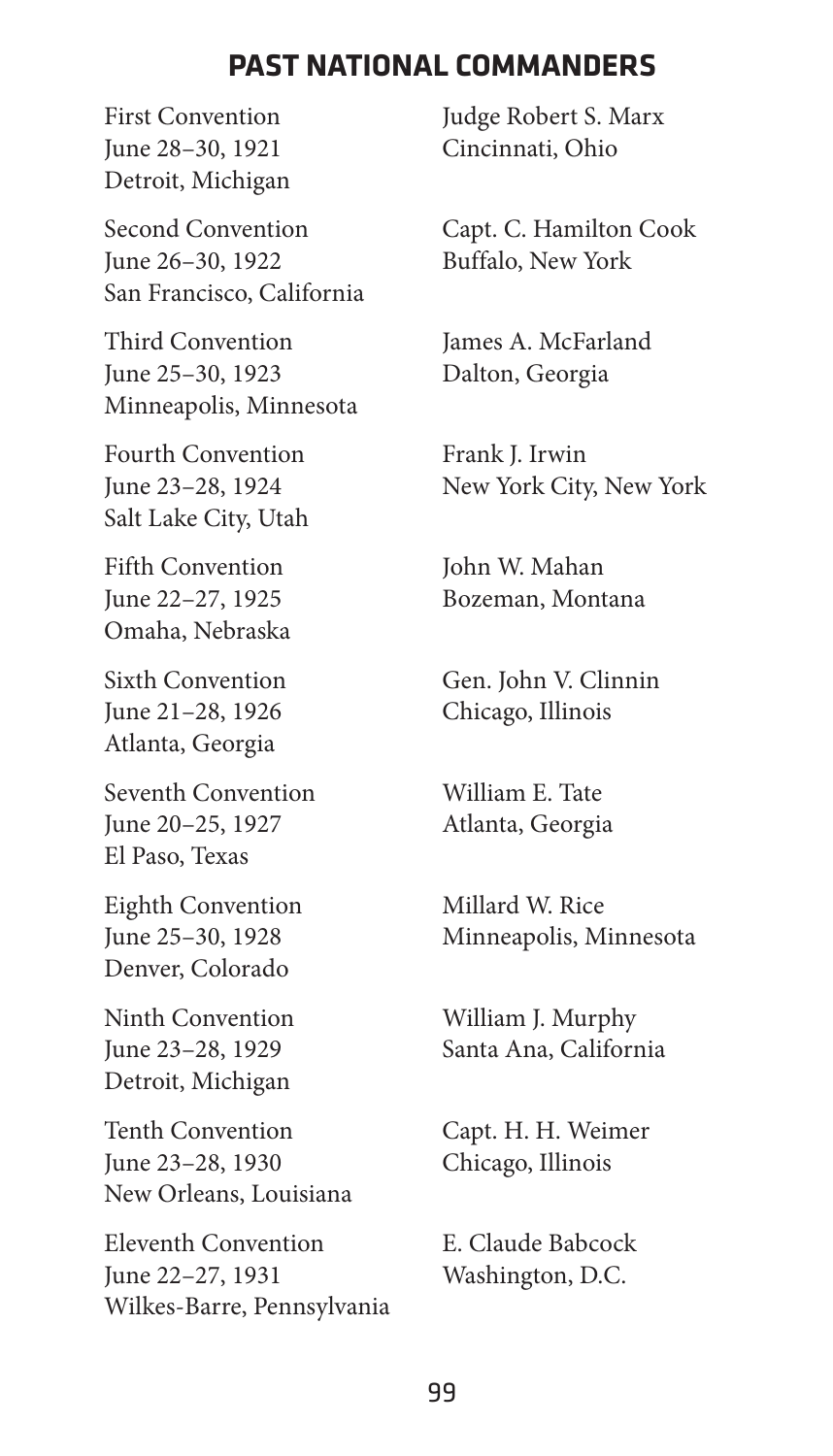Twelfth Convention William Conley San Diego, California

Thirteenth Convention Joe W. McQueen June 24–July 1, 1933 Kansas City, Missouri Cincinnati, Ohio

Fourteenth Convention Volney P. Mooney, Jr. June 30–July1, 1934 Los Angeles, California Colorado Springs, Colorado

Fifteenth Convention Marvin A. Harlan July 14–19, 1935 El Paso, Texas New Haven, Connecticut

Sixteenth Convention M. Froome Barbour July 20–25, 1936 Cincinnati, Ohio Milwaukee, Wisconsin

Seventeenth Convention Maple T. Harl July 31–August 7, 1937 Denver, Colorado Columbus, Ohio

Eighteenth Convention Owen Galvin August 13–20, 1938 Minneapolis, Minnesota Grand Rapids, Michigan

Nineteenth Convention Lewis J. Murphy July 30–August, 1939 South Bend, Indiana Boston, Massachusetts

Twentieth Convention Vincent E. Schoeck August 24–31, 1940 Detroit, Michigan Green Bay, Wisconsin

Twenty-first Convention Laurence R. Melton August 9–16, 1941 Dallas, Texas Louisville, Kentucky

Twenty-second Convention William J. Dodd 1942 August 15–Sept. 20, 1943 Conv. Postponed Jersey City, New Jersey

June 20–25, 1932 Los Angeles, California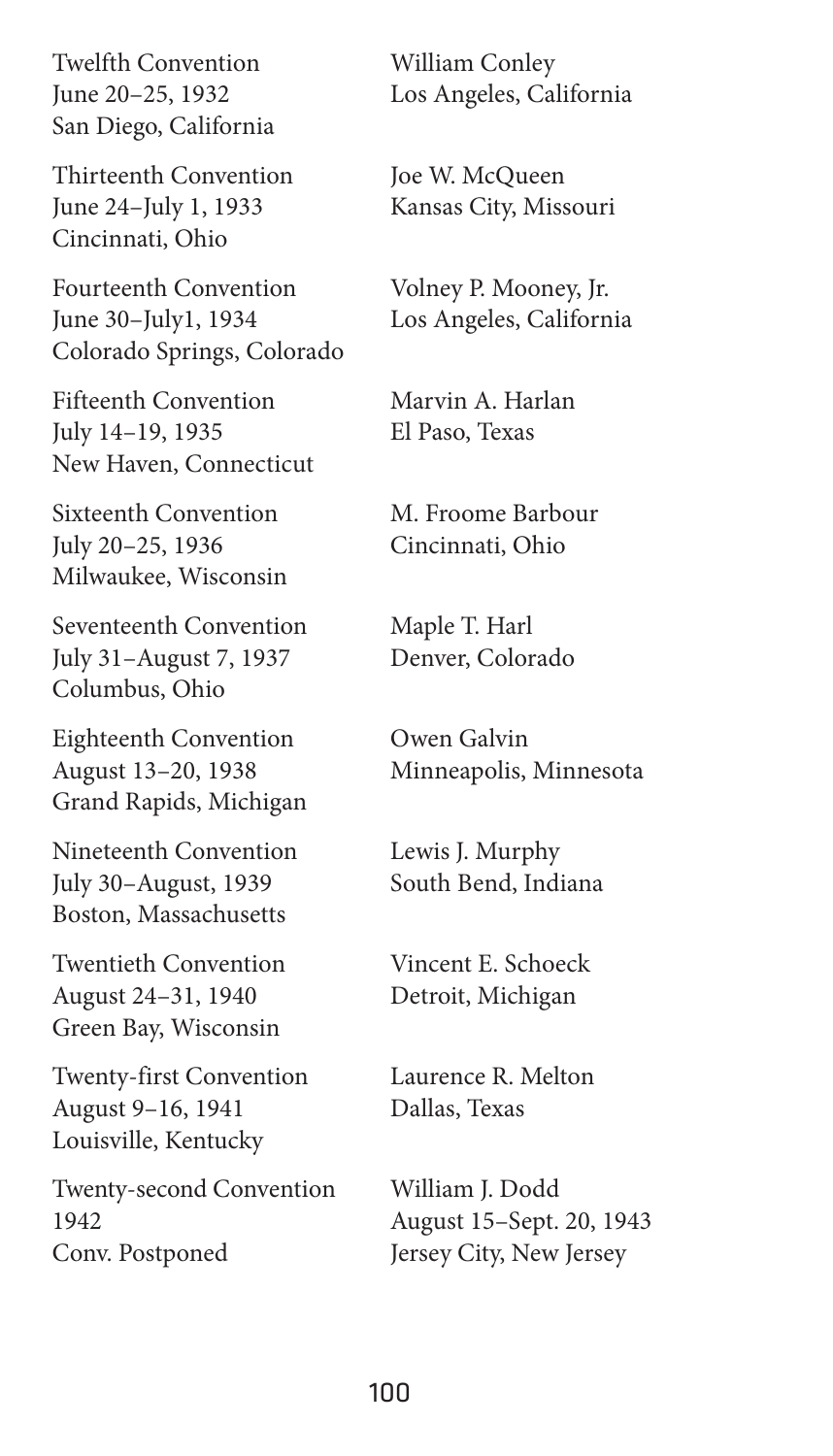Twenty-second Convention J. L. Monnahan September 17–20, 1943 Minneapolis, Minnesota New York City, New York

Twenty-third Convention Milton D. Cohn September 12–15, 1944 Buffalo, New York Denver, Colorado

Twenty-fourth Convention Dow V. Walker October 19–23, 1945 Newport, Oregon Chicago, Illinois

Twenty-fifth Convention Lloyd F. Oleson September 2–6, 1946 Ventura, California Portland, Oregon

Twenty-sixth Convention John L. Golob August 17–23, 1947 Hibbing, Minnesota Las Vegas, Nevada

August 15–21, 1948 San Antonio, Texas New York City, New York

Twenty-eighth Convention David M. Brown August 14–20, 1949 Akron, Ohio Cleveland, Ohio

Twenty-ninth Convention Boniface R. Maile August 13–20, 1950 Grosse Pointe, Michigan San Francisco, California

Thirtieth Convention Ewing W. Mays August 12–18, 1951 Little Rock, Arkansas Milwaukee, Wisconsin

Thirty-first Convention Floyd L. Ming August 10–16, 1952 Bakersfield, California Boston, Massachusetts

Thirty-second Convention Howard W. Watts August 23–29, 1953 Indianapolis, Indiana Kansas City, Missouri

Twenty-seventh Convention Gen. Jonathan M. Wainwright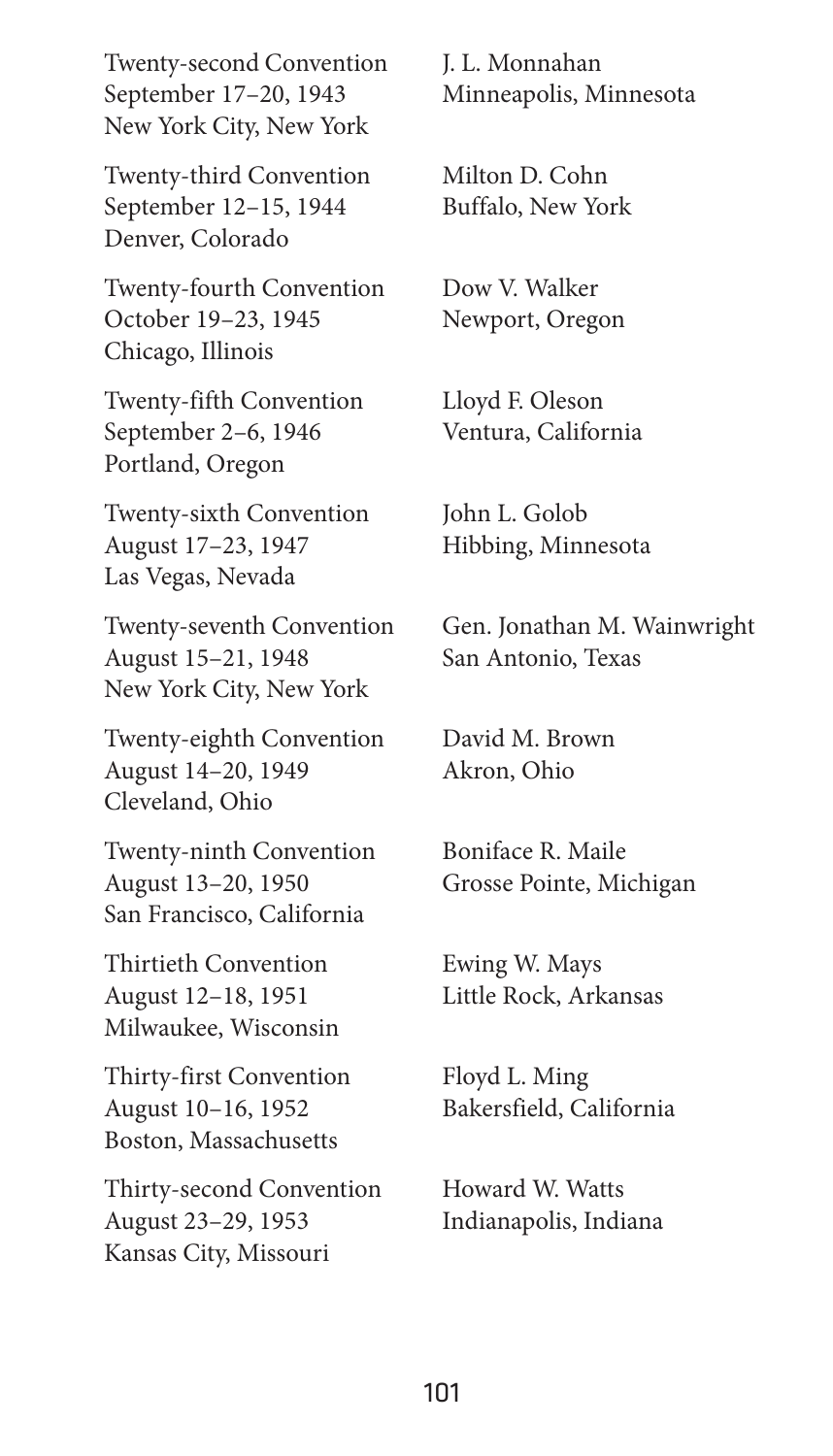August 15–20, 1954 Shelbyville, Tennessee Miami Beach, Florida

Thirty-fourth Convention Gen. Melvin J. Maas August 14–20, 1955 Chevy Chase, Maryland Des Moines, Iowa

Thirty-fifth Convention Joseph L. Burke August 19–25, 1956 Bayonne, New Jersey San Antonio, Texas

Thirty-sixth Convention Paul E. Frederick, Jr. August 18–24, 1957 Cincinnati, Ohio Buffalo, New York

Thirty-seventh Convention David B. Williams August 10–16, 1958 Boston, Massachusetts Louisville, Kentucky

Thirty-eighth Convention Bill H. Fribley August 16–22, 1959 Crestline, Kansas Miami Beach, Florida

Thirty-ninth Convention W. O. Cooper August 21–27, 1960 Dallas, Texas Seattle, Washington

Fortieth Convention Francis R. Buono St. Louis, Missouri

Forty-first Convention Peter L. Dye August 20–24, 1962 Denver, Colorado Atlantic City, New Jersey

Forty-second Convention Douglas H. McGarrity August 19–25, 1963 Allen Park, Michigan Miami Beach, Florida

Forty-third Convention William G. Dwyer August 17–21, 1964 San Diego, California Phoenix, Arizona

Thirty-third Convention Judge Alfred L. English

August 23–26, 1961 Whitestone, L.I., New York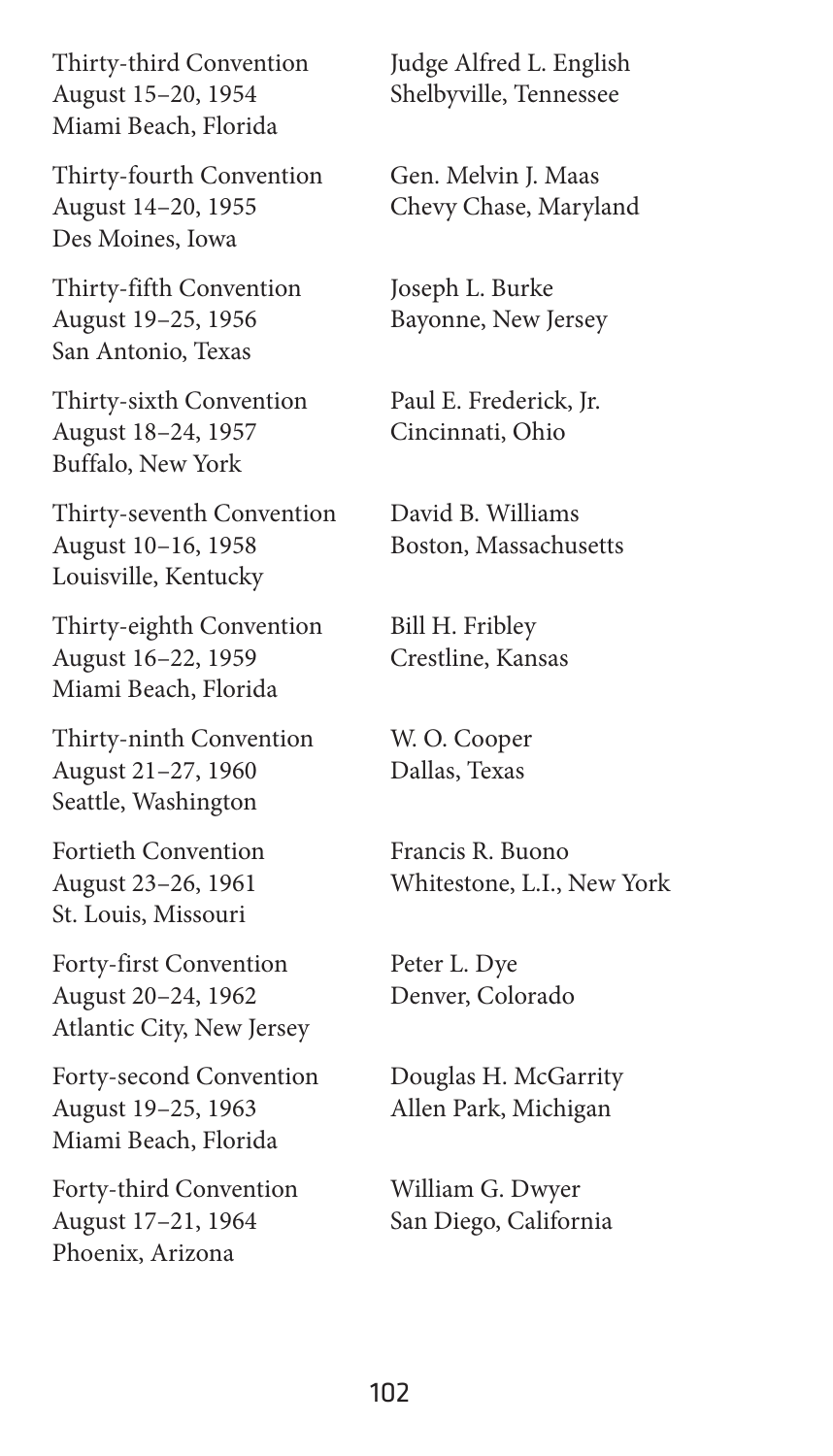Forty-fourth Convention Claude L. Callegary August 1–6, 1965 Baltimore, Maryland New Orleans, Louisiana

Forty-fifth Convention John W. Unger, Sr. August 8–12, 1966 Danville, Illinois New York City, New York

Forty-sixth Convention Francis J. Beaton July 31–August 4, 1967 Fargo, North Dakota Denver, Colorado

Forty-seventh Convention Wayne L. Sheirbon August 18–23, 1968 Seattle, Washington Philadelphia, Pennsylvania

Forty-eighth Convention Raymond P. Neal August 25–29, 1969 Daly City, California Miami Beach, Florida

Forty-ninth Convention Cecil W. Stevenson July 26–August 1, 1970 Jonesboro, Arkansas Los Angeles, California

Fiftieth Convention Edward T. Conroy August 8–13, 1971 Bowie, Maryland Detroit, Michigan

Fifty-first Convention Jack O. Hicks August 21–25, 1972 La Rue, Ohio St. Louis, Missouri

Fifty-second Convention John T. Soave August 12–18, 1973 East Detroit, Michigan Miami Beach, Florida

Fifty-third Convention Walter T. Greaney New Orleans, Louisiana

Fifty-fourth Convention Lyle C. Pearson Honolulu, Hawaii

August 4–10, 1974 Jamaica Plain, Massachusetts

August 31–Sept. 3, 1975 North Mankato, Minnesota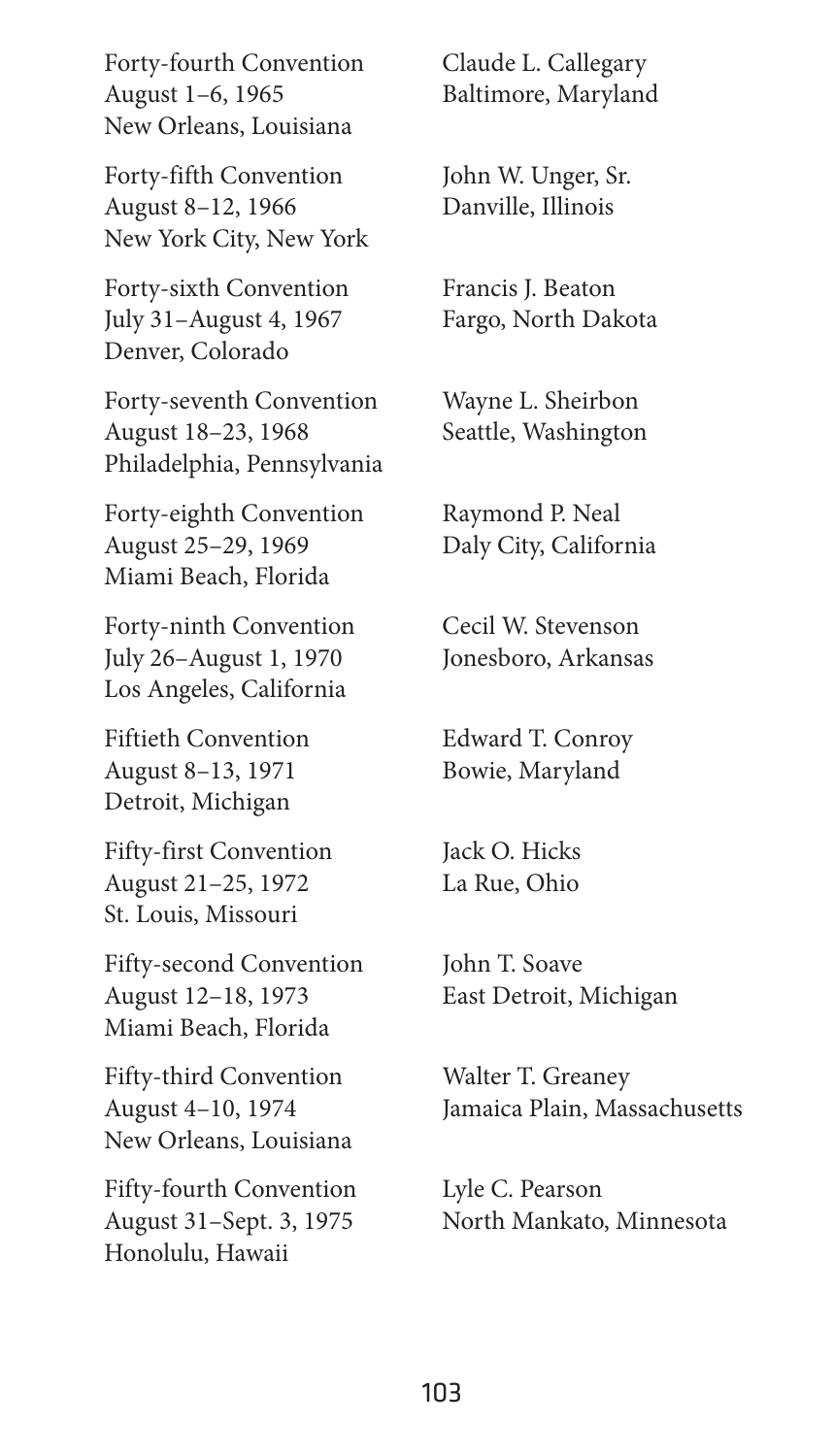Fifty-fifth Convention Frank J. Randazzo Miami Beach, Florida

Fifty-sixth Convention Oliver E. Meadows July 10–14, 1977 Godley, Texas Las Vegas, Nevada

Fifty-seventh Convention Billy O. Hightower August 13–17, 1978 Grand Junction, Colorado San Francisco, California

Fifty-eighth Convention Paul L. Thompson July 15–19, 1979 Baltimore, Maryland Boston, Massachusetts

Fifty-ninth Convention Stan Pealer Honolulu, Hawaii

Sixtieth Convention Sherman E. Roodzant July 12-16, 1981 Santa Ana, California Miami Beach, Florida

Sixty-first Convention Edward G. Galian July 18–22, 1982 New York, New York Las Vegas, Nevada

Sixty-second Convention Dennis A. Joyner July 31–August 4, 1983 Apollo, Pennsylvania Los Angeles, California

Sixty-third Convention Chad Colley August 26–30, 1984 Barling, Arkansas Washington, D.C.

Sixty-fourth Convention Albert H. Linden, Jr. New Orleans, Louisiana

Reno, Nevada

August 1–5, 1976 East Meadow, New York

July 25–28, 1980 Holts Summit, Missouri

July 21–25, 1985 Camp Springs, Maryland

Sixty-fifth Convention Kenneth G. Musselmann July 20–24, 1986 Huntington Beach, California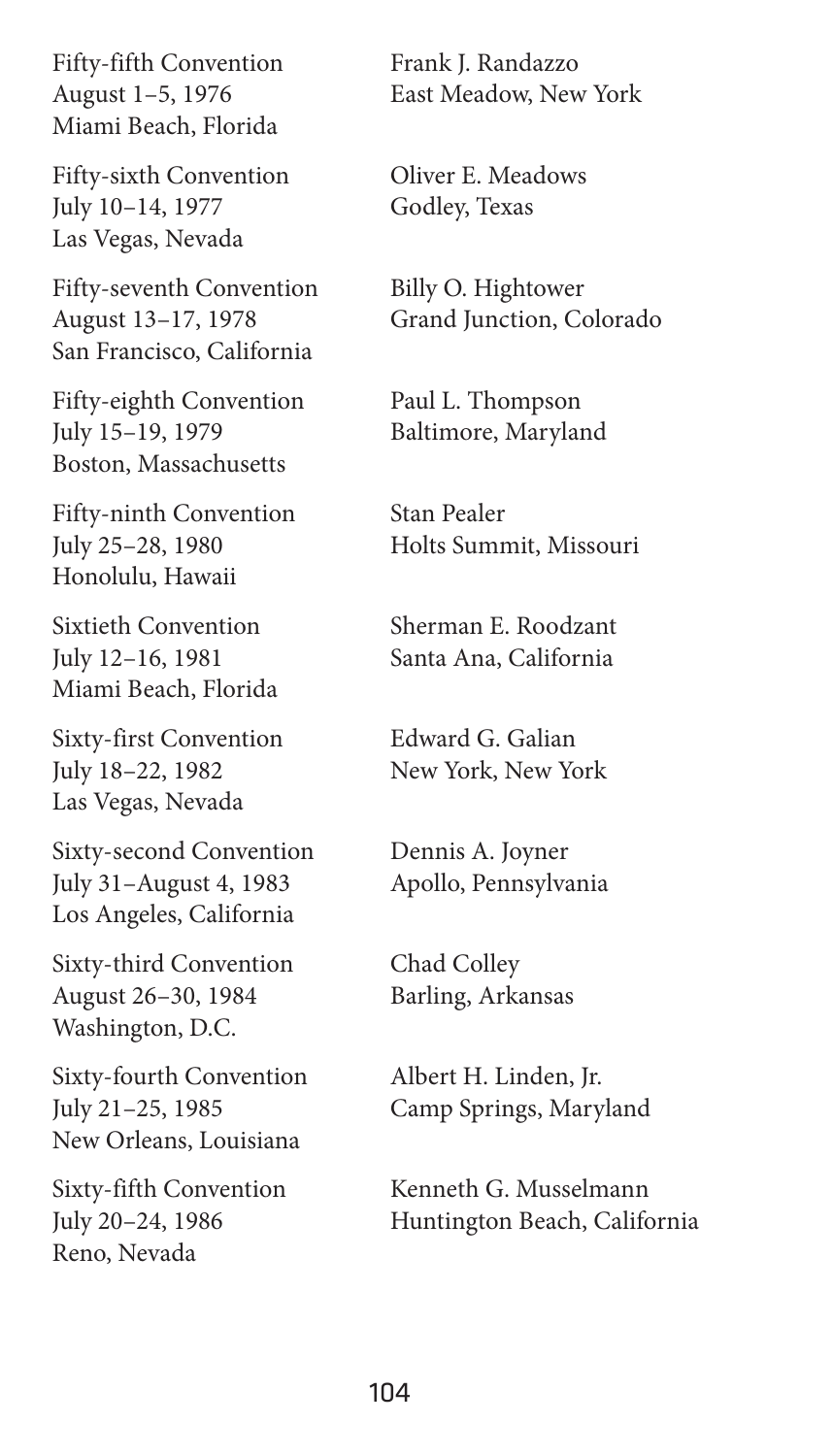Sixty-sixth Convention Gene A. Murphy Atlanta, Georgia

Sixty-seventh Convention Billy E. Kirby July 24–28, 1988 Clifton, Texas Dallas, Texas

Sixty-eighth Convention Vernon V. Cardosi July 30–August 3, 1989 Saugus, Massachusetts Las Vegas, Nevada

Sixty-ninth Convention Joseph E. Andry July 28–August 2, 1990 Westerville, Ohio Anaheim, California

Seventieth Convention Cleveland Jordan July 27–August 1, 1991 Washington, D.C. New Orleans, Louisiana

Seventy-first Convention Joseph C. Zengerle August 1–6, 1992 Washington, D.C. Reno, Nevada

Seventy-second Convention Richard E. Marbes August 14–19, 1993 Green Bay, Wisconsin San Francisco, California

Seventy-third Convention Donald A. Sioss August 20–25, 1994 Miller Place, New York Chicago, Illinois

Seventy-fourth Convention Thomas A. McMasters, III July 22–27, 1995 Sterling Heights, Michigan Las Vegas, Nevada

Seventy-fifth Convention Gregory C. Reed July 27–August 1, 1996 Indianapolis, Indiana New Orleans, Louisiana

Seventy-sixth Convention Harry R. McDonald, Jr. August 16–21, 1997 Crestview, Florida Las Vegas, Nevada

August 16–20, 1987 Sioux Falls, South Dakota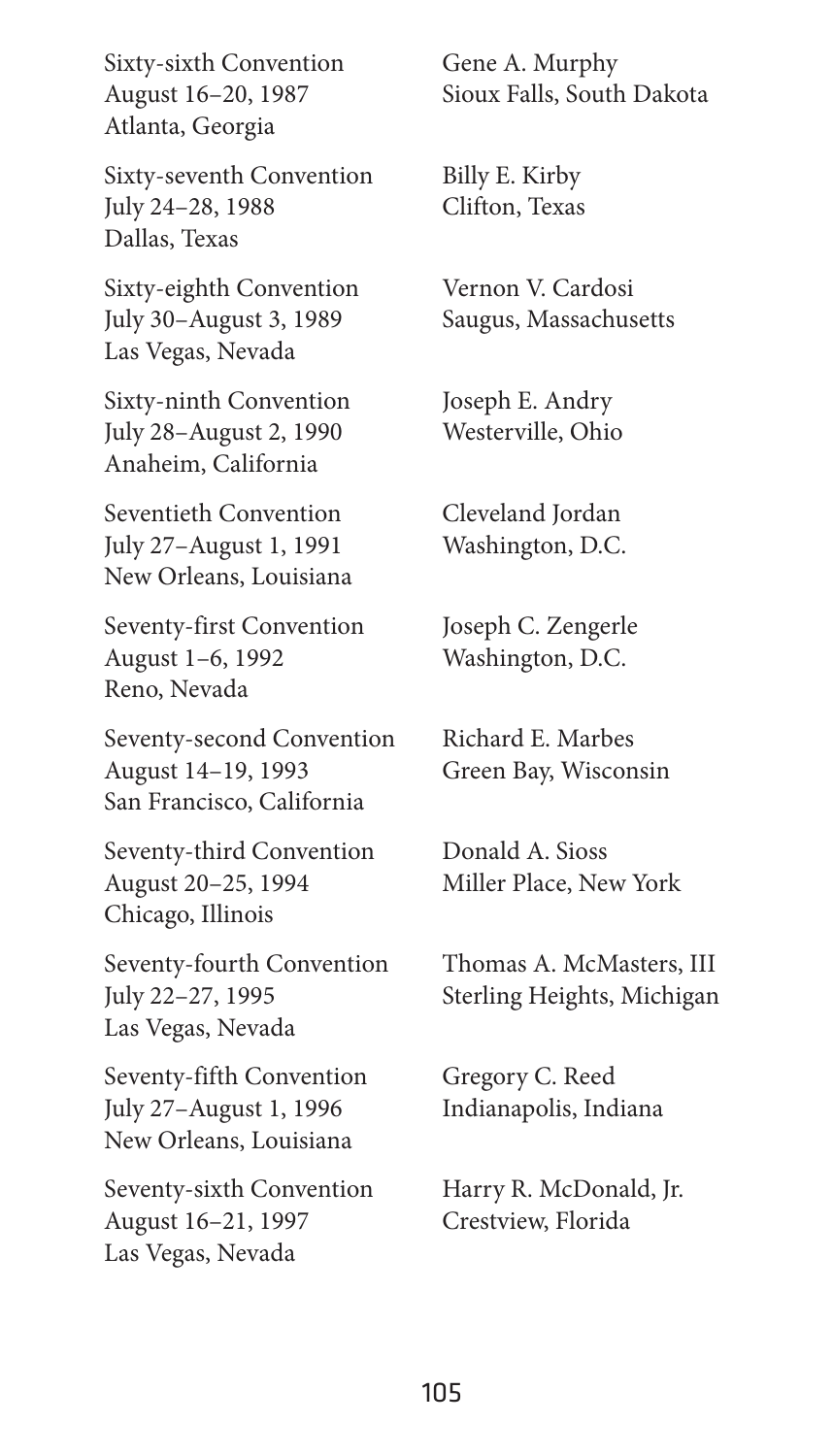Seventy-seventh Convention Andrew A. Kistler August 21–25, 1998 Franklin, Pennsylvania Las Vegas, Nevada

Seventy-eighth Convention Michael E. Dobmeier August 21–25, 1999 Grand Forks, North Dakota Orlando, Florida

Seventy-ninth Convention Armando C. Albarran August 19–24, 2000 San Antonio, Texas Reno, Nevada

Eightieth Convention George H. Steese, Jr. July 28–August 2, 2001 Fresno, California Miami Beach, Florida

Eighty-first Convention Edward R. Heath, Sr. August 10–14, 2002 Mechanic Falls, Maine Dallas, Texas

Eighty-second Convention Alan W. Bowers August 16–19, 2003 Royalston, Massachusetts New Orleans, Louisiana

Eighty-third Convention James E. Sursely July 31–August 3, 2004 Apopka, Florida Reno, Nevada

Eighty-fourth Convention Paul W. Jackson Las Vegas, Nevada

Eighty-fifth Convention Bradley S. Barton August 12–15, 2006 Tualatin, Oregon Chicago, Illinois

Eighty-sixth Convention Robert T. Reynolds August 11–14, 2007 Alexandria, Virginia New Orleans, Louisiana

Eighty-seventh Convention Raymond E. Dempsey August 9–12, 2008 Des Plaines, Illinois Las Vegas, Nevada

August 14–17, 2005 Colorado Springs, Colorado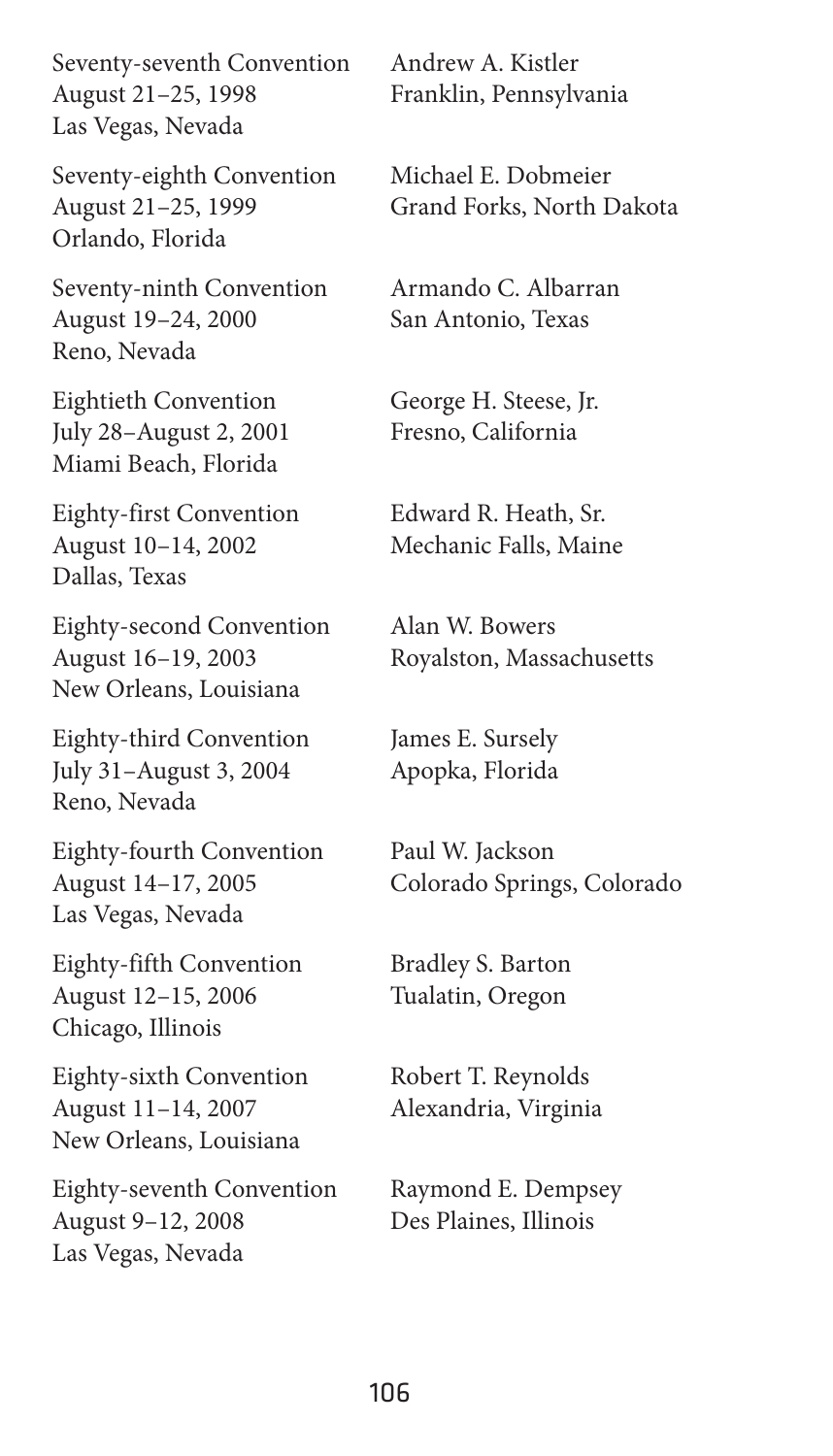Eighty-eighth Convention Roberto Barrera August 22–25, 2009 Del Rio, Texas Denver, Colorado

Eighty-ninth Convention Wallace E. Tyson Atlanta, Georgia

Ninetieth Convention Donald L. Samuels August 6–9, 2011 Gallatin, Tennessee New Orleans, Louisiana

Ninety-first Convention Larry A. Polzin August 4–7, 2012 Sylmar, California Las Vegas, Nevada

Ninety-second Convention Joseph W. Johnston August 10–13, 2013 Williamsburg, Ohio Orlando, Florida

Ninety-third Convention Ron F. Hope Las Vegas, Nevada

Ninety-fourth Convention Moses A. McIntosh, Jr. August 8–11, 2015 Hephzibah, Georgia Denver, Colorado

Ninety-fifth Convention David W. Riley July 31–August 3, 2016 Semmes, Alabama Atlanta, Georgia

July 29–August 1, 2017 Vallejo, California New Orleans, Louisiana

Ninety-seventh Convention Dennis R. Nixon July 14–17, 2018 China Spring, Texas Reno, Nevada

Ninety-eighth Convention Stephen Whitehead August 3–6, 2019 Rosemount, Minnesota Orlando, Florida

July 31–August 2, 2010 Fayetteville, North Carolina

August 9–12, 2014 Clemmons, North Carolina

Ninety-sixth Convention Delphine Metcalf-Foster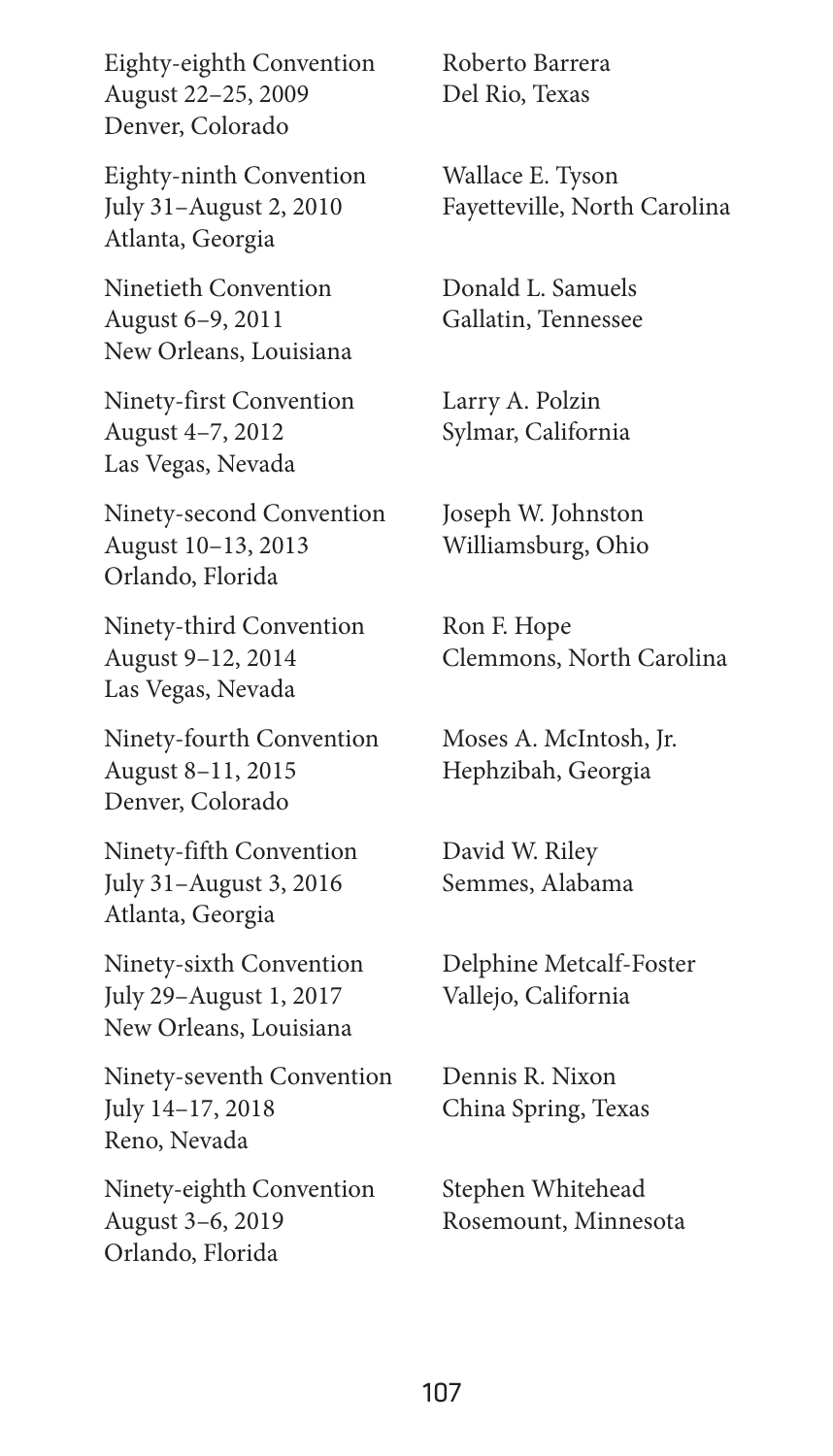Ninety-ninth Convention Stephen Whitehead<br>2020 Rosemount, Minnes Conv. Postponed

Rosemount, Minnesota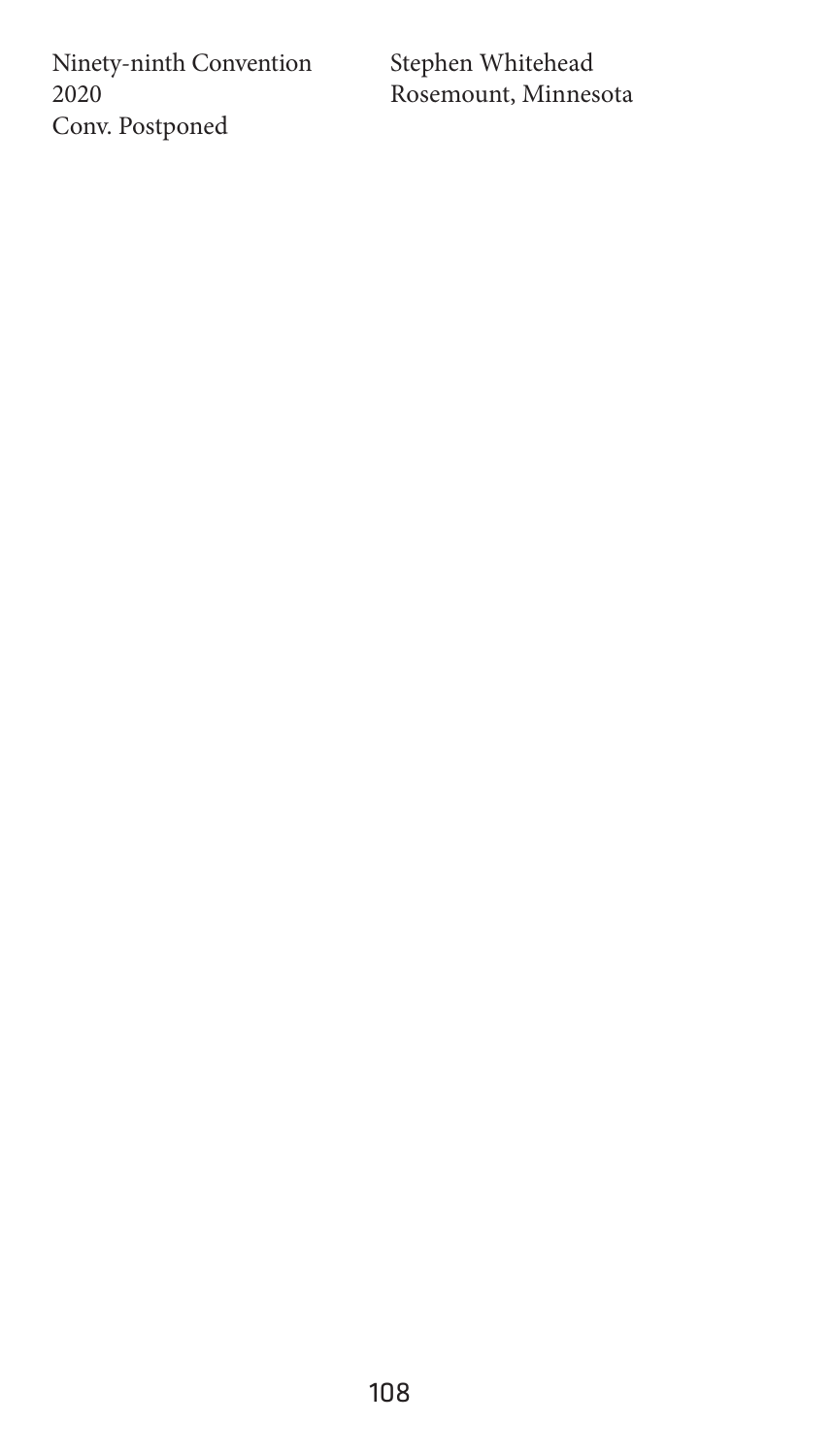#### **NATIONAL ADJUTANTS**

**Raymond A. Lasance** 1921–1924

> **Oliver S. Perry** 1924–1925

**Vivian D. Corbly** 1925–1958

**John E. Feighner** 1958–1962

**Denvel D. Adams** 1962–1988

**Charles E. Joeckel, Jr.** 1988–1993

**Denvel D. Adams** 1993–1994

**Arthur H. Wilson** 1994–2013

**J. Marc Burgess** 2013–present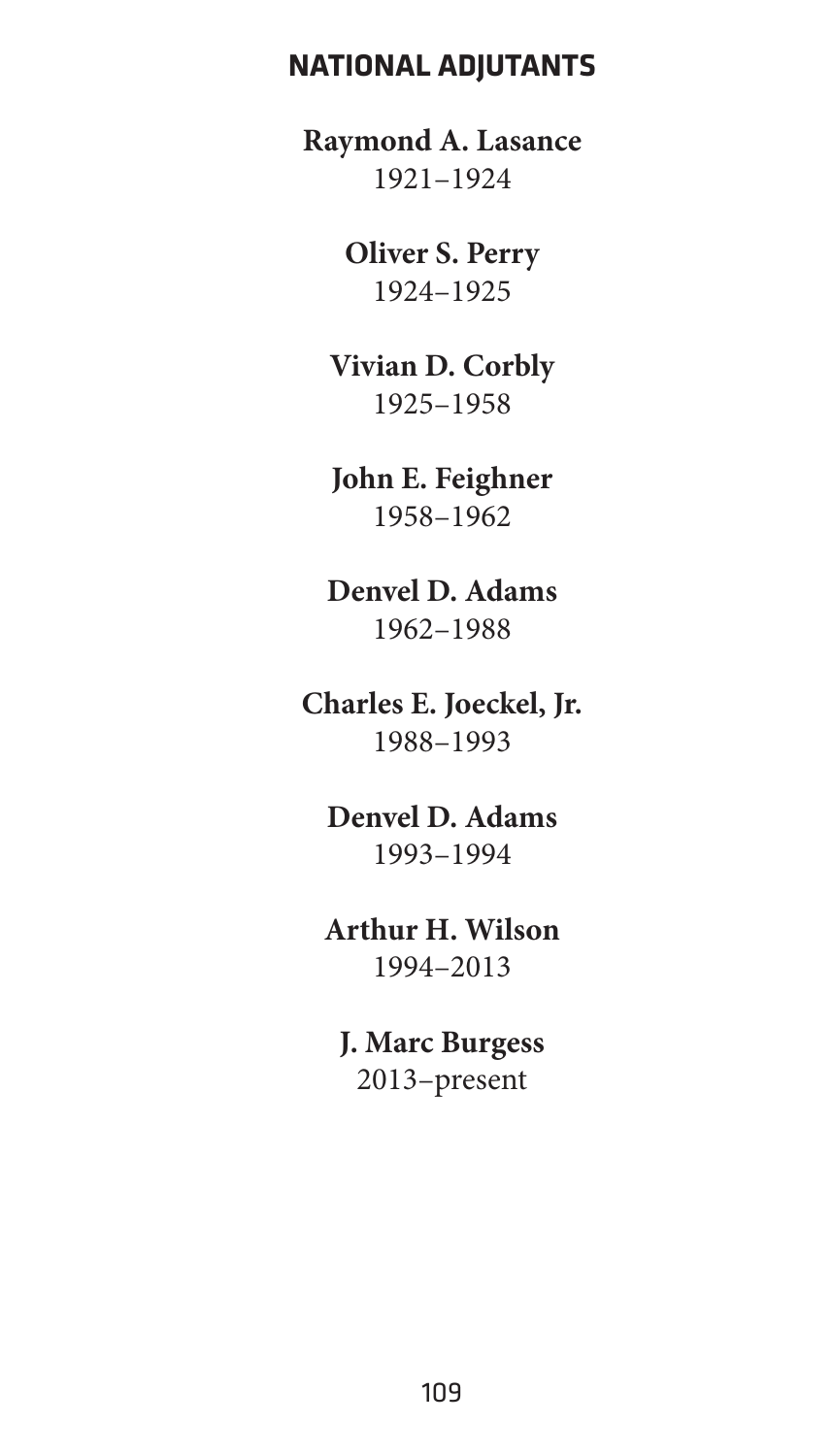### **INDEX**

| A                                                  |
|----------------------------------------------------|
| ABSENTEE BALLOT, Voting by, prohibited  11, 39, 41 |
| <b>ACCUMULATION OF FUNDS</b>                       |
|                                                    |
| ADVISOR, National Convention Committees  13, 16    |
|                                                    |
| ALLEGIANCE, by subordinate units  38, 46, 70, 71   |
| <b>ALTERNATES</b>                                  |
| to Delegates to National Convention  8, 10, 15     |
| to National Executive Committeemen  20, 33         |
| <b>AMENDMENT</b>                                   |
|                                                    |
|                                                    |
|                                                    |
|                                                    |
|                                                    |
| ASSIGNMENT & COORDINATION, Committee on 13, 16     |
|                                                    |
| AUDITS,                                            |
|                                                    |
|                                                    |
|                                                    |
| <b>AUXILIARIES</b>                                 |
|                                                    |
|                                                    |
| в                                                  |
|                                                    |
|                                                    |
|                                                    |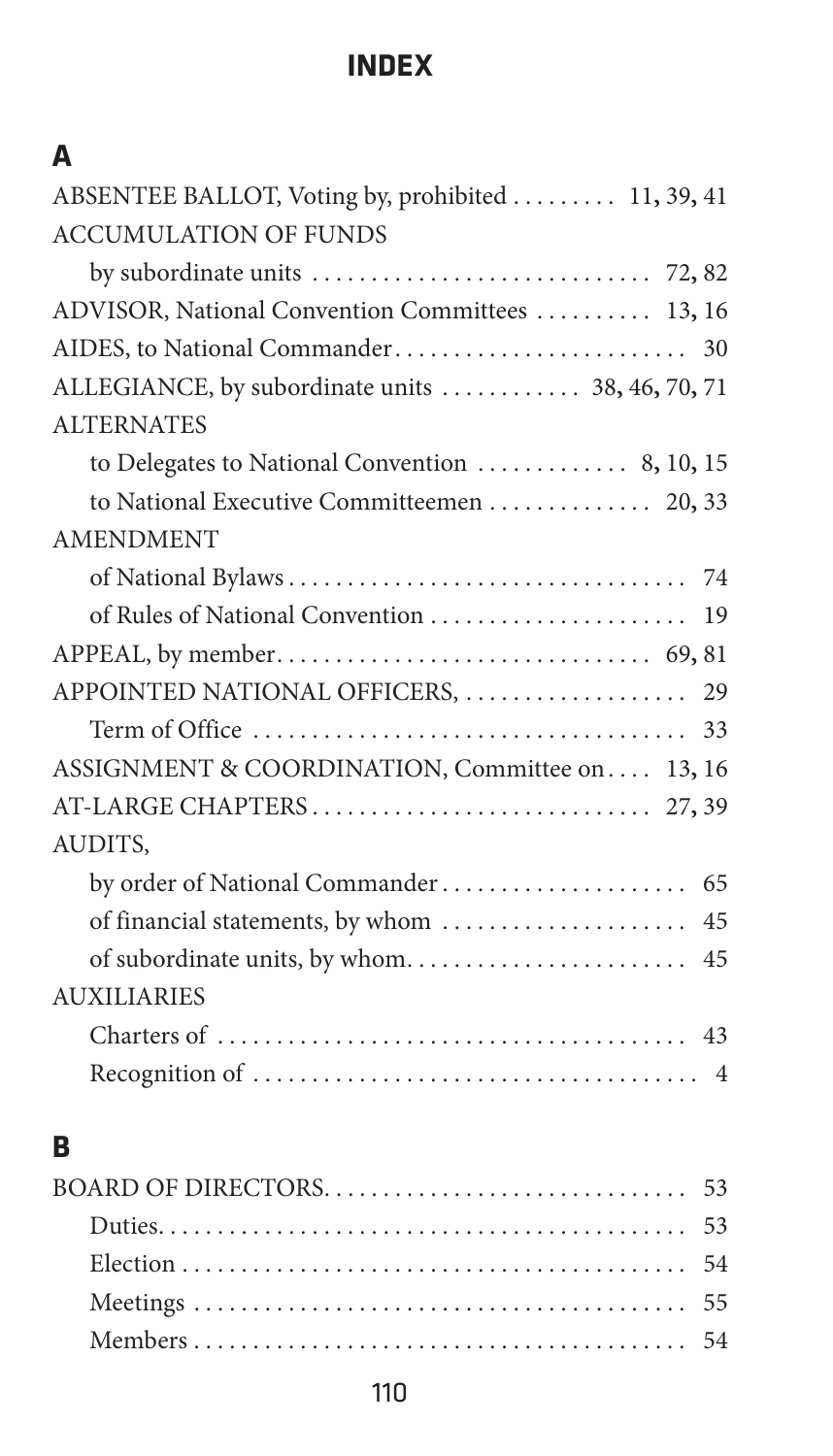| BONDING, the National Organization |  |
|------------------------------------|--|
|                                    |  |
|                                    |  |
|                                    |  |
|                                    |  |

## **C**

| CAUSE MARKETING REVENUE SHARING |
|---------------------------------|
|                                 |

| 87                                                                                                 |
|----------------------------------------------------------------------------------------------------|
| CERTIFICATE, of Merit by National Organization<br>74                                               |
| 32                                                                                                 |
| <b>CHAPTERS</b>                                                                                    |
| 41                                                                                                 |
| 40                                                                                                 |
| 40                                                                                                 |
| 43                                                                                                 |
| 41                                                                                                 |
| $\text{Records}, \text{Reports} \dots \dots \dots \dots \dots \dots \dots \dots \dots \dots$<br>42 |
|                                                                                                    |
| Suspension & Revocation of<br>24                                                                   |
| CHIEF OF STAFF, National<br>30                                                                     |
| COMMITTEES, of National Convention 16                                                              |
|                                                                                                    |
|                                                                                                    |
|                                                                                                    |
|                                                                                                    |
|                                                                                                    |
|                                                                                                    |
|                                                                                                    |
|                                                                                                    |
|                                                                                                    |
| CORPORATE ORGANIZATION, Nature of. 73                                                              |
| COUNTY COUNCILS, as subordinate units  28,76                                                       |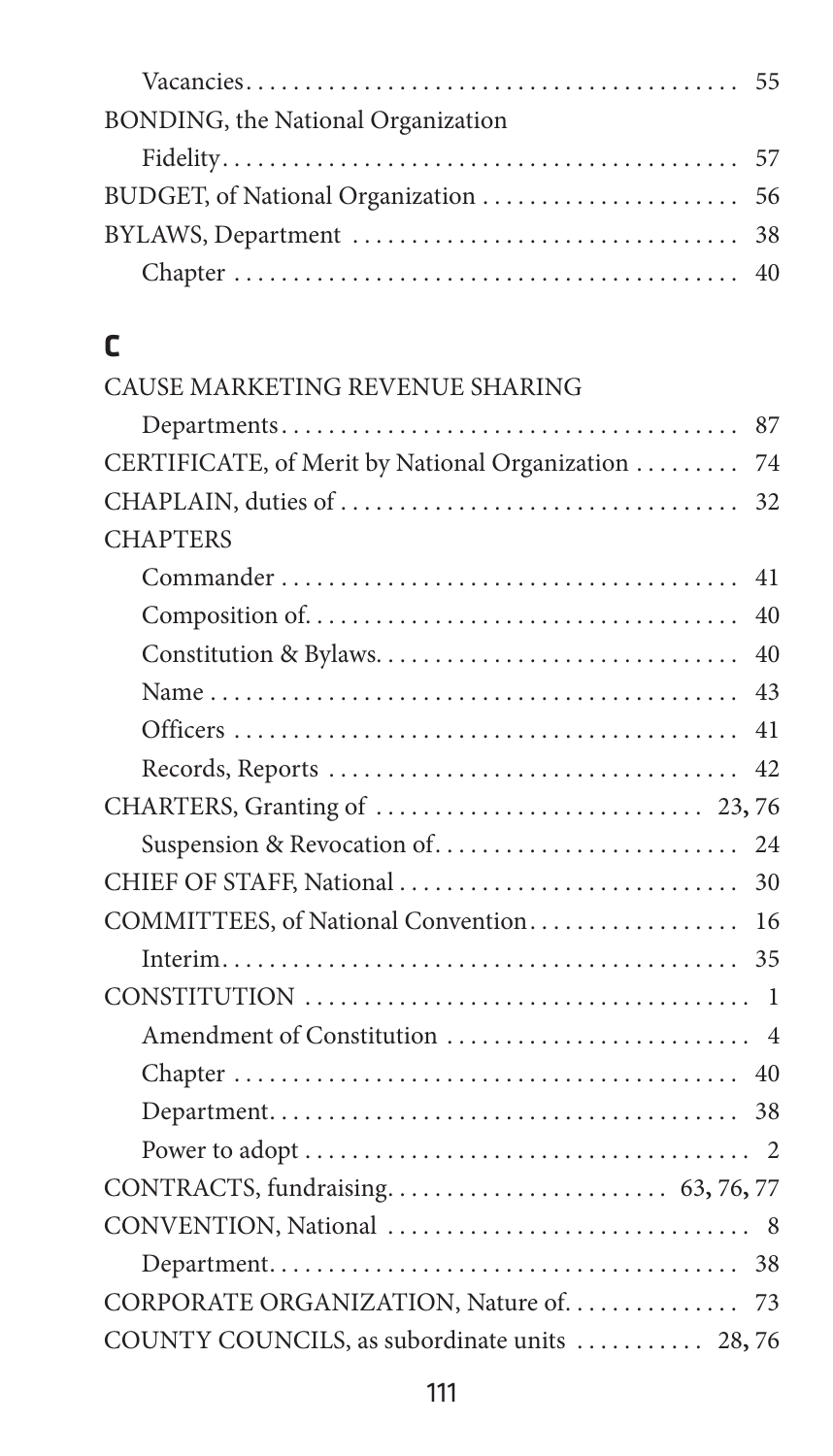## **D**

| DAV AUXILIARY  4, 28, 43, 45, 53, 58, 61, 64, 75                                            |
|---------------------------------------------------------------------------------------------|
|                                                                                             |
| Units thereof, disposition of assets on dissolution  28                                     |
|                                                                                             |
|                                                                                             |
| <b>DELEGATES</b>                                                                            |
|                                                                                             |
| Voting by, National Convention. 10, 11                                                      |
|                                                                                             |
|                                                                                             |
| 38                                                                                          |
| 38                                                                                          |
| 35                                                                                          |
| 35                                                                                          |
| 36                                                                                          |
| DEPOSITORIES, designation of<br>57                                                          |
| DISABLED AMERICAN VETERANS, use of name<br>64                                               |
| DISCIPLINARY ACTIONS, members<br>66                                                         |
| DISSOLUTION, of National Organization<br>73                                                 |
| 22                                                                                          |
|                                                                                             |
|                                                                                             |
| DUES, amount $\ldots \ldots \ldots \ldots \ldots \ldots \ldots \ldots \ldots \ldots \ldots$ |
|                                                                                             |
| DURING TIME OF WAR, defined  48                                                             |

## **E**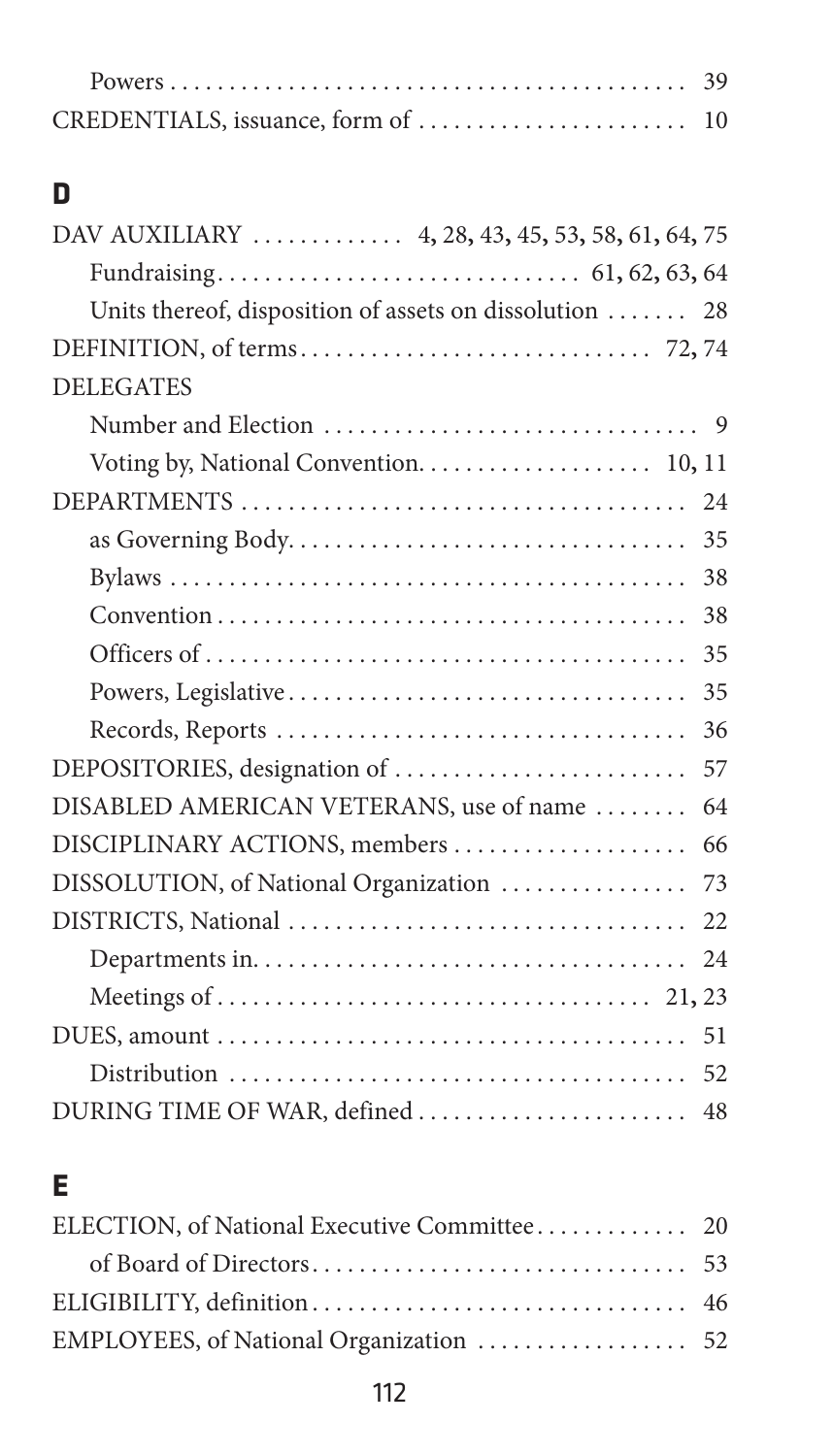## **F**

| FINANCIAL STATEMENTS                |
|-------------------------------------|
|                                     |
|                                     |
|                                     |
| FISCAL (ACCOUNTING) YEAR            |
|                                     |
|                                     |
|                                     |
| FORGET-ME-NOT, Drives  62,79        |
|                                     |
|                                     |
| Chapters, DAV Auxiliary  61, 62, 63 |
|                                     |
|                                     |
|                                     |
|                                     |
|                                     |

## **G**

## **H**

|--|--|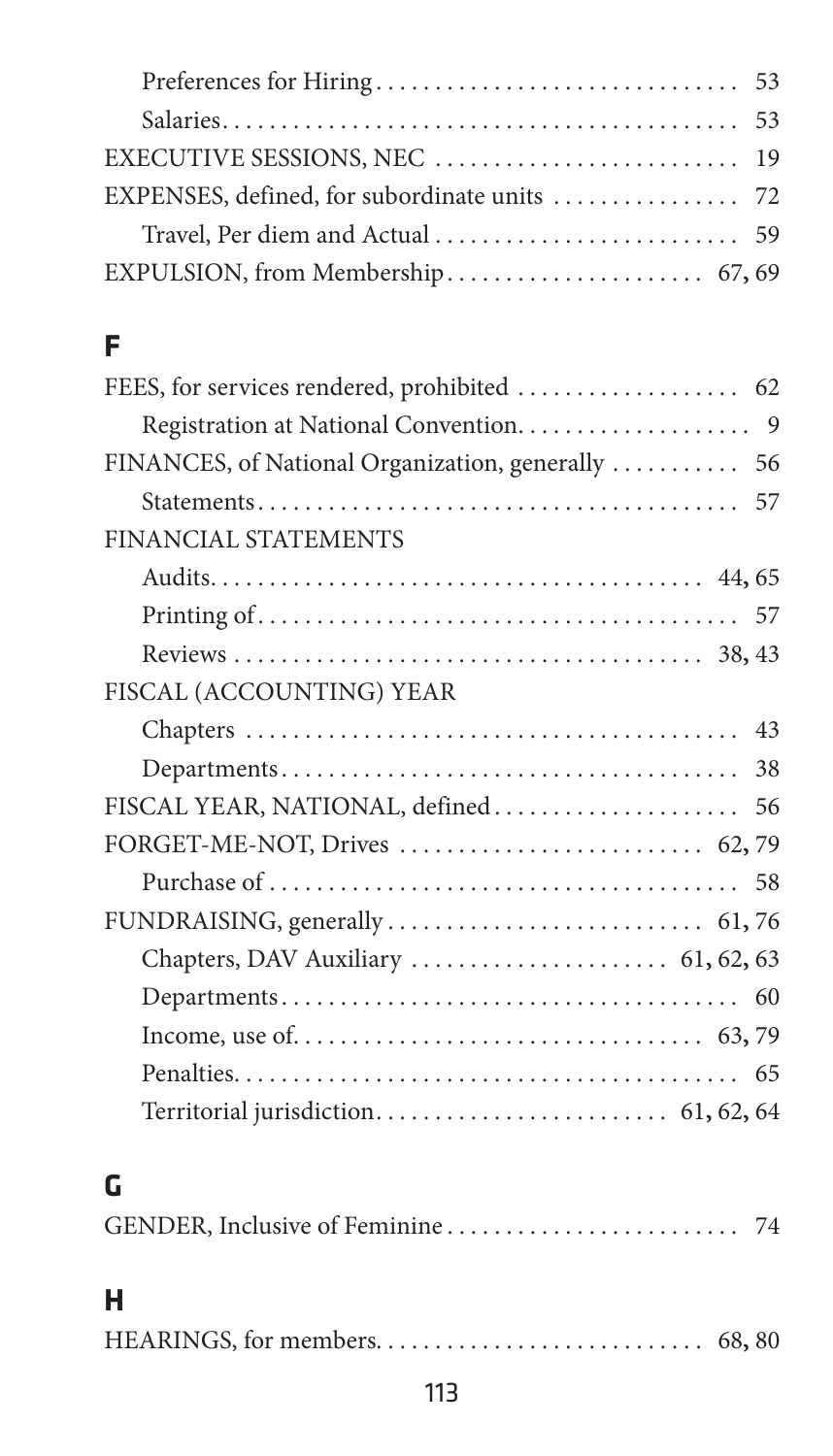## **I**

#### INCORPORATIONS, AFFILIATIONS AND OTHER

## **L**

| LIFE MEMBERSHIP PROGRAM & FUND 58 |  |
|-----------------------------------|--|
|                                   |  |
|                                   |  |
|                                   |  |

#### **M**

| 52                             |  |
|--------------------------------|--|
| 50                             |  |
| 50                             |  |
| MEMBERSHIP YEAR, defined<br>56 |  |
|                                |  |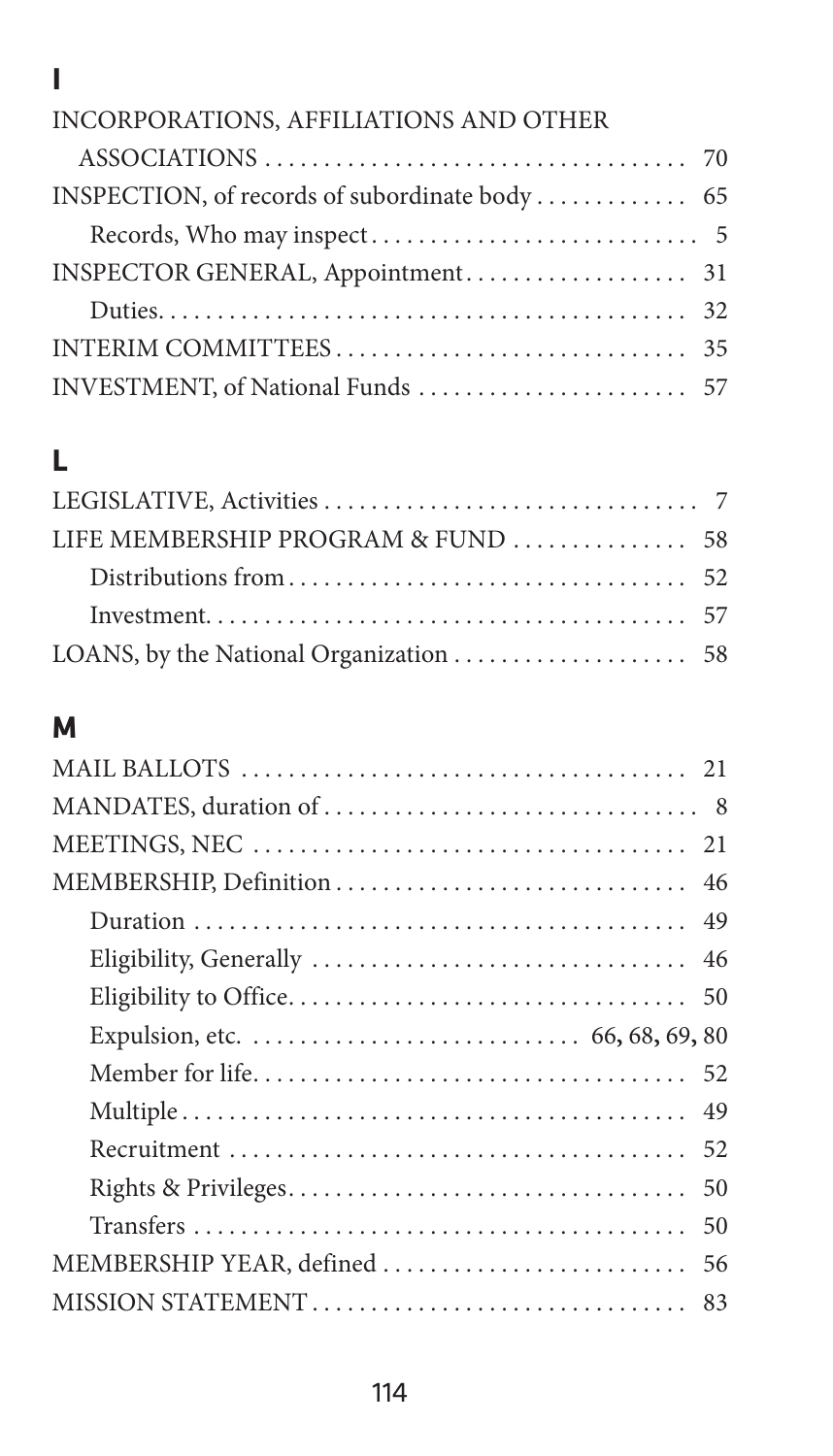## **N**

| NAME AND SYMBOLS OF ORGANIZATION               |
|------------------------------------------------|
|                                                |
| NAMES AND ADDRESSES OF MEMBERS.                |
| 73                                             |
| NATIONAL ADJUTANT                              |
| 29                                             |
|                                                |
| 30                                             |
| 53                                             |
| NATIONAL CHAPLAIN                              |
| 32                                             |
| NATIONAL COMMANDER                             |
| 30                                             |
| 53                                             |
| NATIONAL COMPTROLLER, Authority<br>57          |
| NATIONAL CONVENTION                            |
|                                                |
| 8                                              |
|                                                |
|                                                |
| NATIONAL EMPLOYEES. See EMPLOYEES, of National |
| Organization                                   |
| NATIONAL EXECUTIVE COMMITTEE                   |
|                                                |
| 3                                              |
|                                                |
|                                                |
|                                                |
| Regulations. See REGULATIONS                   |
|                                                |
| NATIONAL JUDGE ADVOCATE                        |
| 31                                             |
| 32                                             |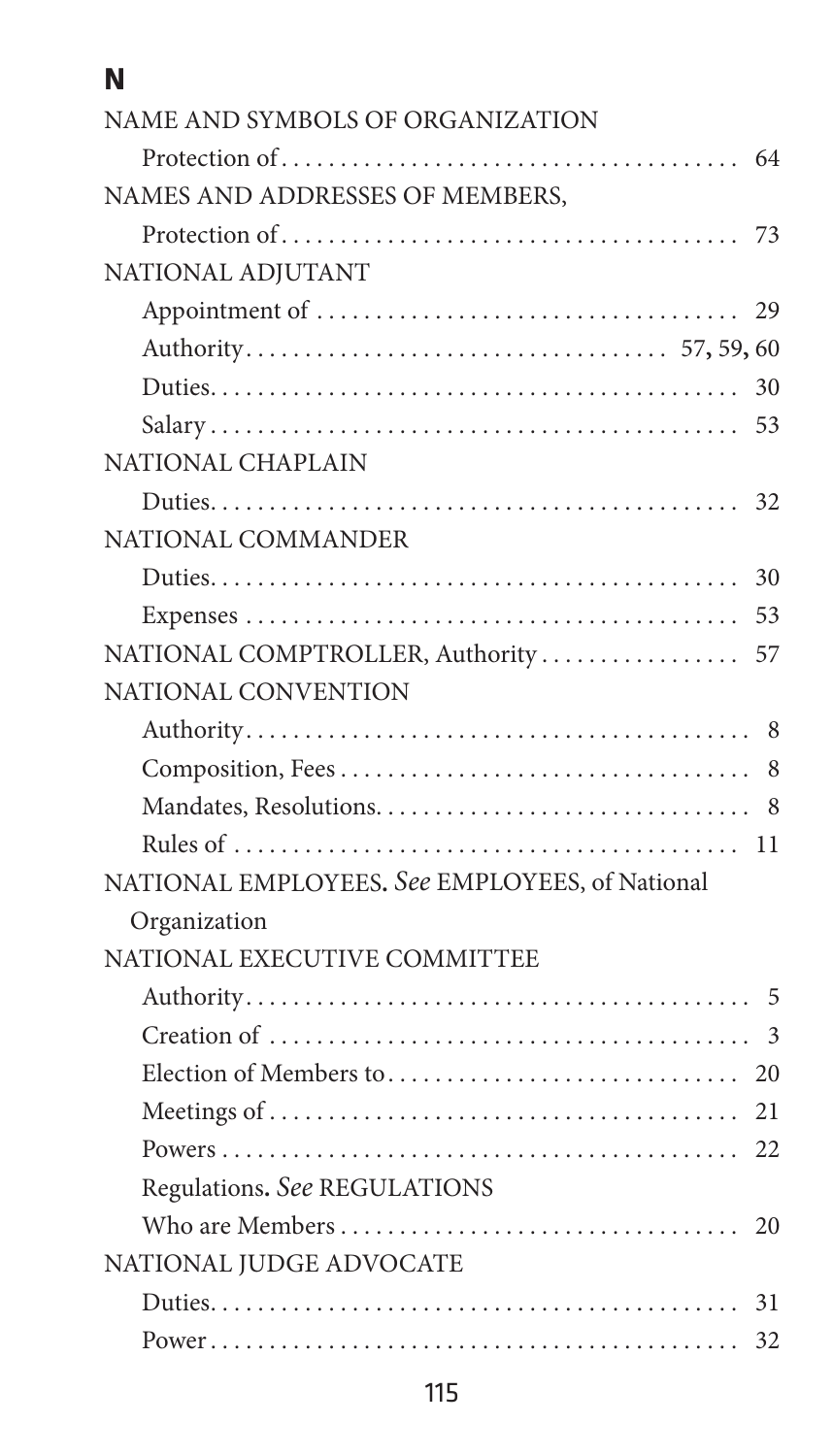#### NATIONAL OFFICER

| Election of, when $\dots \dots \dots \dots \dots \dots \dots \dots \dots \dots$ 3, 29 |  |
|---------------------------------------------------------------------------------------|--|
| Number and names of $\dots \dots \dots \dots \dots \dots \dots \dots$ 3, 30           |  |
|                                                                                       |  |

## **O**

#### **P**

## **R**

| REGULATIONS |  |
|-------------|--|
|             |  |
|             |  |
|             |  |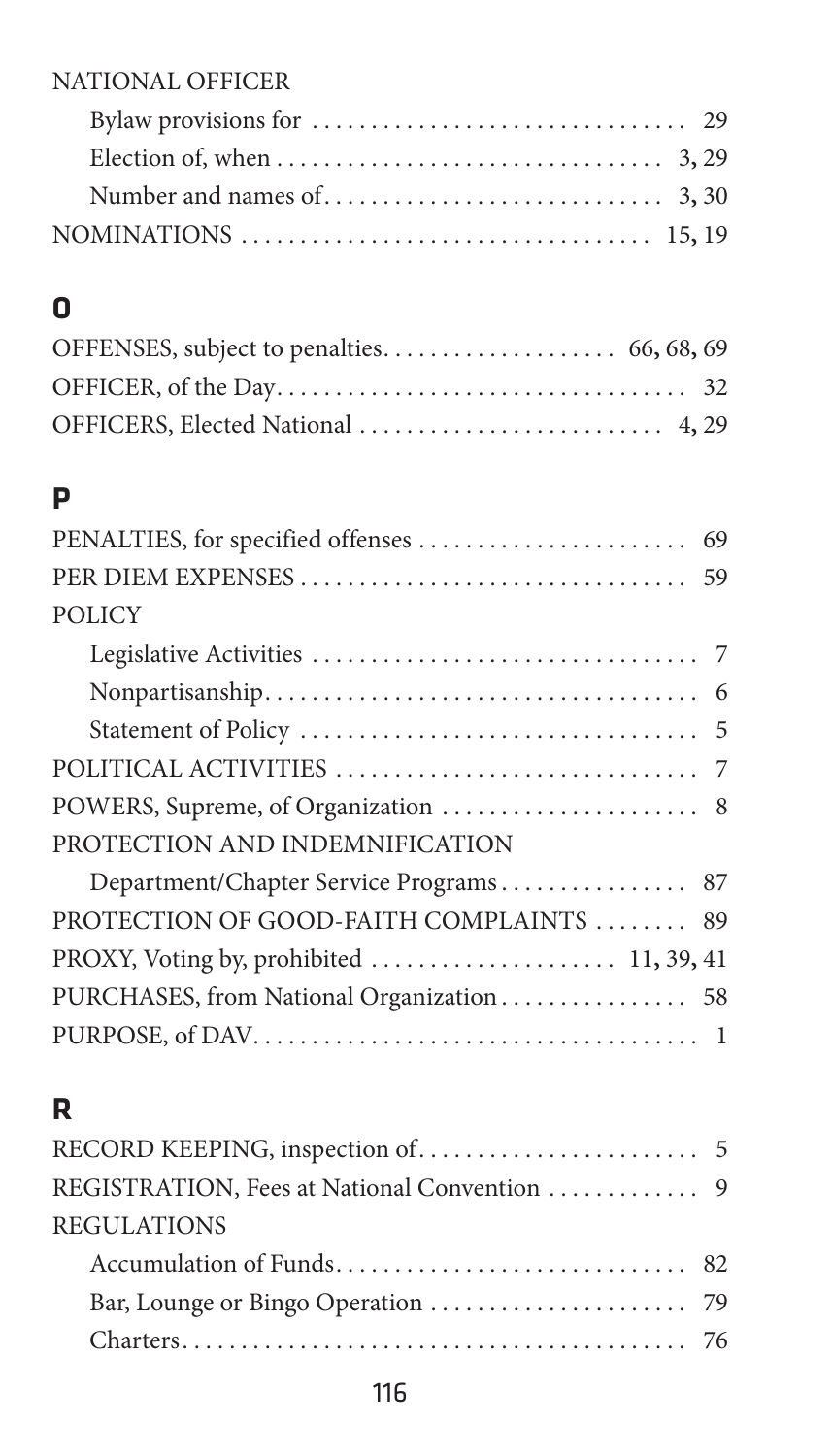| Disciplinary Hearing and Appeals 80, 81, 82 |
|---------------------------------------------|
|                                             |
|                                             |
|                                             |
|                                             |
|                                             |
|                                             |
|                                             |
| REMOVAL                                     |
| of National Executive Committee members  33 |
|                                             |
| <b>RESOLUTIONS</b>                          |
|                                             |
|                                             |
|                                             |
|                                             |
| <b>RULES</b>                                |
|                                             |
|                                             |
|                                             |
|                                             |
| ς                                           |

# **S**

| STATE DEPARTMENTS, See DEPARTMENTS |  |
|------------------------------------|--|
|                                    |  |
|                                    |  |

#### **T**

TERM OF OFFICE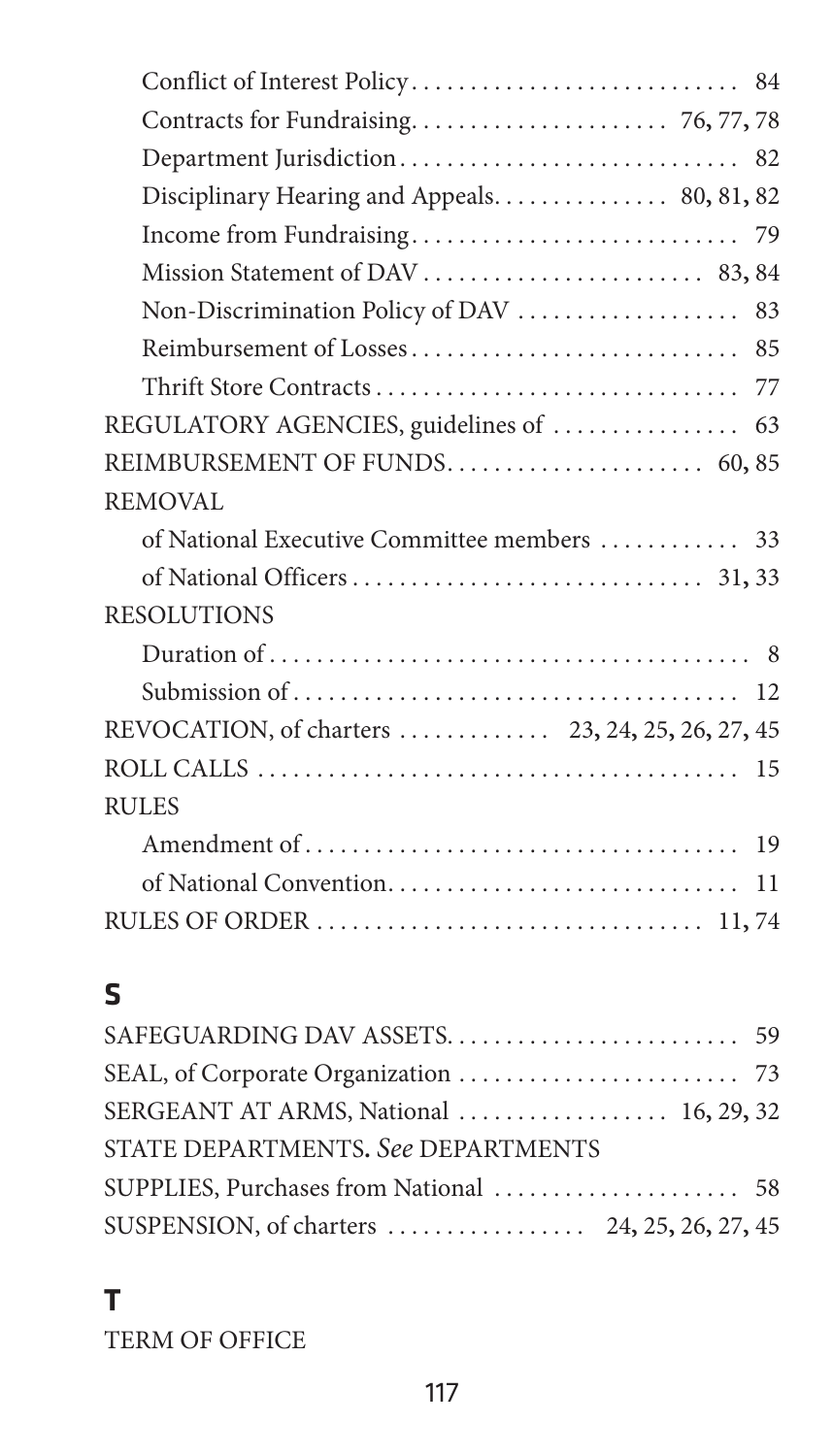## **U**

| UNIT RULE, of Voting, prohibited 11,39 |  |
|----------------------------------------|--|
|                                        |  |